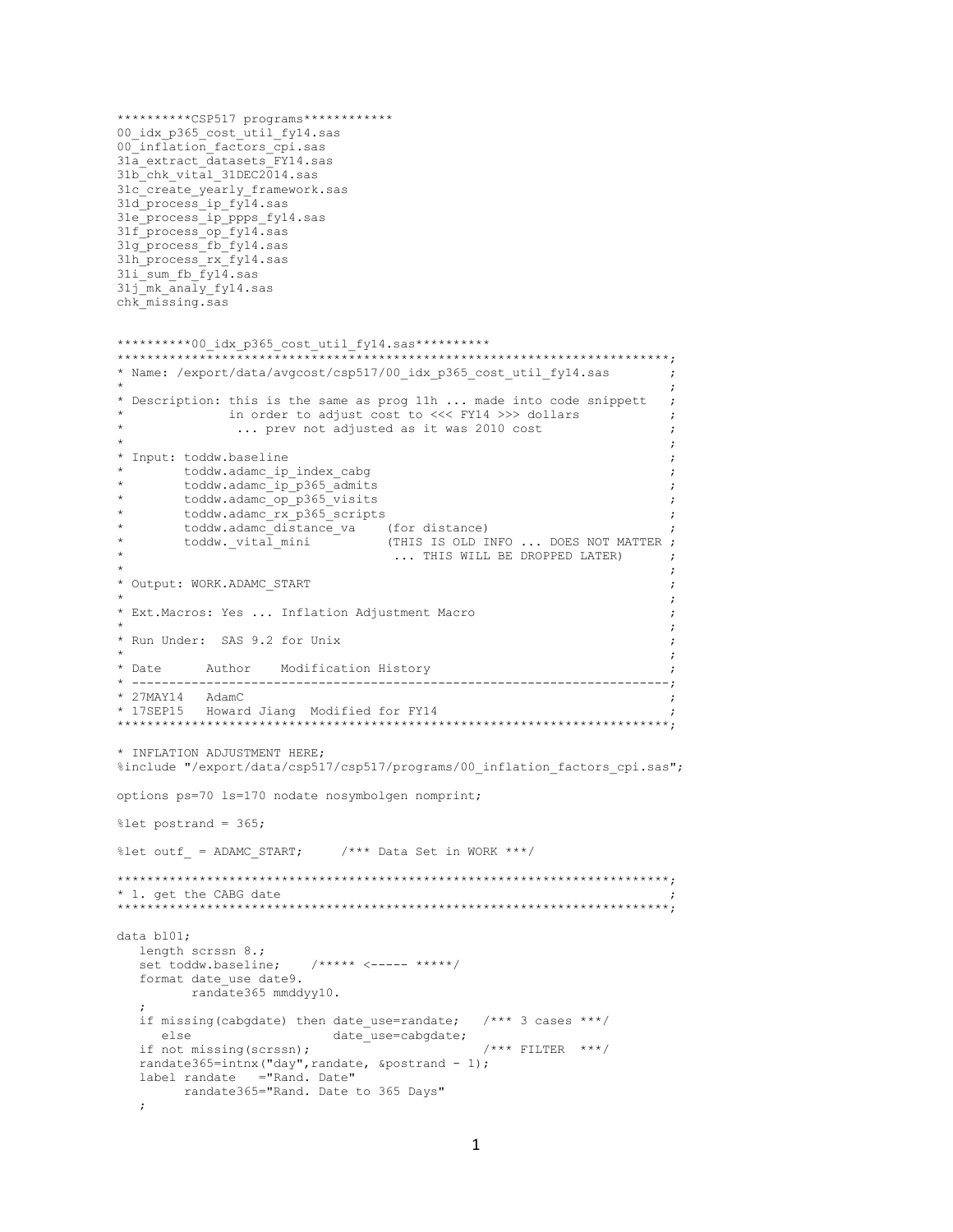```
keep scrssn center randate randate365 onpump;
run:
proc sort data=bl01;
 by scrssn;
run;
* 2. get the CABG admissions (no summarization required)
data index;
  set toddw.adamc ip index cabq; /***** <----- *****/
 * FIX LABEL;
  label idx ptf costl="INDEX COSTL (PTF)";
run:
data combinel;
  merge b101
        index
  by scrssn;
  * THIS IS USE TO TEST;
 * idx_dcst_tot_ =idx_dcst_tot;<br>* idx_ptf_costn =idx_ptf_costn;
  * idx ptf costl =idx ptf costl;
  if not missing(idx_dnur_tot) then do; %adj_cost14(idx_disday,idx_dnur_tot); end;
  if not missing(idx_dsur_tot) then do; %adj_cost14(idx_disday,idx_dsur_tot); end;<br>if not missing(idx_drad_tot) then do; %adj_cost14(idx_disday,idx_drad_tot); end;
  if not missing(idx_dlab_tot) then do; %adj_cost14(idx_disday,idx_dlab_tot); end;
  if not missing(idx_dpha_tot) then do; %adj_cost14(idx_disday,idx_dpha_tot); end;<br>if not missing(idx_dao_tot) then do; %adj_cost14(idx_disday,idx_dao_tot); end;
  if not missing(idx dcst tot) then do; %adj cost14(idx disday, idx dcst tot); end;
  if not missing(idx_ptf_costn) then do; %adj_cost14(idx_disday,idx_ptf_costn); end;
  if not missing(idx_ptf_cost1) then do; %adj_cost14(idx_disday,idx_ptf_cost1); end;
  * fix 9x missing COSTN and COSTL;
  if missing(idx_ptf_costn) then do;
      if substr(idx_desc,1,1) ne " " then do;
        idx ptf costn=idx dcst tot;
        idx_ptf_costl=idx_dcst_tot;
        idx ind impute=1;
     end:end;
  * fix 1x missing IDX DAYS;
   if missing (idx days) and not missing (idx los dss) and (idx los dss=idx ptf los) then do;
     idx days=idx los dss;
  end;
  * fix missing IDX LOS DSS;
  if missing (idx los dss) and not missing (idx days) and (idx days=idx ptf los) then do;
      idx los dss=idx days;
  end:label idx ind impute="INDEX Ind COSTN/COSTL Imputed";
run;
/*
NOTE: There were 2200 observations read from the data set WORK.BL01.
NOTE: There were 2200 observations read from the data set WORK, INDEX.
NOTE: The data set WORK. COMBINE1 has 2200 observations and 29 variables.
\star /
* 3. get the IP admits post randomization (summarization REQUIRED)
      data p365 ip a;
  set toddw.adamc_ip_p365 admits; /***** <----- *****/
```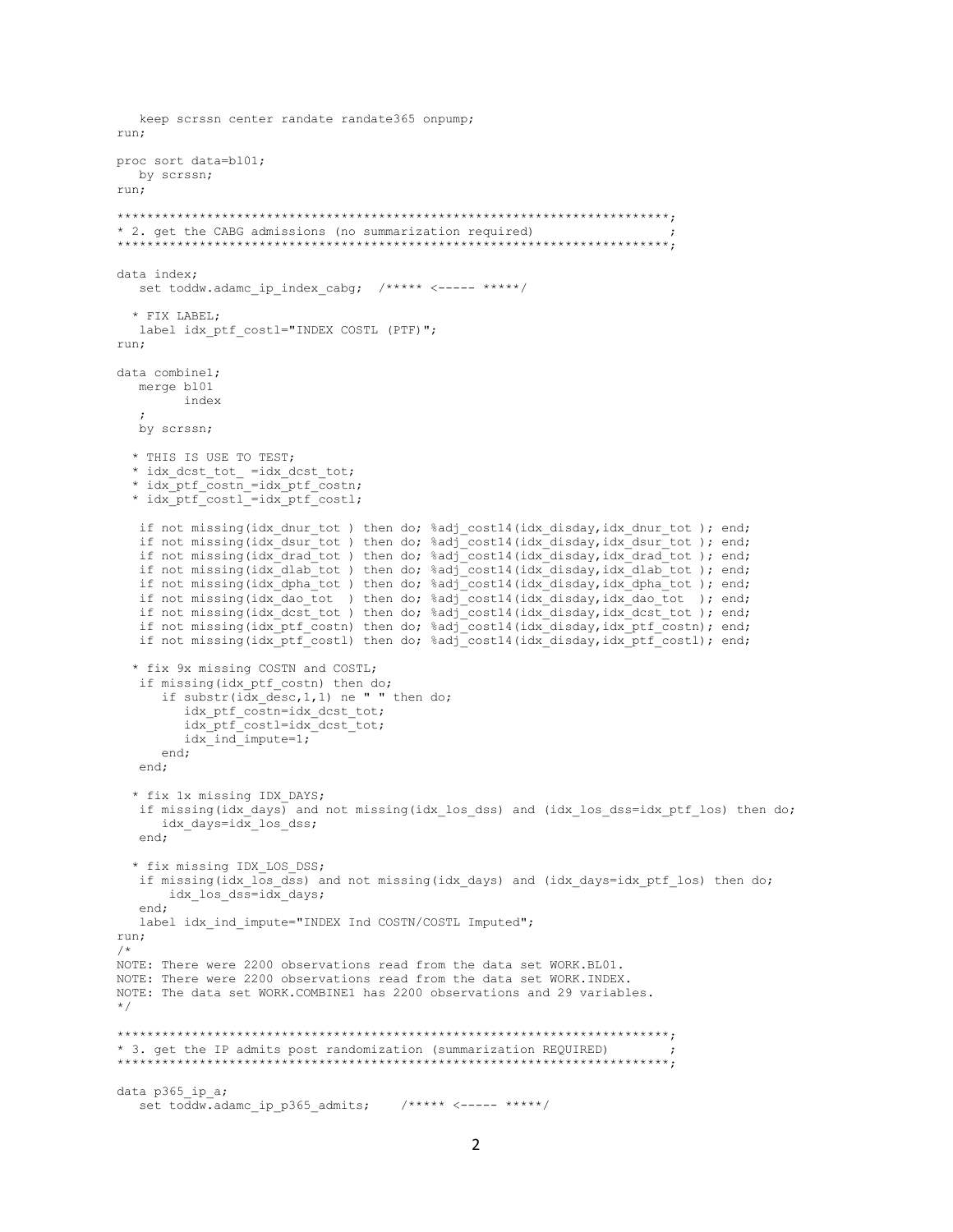```
 * THIS IS USE TO TEST;
 * p365_dcst_tot_ =p365_dcst_tot;
 * p365_ptf_costn_=p365_ptf_costn;
   * p365_ptf_costl_=p365_ptf_costl;
   if not missing(p365_dcst_tot ) then do; %adj_cost14(p365_disday,p365_dcst_tot ); end;
  if not missing(p365_ptf_costn) then do; %adj_cost14(p365_disday,p365_ptf_costn); end;
   if not missing(p365_ptf_costl) then do; %adj_cost14(p365_disday,p365_ptf_costl); end;
run;
proc summary data=p365_ip_a nway missing;
   class scrssn;
   var p365 los p365 dcst tot p365 ptf costn p365 ptf costl p365 ind impute;
   output out=p365 ip b (drop= type rename=( freq =p365 ip admits)) sum=;
run;
data combine2;
   merge combine1
         p365_ip_b
\mathcal{L} by scrssn;
    rename p365_los =p365_ip_days
 p365_dcst_tot =p365_ip_dcst_tot
 p365_ptf_costn=p365_ip_ptf_costn
           p365_ptf_costl=p365_ip_ptf_costl
\mathcal{L}label p365 ip admits="PostRand IP Admits"
          p365_los ="PostRand IP Days"
         p365<sup>dcst</sup> tot ="PostRand IP Total Cost (DSS)"
          p365_ptf_costn="PostRand IP COSTN (PTF)"
          p365_ptf_costl="PostRand IP COSTL (PTF)"
   ;
run;
* fill in the missing;
data combine2;
   set combine2;
    array xvar
         p365_ip_admits
          p365_ip_days
 p365_ip_dcst_tot
 p365_ip_ptf_costn
         p365_ip_ptf_costl
    ;
    do over xvar;
      if missing(xvar) then xvar=0;
    end;
run;
**************************************************************************;
* 4. get the OP visits post randomization (summarization REQUIRED) ;
                        **************************************************************************;
data opat_se;
  set toddw.adamc_op_p365 visits; /***** <----- *****/
   * THIS IS USE TO TEST;
   * p365_dss_cost_=p365_dss_cost;
   * p365_se_costn_=p365_se_costn;
   * p365_se_costl_=p365_se_costl;
    if not missing(p365_dss_cost) then do; %adj_cost14(p365_vizday,p365_dss_cost); end;
   if not missing(p365 se costn) then do; %adj cost14(p365 vizday,p365 se costn); end;
    if not missing(p365_se_costl) then do; %adj_cost14(p365_vizday,p365_se_costl); end;
run;
data opat_se_medsurg (drop=chkme)
      opat_se_allother
      opat_se_nomatch (drop=chkme)
```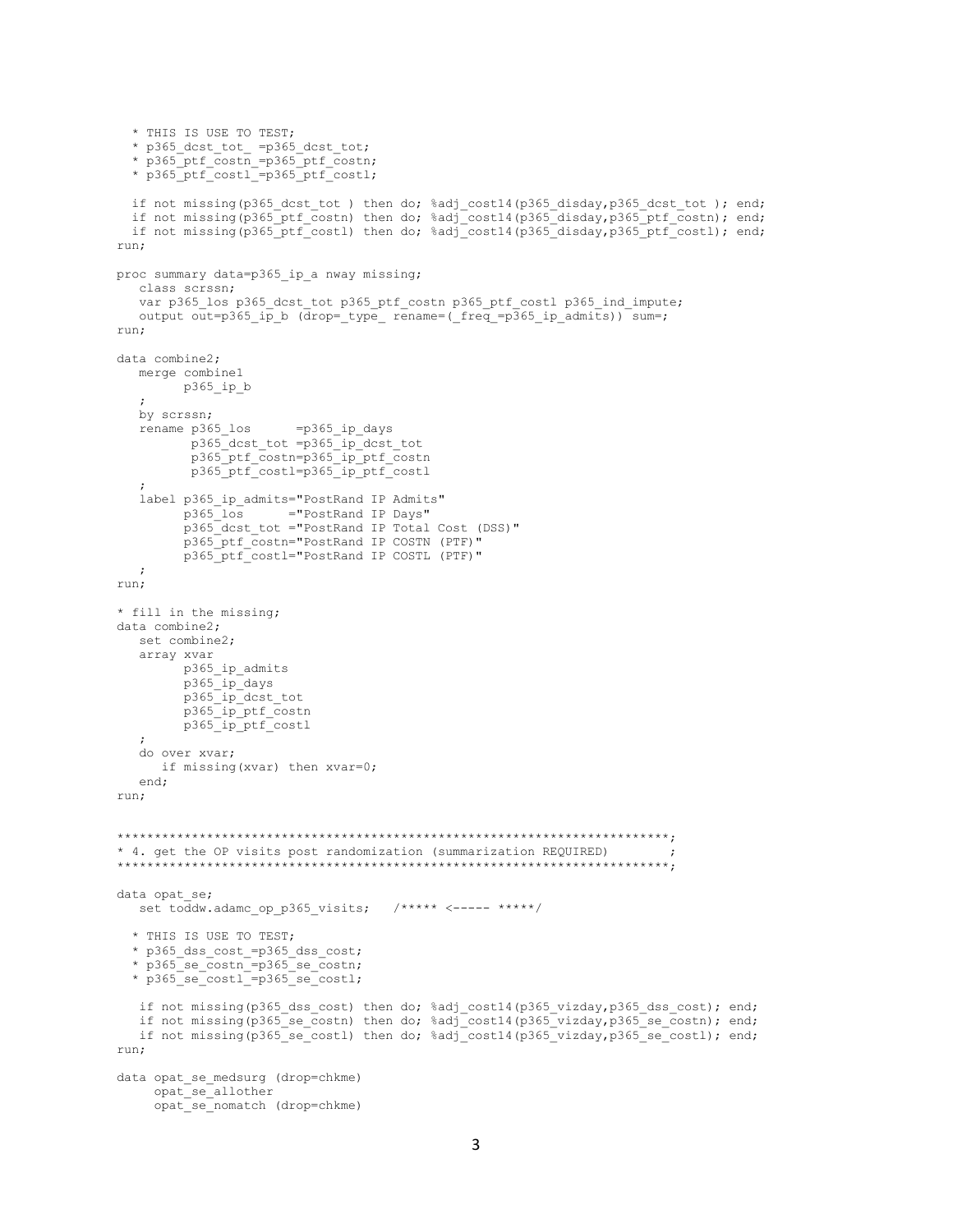```
 set opat_se;
    if rpt eq "INBOTH" then do;
      if not missing(CAT) then output opat se medsurg;
          else do;
             if missing(p365_se_costn) then do;
                p365 se costn=p365 dss cost;
                p365_se_costl=p365_dss_cost;
                \overline{\text{chkme}} = \overline{\text{K}}\overline{\text{K}}";
               output opat se allother;
             end;
             else output opat_se_allother;
          end;
    end;
   else output opat se nomatch;
run;
/*
NOTE: There were 98309 observations read from the data set WORK.OPAT SE.
NOTE: The data set WORK. OPAT SE MEDSURG has 41139 observations and 12 variables.
NOTE: The data set WORK.OPAT_SE_ALLOTHER has 39788 observations and 13 variables.
NOTE: The data set WORK. OPAT SE NOMATCH has 17382 observations and 12 variables.
*/
* MEDSURG DSS;
proc summary data=opat se medsurg nway missing;
    class scrssn;
   var p365 dss_cost;
   output out=opat se medsurg dss (drop= type rename=( freq =dss medsurg visits)) sum=;
run;
* MEDSURG SE;
proc summary data=opat_se_medsurg nway missing;
    class scrssn;
   var p365_se_costn p365 se costl;
   output out=opat_se_medsurg_se (drop=_type_ rename=(_freq_=se_medsurg_visits)) sum=;
run;
* ALLOTH DSS;
proc summary data=opat se allother nway missing;
    class scrssn;
   var p365 dss cost;
   output out=opat se alloth dss (drop= type rename=( freq =dss alloth visits)) sum=;
run;
* ALLOTH SE;
proc summary data=opat_se_allother nway missing;
   class scrssn;
   var p365 se costn p365 se costl;
   output out=opat_se_alloth_se (drop=_type_ rename=(_freq_=se_alloth_visits)) sum=;
run;
* NOMATCH DSS;
proc summary data=opat se nomatch nway missing;
  where (rpt="OPAT ONLY");
   class scrssn;
   var p365 dss cost;
  output out=opat se nomatch dss (drop= type rename=( freq =dss nomatch visits)) sum=;
run;
* NOMATCH SE;
proc summary data=opat se nomatch nway missing;
   where (rpt="SE ONLY";
    class scrssn;
  var p365 se costn p365 se costl;
  output out=opat se nomatch se (drop= type rename=( freq =se nomatch visits)) sum=;
run;
data combine op1;
    format scrssn
          dss medsurg visits dss medsurg cost
           dss_alloth_visits dss_alloth_cost
```
;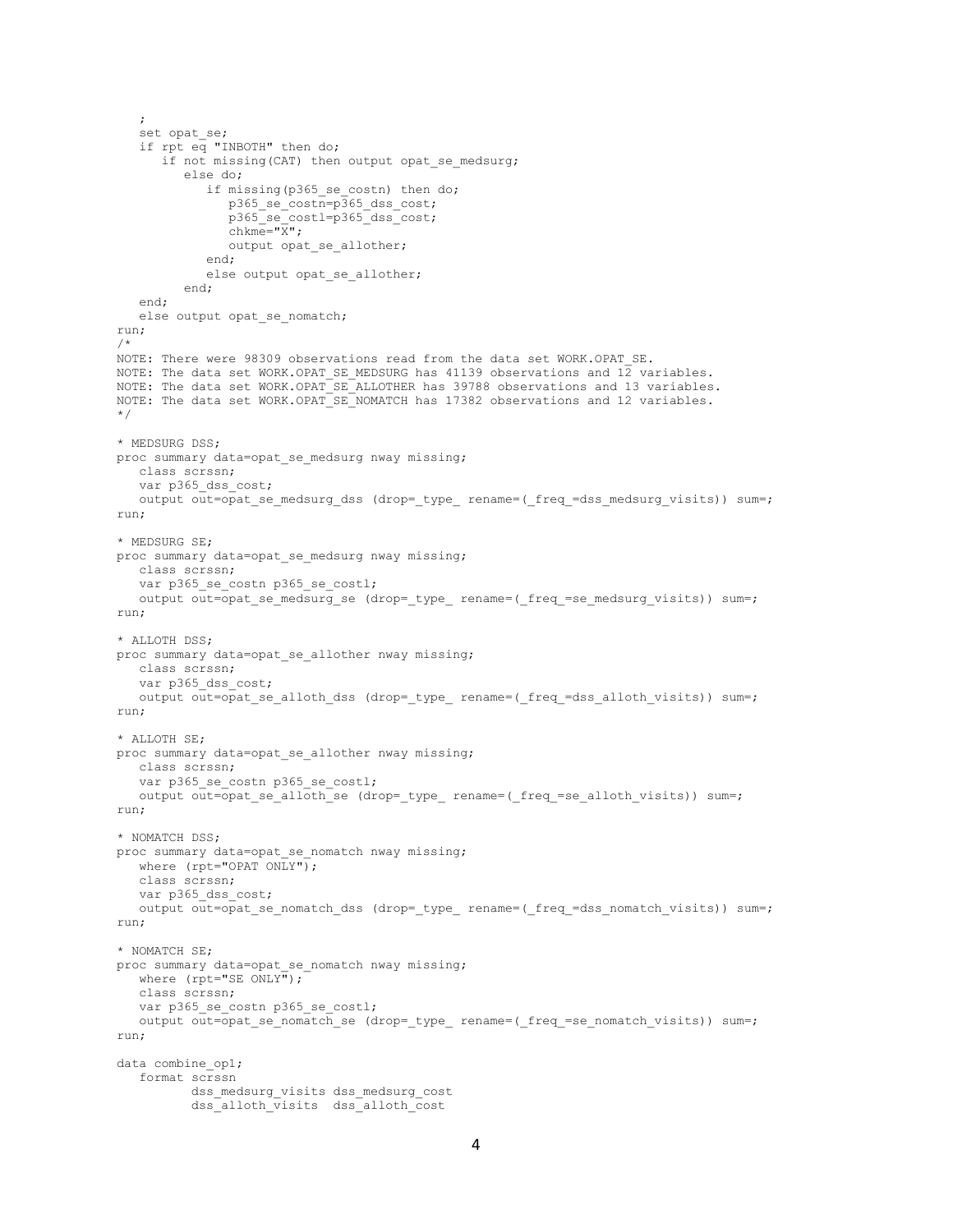```
dss_nomatch_visits dss_nomatch_cost
           dss_total_visits dss_total_cost
           se_medsurg_visits se_medsurg_costn se_medsurg_costl
          se_alloth_visits se_alloth_costn se_alloth_costl
          se_nomatch_visits se_nomatch_costn se_nomatch_costl
          se_total_visits se_total_costn se_total_costl
\mathcal{L}merge opat se medsurg dss (rename=(p365 dss cost=dss medsurg cost
))
         opat se medsurg se (rename=(p365 se costn=se medsurg costn
p365 se costl=se_medsurg_costl))
         opat se alloth dss (rename=(p365 dss cost=dss alloth cost
))
         opat se alloth se (rename=(p365 se costn=se alloth costn
p365 se costl=se_alloth_costl ))
         opat se_nomatch_dss_(rename=(p365_dss_cost=dss_nomatch_cost
))
          opat_se_nomatch_se (rename=(p365_se_costn=se_nomatch_costn 
p365_se_costl=se_nomatch_costl))
    ;
    by scrssn;
   dss total visits=sum(dss medsurg visits, dss alloth visits, dss nomatch visits);
    dss_total_cost =sum(dss_medsurg_cost, dss_alloth_cost, dss_nomatch_cost );
   se total visits =sum(se medsurg visits, se alloth visits, se nomatch visits );
   se_total_costn =sum(se_medsurg_costn, se_alloth_costn, se_nomatch_costn);<br>se_total_costl =sum(se_medsurg_costl, se_alloth_costl, se_nomatch_costl);
   se^-total\overline{\text{cost}} =sum(se_medsurg_costl,
    attrib _all_ label="";
run;
/* THE MISSINGS ARE OK
NOTE: Missing values were generated as a result of performing an operation on
       missing values.
       Each place is given by: (Number of times) at (Line):(Column).
       1 at 641:21 1 at 642:21 18 at 643:21 18 at 644:21 18 at 645:21
NOTE: There were 2166 observations read from the data set
      WORK.OPAT_SE_MEDSURG_DSS.
NOTE: There were 2166 observations read from the data set WORK.OPAT SE MEDSURG SE.
NOTE: There were 2161 observations read from the data set WORK.OPAT SE ALLOTH DSS.
NOTE: There were 2161 observations read from the data set WORK.OPAT<sup>-</sup>SE<sup>-ALLOTH</sub>-SE.</sup>
NOTE: There were 2111 observations read from the data set
      WORK.OPAT SE NOMATCH DSS.
NOTE: There were 691 observations read from the data set WORK.OPAT SE NOMATCH SE.
NOTE: The data set WORK.COMBINE OP1 has 2191 observations and 21 variables.
*/
data combine3;
    merge combine2
         combine_op1
    ;
    by scrssn;
run;
* FILL IN MISSING;
%let costlist=dss_medsurg_cost
                dss_alloth_cost
                dss_nomatch_cost
                dss_total_cost
                se_medsurg_costn
               se_medsurg_costl
               se_alloth_costn
                se_alloth_costl
               se<sup>nomatch_costn</sup>
               se nomatch costl
                se_total_costn
               se_total_costl
\mathcal{L} ; and \mathcal{L} is the set of \mathcal{L}%let utillist=dss_medsurg_visits
               dss_alloth_visits
               dss_nomatch_visits
```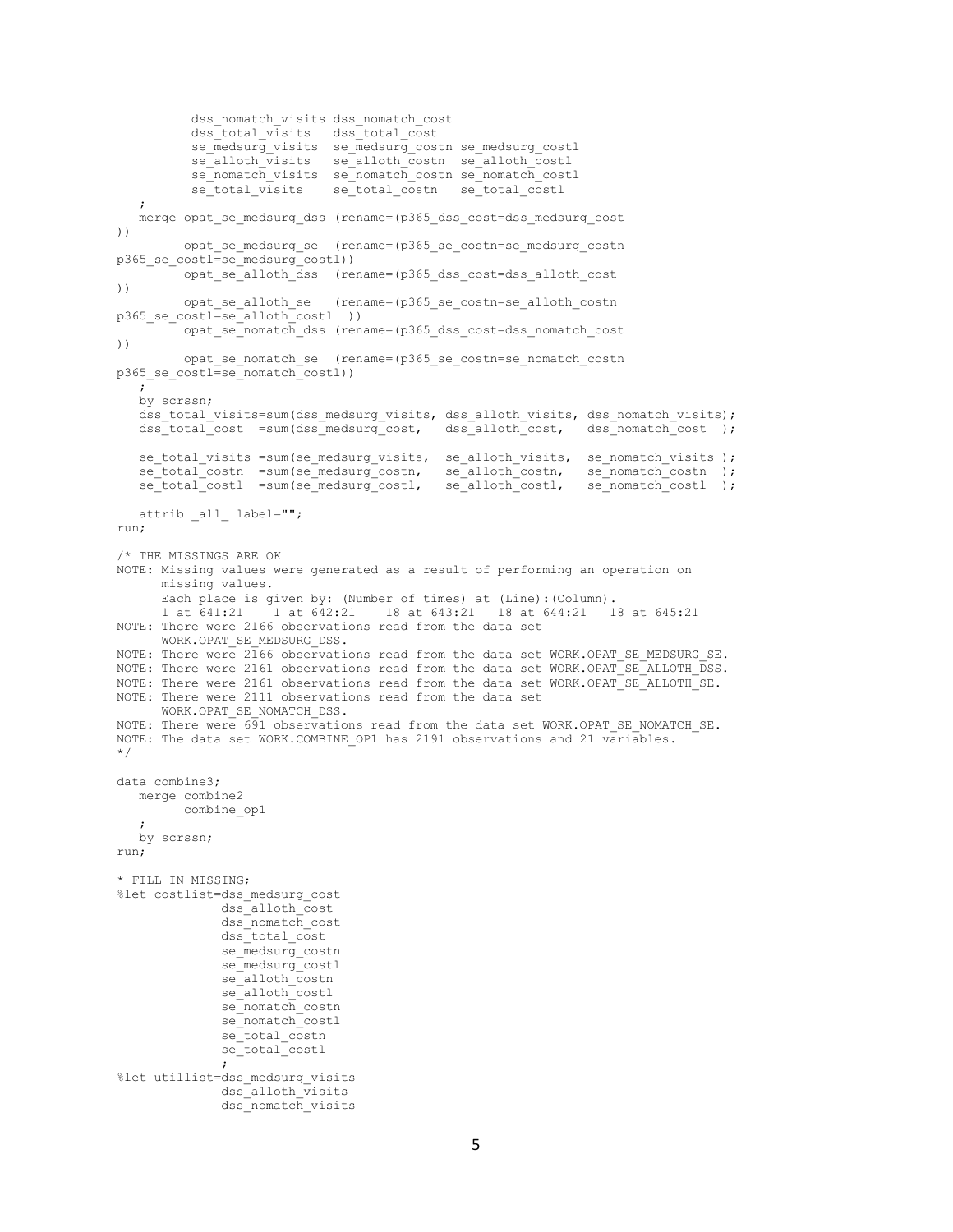```
dss total visits
             se medsurg visits
             se_alloth_visits
             se_nomatch_visits
             se_total_visits
\mathcal{L} ; and \mathcal{L} is the set of \mathcal{L}data combine3;
   set combine3;
array cost &costlist;
array util &utillist;
   do over cost_;
     if missing(cost) then cost =0;
     cost =round(cost, 0.01);
    end;
   do over util_;
     if missing(util) then util =0;
    end;
    format &costlist dollar10.2;
run;
* rename the variables;
data combine3;
    set combine3;
   rename dss_medsurg_visits=p365_op_dss_medsurg_visits
          dss_medsurg_cost =p365_op_dss_medsurg_cost
 dss_alloth_visits =p365_op_dss_alloth_visits
dss_alloth_cost =p365_op_dss_alloth_cost
          dss_nomatch_visits=p365_op_dss_nomatch_visits
          dss_nomatch_cost =p365_op_dss_nomatch_cost
 dss_total_visits =p365_op_dss_total_visits
dss_total_cost =p365_op_dss_total_cost
         \overline{\text{se}} medsurg visits =p365 op_se_medsurg_visits
se medsurg costn =p365 op se medsurg costn
se medsurg costl =p365 op se medsurg costl
se alloth visits =p365 op se alloth visits
se alloth costn =p365 op se alloth costn
se alloth costl = p365 op se alloth costl
se nomatch visits =p365 op se nomatch visits
         se_nomatch_costn =p365_op_se_nomatch_costn
          se_nomatch_costl =p365_op_se_nomatch_costl
se total visits =p365 op se total visits
se total costn = p365 op se total costn
          se_total_costl =p365_op_se_total_costl
\mathcal{L} label dss_medsurg_visits="PostRand OP DSS MEDSURG Visits"
         dss_medsurg_cost ="PostRand OP DSS MEDSURG Cost"
         dss_alloth_visits ="PostRand OP DSS ALLOTH Visits"
         dss_alloth_cost ="PostRand OP DSS ALLOTH Cost"
         dss_nomatch_visits="PostRand OP DSS NOMATCH Visits"
         dss_nomatch_cost ="PostRand OP DSS NOMATCH Cost"
         dss_total_visits ="PostRand OP DSS TOTAL Visits"
         dss_total_cost ="PostRand OP DSS TOTAL Cost"
        se medsurg visits ="PostRand OP SE MEDSURG Visits"
se medsurg costn ="PostRand OP SE MEDSURG COSTN"
se medsurg costl ="PostRand OP SE MEDSURG COSTL"
        se_alloth_visits ="PostRand OP SE ALLOTH Visits"
se alloth costn ="PostRand OP SE ALLOTH COSTN"
se alloth costl = "PostRand OP SE ALLOTH COSTL"
         se_nomatch_visits ="PostRand OP SE NOMATCH Visits"
         se_nomatch_costn ="PostRand OP SE NOMATCH COSTN"
        se_nomatch_costl ="PostRand OP SE NOMATCH COSTL"
        se_total_visits ="PostRand OP SE TOTAL Visits"
        se_total_costn ="PostRand OP SE TOTAL COSTN"
         se_total_costl ="PostRand OP SE TOTAL COSTL"
   ;
run;
**************************************************************************;
* 5. get the OP visits post randomization (summarization REQUIRED) ;
**************************************************************************;
```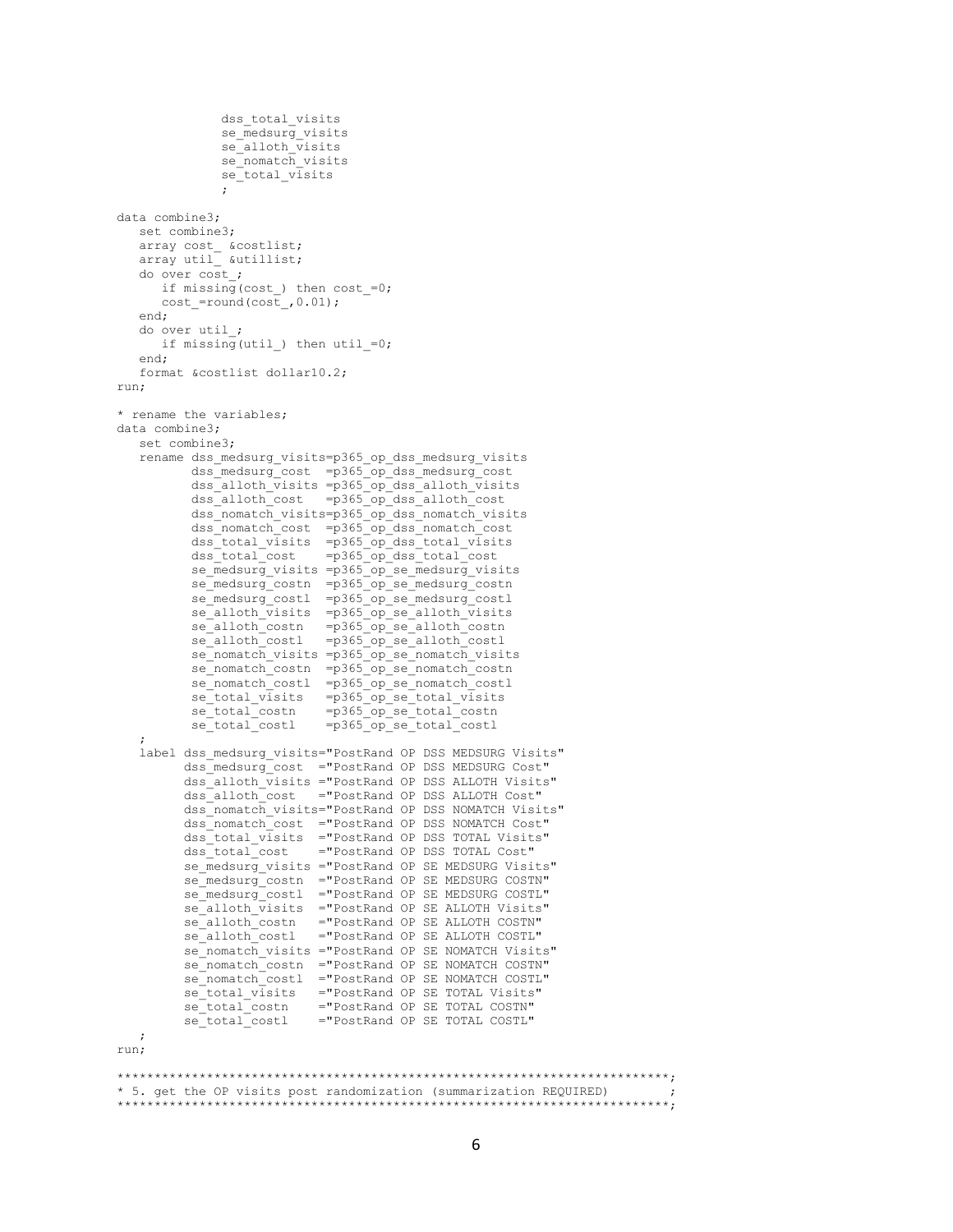```
data rx_1;
  set toddw.adamc_rx p365 scripts; /***** <----- *****/
   * THIS IS USE TO TEST;
   * p365_dss_rx_costs_=p365_dss_rx_costs;
   if not missing(p365 dss rx costs) then do; %adj cost14(vizday,p365 dss rx costs); end;
run;
proc summary data=rx 1 nway missing;
   class scrssn va_class;
    var p365_dss_rx_scripts p365_dss_rx_costs;
  output out=rx 2 (drop=_type_ _freq_) sum=;
run;
proc summary data=rx_2 nway missing;
   class scrssn;
   var p365_dss_rx_scripts p365_dss_rx_costs;
   output out=rx_2 (drop=_type_ rename=(_freq_=num_va_class)) sum=;
run;
data rx_2;
  set rx 2;
    rename num_va_class =p365_rx_dss_vaclass
          p365_dss_rx_scripts=p365_rx_dss_scripts
         p365_dss_rx_costs =p365_rx_dss_cost
\mathcal{L} format p365_dss_rx_costs dollar10.2;
                       ="PostRand Rx DSS VACLASS (unique)"
        p365 dss rx scripts="PostRand Rx DSS Scripts"
          p365_dss_rx_costs ="PostRand Rx DSS Cost"
   ;
run;
data combine4;
    merge combine3 (in=in1)
        rx<sub>2</sub> (in=in2)
    ;
    by scrssn;
    if not in2 then do;
     p365 rx dss vaclass=0;
      p365_rx_dss_scripts=0;
     p365rx dss cost =0;
    end;
run;
**************************************************************************;
* 6. get the total cost ;
**************************************************************************;
/* get the TOTAL -- but what are the variables;
proc contents data=combine4 out=pc varnum noprint;
run;
proc sort data=pc;
   by varnum;
run;
*/
data combine5;
    set combine4;
   if not (substr(idx desc, 1, 1) = " " or idx src desc="PTF MAIN ONLY") then do;
total dss cost=sum(idx dcst tot,
p365 ip dcst tot,
                          p365_op_dss_total_cost,
                         p365_rx_dss_cost
) ;
       total_costn_wo_rx = sum(idx_ptf_costn,
                             p365 ip ptf costn,
                              p365_op_se_total_costn
\left( \begin{array}{c} 0 \\ 0 \end{array} \right);
      total costl wo rx = sum(idx ptf costl,
```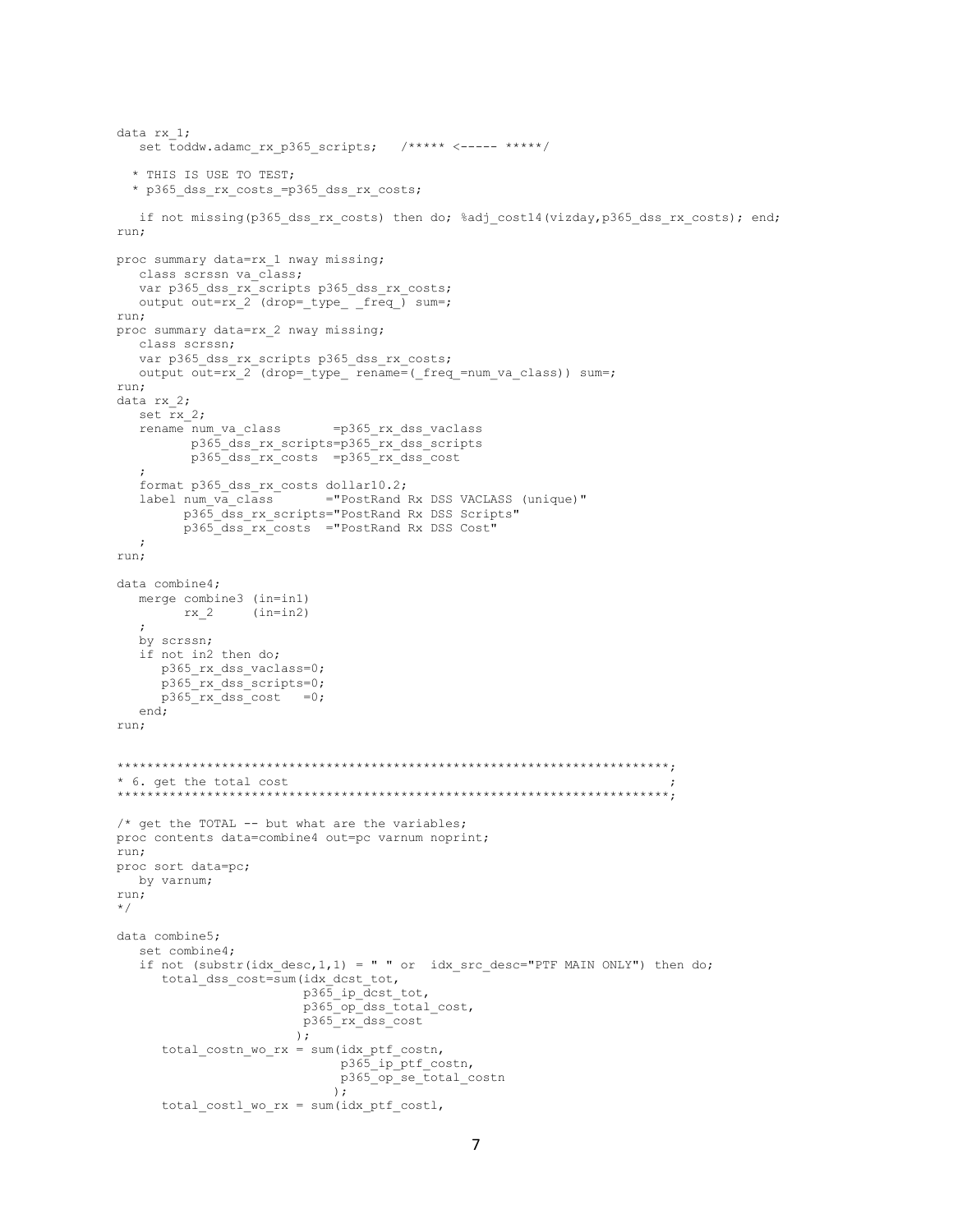```
p365 ip ptf costl,
                      p365 op se total costl
                      \mathcal{E}end;
  format total dss cost
       total_costn_wo_rx
       total costl wo rx dollar12.2
  label total_dss_cost ="TOTAL DSS Cost"
      total costn wo rx="TOTAL COSTN w/o Rx"
      total_costl_wo_rx="TOTAL COSTL w/o Rx"
  \cdotrun;
* 7. id the questionalable records
data combine6;
  format onpump ind_concern ind_ctr 573 688;
  set combine5;
             = 0:
  ind concern
  ind ctr 573 688=0;
  if substr(idx desc, 1, 1) = " " then ind concern=1:
  if idx src desc="PTF MAIN ONLY" then ind concern=1;
 * DECIDED NOT TO INCLUDE THIS;
 * if not missing (p365 ind impute) then ind concern=1;
  if center in (573, 688) then ind ctr 573 688=1;
  label ind concern ="Ind 0/1 Record of Concern"
      ind ctr 573 688="Ind 0/1 Center 573/688"
  \cdotrun;
* 8. 1/17/2012 ... distance
data combine7:
  merge combine6
     toddw.adamc distance va
                         by scrssn;
 * RE-LABEL;
  label dist avg="Avg. Distance (MILES)";
run;
* 9. get the death info just in case ToddW needs it
proc sql;
  create table combine8 as
  select a.*,
      b.dod as dod baseline label="Date of Death (Baseline)"
  from combine7 as a,
                       7*** \leftarrow - *** \leftarrow * *****/
    toddw.baseline as b
  where a.scrssn eq b.scrssn
  \cdot :
quit;
proc sql;
  create table combine9 as
  select a.*,
      b.dod as dod vital label="Date of Death (VITAL MINI) ***OLD***"
  from combine8 as a,
                        7****<----*******/toddw. vital mini as b
  where a.scrssn eq b.scrssn
```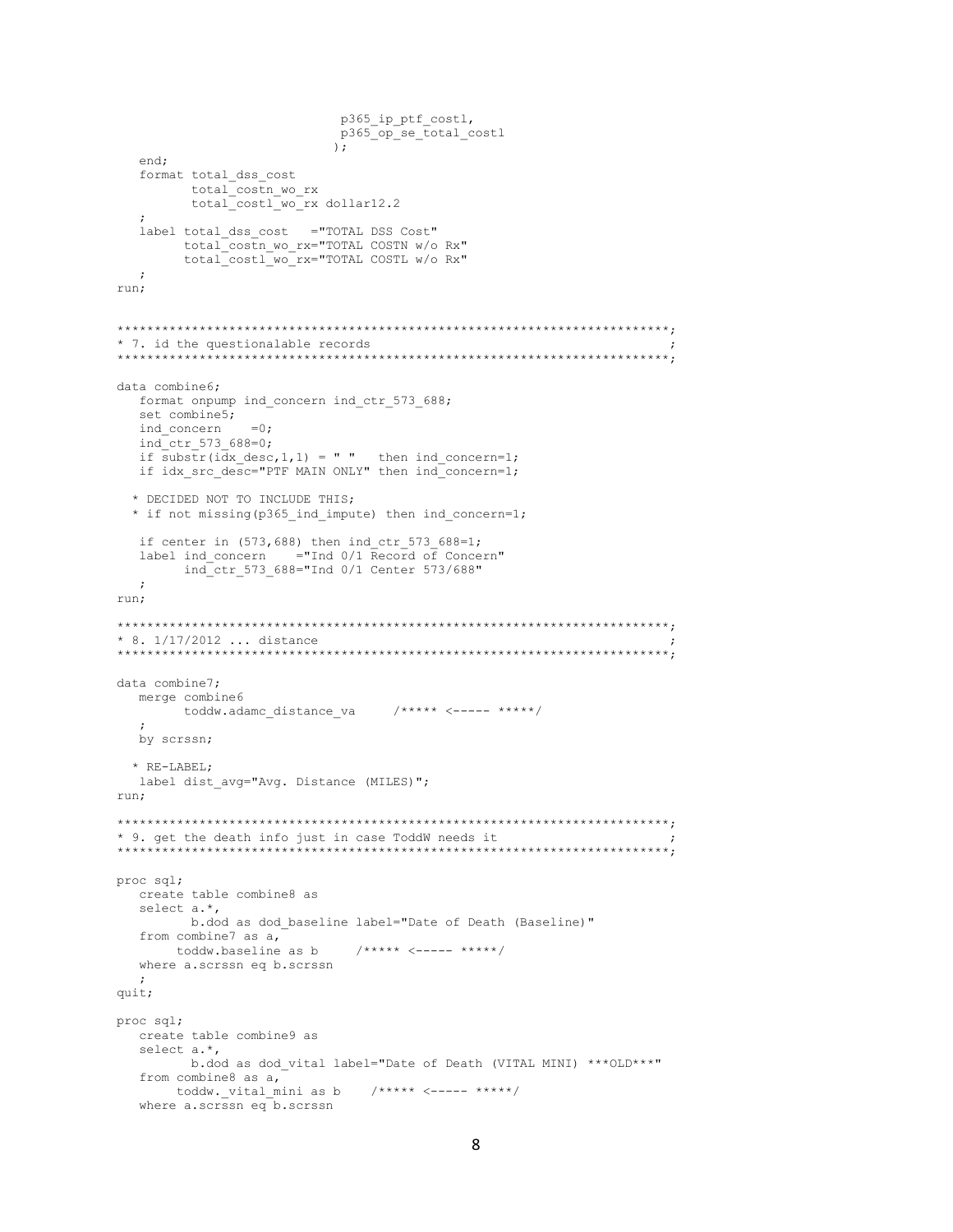```
unit:* 10. output to WORK
data &outf ;
  set combine9;
run:
\rightarrow**********00 inflation factors cpi.sas**********
                             ********************************
* Name: /export/data/avgcost/csp517/00 inflation factors cpi.sas
* Description: cpi inflation factors (Table 24, page 72 September 2011) ;
              1/23/2013 from
                 ftp://ftp.bls.gov/pub/special.requests/cpi/cpiai.txt
              4/30/2014 from
                 http://www.bls.gov/cpi/cpid1312.pdf (Table 24)
* Input:
* Output:
                                                                   \cdot\cdot* Ext. Macros:
* Run Under: SAS 9.2 for Unix
* Date
         Author Modification History
 --:* 310CT11 AdamC Halloween
* 23JAN12 AdamC
                   ftp://ftp.bls.gov/pub/special.requests/cpi/cpiai.txt;
* 30APR14 AdamC
                  http://www.bls.gov/cpi/cpid1312.pdf (Table 24)
                                                                  \cdot ;
* 08SEP15
          Howard Jiang http://www.bls.gov/cpi/cpid1412.pdf (Table 24) ;
options ps=70 ls=82 nodate nosymbolgen nomprint;
%let cpi2000 = 172.2;
%let cpi2001 = 177.1;
%let cpi2002 = 179.9;
%let cpi2003 = 184.0;
%let cpi2004 = 188.9;
%let cpi2005 = 195.3;
%let cpi2006 = 201.6;
%let cpi2007 = 207.342;
%let cpi2008 = 215.303;
%let cpi2009 = 214.537;
%let cpi2010 = 218.056;
%let cpi2011 = 224.939;
                       /*** ftp://ftp.bls.gov/pub/special.requests/cpi/cpiai.txt ***/
%let cpi2012 = 229.594;
                      /*** ftp://ftp.bls.gov/pub/special.requests/cpi/cpiai.txt ***/
                       /*** http://www.bls.gov/cpi/cpid1312.pdf (Table 24) ***/
%let cpi2013 = 232.957;
%let cpi2014 = 236.736;
                      /*** http://www.bls.gov/cpi/cpid1412.pdf (Table 24, 2014 Annual Avg.,
p.75) ***/
%macro adj_cost10(util, adj cost);
          year(&util)=2000 then &adj cost=round(&adj cost * &cpi2010 / &cpi2000, 0.01);
    else if year(&util)=2001 then &adj_cost=round(&adj_cost * &cpi2010 / &cpi2001, 0.01);<br>else if year(&util)=2002 then &adj_cost=round(&adj_cost * &cpi2010 / &cpi2002, 0.01);
    else if year(&util)=2003 then &adj_cost=round(&adj_cost * &cpi2010 / &cpi2003, 0.01);
    else if year(&util)=2004 then &adj_cost=round(&adj_cost * &cpi2010 / &cpi2004, 0.01);
    else if year(&util)=2005 then &adj_cost=round(&adj_cost * &cpi2010 / &cpi2005, 0.01);<br>else if year(&util)=2006 then &adj_cost=round(&adj_cost * &cpi2010 / &cpi2006, 0.01);
    else if year(&util)=2007 then &adj_cost=round(&adj_cost * &cpi2010 / &cpi2007, 0.01);
    else if year(&util)=2008 then &adj_cost=round(&adj_cost * &cpi2010 / &cpi2008, 0.01);<br>else if year(&util)=2009 then &adj_cost=round(&adj_cost * &cpi2010 / &cpi2009, 0.01);
    else if year(&util)=2010 then &adj cost=round(&adj cost * &cpi2010 / &cpi2010, 0.01);
```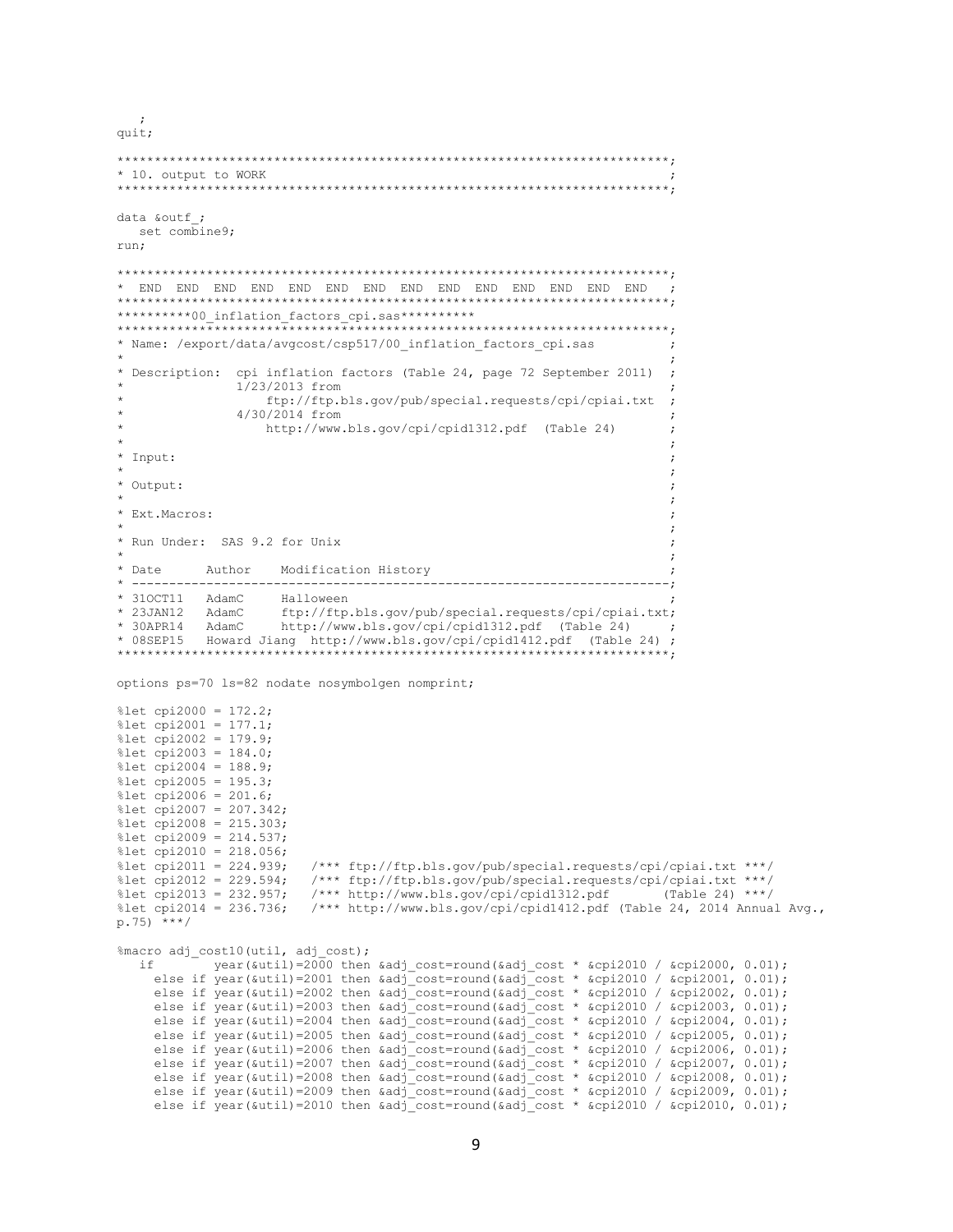%mend;

%macro adj cost12(util, adj cost); if  $\overline{a}$  year(&util)=2000 then &adj cost=round(&adj cost \* &cpi2012 / &cpi2000, 0.01); else if year(&util)=2001 then &adj\_cost=round(&adj\_cost \* &cpi2012 / &cpi2001, 0.01); else if year(&util)=2002 then &adj cost=round(&adj cost \* &cpi2012 / &cpi2002, 0.01); else if year(&util)=2003 then &adj cost=round(&adj cost \* &cpi2012 / &cpi2003, 0.01); else if year(&util)=2004 then &adj\_cost=round(&adj\_cost \* &cpi2012 / &cpi2004, 0.01); else if year(&util)=2005 then &adj cost=round(&adj cost \* &cpi2012 / &cpi2005, 0.01); else if year(&util)=2006 then &adj cost=round(&adj cost \* &cpi2012 / &cpi2006, 0.01); else if year(&util)=2007 then &adj\_cost=round(&adj\_cost \* &cpi2012 / &cpi2007, 0.01); else if year(&util)=2008 then  $\kappa$ adj\_cost=round(&adj\_cost \* &cpi2012 / &cpi2008, 0.01); else if year(&util)=2009 then &adj cost=round(&adj cost \* &cpi2012 / &cpi2009, 0.01); else if year(&util)=2010 then &adj cost=round(&adj cost \* &cpi2012 / &cpi2010, 0.01); else if year(&util)=2011 then  $\frac{1}{4}$ cost=round(&adj\_cost \* &cpi2012 / &cpi2011, 0.01); else if year(&util)=2012 then &adj\_cost=round(&adj\_cost \* &cpi2012 / &cpi2012, 0.01); %mend; %macro adj cost13(util, adj cost); if year(&util)=2000 then &adj cost=round(&adj cost \* &cpi2013 / &cpi2000, 0.01); else if year(&util)=2001 then &adj cost=round(&adj cost \* &cpi2013 / &cpi2001, 0.01); else if year(&util)=2002 then &adj\_cost=round(&adj\_cost \* &cpi2013 / &cpi2002, 0.01); else if year(&util)=2003 then &adj cost=round(&adj cost \* &cpi2013 / &cpi2003, 0.01); else if year(&util)=2004 then &adj cost=round(&adj cost \* &cpi2013 / &cpi2004, 0.01); else if year(&util)=2005 then &adj\_cost=round(&adj\_cost \* &cpi2013 / &cpi2005, 0.01); else if year(&util)=2006 then &adj\_cost=round(&adj\_cost \* &cpi2013 / &cpi2006, 0.01); else if year(&util)=2007 then &adj cost=round(&adj cost \* &cpi2013 / &cpi2007, 0.01); else if year(&util)=2008 then &adj cost=round(&adj cost \* &cpi2013 / &cpi2008, 0.01); else if year(&util)=2009 then &adj\_cost=round(&adj\_cost \* &cpi2013 / &cpi2009, 0.01); else if year(&util)=2010 then  $\text{kadj}$  cost=round(&adj\_cost \* &cpi2013 / &cpi2010, 0.01); else if year(&util)=2011 then &adj\_cost=round(&adj\_cost \* &cpi2013 / &cpi2011, 0.01); else if year(&util)=2012 then &adj\_cost=round(&adj\_cost \* &cpi2013 / &cpi2012, 0.01); else if year(&util)=2013 then  $\kappa$ adj\_cost=round(&adj\_cost \* &cpi2013 / &cpi2013, 0.01); %mend; %macro adj\_cost14(util, adj cost); if year(&util)=2000 then &adj cost=round(&adj cost \* &cpi2014 / &cpi2000, 0.01); else if year(&util)=2001 then &adj cost=round(&adj cost \* &cpi2014 / &cpi2001, 0.01); else if year(&util)=2002 then &adj\_cost=round(&adj\_cost \* &cpi2014 / &cpi2002, 0.01); else if year(&util)=2003 then &adj\_cost=round(&adj\_cost \* &cpi2014 / &cpi2003, 0.01); else if year(&util)=2004 then &adj cost=round(&adj cost \* &cpi2014 / &cpi2004, 0.01); else if year(&util)=2005 then &adj cost=round(&adj cost \* &cpi2014 / &cpi2005, 0.01); else if year(&util)=2006 then  $\text{kadj}$  cost=round(&adj\_cost \* &cpi2014 / &cpi2006, 0.01); else if year(&util)=2007 then &adj\_cost=round(&adj\_cost \* &cpi2014 / &cpi2007, 0.01); else if year(&util)=2008 then &adj cost=round(&adj cost \* &cpi2014 / &cpi2008, 0.01); else if year(&util)=2009 then &adj cost=round(&adj cost \* &cpi2014 / &cpi2009, 0.01); else if year(&util)=2010 then  $\alpha d$ j\_cost=round(&adj\_cost \* &cpi2014 / &cpi2010, 0.01); else if year(&util)=2011 then &adj cost=round(&adj cost \* &cpi2014 / &cpi2011, 0.01); else if year(&util)=2012 then &adj cost=round(&adj cost \* &cpi2014 / &cpi2012, 0.01); else if year(&util)=2013 then &adj\_cost=round(&adj\_cost \* &cpi2014 / &cpi2013, 0.01); else if year(&util)=2014 then &adj\_cost=round(&adj\_cost \* &cpi2014 / &cpi2014, 0.01);

```
%mend;
```
\* this is to test the macro; %macro skipit; data a; format a mmddyy10.;  $a = "02JAN2000"d; xcost=100; output;$  a="03FEB2001"d; xcost=100; output; a="04MAR2002"d; xcost=100; output; a="05APR2003"d; xcost=100; output; a="06MAY2004"d; xcost=100; output; a="02JUN2005"d; xcost=100; output; a="10JUL2006"d; xcost=100; output; a="11AUG2007"d; xcost=100; output; a="12SEP2008"d; xcost=100; output; a="21OCT2009"d; xcost=100; output; a="22NOV2010"d; xcost=100; output;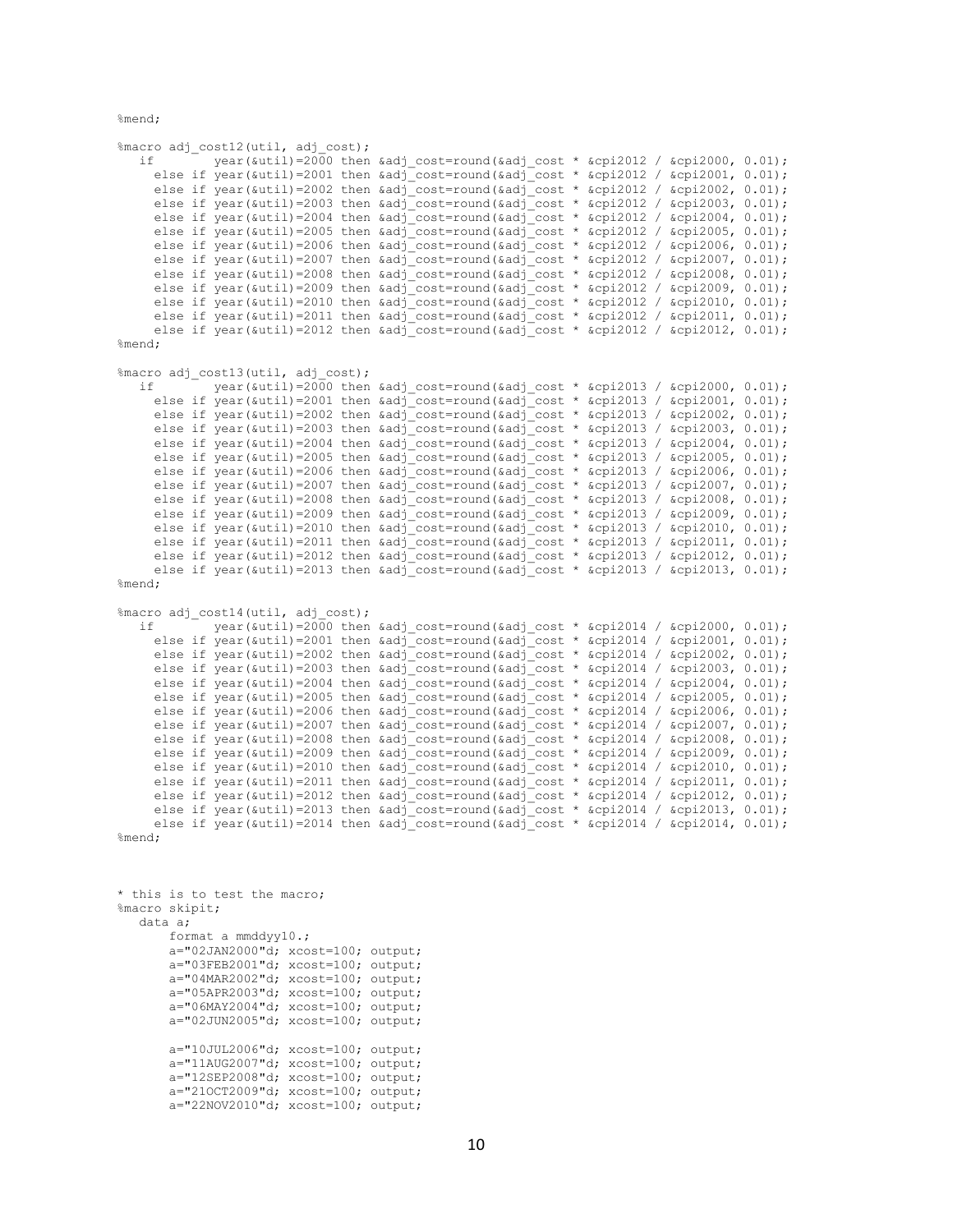```
a="23DEC2011"d; xcost=100; output;a="28JUN2012"d; xcost=100; output;a = "23SEP2013"d; xcost=100; output;
       a="25SEP2014"d; xcost=100; output;run;
   data b;
     set a;
     xcost_old=xcost;
      xcost =xcost;
     x\cot \frac{\pi}{x} =xcost;
      %adj cost10(a, xcost);
      %adj cost12(a, xcost);
      \overline{\xi}adj<sup>-</sup>cost13(a, xcost_);
      \frac{2}{3} cost14(a, xcost);
   run;
proc print data=b; run;
%mend skipit;
**********31a extract datasets FY14.sas**********
* Name: /export/data/avgcost/csp517/31a extract_datasets_FY14.sas
                                                                          \rightarrow\cdot* Description: extract datasets per Todd W email Fri 4/28/2014
                                                                            \cdot(modified prog 21)
                                                                            \cdotextract datasets per Todd W email Tue 9/8/2015
                (modified prog 29a) -HJ
                                                                            \cdot* Input: toddw.csp517herc id
          /static/austin/dss/fy14/disch14.sas7bdat
          /static/austin/dss/fy14/opat14.sas7bdat
\div\cdot\verb|/static/aussian/dss/fy14/opat214.sas7bdat|\star/static/austin/dss/fy14/ph opat14.sas7bdat
\star/static/austin/dss/fy14/phopat214.sas7bdat
                                                                            \cdot/static/austin/dss/fy14/clinical/ph rxo14.sas7bdat
          /static/austin/ptf/fy14/pm14.sas7bdat
                                                                            \cdot/static/austin/ptf/fy14/pmo14.sas7bdat
          /static/austin/ptf/fy14/xm14.sas7bdat
          /static/austin/ptf/fy14/pp14.sas7bdat
                                                                            \cdot/static/austin/ptf/fy14/ps14.sas7bdat
                                                                            \cdot(ADDED)\star\sqrt{\text{static/austin/ptf/fy14/xp14.sas7bdat}}\cdot/static/austin/ptf/fy14/xs14.sas7bdat
                                                   (ADDED)
                                                                            \cdot/static/austin/ptf/fy14/ppo14.sas7bdat (ADDED)
                                                                            \cdot/static/austin/npcd/fy14/se14.sas7bdat
          /static/austin/fen/fy14/fenmed14.sas7bdat
                                                                            \cdot\verb|/static/aussian/fen/fy14/feninpt14.sas7bdat|\cdot/static/austin/fen/fy14/fenipancil14.sas7bdat
                                                                            \cdot/static/austin/vital/vitalstatus mini.sas7bdat
                                                                            \cdot* Output: toddw. disch14
                                                                            \cdottoddw. opat14 w low cost
\divtoddw.ph_opat14_w_low_cost
                                                                            \cdottoddw. ph rxo14
          toddw. ptf main14
                                                                            \cdottoddw._ptf_pp14
                                                                            \cdottoddw. ptf ps14
          \text{today.} \text{ptf\_xp\_ppo\_14}\cdottoddw. ptf_xs_14
           \texttt{toddw._sel4}\cdottoddw. [fb_med14
           \text{today.} \boxed{\text{fb}} inpt14
           toddw. fb ipancill4
                                                                            \cdottoddw. vital mini 31dec2014
* Ext. Macros: Yes, EXTRACTME
                                                                            .,
* Run Under: SAS 9.2 for Unix
                                                                            \cdot:
* Date
         Author Modification History
                                                                            \cdot* 01MAY14 AdamC Code lifted from Prog 21
```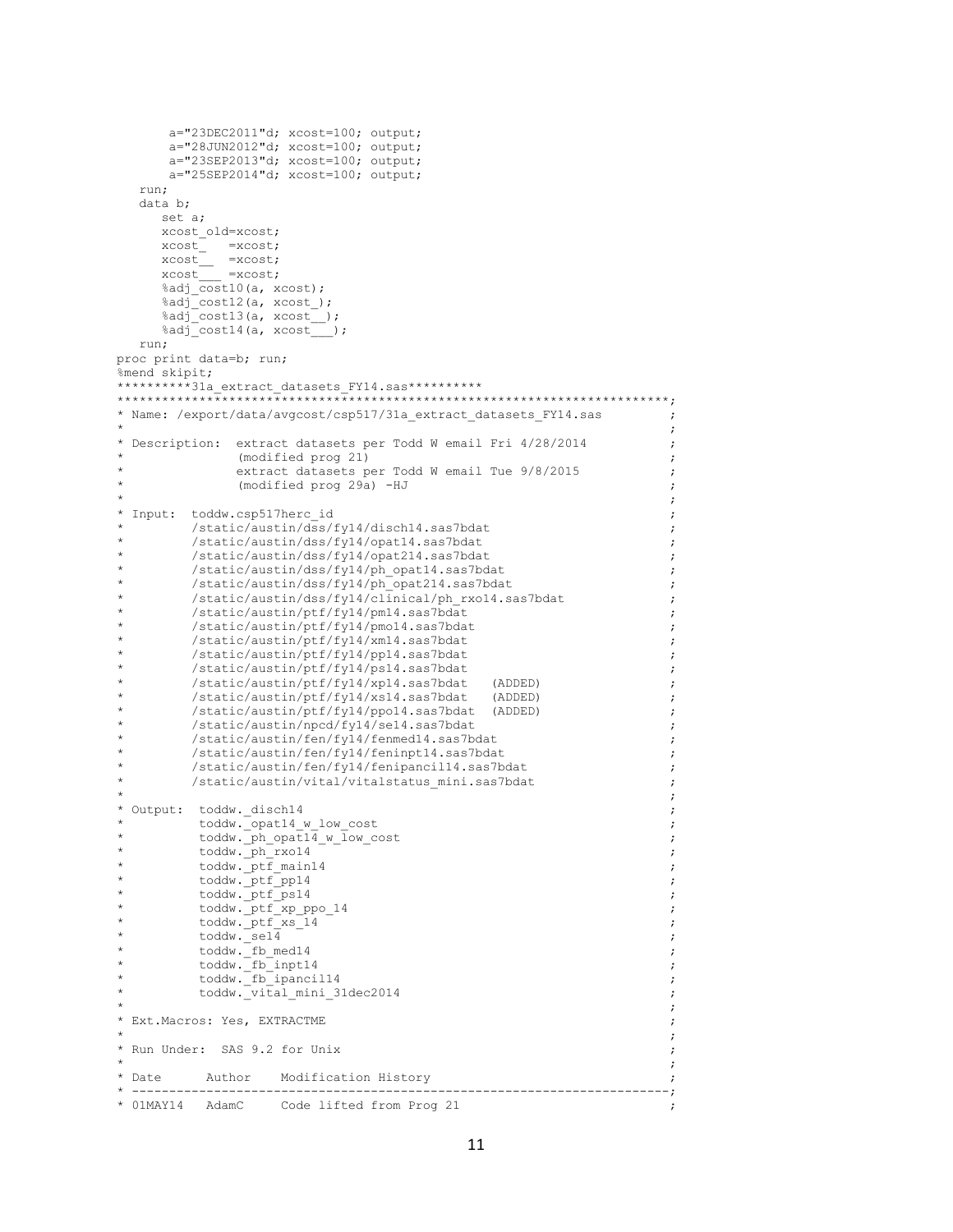```
* 05MAY14 AdamC Add code from prog 21B (XP, XS, PPO) ;
* 09SEP15 Howard Jiang Code lifted from Prog 29a ;
                               **************************************************************************;
* Extraction Macro;
%include "/export/data/herc/programs/extractme.sas";
options ps=70 ls=82 nodate nosymbolgen nomprint;
* THIS IS COMMENT OUT 5/1/2014 -- NO LONGER APPLIES AS IT WAS MOVED;
* libname toddw "/export/data/avgcost/csp517/datasets";
libname toddw "/export/data/csp517/csp517/datasets"; /*** THIS WAS MOVED -- NEW LOCATION ***/
*libname ptffmt "/static/data/sasfmt/ptffmt";
libname library "/static/data/sasfmt/ptffmt";
/*<br>libname dss00
                 "/static/austin/dss/fy00";
libname dss01 "/static/austin/dss/fy01";
libname dss02 "/static/austin/dss/fy02";
libname dss03 "/static/austin/dss/fy03";
libname dss04 "/static/austin/dss/fy04";
libname dss05 "/static/austin/dss/fy05";
libname dss06 "/static/austin/dss/fy06";<br>libname dss07 "/static/austin/dss/fy07";
libname dss07 "/static/austin/dss/fy07";<br>libname dss08 "/static/austin/dss/fy08";
libname dss08 "/static/austin/dss/fy08";
libname dss09 "/static/austin/dss/fy09";<br>libname dss10 "/static/austin/dss/fy10";
                 libname dss10 "/static/austin/dss/fy10";
libname dss11 "/static/austin/dss/fy11";
libname dss12 "/static/austin/dss/fy12";
libname dss13 "/static/austin/dss/fy13";
*/
libname dss14 "/static/austin/dss/fy14";
/*
libname dssrx00 "/static/austin/dss/fy00/clinical";
libname dssrx01 "/static/austin/dss/fy01/clinical";
libname dssrx02 "/static/austin/dss/fy02/clinical";
libname dssrx03 "/static/austin/dss/fy03/clinical";
libname dssrx04 "/static/austin/dss/fy04/clinical";
libname dssrx05 "/static/austin/dss/fy05/clinical";
libname dssrx06 "/static/austin/dss/fy06/clinical";
libname dssrx07 "/static/austin/dss/fy07/clinical";
libname dssrx08 "/static/austin/dss/fy08/clinical";
libname dssrx09 "/static/austin/dss/fy09/clinical";
libname dssrx10 "/static/austin/dss/fy10/clinical";
libname dssrx11 "/static/austin/dss/fy11/clinical";
libname dssrx12 "/static/austin/dss/fy12/clinical";
libname dssrx13 "/static/austin/dss/fy13/clinical";
*/
libname dssrx14 "/static/austin/dss/fy14/clinical";
/*
\begin{minipage}{0.9\linewidth} \text{libname ptf00} \quad \text{"/static/austin/ptf/fy00";} \quad \text{libname ptf01} \quad \text{"/static/austin/ptf/fy01";} \end{minipage}libname ptf01 "/static/austin/ptf/fy01";
libname ptf02 "/static/austin/ptf/fy02";
libname ptf03 "/static/austin/ptf/fy03";
libname ptf04 "/static/austin/ptf/fy04";
libname ptf05 "/static/austin/ptf/fy05";
libname ptf06 "/static/austin/ptf/fy06";<br>libname ptf07 "/static/austin/ptf/fy07";
libname ptf07 "/static/austin/ptf/fy07";<br>libname ptf08 "/static/austin/ptf/fy08";
                  "/static/austin/ptf/fy08";
libname ptf09 "/static/austin/ptf/fy09";
libname ptf10 "/static/austin/ptf/fy10";
libname ptf11 "/static/austin/ptf/fy11";
libname ptf12 "/static/austin/ptf/fy12";
libname ptf13 "/static/austin/ptf/fy13";
*/
libname ptf14 "/static/austin/ptf/fy14";
```

```
/*
```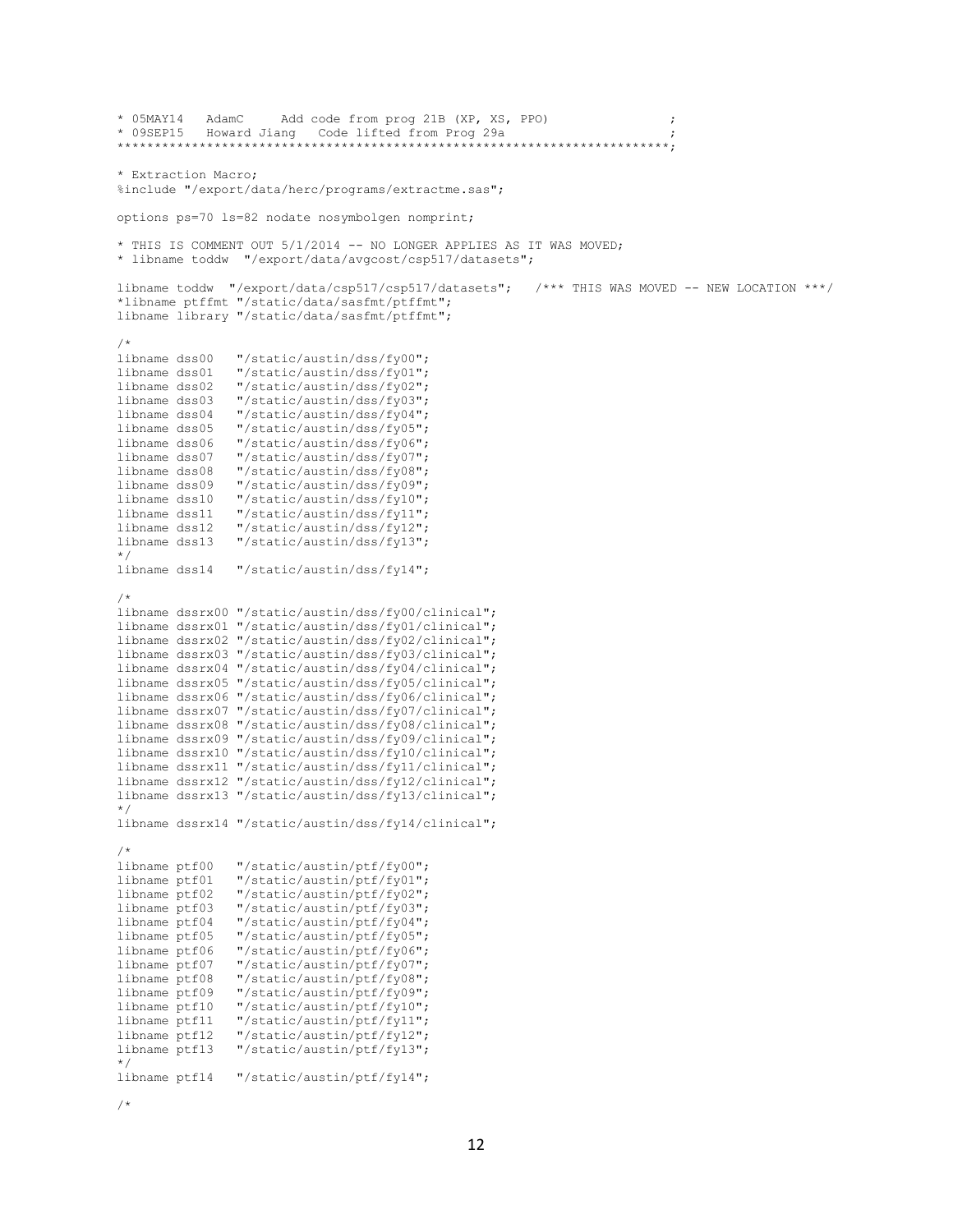```
libname npcd00 "/static/austin/npcd/fy00";
libname npcd01 "/static/austin/npcd/fy01";
libname npcd02 "/static/austin/npcd/fy02";
libname npcd03 "/static/austin/npcd/fy03";
libname npcd04 "/static/austin/npcd/fy04";
libname npcd05 "/static/austin/npcd/fy05";
libname npcd06 "/static/austin/npcd/fy06";
libname npcd07 "/static/austin/npcd/fy07";
libname npcd08 "/static/austin/npcd/fy08";
libname npcd09 "/static/austin/npcd/fy09";
libname npcd10 "/static/austin/npcd/fy10";
libname npcd11 "/static/austin/npcd/fy11";
libname npcd12 "/static/austin/npcd/fy12";
libname npcd13 "/static/austin/npcd/fy13";
*/
libname npcd14 "/static/austin/npcd/fy14";
/*
libname fb00 "/static/austin/fen/fy00";
libname fb01 "/static/austin/fen/fy01";
libname fb02 "/static/austin/fen/fy02";
libname fb03 "/static/austin/fen/fy03";
libname fb04 "/static/austin/fen/fy04";
libname fb05 "/static/austin/fen/fy05";
libname fb06 "/static/austin/fen/fy06";<br>libname fb07 "/static/austin/fen/fy07";
             "/static/austin/fen/fy07";
libname fb08 "/static/austin/fen/fy08";
libname fb09 "/static/austin/fen/fy09";
libname fb10 "/static/austin/fen/fy10";
libname fb11 "/static/austin/fen/fy11";
libname fb12 "/static/austin/fen/fy12";
libname fb13 "/static/austin/fen/fy13";
*/
libname fb14 "/static/austin/fen/fy14";
libname vital "/static/austin/vital"; /*** VITALSTATUS ***/
**************************************************************************;
* 0. examine CSP517HERC_ID ;
**************************************************************************;
* check SCRSSN;
proc sort data=toddw.csp517herc_id
        out =coh chk1;
   by scrssn;
run;
data coh chk1;
  set coh chk1;
   by scrssn;
   if not (first.scrssn and last.scrssn);
run;
/*
NOTE: There were 2203 observations read from the data set WORK.COH_CHK1.
NOTE: The data set WORK.COH CHK1 has 3 observations and 4 variables.
*/
* check SSN;
proc sort data=toddw.csp517herc_id
         out =coh chk2;
   by ssn;
run;
data coh chk2;
  set coh chk2;
   by ssn;
   if not (first.ssn and last.ssn);
run;
* check PATIENT;
proc sort data=toddw.csp517herc_id
         out =coh chk3;
   by patient;
```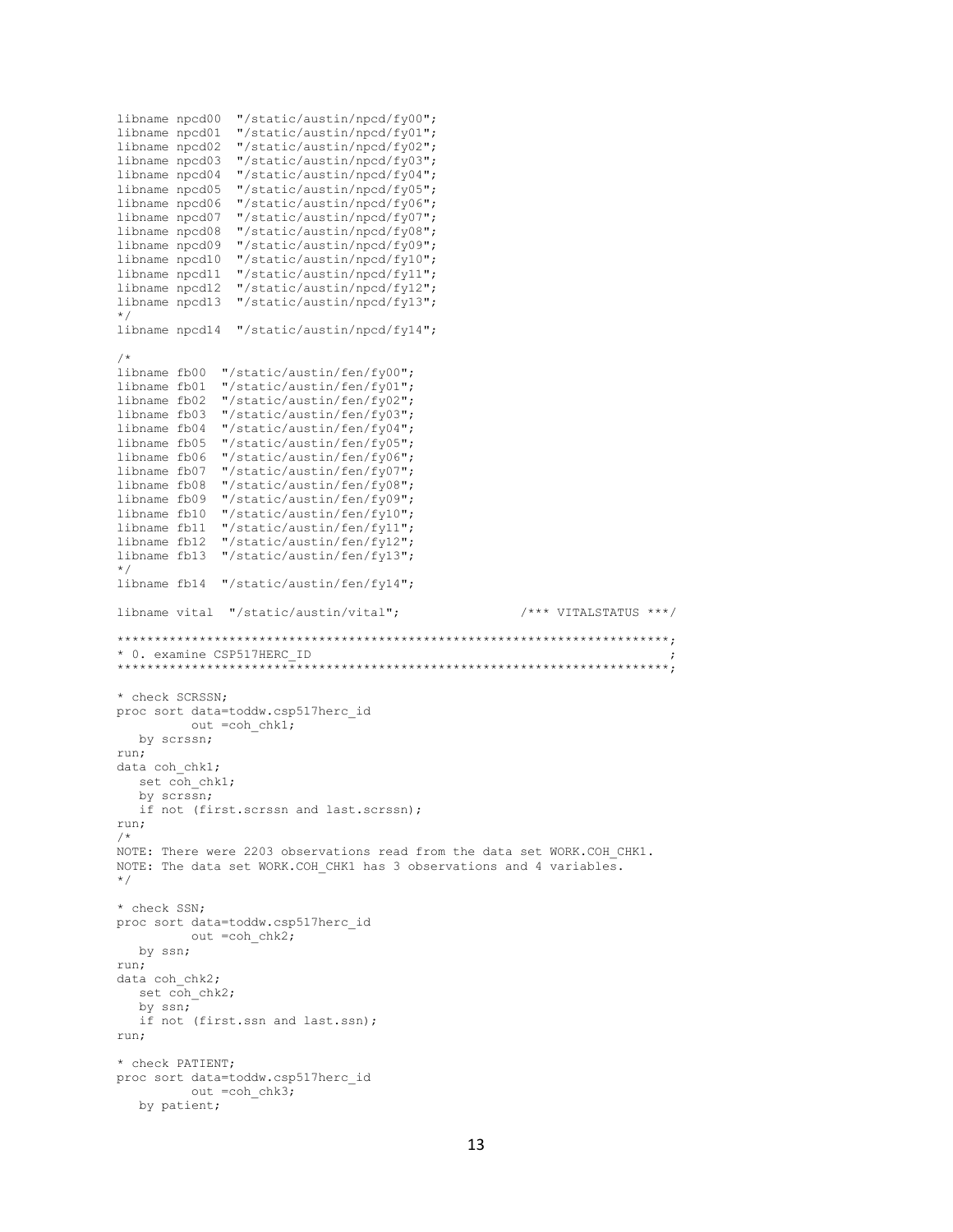```
run;
data coh chk3;
  set coh chk3;
  by patient;
   if not (first.patient and last.patient);
run;
/* patient # is unique to the center (hospital code) -- can repeat in other centers
NOTE: There were 2203 observations read from the data set WORK.COH CHK3.
NOTE: The data set WORK.COH CHK3 has 1986 observations and 4 variables.
*/
* check CENTER (HOSPITAL CODE);
proc sort data=toddw.csp517herc_id
         out =coh chk4;
  by patient center;
run;
data coh_chk4;
   set coh_chk4;
   by patient center ;
   if not (first.center and last.center);
run;
* get the cohort file -- drop 3 patients because of MISSING;
data coh;
  set toddw.csp517herc id (rename=(scrssn=scrssn_orig));
    if ssn ne "";
   scrssn=input(scrssn_orig, 9.);
  keep scrssn orig scrssn;
run;
/*
NOTE: There were 2203 observations read from the data set TODDW.CSP517HERC_ID.
NOTE: The data set WORK.COH has 2200 observations and 2 variables.
*/
proc print data=coh_chk1 noobs label;
   title1 "CSP 517 -- checking dataset CSP517HERC ID -- missing SCRSSN";
    title2 "CSP517HERC_ID has 2203 Obs";
run;
* check the center;
proc summary data=toddw.csp517herc id nway missing;
    where ssn ne "";
   class center scrssn;
   output out=coh_chk5 (drop=_type_ rename=(_freq_=recs));
run;
proc summary data=coh_chk5 nway missing;
   class center;
   var recs;
   output out=coh_chk6 (drop=_type_ rename=(_freq_=pats)) sum=;
run;
options formdlim="*";
proc print data=coh_chk6 noobs label;
  title1 "CSP 517 -- checking dataset CSP517HERC ID";
  title2 "Summarizing on CENTER (Hospital Code) -- EXCLUDED Those With Missing SSN";
    title3 "EXCLUDE Missing SSN";
    label pats="# Unique Patients"
         recs="# Records"
    ;
   format pats recs comma8.;
   sum pats recs;
run;
options formdlim="";
**************************************************************************;
* 1. extract DISCH14
     **************************************************************************;
%extractme(coh, dss14.disch14, DISCH, 2014, x_disch14);
%let droplsta=bornday;
```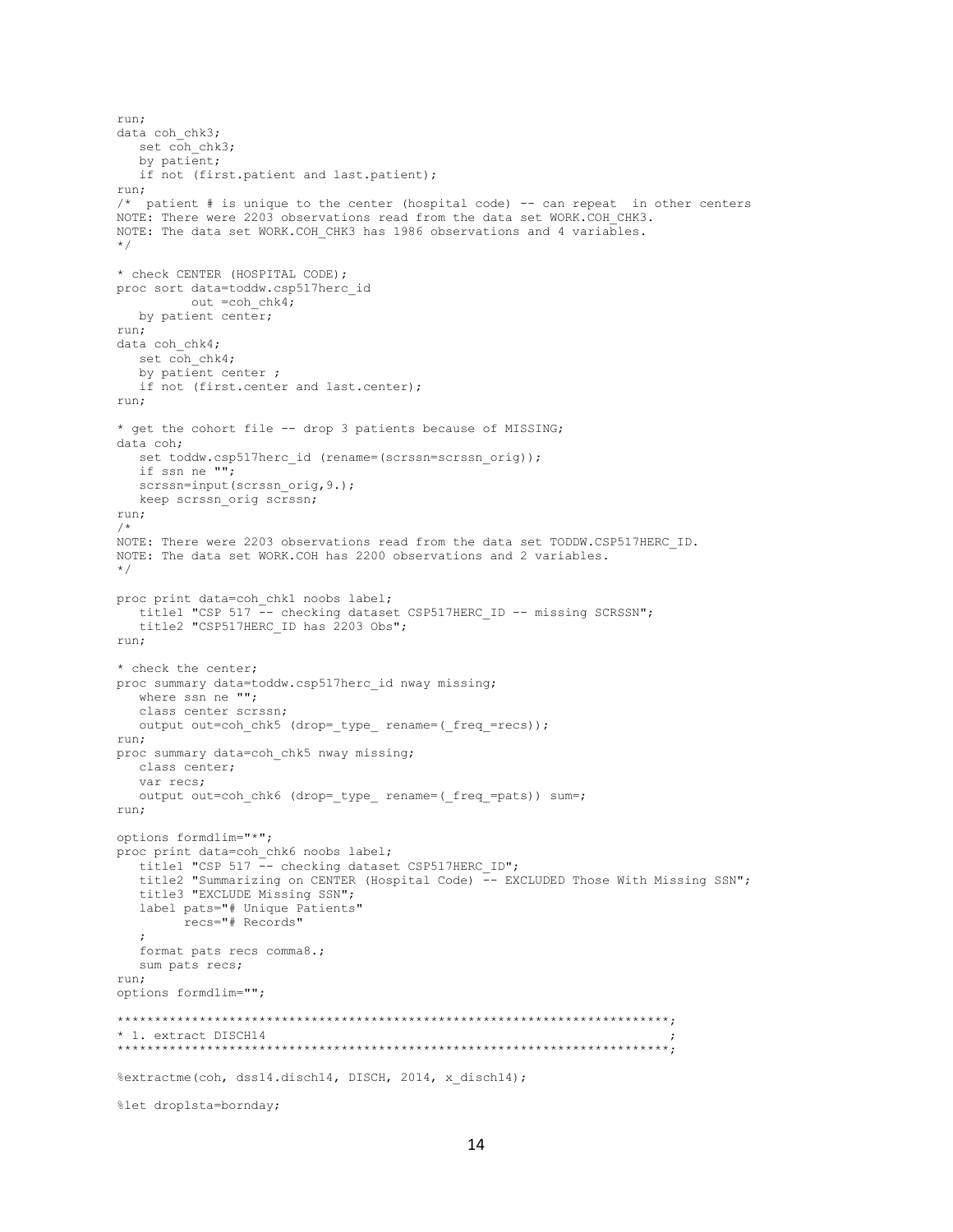```
%let droplstb=bornday enc num;
%let droplstc=enc num;
data disch14;
  set x disch14 (in=in14 drop=&droplstb rename=(dbedsect=dbedsect org char));
  length dbedsect char $2;
  dbedsect char=dbedsect org char;
run;
data toddw. disch14 (compress=yes);
 set _disch14;
run:
* 2. extract OPAT14 and OPAT214
%extractme(coh, dss14.opat14, OPAT, 2014, x opat14);
%extractme(coh, dss14.opat214, OPAT2, 2014, x opat214);
* FIX OTHERWISE MULTIPLE LENGTH PROBLEM;
data tmplate a;
  length PCPT DSS $16
        PRIMCPT4 $16
        STA6A $28
        enc num $20
        radvl5 8.
  PCPT DSS="";
  PRIMCPT4="";
  STA6A = ""enc num ="\cdot";
  rad v15 = .7output;
run;
%let droplstd=county oifoef;
%let droplste=county oefoif;
%let droplstf=county;
data opat_w_low_cost;
  set tmplate a (in=int
     x opat14 (in=in14 drop=&droplste)
     x opat214 (in=in214 drop=&droplste)
  \cdotif not int;
run;
data toddw._opat14_w_low_cost (compress=yes);
 set opat w low cost;
run:* 3A. extract PH OPAT14 and PH OPAT214
%extractme(coh, dss14.ph_opat14, PH_OPAT, 2014, x_ph_opat14);<br>%extractme(coh, dss14.ph_opat214, PH_OPAT2, 2014, x_ph_opat214);
* USE THE SAME DROPLIST AND TEMPLATE AS IN OPAT;
data ph_opat14_w_low_cost;
     tmplate_a (in=int )<br>x_ph_opat14 (in=in14 drop=&droplste)
  set tmplate a
      x ph opat214 (in=in214 drop=&droplste)
  \cdotif not int;
run;
data toddw. ph opat14 w low cost (compress=yes);
  set ph \overline{patl4 w low cost;
```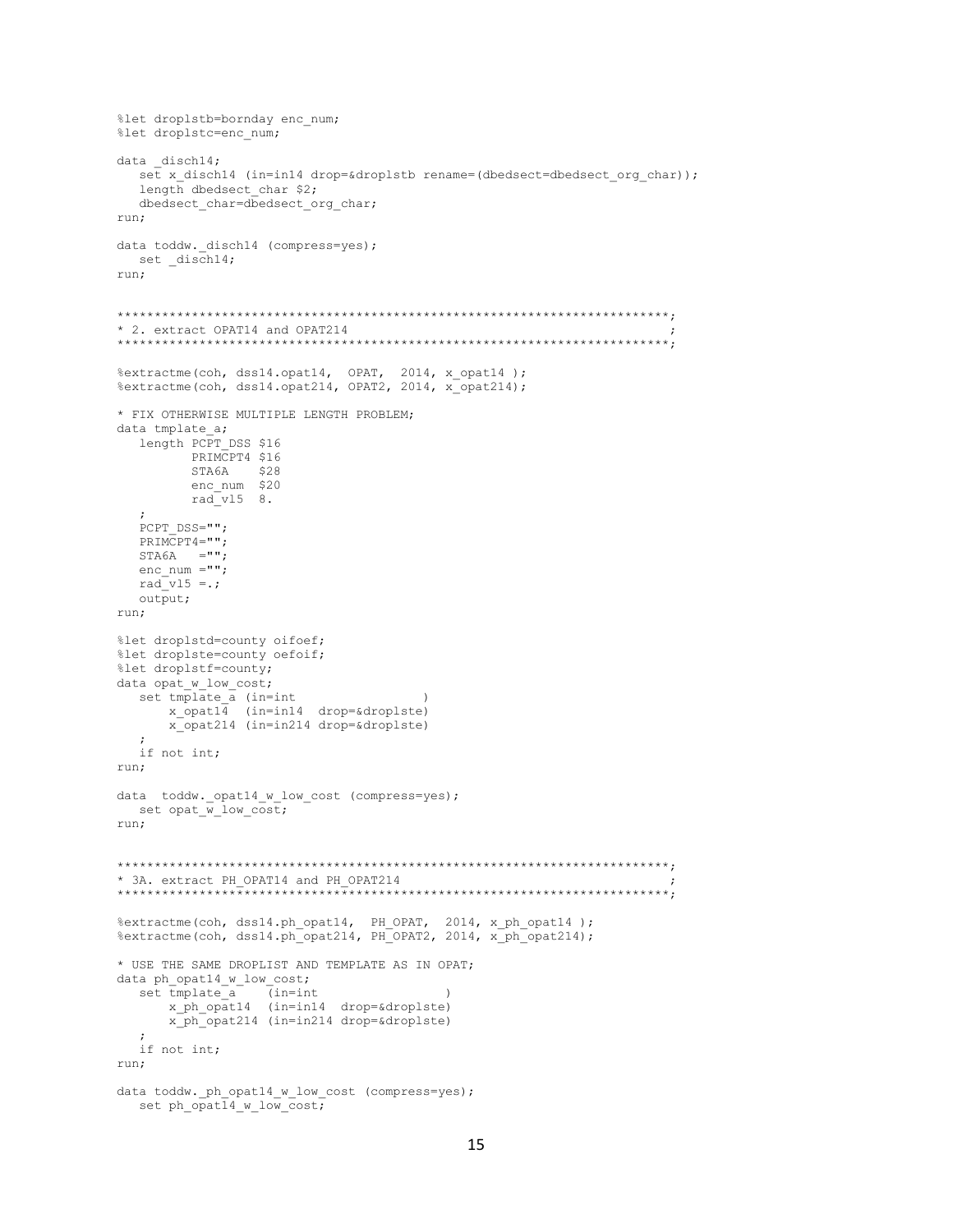run;

```
* 3B. extract PH RX014
%extractme(coh, dssrx14.ph rxo14, PH RXO, 2014, x ph rxo14);
* FIX OTHERWISE MULTIPLE LENGTH PROBLEM -- this is a left over from Prog 01C;
data tmplate \,;
             S9length DXCODE
      DRUGDESC $63
      vizday 5.
  DXCODF. = " " :DRUGDESC="";
 vizday = .;output;
run;
data toddw. ph rxo14 (compress=yes);
 set x_ph_rxo14 (drop=county);
run;
* 4A. extract PTF Main FY14
% extractme (coh, ptf14.pm14, PM, 2014, x_pm14);<br>% extractme (coh, ptf14.pmo14, PMO, 2014, x_pmo14);
%extractme(coh, ptf14.xm14, XM, 2014, x xm14);
* FIX OTHERWISE MULTIPLE LENGTH PROBLEM;
data tmplate d;
 length DBEDSECT 4.
      PLDISCH
              4.ENVCARE $8.
      TNCOME
             5.\cdot :
  DBEDSECT=.;
  PLDISCH =.;
  ENVCARE = " "INCOME = . ;output;
run;
* USE THE SAME DROPLIST AND TEMPLATE AS IN OPAT;
data ptf main 14;
 set tmplate d (in=int)
    x pm14
    x_pmo14
    x_ \times 14\cdotif not int;
run;
data toddw._ptf main14 (compress=yes);
 set ptf<sup>main</sup>14;
run;
* 4B. extract PTF PP and PS (prog 01B)
%extractme(coh, ptf14.pp14, PP, 2014, x_pp14);
%extractme(coh, ptf14.ps14, PS, 2014, x ps14);
* PP - FIX OTHERWISE MULTIPLE LENGTH PROBLEM;
data template pp;
```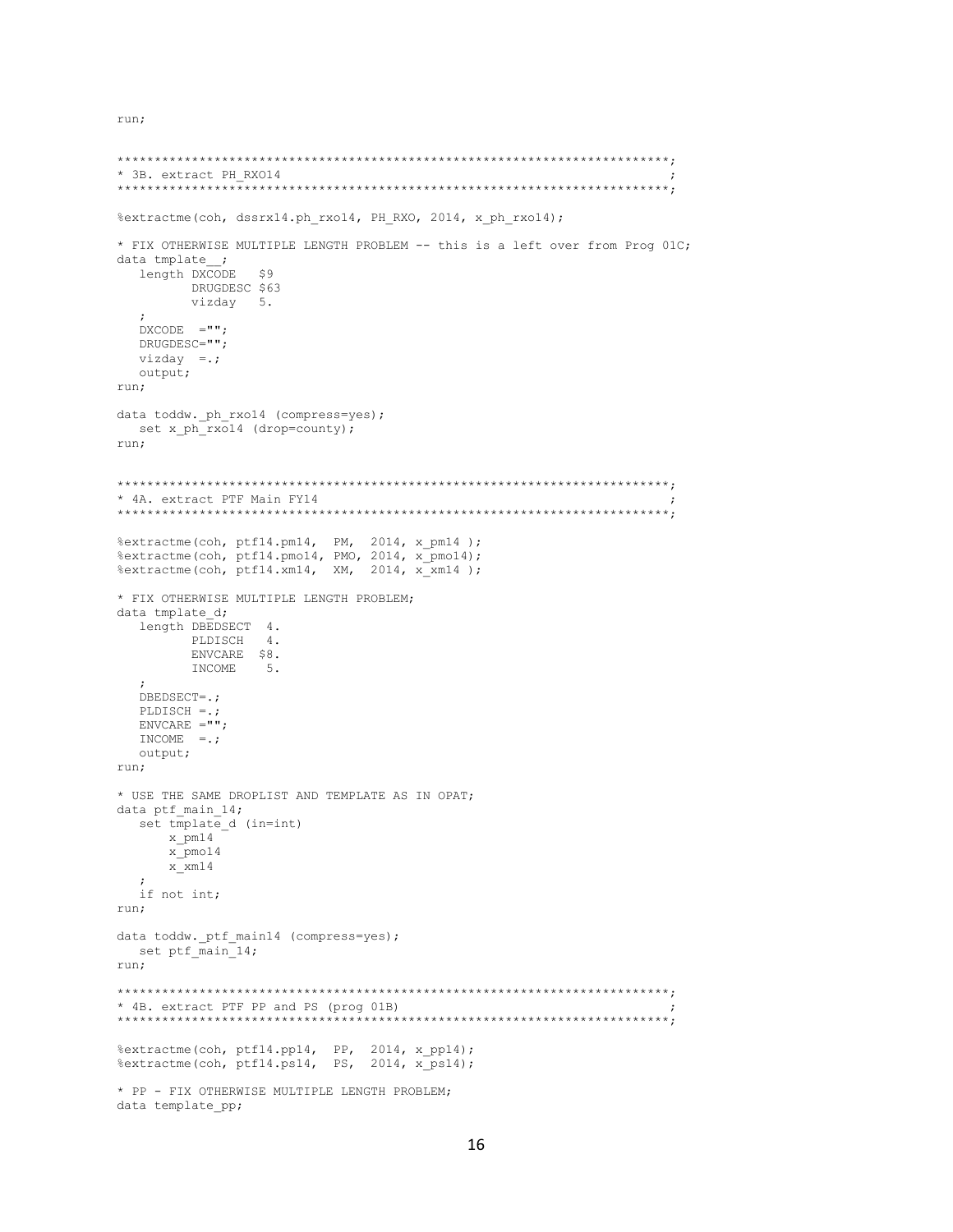```
length BEDSECN 4.;
   BEDSECN=.;
   output;
run;
data ptf pp 14;
   set template_pp (in=int)
      x_pp14
\mathcal{L} if not int;
run;
data toddw._ptf_pp14 (compress=yes);
  set ptf \overline{p}p\ 14;run;
* PS - FIX OTHERWISE MULTIPLE LENGTH PROBLEM;
data template_ps;
  length SURGSPEC 4.;
   SURGSPEC=.;
   output;
run;
data ptf ps 14;
   set template_ps (in=int)
      x_ps14
   ;
   if not int;
run;
data toddw. ptf ps14 (compress=yes);
  set ptf ps_14;
run;
**************************************************************************;
* 4C. extract PTF XP and XS and PPO (added 4/5/2014) ;
**************************************************************************;
%extractme(coh, ptf14.xp14, XP, 2014, x_xp14 );
%extractme(coh, ptf14.xs14, XS, 2014, x xs14 );
%extractme(coh, ptf14.ppo14, PPO, 2014, x ppo14);
data toddw._ptf_xp_ppo_14;
   set x_xp14
       x_ppo14
   ;
run;
data toddw._ptf_xs_14;
   set x_xs14
   ;
run;
**************************************************************************;
* 5. extract SE14 ;
**************************************************************************;
%extractme(coh, npcd14.se14, SE, 2014, x_se14);
%let rnm1 = prov1 =prov1_num
            prov2 =prov2_num
            prov3 =prov3_num
            prov4 =prov4_num
            prov5 =prov5_num
            prov6 =prov6_num
 prov7 =prov7_num
 prov8 =prov8_num
            prov9 =prov9_num
            prov10=prov10_num
\mathcal{L} ; and \mathcal{L} is the set of \mathcal{L}%let rnm2 = prov1 =prov1_char
```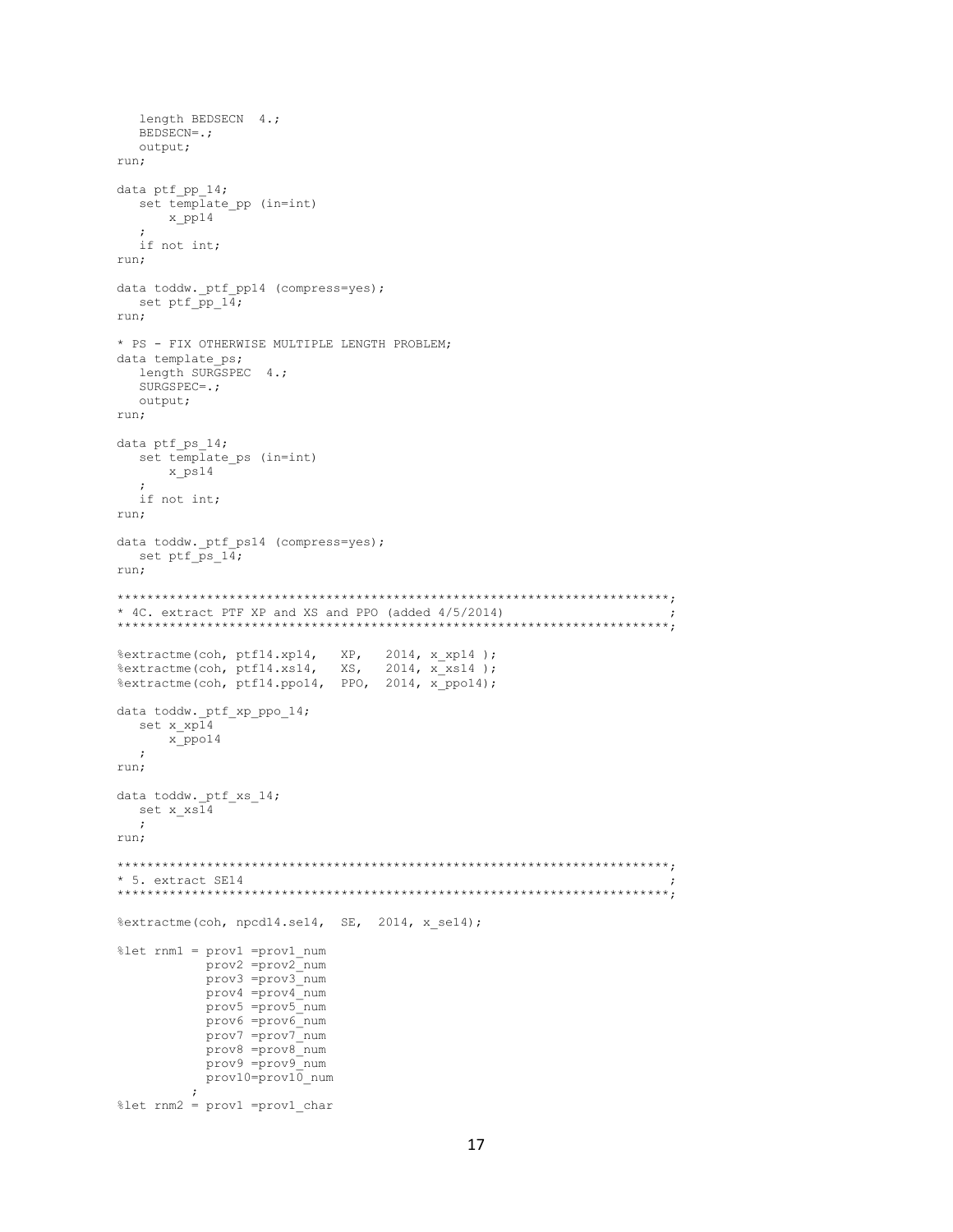```
 prov2 =prov2_char
 prov3 =prov3_char
 prov4 =prov4_char
             prov5 =prov5_char
             prov6 =prov6_char
 prov7 =prov7_char
 prov8 =prov8_char
             prov9 =prov9_char
             prov10=prov10_char
\mathcal{L} ; and \mathcal{L} is the set of \mathcal{L}%let rnm3 = encounter id=encounter id num
\mathcal{L}^{\text{max}}%let rnm4 = encounter id=encounter id char
\mathcal{L} ; and \mathcal{L} is the set of \mathcal{L}* FIX OTHERWISE MULTIPLE LENGTH PROBLEM;
data tmplate f;
    length DXLSF
           DXF2
           DXF3
           DXF4
           DXF5
           DXF6
           DXF7
           DXF8
           DXF9
           DXF10 $6
    ;
    DXLSF="";
   DXF2 = " "DXF3 = " "DXF4 = " "DXF5 = " ";DXF6 = " ";DXF7 = " "DXF8 = " "DXF9 = " "DXF10=" output;
run;
data se14;
   set tmplate_f (in=int<br>x_se14 (in=in14)
                (in=in14 rename=(&rnm2 &rnm4))
\mathcal{L} if not int;
    length prov1
           prov2
           prov3
           prov4
           prov5
           prov6
           prov7
           prov8
           prov9
           prov10 $6
          encounter id $15
\mathcal{L} if in14 then do;
if not missing(prov1 char) then prov1 =prov1 char;
if not missing(prov2 char) then prov2 =prov2 char;
      if not missing(prov3_char) then prov3 =prov3_char;
if not missing(prov4 char) then prov4 =prov4 char;
if not missing(prov5 char) then prov5 =prov5 char;
       if not missing(prov6_char) then prov6 =prov6_char;
      if not missing(prov7 char) then prov7 =prov7 char;
if not missing(prov8 char) then prov8 =prov8 char;
if not missing(prov9 char) then prov9 =prov9 char;
      if not missing(prov10 char) then prov10=prov10 char;
      encounter id=encounter id char;
```

```
 end;
```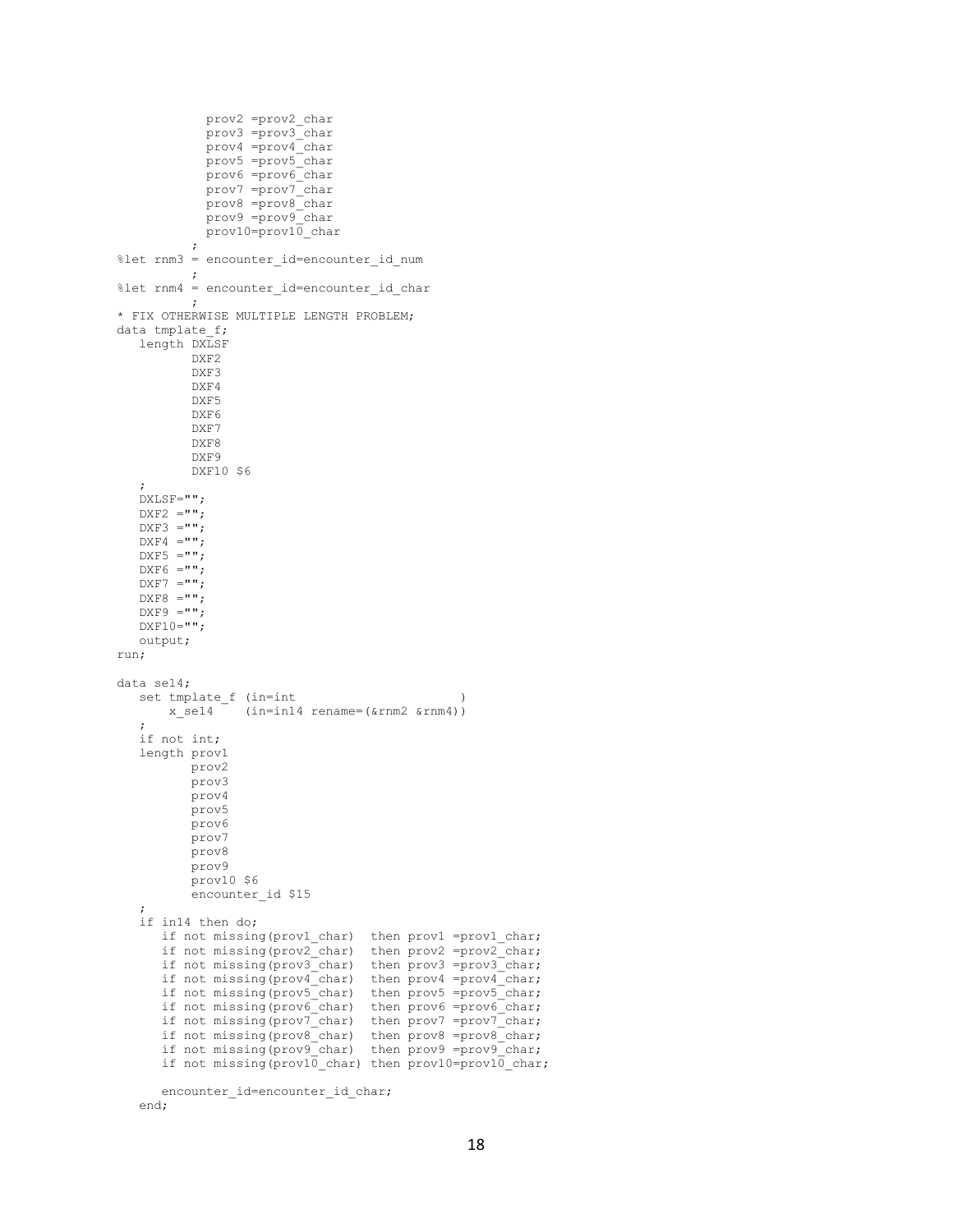```
data toddw. se14 (compress=yes);
 set sel4;
run:
* 6. extract Fee Basis FY14
* OUTPATIENT;
%extractme(coh, fb14.fenmed14, FeeBasis MED, 2014, x_fb_med14);
data med tmplate;
  length VEN13N
                $30OBNUM
                $100SUSCODE $2
        EFTNO $15
        CANRSN $2
        VENSITEN $15
  \cdotVEN13N = " "OBNUM = " "SUSCODE =" "EFTNO ="";<br>CANRSN ="";
  VENSITEN="";
  output;
run;
data fb med14;
  set med_tmplate (in=inmed)
     x_fb_med14 (in=in14)
  \cdotif not inmed;
run;
data toddw. fb med14 (compress=yes); /*** <----- ***/
 set fb\_med14;
run;
* INPATIENT;
%extractme(coh, fb14.feninpt14, FeeBasis INPT, 2014, x fb inpt14);
data inpt_tmplate;<br>length VEN13N $30
        OBNUM $100
        SUSCODE $2
        DHCP
                $30
        EFTNO
                $15CANRSN $2
        VENSITEN $15
  \ddot{ }VEN13N = " "OBNUM = " "SUSCODE ="";
  DHCP ="";
  EFTNO ="";<br>CANRSN ="";
  VENSITEN="";
  output;
run:
data fb inpt14;
  set inpt tmplate (in=inip)
     x_fb_inpt14 (in=in14)
  \cdotif not inip;
run;
data toddw._fb_inpt14 (compress=yes); /*** <----- ***/
```
run;

```
19
```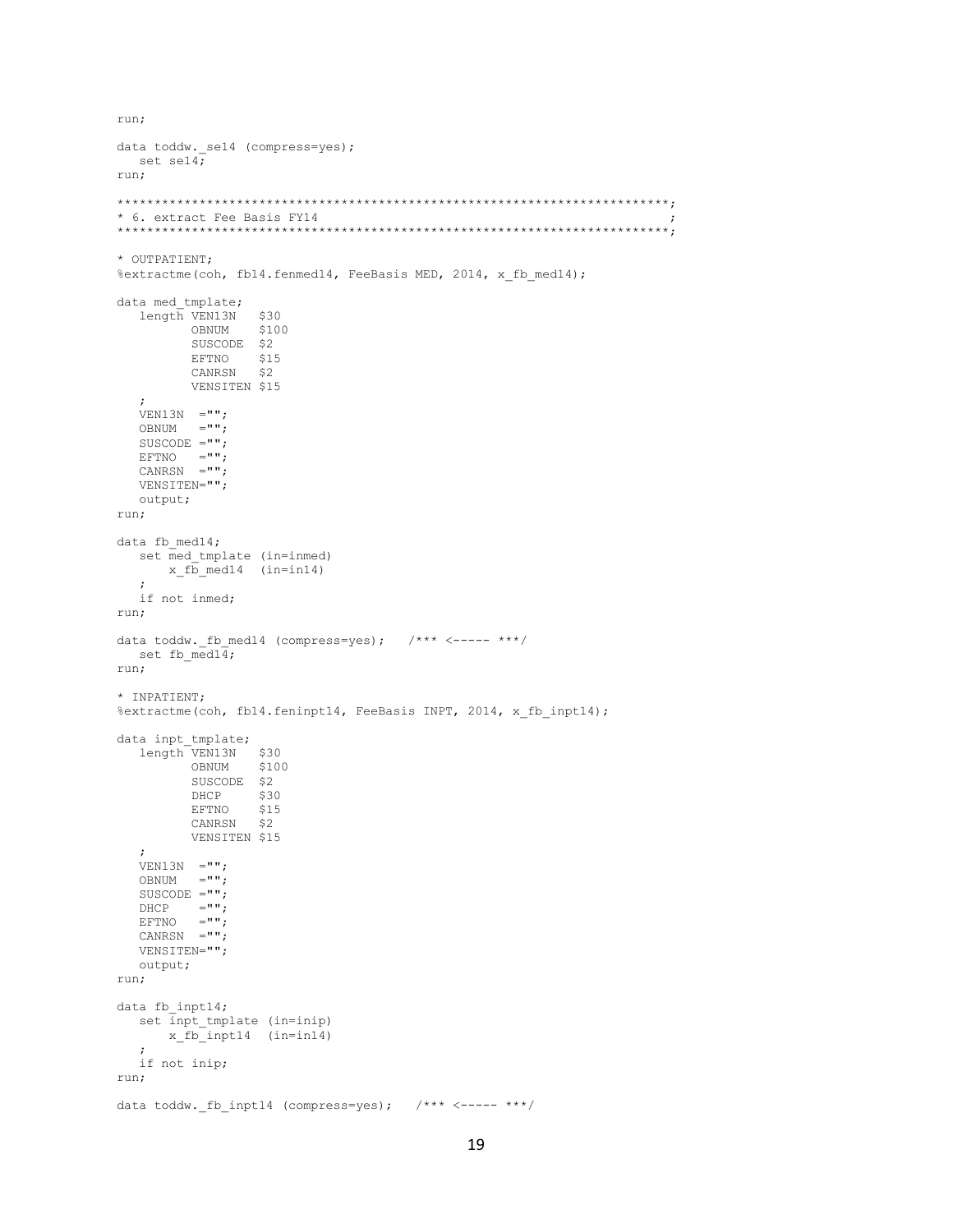```
set fb inpt14;
run:
* INPATIENT ANCILLARY;
%extractme(coh, fb14.fenipancil14, FeeBasis INPT ANC, 2014, x fb ipancil14);
data ipancil tmplate;
  length VEN13N $30
       OBNIJM
               $100OBNUM $10<br>SUSCODE $2
       EFTNO $15
        CANRSN $2
       VENSITEN $15
  VEN13N = " "ORNIM = " " :SUSCODE ='''';
  EFTNO ="";
  CANRSN ="";
  VENSITEN="";
  output;
run;
data fb inancill4;
  set ipancil tmplate (in=inipanc)
    x fb ipancill4 (in=in14)
  \cdotif not inipanc;
run;
data toddw. fb ipancill4 (compress=yes); /*** <----- ***/
 set fb_inancil14;
run;
* 7. VITAL
/* (Required) Your Cohort Dataset
                                                              \star /
%extractme(coh.
        vital.vitalstatus mini, /* (Required) Dataset you want to extract */
        VITAL MINI,
                            /* (Optional) Short description length 20 *//* (Required) Number FY or SAS missing . */<br>/* (Required) Name of extracted dataset */
        vital mini
        ) ;
data toddw._vital_mini_31dec2014; \qquad /*** <----- ***/
 set vital mini;
run;
\cdot ;
**********31b chk vital 31DEC2014.sas**********
* Name: /export/data/avgcost/csp517/31b_chk_vital_31DEC2014.sas
                                                            \cdot\cdot:
* Description: check vital time stamped 31DEC2014
             (modified from prog 29b -HJ)
                                                            \cdot\cdot:
* Input: toddw._vital_mini_31oct2012
                                                            \cdottoddw._vital_mini_12jun2013<br>toddw._vital_mini_24mar2014
                                                            \cdot\cdottoddw._vital_mini_31dec2014
                                                            \cdot\cdot* Output:
                                                            \cdot\cdot* Ext. Macros: NO
                                                            \cdot\cdot* Run Under: SAS 9.2 for Unix
                                                            \cdot\cdot
```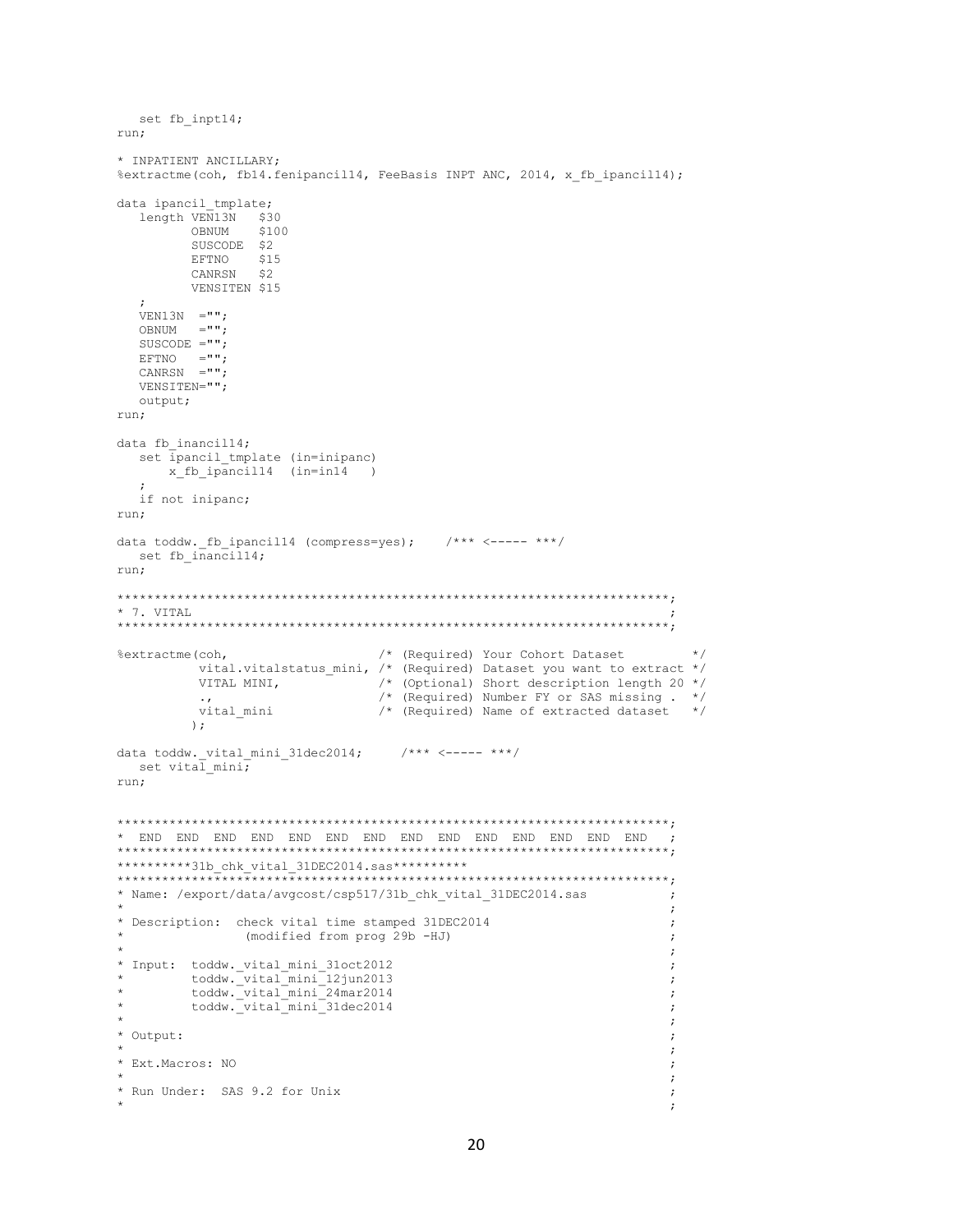```
* Date
        Author Modification History
  * 05MAY14 AdamC
* 09SEP15 Howard Jiang Modified
  options ps=70 1s=170 nodate nonumber nosymbolgen nomprint;
libname toddw "/export/data/csp517/csp517/datasets";
libname library "/static/data/sasfmt/ptffmt";
data chk1;
 set toddw._vital_mini_31oct2012 (in=in1)<br>toddw._vital_mini_12jun2013 (in=in2)
     \text{today}. \text{vital} \text{mini} 24mar2014 (in=in3)
     toddw._vital_mini_31dec2014 (in=in4) /*** MOST CURRENT VITAL DATA SET ***/
 length STATUS $20;
 format xdod monyy7.;
 if not missing(dod) then do;
    xdod = mdy(month(dod), 1, year(dod));
    STATUS="DOD in "||put(xdod,monyy7.);
 end:
 else do;
    STATUS="Alive";
 end;
    in1 then file="_310CT12";<br>else if in2 then file="12JUN13";
 if
    else if in3 then file="24MARI4";
    else if in4 then file=" 31DEC14";
run;
proc summary data=chk1 nway missing;
  class xdod STATUS file;
  output out=chk2 (drop= type rename=( freq =patients));
run:
proc transpose data=chk2
            out = chk2 (drop= name );
  by xdod STATUS;
  id file;
  var patients;
run:data chk3;
  set chk2;
  length STATUS2 $40;
  if missing (xdod) then do;
    STATUS2=STATUS;
     ord=1;end;
  else if year (xdod) 1t 2000 then do;
     STATUS2="DOD in "||put(xdod, MONYY7.);
     ord=2;
  end;
  else if 2000 le year(xdod) le 2011 then do;
    STATUS2="DOD in CAY "||put(year(xdod),4.);
     ord=3;xdod=.;
  end:
  else if "01JAN2012"d le xdod le "30SEP2012"d then do;
              "01JAN2012"d le xdod le "31MAR2012"d then STATUS2="DOD in Q1-2012";
     if
       else if "01APR2012"d le xdod le "30JUN2012"d then STATUS2="DOD in Q2-2012";
       else if "01JUL2012"d le xdod le "30SEP2012"d then STATUS2="DOD in Q3-2012";
     ord=4;xdod = .end;
  else do:
```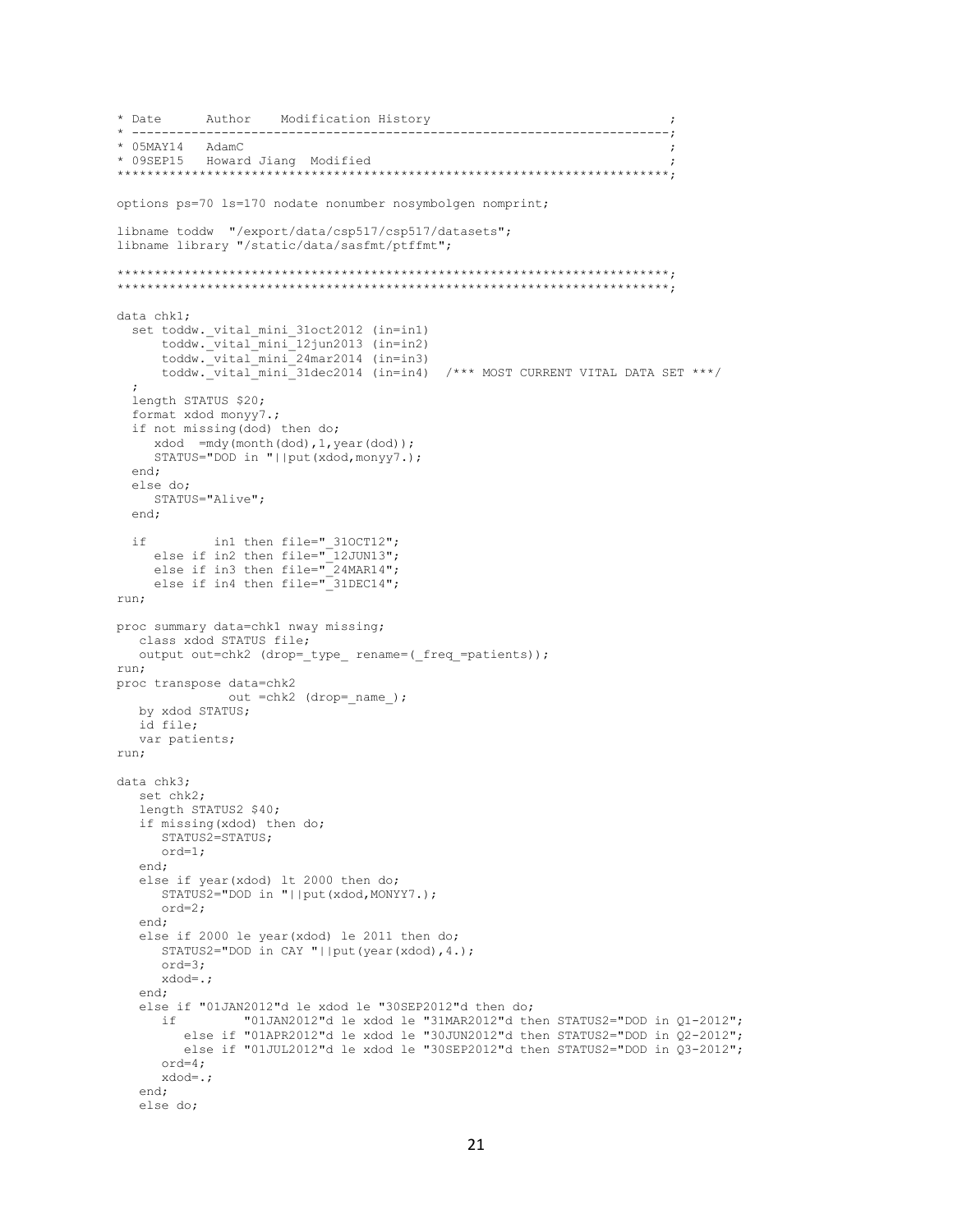```
 STATUS2="DOD in "||put(xdod,MONYY7.);
       ord=5;
    end;
run;
proc summary data=chk3 nway missing;
   class ord xdod STATUS2;
    var _31OCT12 _12JUN13 _24MAR14 _31DEC14;
  output out=chk4 (drop=_type_ _freq_) sum=;
run;
proc sql noprint;
  select sum(31DEC14) into :tot from chk4
   ;
quit;
data chk5;
   format STATUS2
         -310CT12 pct1
           _12JUN13 pct2
          -24MAR14 pct3
           _31DEC14 pct4
    ;
    set chk4;
if not missing(310CT12) then pct1 = 310CT12/4tot;
if not missing(12JUN13) then pct2 = 12JUN13/4tot;
if not missing(24MARI4) then pct3 = 24MARI4/4if not missing(31DEC14) then pct4 = 31DEC14/&tot;
    format _31OCT12
          \_12JUN13
          24MAR14
           -<br>31DEC14 comma8.
           pct1
          pct2
           pct3 
          pct4 percent10.2
\mathcal{L} label STATUS2 ="Status"
        -310CT12 ="# Patients 310CT2012 Vital"
          12JUN13 ="# Patients 12JUN2013 Vital"
          _24MAR14 ="# Patients 24MAR2014 Vital"
         ^-31DEC14 ="# Patients 31DEC2014 Vital"
         pct1 ="--pct--"pct2 ="--pct--"
        pct3 ="--pct--"<br>pct4 ="--pct--"="-pct--"
\mathcal{L} drop xdod;
run;
proc print data=chk5 noobs label;
   title1 "CSP517 -- checking DOD Status -- Vital Mini 31DEC2014 TimeStamp -- Compared w/3 
Previous Vitals";
title2 "SAS Data Set: vital mini 31dec2014";
 title3 "Location/path: /export/data/csp517/csp517/datasets";
   by ord;
    id ord;
   sum _310CT12 pct1
      \left[12 \text{JUN13 } \right] pct2
 _24MAR14 pct3
 _31DEC14 pct4
    ;
run; title;
**************************************************************************;
* END END END END END END END END END END END END END END ;
**************************************************************************;
**********31c create yearly framework.sas**********
**************************************************************************;
```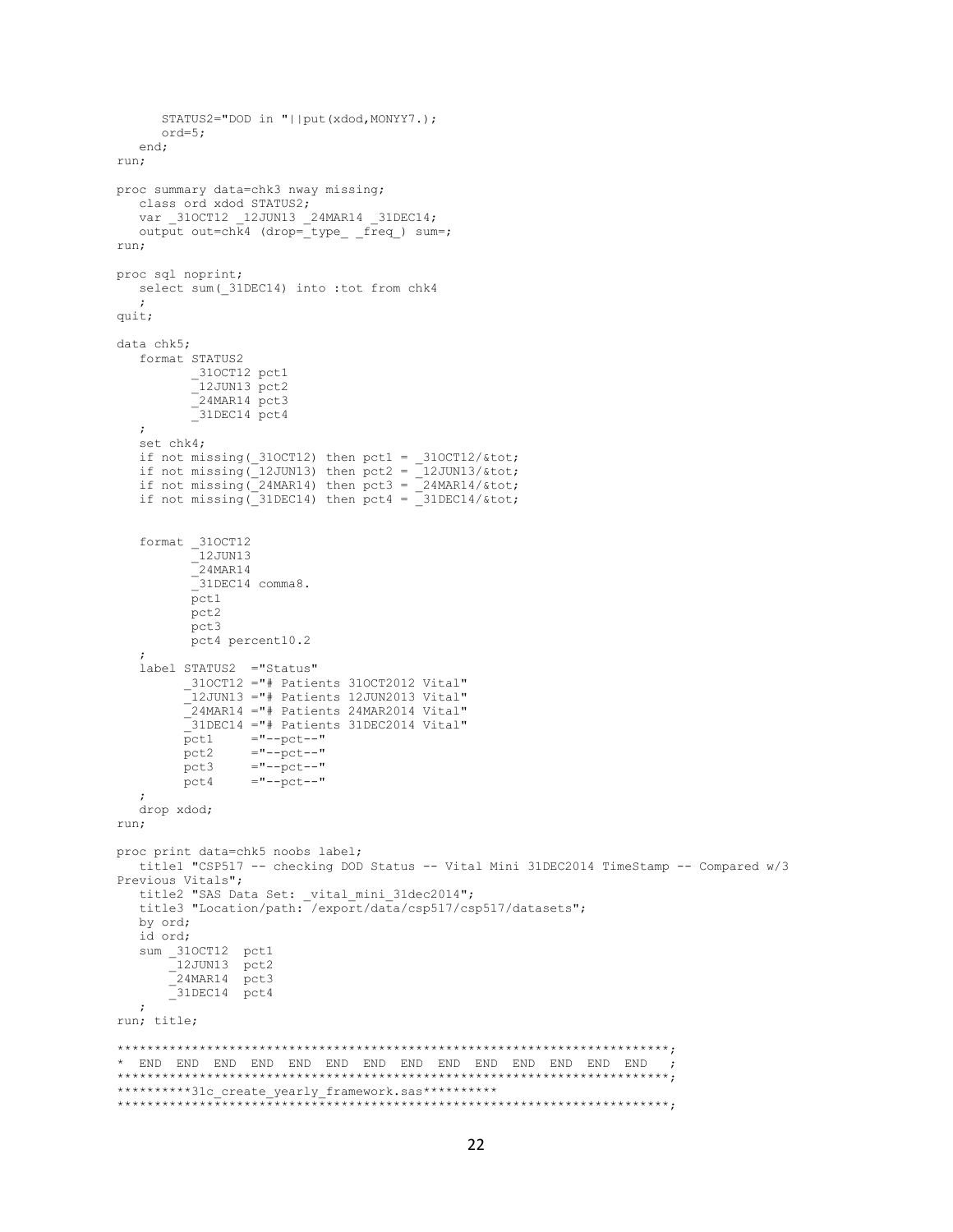```
* Name: /export/data/avgcost/csp517/31c create yearly framework.sas
                                                                    \cdot* Description: create framework for Year2, Year3, Year4, etc.
                                                                    \cdotcost/util thru 30SEP2013 ... want only full years
                                                                   \cdot:
              THIS SHOULD INCLUDE DATA THRU FY13 (30SE02013)
                                                                   \cdot... similar to prog 23a
                                                                   \cdot:
              Included data thru FY14 (30SEP2014)
              (modified from prog 29c -HJ)
* Input: toddw._vital_mini_31dec2014 (latest Vital File) ;<br>* toddw2.analy_cabg_30may2014 (prior analysis data set - to fy14) ;
* Output: toddw3.adamc deaths fixed fy14
        toddw3.adamc yr frame to fy14
                                                                    \cdot* Ext. Macros: No
* Run Under: SAS 9.2 for Unix
* Date
         Author Modification History
                                                                    \cdot* 06MAY13 AdamC dont change 1 case DOD to MISSING DOD
                                                                    \cdot:
* 10SEP15 Howard Jiang Modified for FY14
options ps=70 ls=170 nodate nocenter nonumber nosymbolgen nomprint;
libname toddw "/export/data/csp517/csp517/datasets";
libname toddw2 "/export/data/csp517/csp517/datasets/analy w fy13";
libname toddw3 "/export/data/csp517/csp517/datasets/analy w fy14"; /*** ADDED FOR FY14 ***/
libname library "/static/data/sasfmt/ptffmt";
%let oldanaly=toddw2.analy cabg 30may2014;
%let curvital=toddw. vital mini 31dec2014;
%let outf1 =toddw3.adamc_deaths_fixed_fy14; /*** OUTPUT ***/<br>%let outf2 =toddw3.adamc_yr_frame_to_fy14; /*** OUTPUT ***/
%let enddt="30SEP2014"d; /*** UTIL STOP DATE ***/
                        /**** YEAR INCREMENT ***/
let inc = 365;* 1. prep
    **** get the most current DOD from most current VITAL file;
proc sql;
  create table q1 as
  select a.*,
        b.DOD as dod curr vital
  from &oldanaly (rename=(dod curr vital=dod old vital dod adamc=dod old adamc)) as a
     left join
      &curvital as b
                              /*** THIS IS THE MOST CURRENT VITAL ***/
  on a.scrssn eq b.scrssn
  \cdotquit;
/*
NOTE: Table WORK.Q1 created, with 2200 rows and 141 columns.
\star/* fix death date -- use Q1 CHK1 as guide;
data q1
   q1_chk1
    q1_chk2
  \cdotset q1_i;
  format dod AdamC date9.;
```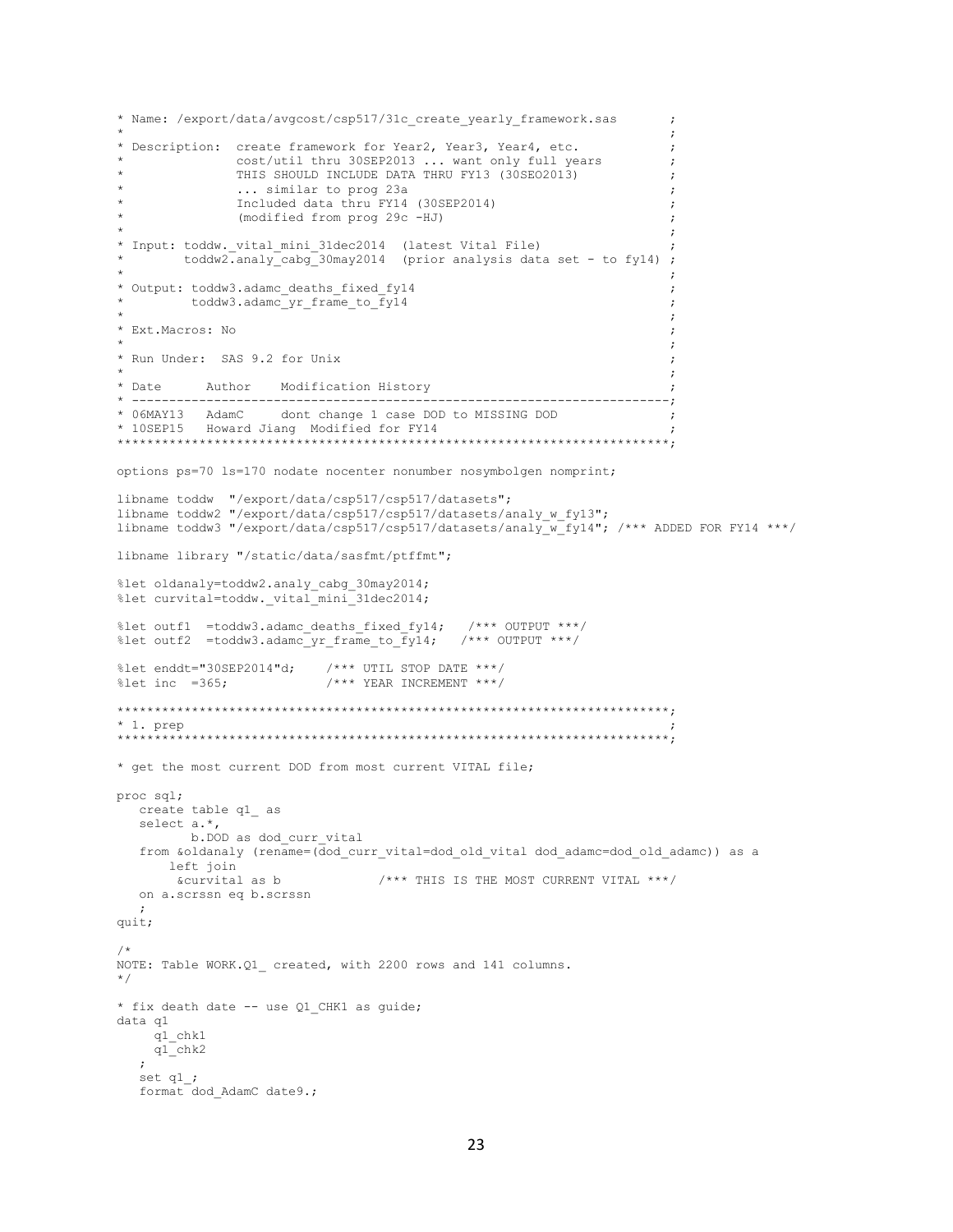```
 dod_AdamC=dod_baseline;
   if dod baseline ne dod curr vital then do;
      if not missing(dod curr vital) then do;
         if year(dod curr vital) > 2000 then do;
             dod_AdamC=dod_curr_vital;
            chk = "X";
          end;
       end;
    end;
   * added to fix later -- 1 case;
   if not missing(dod_AdamC) and (dod_AdamC < randate) then bad="X";
   label dod AdamC="Date of Death (AdamC Fix)";
   keep scrssn randate randate365 dod baseline dod curr vital dod AdamC chk bad;
    output q1;
   if (dod_baseline ne dod_curr_vital) then output q1_chk1;
   if bad="X" then output q1 chk2;
run;
* fix 1 case bad DOD;
data q1_fix;
  set \overline{q}1;
   * 1 case -- DO NOT FIX -- 3/5/2013;
  * if bad="X" then dod AdamC=.;
   * 1 case;
   if dod baseline="30JUN2007"d and dod curr vital="15JUN2007"d then do;
       dod_AdamC=dod_baseline;
      chk<sup>="X";</sup>
    end;
run;
* permanent;
data &outf1;
  set q1 fix;
  drop chk chk bad;
run;
**************************************************************************;
* summarize the deaths;
data chk status1;
  set q\bar{1} fix;
   length STATUS $20;
    format xdod monyy7.;
    if not missing(dod_AdamC) then do;
     xdod = mdy(month(dod AdamC),1,year(dod AdamC)); STATUS="DOD in "||put(xdod,monyy7.);
    end;
    else do;
       STATUS="Alive";
    end;
run;
proc summary data=chk status1 nway missing;
   class xdod STATUS;
   output out=chk status2 (drop= type rename=( freq =patients));
run;
data chk status3;
   set chk status2;
    length STATUS2 $40;
    if missing(xdod) then do;
      STATUS2=STATUS;
       ord=1;
    end;
    else if year(xdod) lt 2000 then do;
```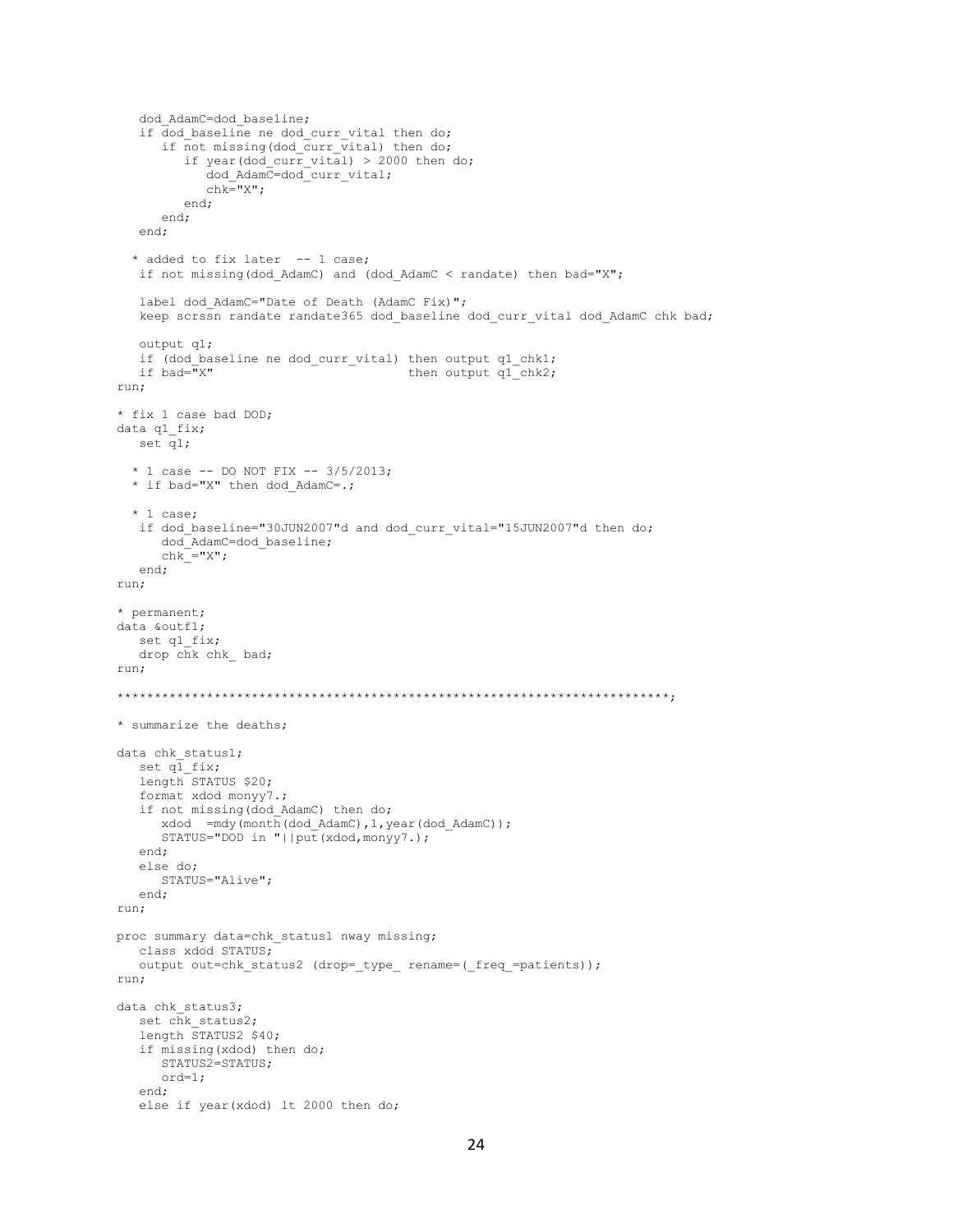```
 STATUS2="DOD in "||put(xdod,MONYY7.);
       ord=2;
    end;
    else if 2000 le year(xdod) le 2012 then do;
     STATUS2="DOD in CAY "||put(year(xdod),4.);
      ord=3;
      xdod=.;
    end;
    else do;
      STATUS2="DOD in "||put(xdod,MONYY7.);
      ord=4;
    end;
run;
proc summary data=chk status3 nway missing;
   class ord xdod STATUS2;
    var patients;
   output out=chk_status4 (drop=_type_ _freq_) sum=;
run;
proc sql noprint;
  select sum(patients) into :tot from chk status4
    ;
quit;
data chk status5;
   format num;
  set chk status4;
   pct = patients/&tot;
   format patients comma8.
               percent10.2;
   if STATUS2="Alive" then num=1;
       else if STATUS2=:"DOD in CAY" then num=2;
      else num=3;
    label STATUS2 ="Status"
         patients="# Patients"
        pct ="-pct-"<br>
num ="#"
                n = 1 ;
    drop ord xdod;
run;
proc print data=chk status5 noobs label;
    title1 "CSP517 -- Alive/Death Status -- thru FY14";
    title2 "DOD from Baseline, augmented with Vital Mini (31DEC2014 TimeStamp)";
   by num;
   id num;
   sum patients pct;
run; title;
**************************************************************************;
* 2. count days to 30SEP2014 or DOD ;
**************************************************************************;
data q2;
   format dod AdamC dod curr vital dod baseline;
   set q1 fix;
    if missing(dod_AdamC) then do;
     days=intck("days", randate, &enddt);
      periods_=days/&inc;
     periods =int(periods);
    end;
    else do;
     days=intck("days",randate,min(&enddt, dod AdamC));
      periods_=days/&inc;
      if mod(periods ,1) > 0 then do;
        periods=int(periods )+1; /*** ToddW wants the FULL year if patient died ***/
         chk<sup>=1;</sup>
       end;
      else if periods =0 then do;
```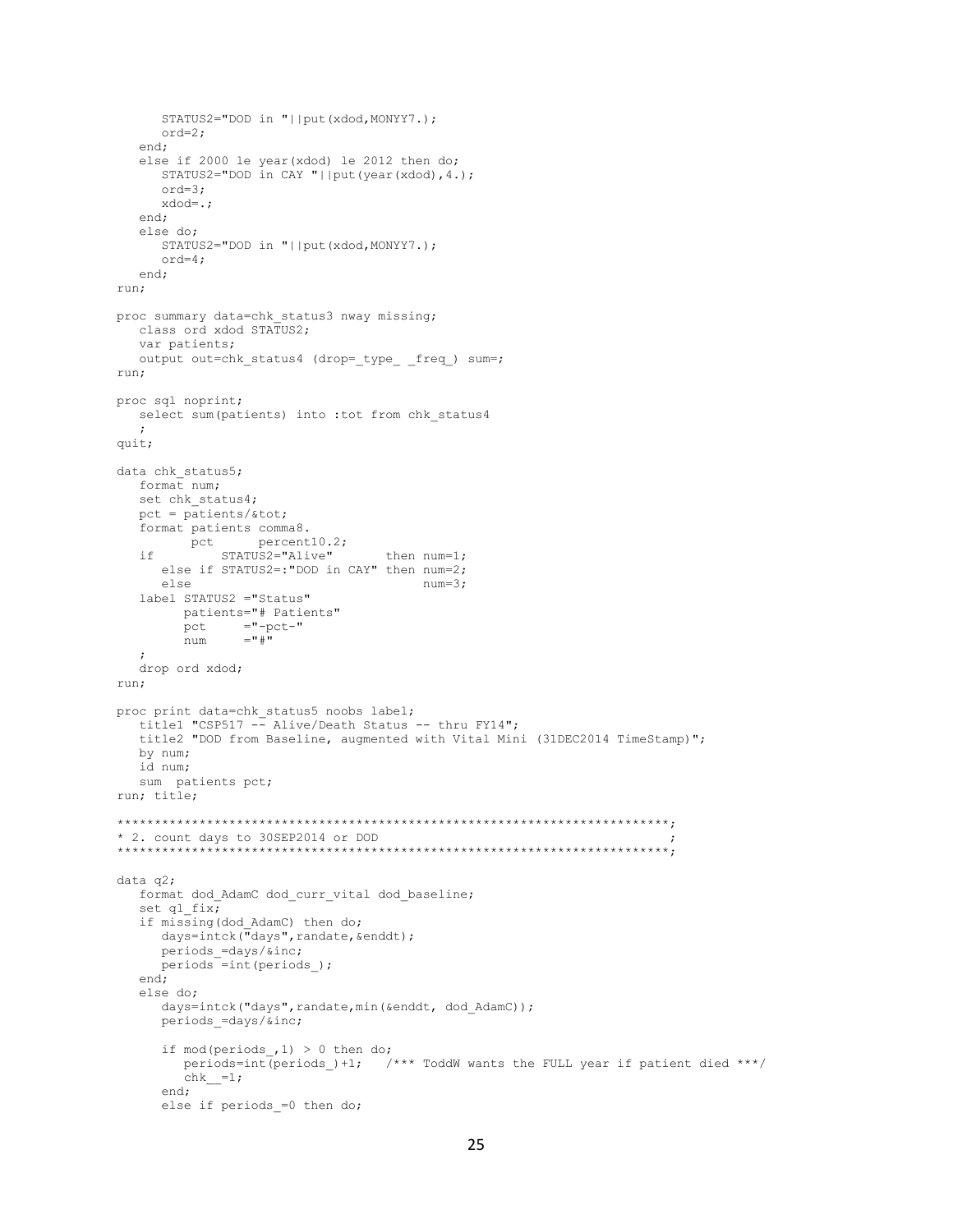```
periods=int (periods )+1; /*** ToddW wants the FULL year if patient died ***/
        chk = 2;end;
     else do;
       periods=int(periods);
       chk = 3;end;
  end;
run;
* 3. make a yearly structure
        **** CHK =1, CHK =2, and CHK =3 ... looks OK ... proceed;
data q3;
  set q2;
  retain start stop;
  format start stop date9.;
  if periods=0 then do;
     output;
  end;
  else do;
     do i=1 to periods;
       if i=1 then do;
          start=randate;
          stop = intnx ("day", randate, \sin c - 1);
          year = 1;output;
        end;
        else do;
          start=intnx("day", stop, 1);
          stop = intnx ("day", start, \sin(-1);
          year = i;output;
        end:end;
  end:
  drop days periods periods i chk bad chk chk ;;
run:
data &outf2 (compress=yes);
  set q3;
  label start="Start Date"
       stop ="Stop Date"
        year ="Number of 365 Days Time Frame"
  \cdotrun;
* summarize to check;
proc summary data=&outf2 nway missing;
  class scrssn;
  var year;
  output out=sum (drop=_type_ _freq_) max=;
run;
data sum;
  set sum;
  pct=1/&tot; /*** QUICK AND DIRTY ***/
run;
proc summary data=sum nway missing;
  class year;
  var pct;
  output out=sum (drop=_type_ rename=(_freq_=patients)) sum=;
run;
options formdlim="*";
proc print data=sum noobs label;
  title1 "CSP517 (AdamC) -- Yearly Framework Summary -- Util data thru FY14";
  sum patients pct;
  format patients comma8.
```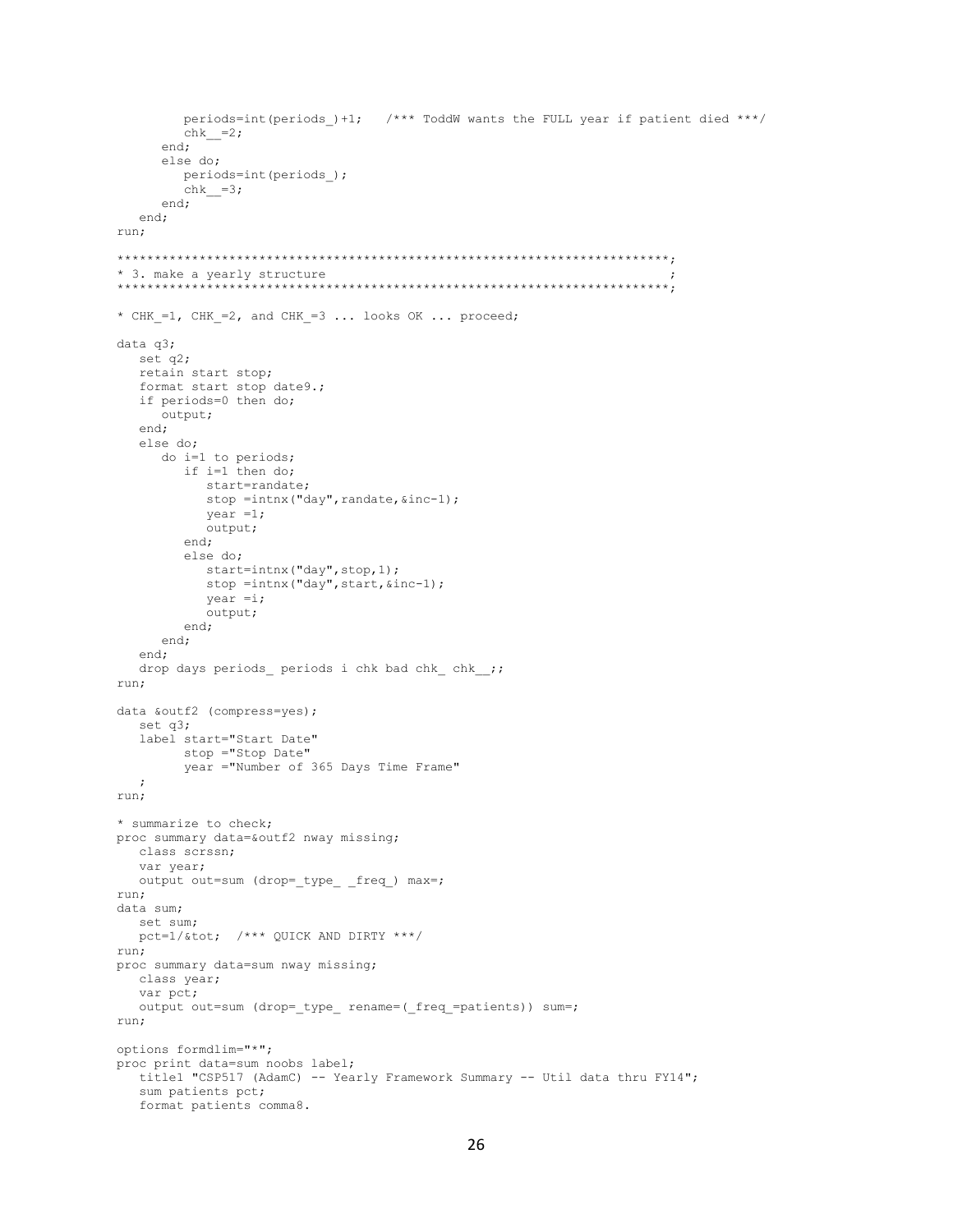```
pct percent8.2
  label patients="# Patients"
   {\rm pct} ="-pct-"
  \cdotrun; title;
options formdlim="";
**********31d_process ip fy14.sas***********
* Name: /export/data/avgcost/csp517/31d_process_ip_fy14.sas
* Description: process post randomization IP cost/util (incl FY13)
                                                              \cdot:
             (modified from prog 29d -HJ)
* Input: toddw2.analy cabg 30may2014 (use to identify INDEX stay)
                                                              \cdottoddw._ptf_main00_10 (from prog 01)<br>toddw._ptf_main11_new (from prog 01)<br>toddw._ptf_main12_new (from prog 29AX)<br>toddw._ptf_main13 (from prog 29a)<br>toddw. ptf_main14 (from prog 29a)
                                                              . .
                                                              \cdot\cdot:
                                                              \cdot\text{today.} \text{ptf} main14
                               (from prog 31a) \leq \leq \leq \rangle (from prog 01)
                                                              \cdot:
       toddw._disch00 10
                                                              \cdottoddw. disch11
                                (from prog 15)
                                                              \cdot:
       toddw._disch12<br>toddw._disch13
                                from proof 21)\cdot:
                                (from prog 29A)
                                                               \cdottoddw._disch14
                                 (from prog 31a) \langle \langle \langle \rangle \rangle \rangle\cdot* Output: toddw3.adamc disch to fy14
* Ext. Macros: No
                                                               \cdot* Run Under: SAS 9.2 for Unix
* Date
        Author Modification History
                                   * 07MAY14 AdamC
* 13MAY14 AdamC
                 Re-run using PTF MAIN FY12 NEW, ... now has COSTN
                  and COSTI
options ps=70 1s=160 nodate nocenter nosymbolgen nomprint;
libname toddw
            "/export/data/csp517/csp517/datasets";
libname library "/static/data/sasfmt/ptffmt";
%let ptf_a = toddw \cdot ptf_main00_10;/**** HAS AVG COST ***/
%let ptf_b = toddw._ptf_main11_new;
%let ptf_c = toddw._ptf_main12_new; /*** HAS AVG COST ***/
                            /**** NO AVG COST -- OK w/ Todd ***/
\text{let ptf}_d = \text{today.} \text{ptf}_\text{main13}%let ptf e = toddw. ptf main14;
%let dss_a = toddw \cdot disch00_10;%let dss<sub>D</sub> = toddw. disch11;
%let dss<sub>c</sub> = toddw. disch12;
%let dss_d = toddw \cdot \overline{d}isch13;%let dss e = toddw. disch14;
%let index = toddw2.analy cabg 30may2014; /*** OLD Analysis File
                                                            ***//*** Permanent Data Set Name ***/
%let outf = toddw3.adamc disch to fy14;
%let lbl = Discharges From Index to FY14; /*** Permanent Data Set Label ***/
* 01. get the cohort ... those that have the INDEX stay
```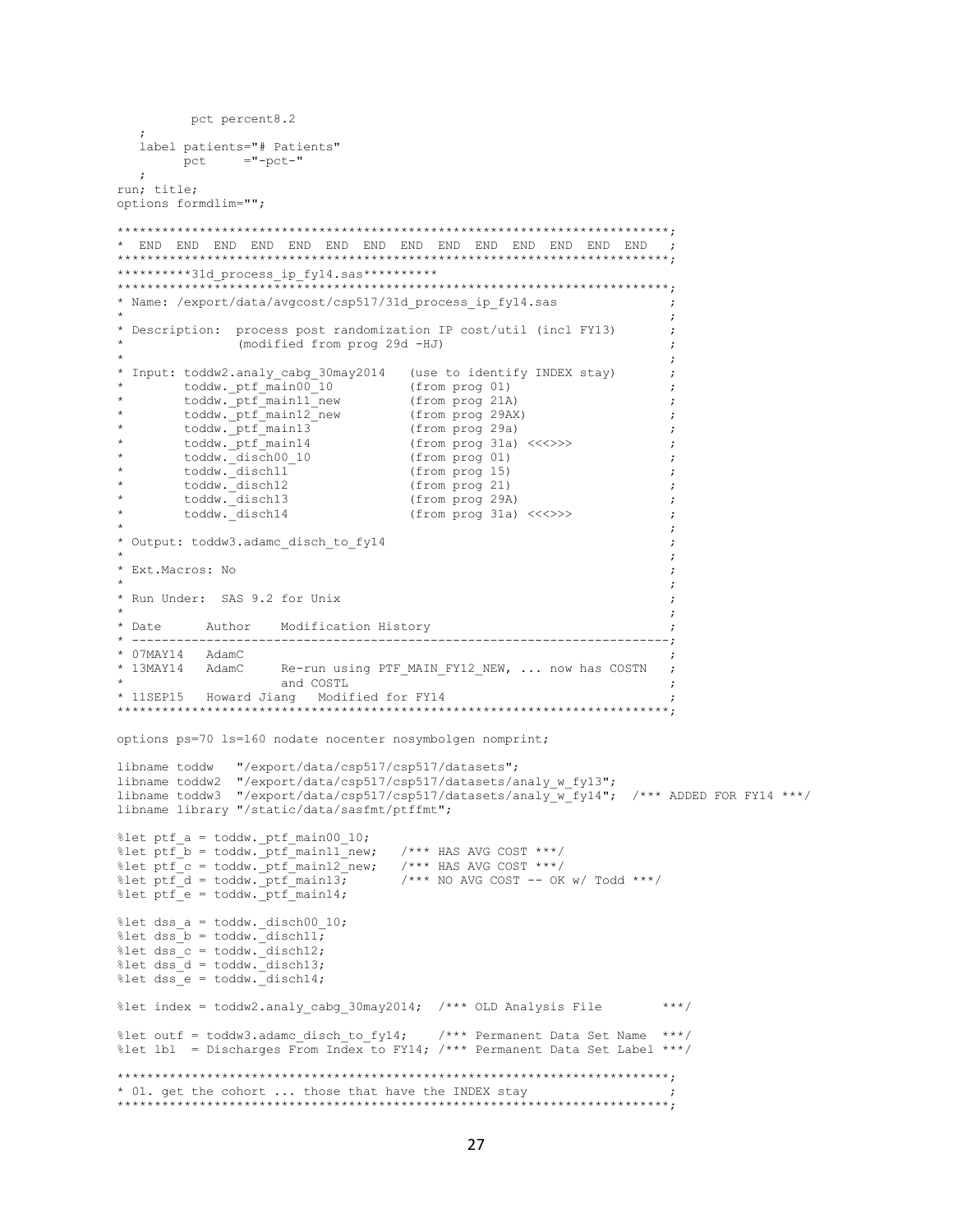```
* START used to select records:
data index;
  format idx admitday
         idx disday date9.
  set &index;
  format start
         end date9.
  \cdotstart=idx_admitday;
  end =idx disday;
  rename idx admitday=admitday
         idx disday =disday
  keep scrssn idx admitday idx disday randate start end;
run:
* 2. process PTF main
data ptf main a;
  set &ptf a
      &ptf<sup>b</sup>
      \sqrt{\epsilon}\sqrt{\text{aptf}} d
      &ptf^-e
  \cdotrun;
/*
NOTE: There were 10693 observations read from the data set TODDW. PTF MAIN00 10.
NOTE: There were 727 observations read from the data set TODDW. PTF MAIN11 NEW.
NOTE: There were 686 observations read from the data set TODDW. PTF MAIN12 NEW.
NOTE: There were 662 observations read from the data set TODDW. PTF MAIN13.
NOTE: There were 642 observations read from the data set TODDW. PTF MAIN14.
NOTE: The data set WORK. PTF MAIN A has 13410 observations and 143 variables.
\star /
proc sql;
  create table ptf main b as
  select a.*,
         b.start,
         b.end,
         b.randate
   from ptf main a as a,
       index as bwhere a.scrssn eq b.scrssn
  \cdot :
quit;
NOTE: Table WORK. PTF MAIN B created, with 13410 rows and 146 columns.
\star/data ptf main c
    ptf<sup>-main<sup>-c</sup>xtra;</sup>
   set ptf main b;
   format \overline{dt} date9.;
  if not missing (start)
                               then dt=start;
    else if not missing (end) then dt=end;
    else
                                    dt=randate:
   if admitday ge dt then output ptf main c;
     else
                        output ptf_main_c_xtra;
run;
NOTE: There were 13410 observations read from the data set WORK. PTF MAIN B.
NOTE: The data set WORK. PTF MAIN C has 10442 observations and 147 variables.
NOTE: The data set WORK.PTF MAIN C_XTRA has 2968 observations and 147 variables.
\star /
```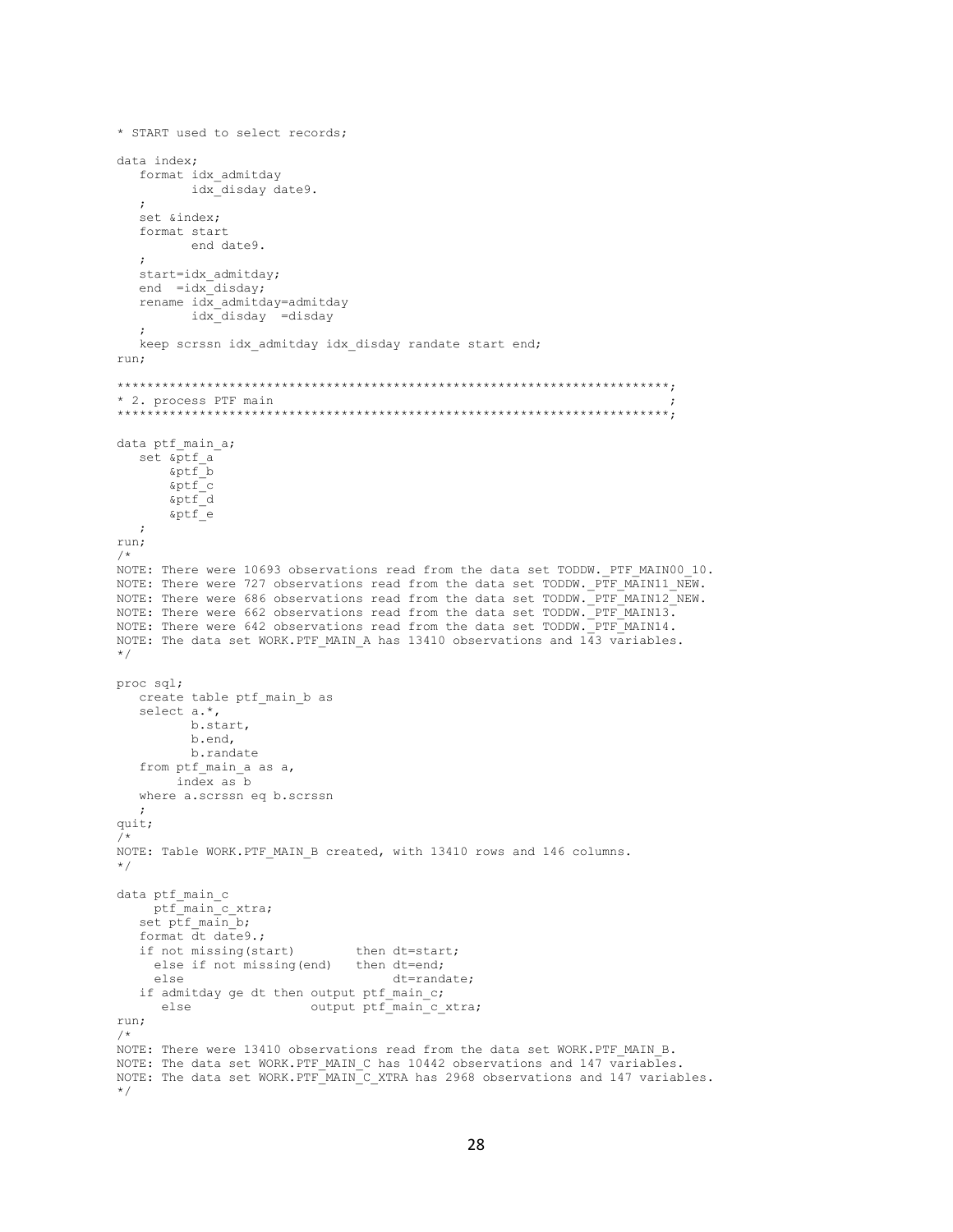```
* dont need Average Cost b/c not avialable yet for FY13;
* need Dx info;
data ptf main d;
  set ptf main c;
   drop costn : costl : los : RACE: COUNTRY INCOME start end randate dt;
run;
* NOTE: PTF_MAIN_D HAS NO DUP=1;
data ptf_main_d;
  set ptf main d;
   if dup ne 1;
run;
/*
NOTE: There were 10442 observations read from the data set WORK.PTF MAIN C.
NOTE: The data set WORK.PTF MAIN D has 10442 observations and 101 variables.
*/
* NOTE: want everthing ... incl NURSING HOME;
data ptf main d;
  set ptf main d;
* COMMENT OUT;
* if flagnh ne 1;
run;
/*
NOTE: There were 10442 observations read from the data set WORK. PTF MAIN D.
NOTE: The data set WORK.PTF MAIN D has 10442 observations and 101 variables.
*/
* NOTE: want everthing ... incl XM and PMO;
data ptf main d;
   set ptf_main_d;
* COMMENT OUT;
* if src_desc_ not in ("XM", "PMO");
run;
/*
NOTE: There were 10442 observations read from the data set WORK.PTF MAIN D.
NOTE: The data set WORK.PTF MAIN D has 10442 observations and 101 variables.
*/
* SEE IF IT IS UNIQUE;
proc sort data=ptf_main_d;
  by scrssn sta3n admitday disday;
run;
data ptf_main_e
    ptf_main_e_chk;
   set ptf maind;
   by scrssn sta3n admitday disday;
   output ptf main e;
  if not (first.disday and last.disday) then output ptf main e chk;
run;
/*
NOTE: There were 10442 observations read from the data set WORK.PTF MAIN D.
NOTE: The data set WORK.PTF MAIN E has 10442 observations and 101 variables.
NOTE: The data set WORK.PTF_MAIN_E_CHK has 4 observations and 101 variables.
*/
* DISDAY IS NEEDED -- EXPECT 9800 after adding SRC DESC ;
proc summary data=ptf main e nway missing;
   class scrssn sta3n admitday disday _src_desc_;
   output out=ptf_main_e_unique (drop=_type_ _freq_);
run;
/*
NOTE: There were 10442 observations read from the data set WORK.PTF_MAIN_E.
NOTE: The data set WORK. PTF MAIN E UNIQUE has 10442 observations and 5 variables.
*/
* fix for merging later;
data ptf_main_f;
    length scrssn sta3n admitday disday 8.;
   format scrssn sta3n admitday disday src desc src fy
```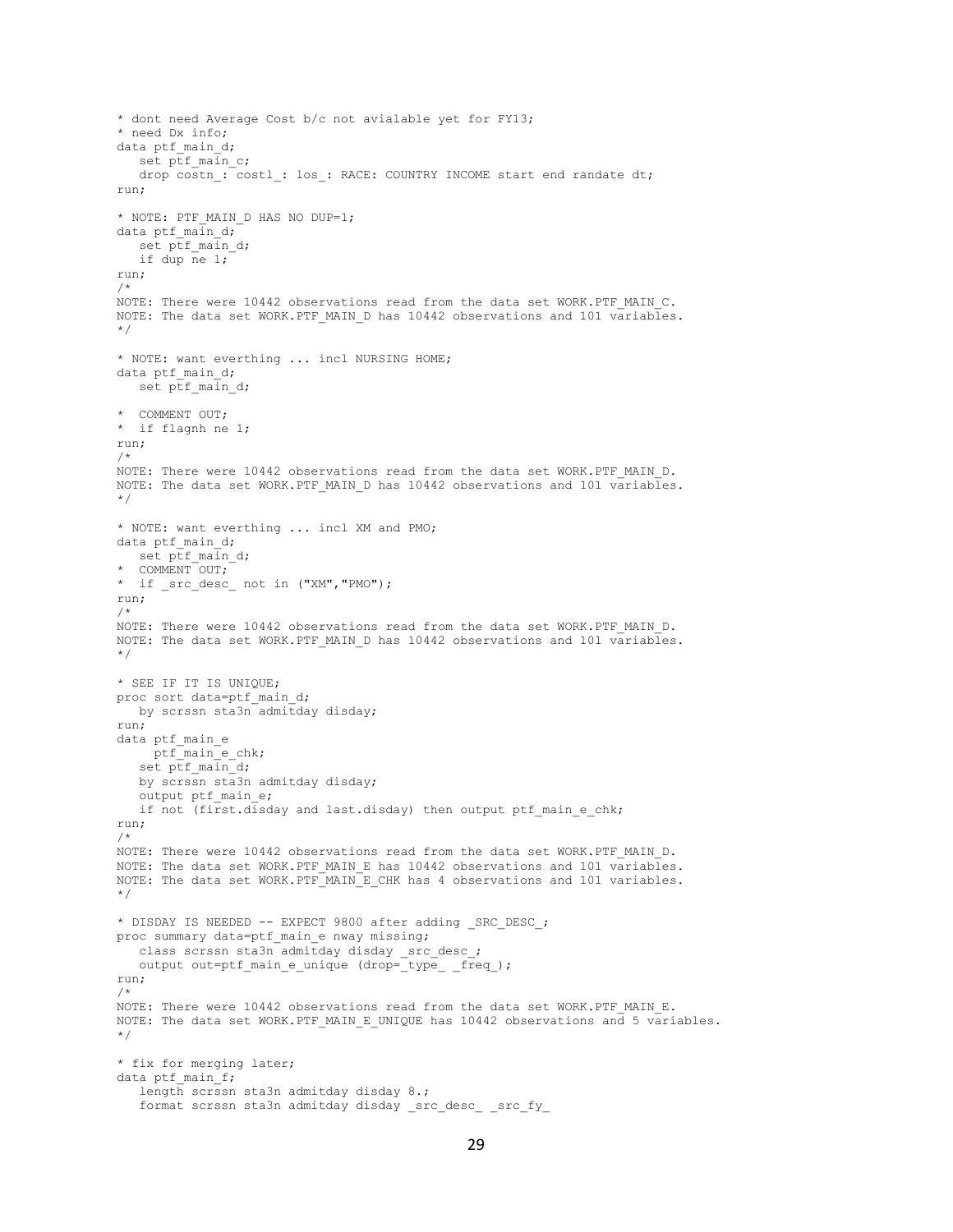```
drg dxprime dxlsf dxf:
   \mathbf{r}set ptf main e;
   rename _src_desc_=ptf_desc
          src_fy =ptf_fy<br>DXPRIME =ptf_dxprime<br>DXLSF =ptf_dxlsf
                   =ptf drg
          DRG
          DXF<sub>2</sub>
                    =ptf dxf2DXF3
                    =ptf dxf3
                    =ptf dxf4
          DXF4
          DXF5
                    =ptf_dxf5
                    =ptf dxf6<br>=ptf dxf7
          DXF6
          DXF7
          DXF8
                    =ptf dxf8
                    =ptf dxf9DXF9
          DXF10
                    =ptf dxf10
                    =ptf dxf11
          DXF11
          DXF12
                    =ptf dxf12
                   =ptf<sup>-</sup>dxf13<br>=ptf<sub>-abo</sub>
          DXF13
          ABO
                    =ptf^-pass
          PASS
                    =ptfasih
          ASIH
          \operatorname{LS}=ptf is
   drop fydis pseud admityr admitmo source stafrom pow
        ms sex bornyear bornday age psx aor rad homstate homecnty means
        afix disyr dismo opt vaaus tosta6a cp shadind disshadind
        sci adtime distime plcdr bos sta6a scper agocare envcare irdcare
        ethnic erind combat: home: psrcd ag8r ag15y statyp ag9r encshadind
 \cdotrun;
/*
NOTE: There were 10442 observations read from the data set WORK.PTF MAIN E.
NOTE: The data set WORK. PTF MAIN F has 10442 observations and 51 variables.
\star/* 3. process DSS
* DISCH13 -- source is CDW in VINCI -- there are problems, so fix here;
data disch13 fixed;
   set &dss d (rename=(ADMITDAY =admitday old
                       DISDAY =disday old
                       oefoifdte=oefoifdte old
                       EXTDTE = EXTDFE old
                                =mpi old
                       mpi
                      \lambda\rightarrowADMITDAY = mdy(input(substr(admitday old, 6, 2), 2.),
                 input(substr(admitday_old, 9, 2), 2.)input (substr (admitday old, 1, 4), 4.)
                \rightarrowDISDAY
            =mdy(input(substr(disday_old, 6, 2), 2.),
                 input (substr (disday old, 9, 2), 2.),
                 input(substr(disday'old,1,4),4.)\rightarrowif not missing (oefoifdte old) then oefoifdte=mdy (input (substr (oefoifdte old, 6, 2), 2.),
                                                     input (substr (oefoifdte_old, 9, 2), 2.),
                                                     input(substr(oefoifdte'old, 1, 4), 4.)\cdot/*** CHAR of length 1 in FY13 ***/
   RXTDTR = .:mpi=input (mpi old, best12.); /*** BEST12 format in FY11 ***/
   drop admitday_old disday_old oefoifdte_old EXTDTE_old mpi_old;
run;
/ *
NOTE: There were 544 observations read from the data set TODDW. DISCH13.
NOTE: The data set WORK. DISCH13 FIXED has 544 observations and 93 variables.
```

```
30
```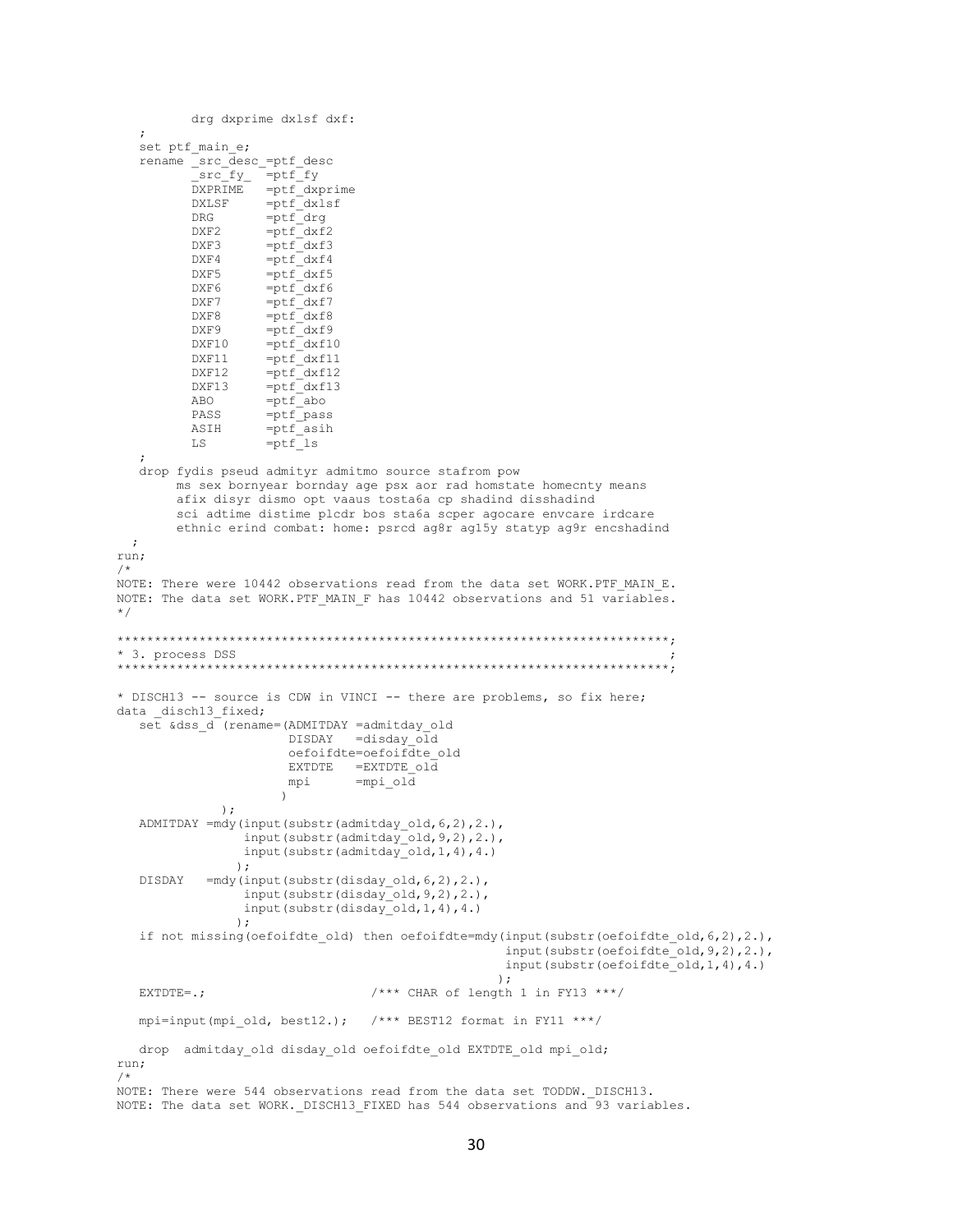```
* DISCH14 - Fixed the variable mpi -HJ 9/14/2015;
data disch14 fixed;
  set \& dss e (rename=(mpi=mpi old));
  mpi=input(mpi_old, best12.); /*** BEST12 format in FY11 ***/
   drop mpi_old;
run;
/*
NOTE: There were 502 observations read from the data set TODDW. DISCH14.
NOTE: The data set WORK._DISCH14_FIXED has 502 observations and 93 variables.
*/
data dss disch a;
  set &dss_a
        &dss_b
        &dss_c
        _disch13_fixed
       disch14 fixed;
    ;
   rename _src_desc_=dss_desc
src fy =dss fy
drg =dss drg
           prindx =dss_prindx
          admit dx =dss_admitdx<br>dxprime =dss_dx prime
                   =dss<sup>dx</sup> prime
           dxlsf =dss_dxlsf
           admitdrg =dss_admitdrg
           aggabs =dss_aggabs
          days =dss days
    ;
  drop suffix fy fp pcp pcptype a pcp a pcptyp age sex pcptype--ps;
run;
/*
NOTE: There were 9591 observations read from the data set TODDW. DISCH00 10.
NOTE: There were 632 observations read from the data set TODDW. DISCH11.
NOTE: There were 574 observations read from the data set TODDW. DISCH12.
NOTE: There were 544 observations read from the data set WORK. DISCH13 FIXED.
NOTE: There were 502 observations read from the data set WORK. DISCH14 FIXED.
NOTE: The data set WORK.DSS_DISCH_A has 11843 observations and 84 variables.
*/
proc sql;
   create table dss_disch_b as
   select a.*,
          b.start,
          b.end,
          b.randate
    from dss_disch_a as a,
        index as b
   where a.scrssn eq b.scrssn
\mathcal{L}quit;
/*
NOTE: Table WORK.DSS DISCH B created, with 11843 rows and 87 columns.
*/
data dss_disch_c
     dss_disch_c_xtra;
    format scrssn sta3n admitday disday;
   format admitday disday date9.;
  set dss disch b;
   format dt date9.;
  if not missing(start) then dt=start;
     else if not missing(end) then dt=end;
     else dt=randate;
  if admitday ge dt then output dss disch c;
     else output dss_disch_c_xtra;
run;
/*
```
\*/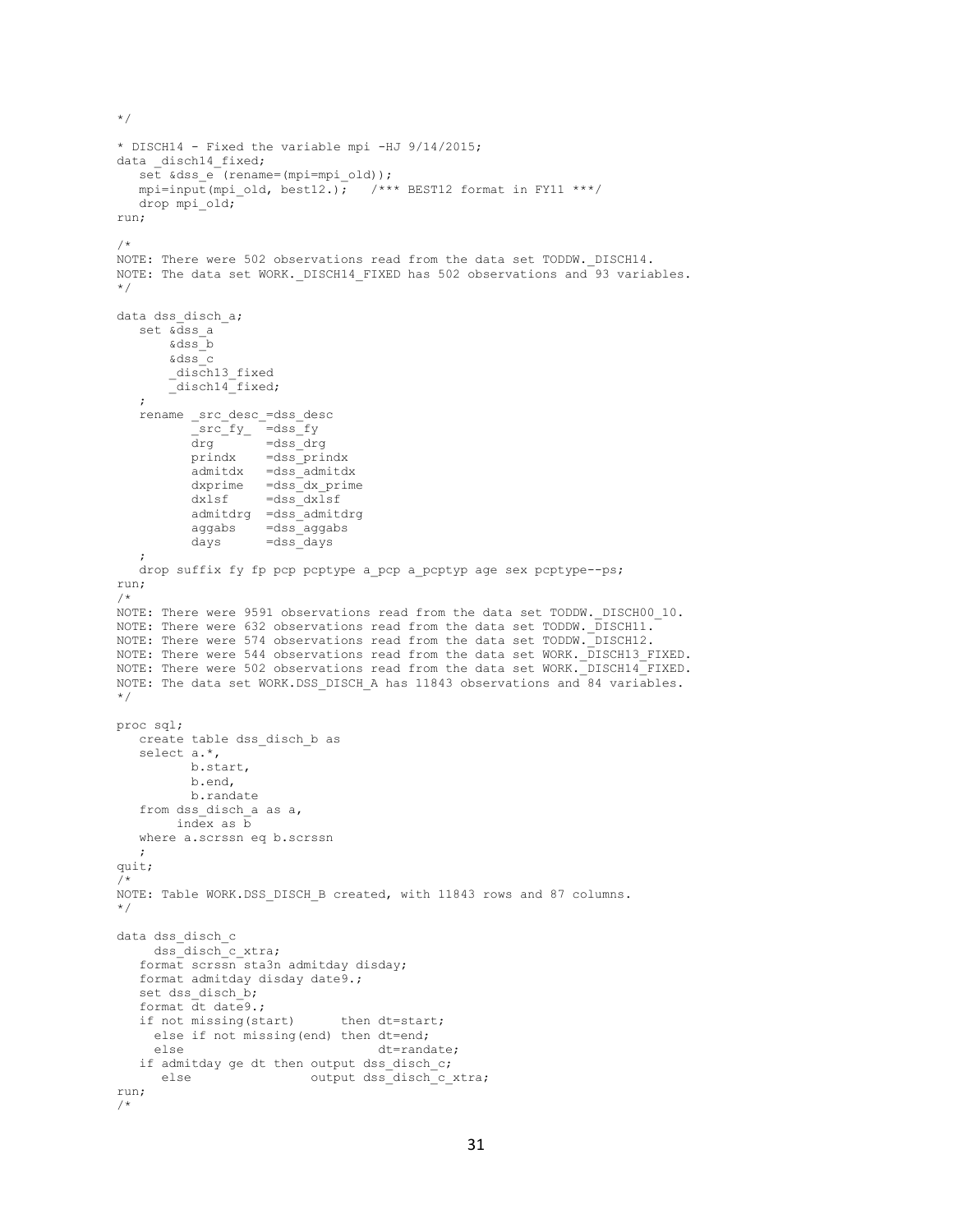```
NOTE: There were 11843 observations read from the data set WORK.DSS DISCH B.
NOTE: The data set WORK.DSS_DISCH_C has 9337 observations and 88 variables.
NOTE: The data set WORK.DSS_DISCH_C_XTRA has 2506 observations and 88 variables.
*/
* keep only the variables of interest;
data dss disch d;
   set dss disch c;
    keep scrssn sta3n admitday disday dss_desc dss_fy dss:
         DNUR_TOT DSUR_TOT DRAD_TOT DPHA_TOT DAO_TOT DCST_TOT
   ;
run;
/*
NOTE: There were 9337 observations read from the data set WORK.DSS DISCH C.
NOTE: The data set WORK.DSS_DISCH_D has 9337 observations and 20 variables.
*/
proc sort data=dss_disch_d;
   by scrssn sta3n admitday disday;
run;
data dss disch e;
    format scrssn sta3n admitday disday dss_drg dss_admitdrg
         dss prindx dss admitdx dss dx prime dss dxlsf
\mathcal{L}set dss disch d;
   dss admitnum=n;
   keep scrssn sta3n admitday disday dss desc dss fy dss:
         DNUR_TOT DSUR_TOT DRAD_TOT DPHA_TOT DAO_TOT DCST_TOT dss_admitnum
   ;
run;
/*
NOTE: There were 9337 observations read from the data set WORK.DSS_DISCH_D.
NOTE: The data set WORK.DSS_DISCH_E has 9337 observations and 21 variables.
*/
**************************************************************************;
* 4. combine DSS and PTF ;
**************************************************************************;
data c1
     c1_ok
     c1_extra
    ;
    merge dss_disch_e (in=in1)
       ptf\overline{m}ain \overline{f} (in=in2)
    ;
    by scrssn sta3n admitday disday;
    if in1 or in2 then output c1;
   if in1 and in2 then output c1 ok;
      else if in2 then output cl_extra;
run;
/*
NOTE: There were 9337 observations read from the data set WORK.DSS DISCH E.
NOTE: There were 10442 observations read from the data set WORK.PTF_MAIN_F.
NOTE: The data set WORK.C1 has 10442 observations and 68 variables.
NOTE: The data set WORK.C1_OK has 9339 observations and 68 variables.
NOTE: The data set WORK.C1_EXTRA has 1103 observations and 68 variables.
*/
/* looking at C1_OK ... DSS_ADMITNUM is thru 8,835 while OBS=8,837
   expect this to be due to XM, PMO ... YES!!!!!
proc sort data=c1_ok
         out = c1<sup>-</sup>ok-chk;
  by dss admitnum;
run;
data c1 ok chk;
   set c1 ok chk;
   by dss<sup>_</sup>admitnum;
```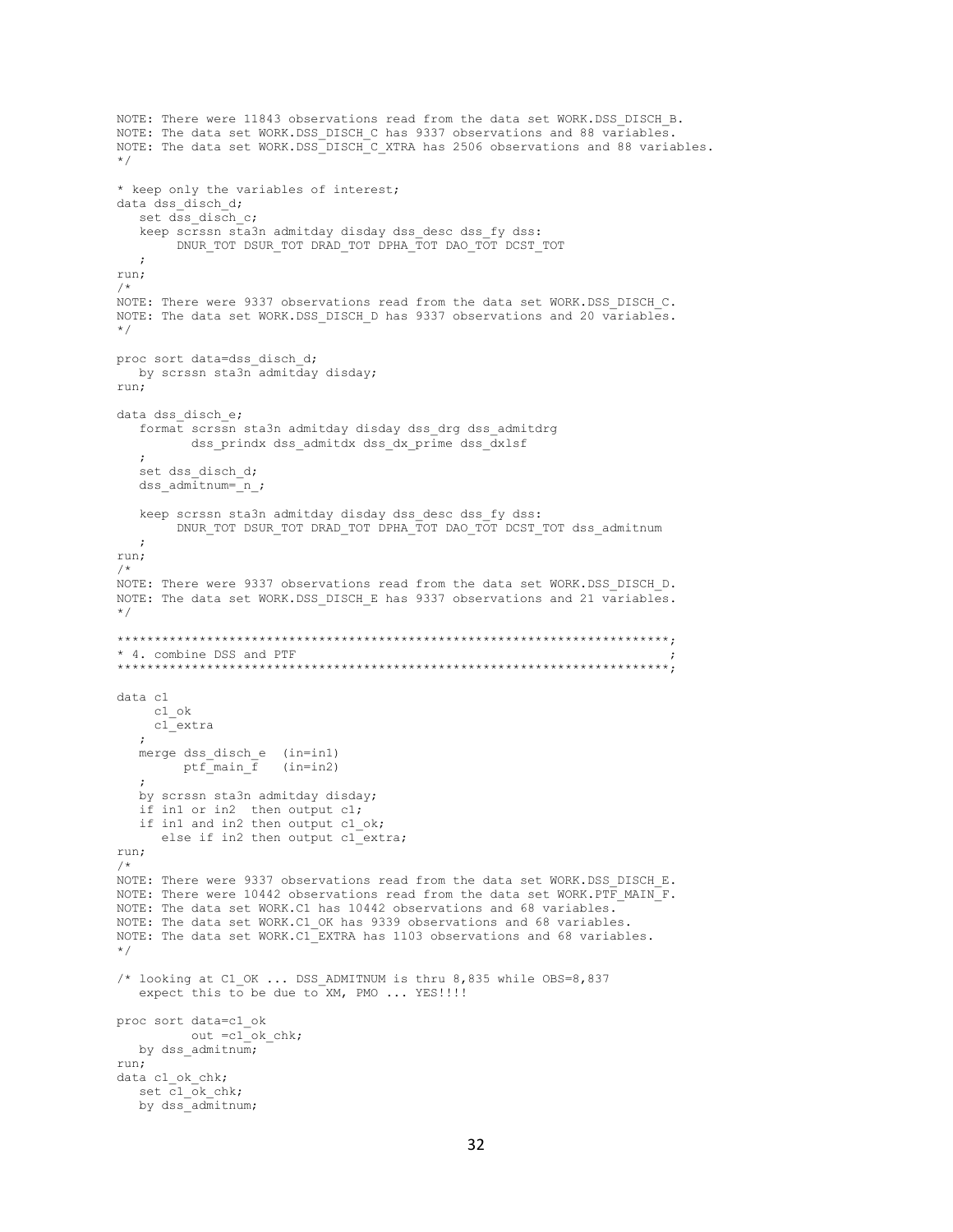```
if not (first.dss admitnum and last.dss admitnum);
run;
*/
* CANNOT USE C1 .. 2 RECS WRONG ... MERGE IN STEPS;
data c2
     dss_r2
     ptf_r2
\mathcal{L}merge dss disch e (in=in1
        ptf_main_f (in=in2 where=(ptf_desc="PM"))
    ;
    by scrssn sta3n admitday disday;
    if in1 and in2 then output c2;
      else if in1 then output dss r2;
      else if in2 then output ptr<sup>-</sup>r2;
run;
/*
NOTE: There were 9337 observations read from the data set WORK.DSS DISCH E.
NOTE: There were 8907 observations read from the data set WORK. PTF MAIN \overline{F}.
      WHERE ptf_desc='PM';
NOTE: The data set WORK.C2 has 8883 observations and 68 variables.
NOTE: The data set WORK.DSS R2 has 454 observations and 68 variables.
NOTE: The data set WORK.PTF_R2 has 24 observations and 68 variables.
*/
data c3
      dss_r3
     ptf_r3
    ;
   merge dss r2 (in=in1 drop=ptf desc--ptf asih)
        ptf_main_f (in=in2 where=(ptf_desc="XM"))
\mathcal{L} by scrssn sta3n admitday disday;
    if in1 and in2 then output c3;
      else if in1 then output dss r3;
      else if in2 then output ptf r3;
run;
/*
NOTE: There were 454 observations read from the data set WORK.DSS_R2.
NOTE: There were 577 observations read from the data set WORK.PTF_MAIN F.
       WHERE ptf_desc='XM';
NOTE: The data set WORK.C3 has 454 observations and 68 variables.
NOTE: The data set WORK.DSS_R3 has 0 observations and 68 variables.
NOTE: The data set WORK.PTF_R3 has 123 observations and 68 variables.
*/
* since DSS R3=0, put the data back -- should get back same number of OBS in C1 -- 9,800;
data c4;
   set c2
       c3
       ptf_r2
       ptf_r3
       ptf main f (in=in2 where=(ptf desc="PMO"))
    ;
run;
/*
NOTE: There were 8883 observations read from the data set WORK.C2.
NOTE: There were 454 observations read from the data set WORK.C3.
NOTE: There were 24 observations read from the data set WORK.PTF R2.
NOTE: There were 123 observations read from the data set WORK.PTF R3.
NOTE: There were 958 observations read from the data set WORK.PTF_MAIN_F.
     WHERE ptf desc='PMO';
NOTE: The data set WORK.C4 has 10442 observations and 68 variables.
*/
proc sort data=c4
           out =c5;
   by scrssn sta3n admitday disday ptf desc;
```

```
33
```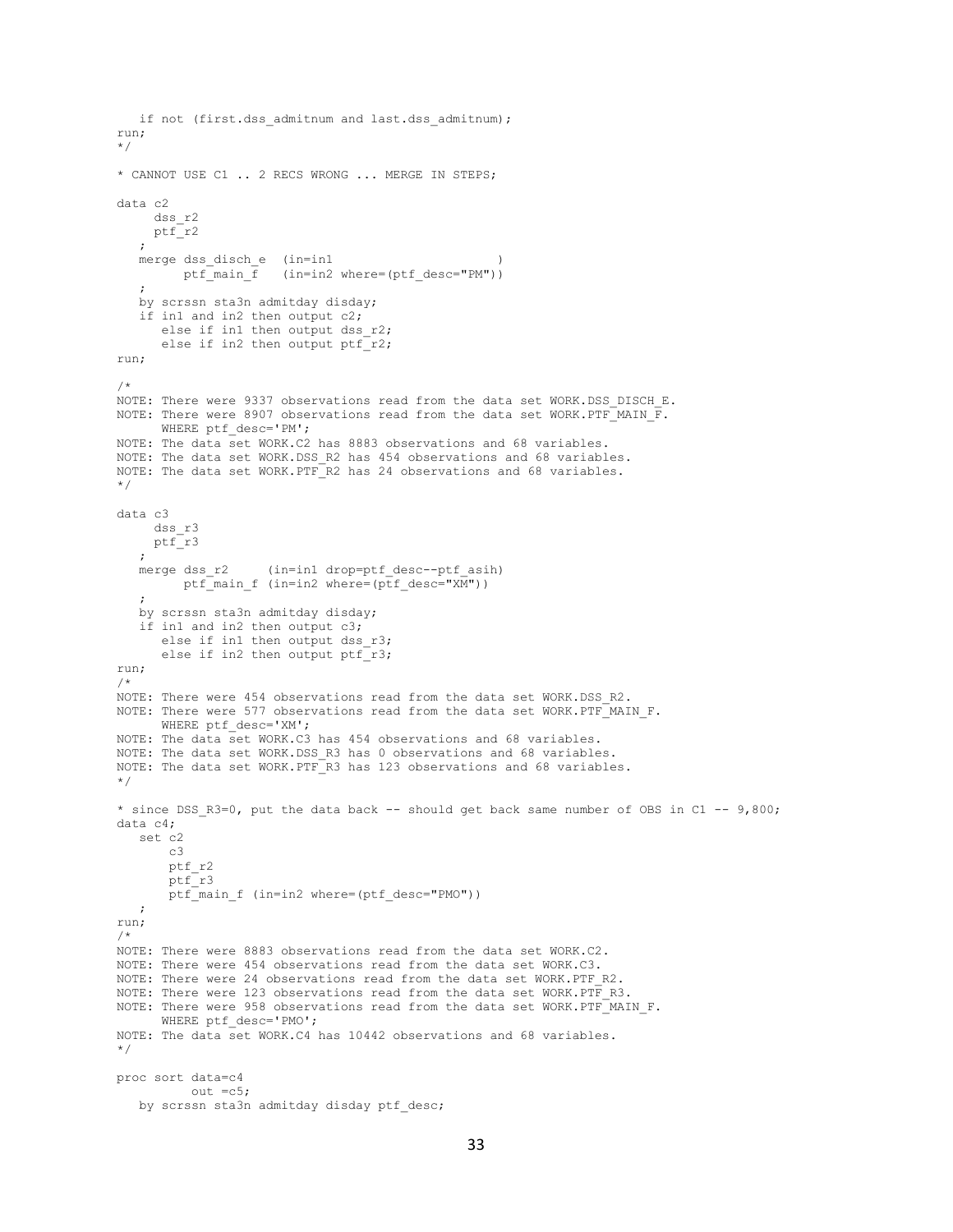run;

```
data c6;
  format adamc src adamc src fy;
    set c5;
   length adamc src $20;
    if dss_desc="DISCH" and ptf_desc="PM" then adamc_src="DISCH and PM";
     else if dss<sup>_desc="DISCH"</sup> and ptf<sup>desc="PMO" then adamc_src="DISCH and PMO";</sup>
else if dss desc="DISCH" and ptf desc="XM" then adamc src="DISCH and XM";
else if dss desc="DISCH" and ptf desc="" then adamc src="DISCH Only";
else if dss desc="" and ptf desc="PM" then adamc src="PM Only";
      else if dss_desc="" and ptf_desc="PMO" then adamc_src="PMO Only";<br>else if dss_desc="" and ptf_desc="PMO" then adamc_src="PMO Only";<br>else if dss_desc="" and ptf_desc="XM" then adamc src="XM Only";
else if dss desc="" and ptf desc="XM" then adamc src="XM Only";
if dss fy = ptf fy then adamc src fy=dss fy;
else if dss fy = . then adamc src fy=ptf fy;
      else if ds = fy = 0. then adamc_src_fy=ptf_fy;<br>else if ptf_fy = . then adamc_src_fy=dss_fy;
    drop dss_desc dss_fy ptf_desc ptf_fy dod flag b4fy98;
run;
/* chek the mapping
proc summary data=c6 nway missing;
   class adamc_src;
  output out=c6 chk1 (drop=_type_ rename=(_freq_=recs));
run;
proc print; sum recs; run;
Obs adamc_src recs
 1 DISCH and PM 8883
 2 DISCH and XM 454
 3 PM Only 24
 4 PMO Only 958
 5 XM Only 123
                       =10442
proc summary data=c6 nway missing;
  class adamc src fy;
   output out=c6_chk2 (drop=_type_ rename=(_freq_=recs));
run;
proc print; sum recs; run;
        adamc_
Obs src_f\overline{y} recs
  1 2002 339<br>2 2003 825
  2 2003 825<br>3 2004 1004
        2004 1004<br>2005 1136
  4 2005
   5 2006 1171
   6 2007 1108
         7 2008 750
   8 2009 674
   9 2010 718
 10 2011 727
 11 2012 686
 12 2013 662<br>13 2014 642
        2014
                   =====
                 10442
Note - verified that NO cases where YEAR(RANDATE) < 2002 in data set INDEX;
*/
proc sort data=c6;
   by scrssn admitday disday;
run;
```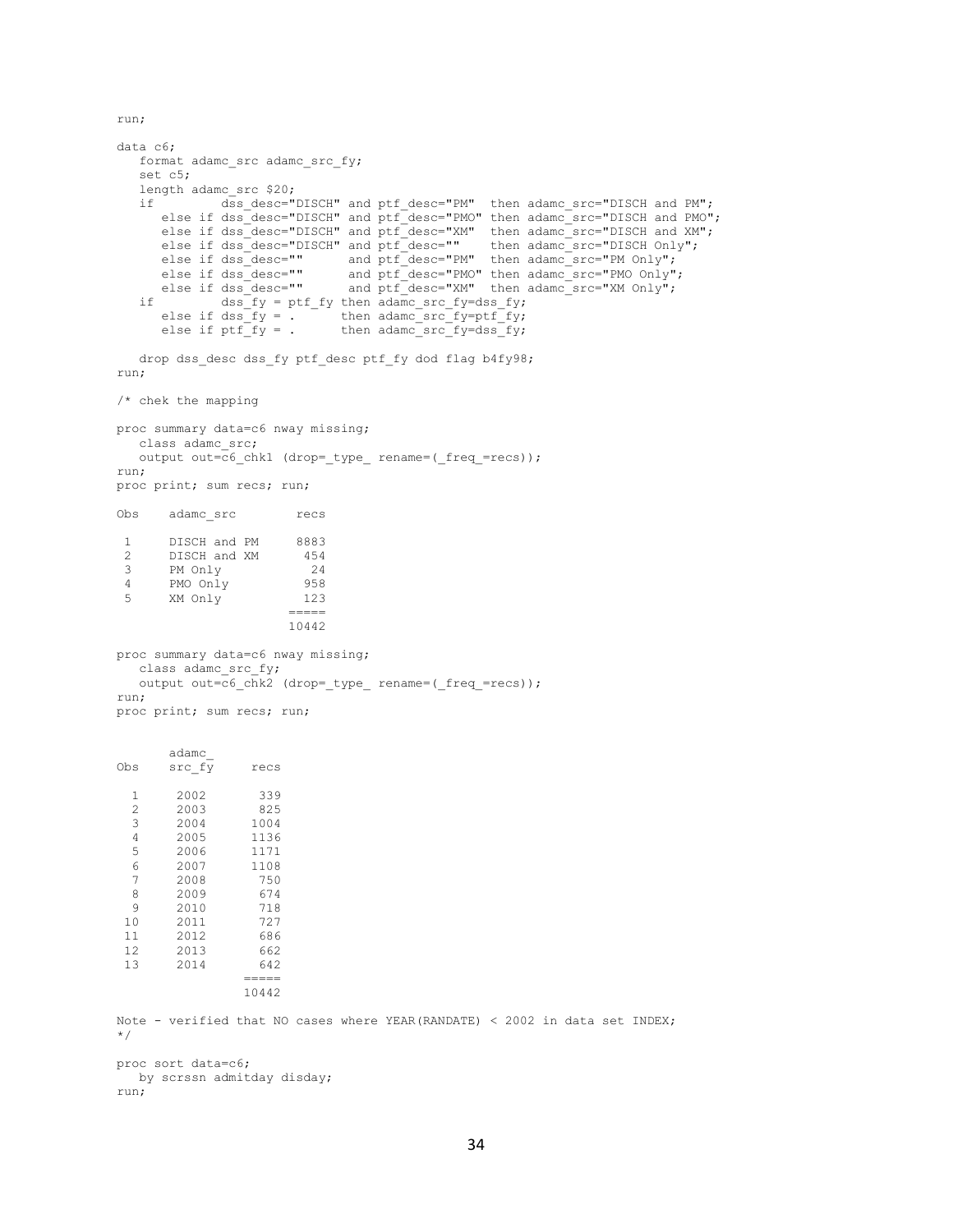```
* find which stay is the INDEX stay;
data c7:format ind idx stay
        adame srcadamc src fy
         scrssn
         admitday
         disday
         sta3n
  \cdotmerge c6
            (in = ina)index (in=inb drop=randate start)
  \cdotby scrssn admitday disday;
  if ina;
  ind idx stay=0;
  if inb then ind idx stay=1;
  label ind_idx_stay="Ind Index Stay"<br>adamc_src ="Source"
        adamc src fy="Source FY"
   \cdotrun;
/* check -- expect 2200-6=2194 obs
proc summary data=c7 nway missing;
  where ind idx stay=1;
  class adamc src;
  var ind idx stay;
  output out=c7_chk (drop=_type_ _freq_) sum=;
run;
proc print noobs;
 sum _numeric_;
run;
             ind idx
adamc src
               stay
DISCH and PM
               2193
                \qquad \quad \, 1PM Only
               2194
\star /
* 5. fix LOS and combine DSS and PTF
* some early fixes first;
data c7 fix1;
  set \overline{c}7;
  * get rid of period in Dx code ;
  dss_prindx =compress(dss_prindx, ".");
  dss_admitdx=compress(dss_admitdx,".");
  drop dss admitnum VISN NSURG NBS DBEDSECT DISTYPE LSR
       PLDISCH NPROC UPDATDAY NPROC NXFER ZIP SRTKEY DISTO NDXM
  \cdot:
run;
data c7_fix1_chk;
  set c7 fix1;
  if dss_days ne ptf_ls;
run;
* no case when IMPUT=2;data c7_fix2;
  set C7 fix1;
  if adamc src in ("DISCH and PM", "DISCH and XM") then do;
     if missing (dss days) and ptf ls > 0 then do;
```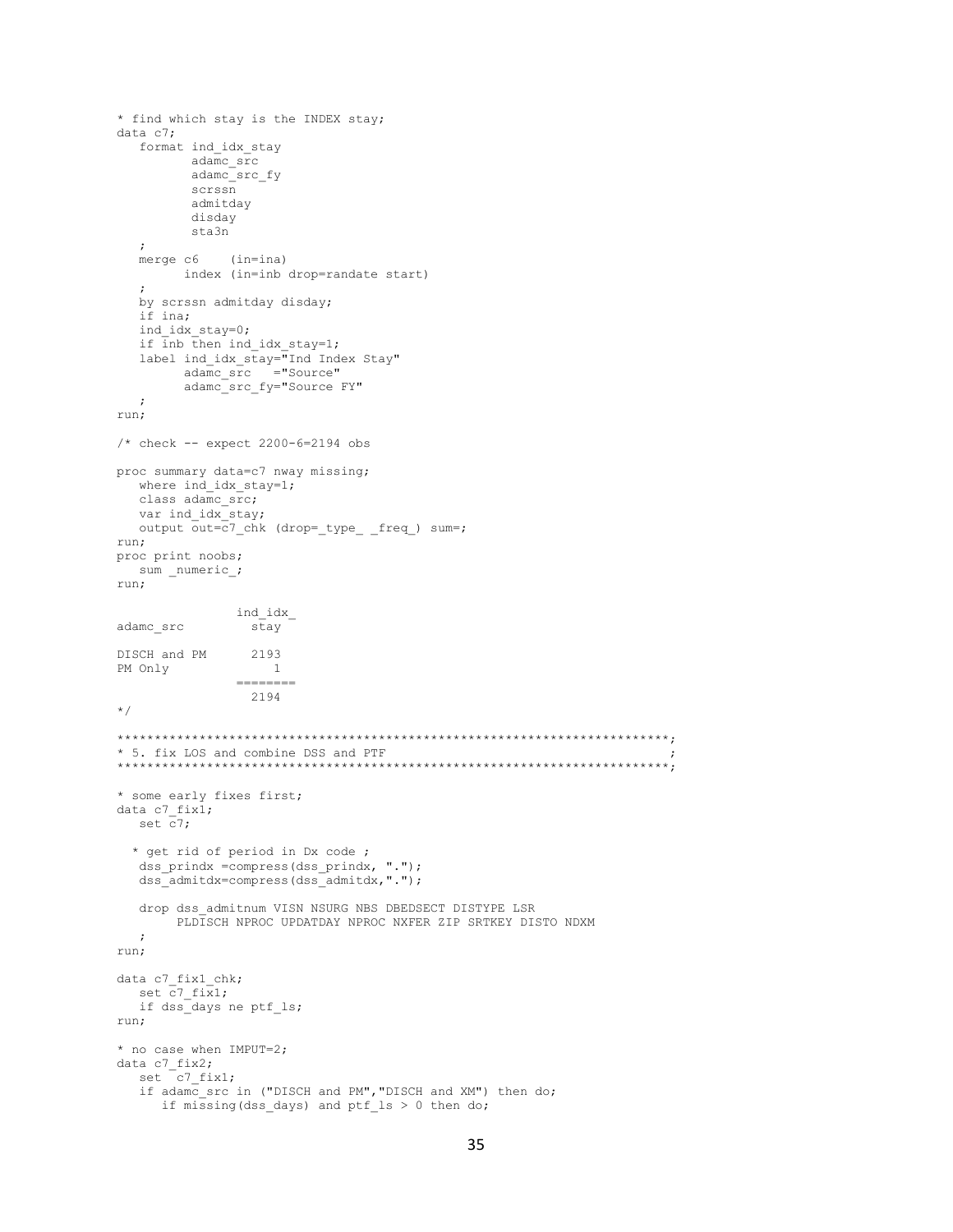```
dss\_days = ptf\_ls;impute=1;
      end;
      else if missing (ptf ls) and dss days > 0 then do;
       ptf ls = dss days;
        impute = 2;end;
  end;
run;
data c7 fix2 chk;
  set c7_fix2;
  if dss<sup>days ne ptf ls;</sup>
  if adame\_src ne "PM Only";
  if adamc_src ne "PMO Only";
  if adamc_src ne "XM Only";
run;
* Note DCST_TOT and DSS_DAYS look OK;
* 6. reorder the variables and drop some variables
                                                                         \cdot/*
proc contents data=c7 fix2 varnum;
run;
\star/%let xord=ind_idx_stay
         adamc src
         adame\_src\_fyscrssn
         admitday
         disday
         sta3n
         dss_drg
         dss_admitdrg
         dss prindx
         dss admitdx
         dss\_dx\_primedss dxlsf
         dss\ aggabs
         dss_days
         DNUR TOT
         DSUR<sup>TOT</sup>
         DRAD TOT
         DPHA TOT
         DAO TOT
         DCST TOT
         ptf drg
         ptf_dxprime<br>ptf_dxlsf
         ptf dxf2
         ptf\_dxf3ptf_dxf4<br>ptf_dxf5
         ptf_dxf6
         ptf_dxf7<br>ptf_dxf8
         ptf<sup>dxf9</sup>
         ptf_dxf10<br>ptf_dxf11
         ptf<sup>-</sup>dxf12ptf dxf13
         ptf_abo<br>ptf_pass
         ptf asih
         ptf<sup>-1s</sup>
         cost1costn
```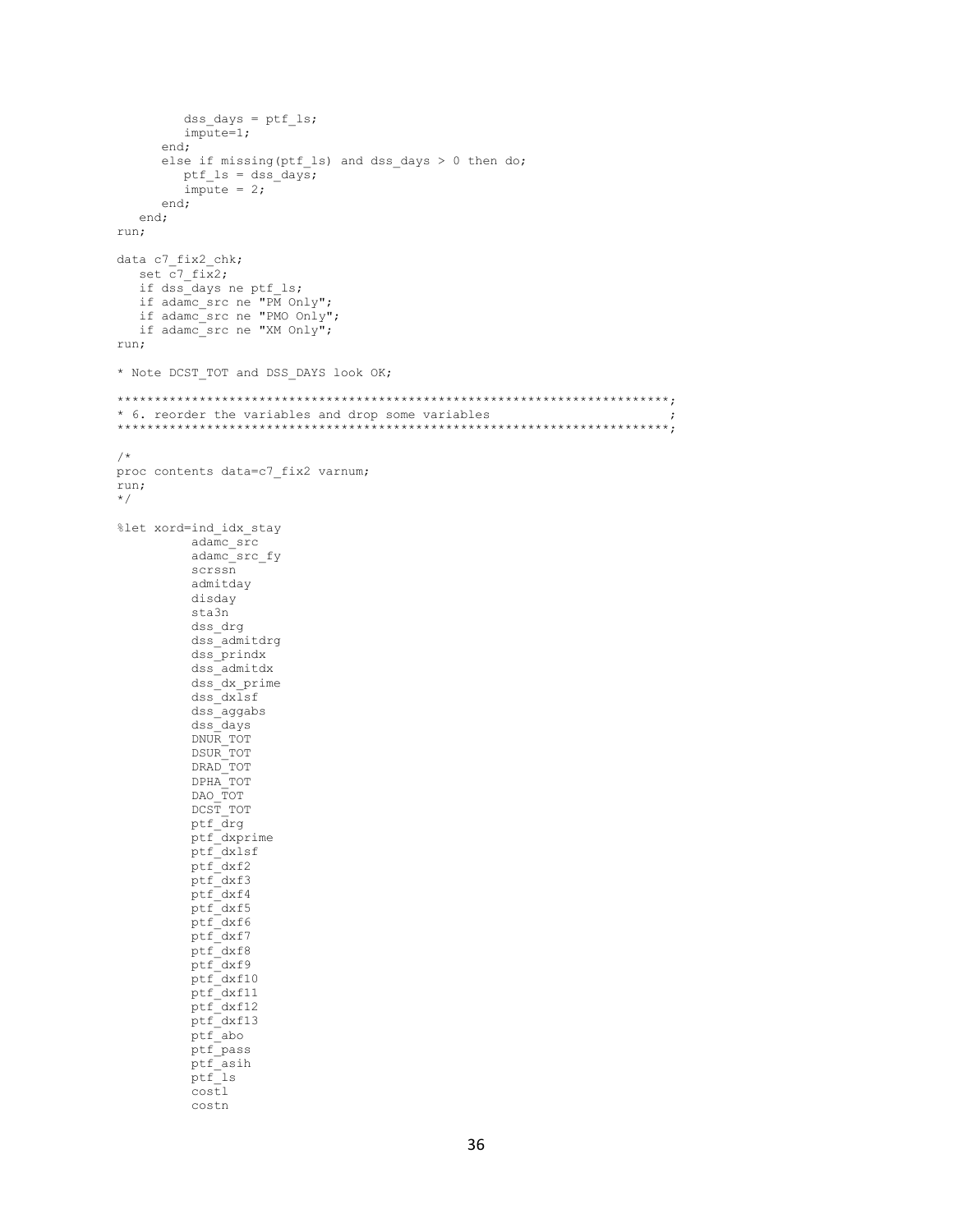```
data c8:
  format &xord;
  set c7 fix2;
  format ptf drg; /*** remove the format ***/
  drop mdc outside flagnh flagext dup dxlsf32 dxlsf120 impute;
run:
* 7. permanent file
data &outf (label="&lbl" compress=yes);
 set c8:
run:
proc means data=&outf n nmiss sum min median mean max;
  title1 "CSP517 -- PROC MEANS Discharge Data Set -- Index Thru FY14";
  title2 "DSS and PTF -- Cost are NOT inflation adjusted";
run; title;
proc contents data=&outf varnum;
  title1 "CSP517 -- PROC CONTENTS Discharge Data Set -- Index Thru FY14";
  title2 "DSS and PTF -- Cost are NOT inflation adjusted";
run; title;
proc summary data=&outf nway missing;
 class adamc src ind idx stay;
  output out=x (drop=_type_ rename=(_freq_=recs));
run;
proc transpose data=x
           out =x(drop= name)
           prefix=idx
  \cdot:
  by adamc src;
 id ind idx stay;
  var recs;
run:
data x ;
 format adamc_src idx_1 idx_0 total;
  set x_i;
  format _numeric_ comma8.;
  total = sum(of idx:);
  label idx 1="# Index Hospital Stays"
      idx 0="# Post Index Hospital Stays"
  \cdotrun;
proc print data=x_ noobs label double;
  title1 "CSP517<sup>---</sup> Summary of Discharge Data Set -- Index Thru FY14";
  sum numeric_;
run; title;
**********31e_process_ip_ppps_fy14.sas**********
* Name: /export/data/avgcost/csp517/31e process ip ppps fy14.sas
                                                         \cdot:
                                                         \cdot* Description: process PP and PS ...
                                                         \cdot:
           post randomizatio IP cost/util (incl FY14)
\star\cdot:
* Input: toddw4.adamc_disch_to_fy14 (created in prog 31D)
                                                         \cdot\startoddw._ptf_xp_ppo_00_10
                                                         \cdottoddw._ptf_xs_00_10<br>toddw._ptf_xp_ppo_11
                                                         \cdot\cdot
```
 $\cdot$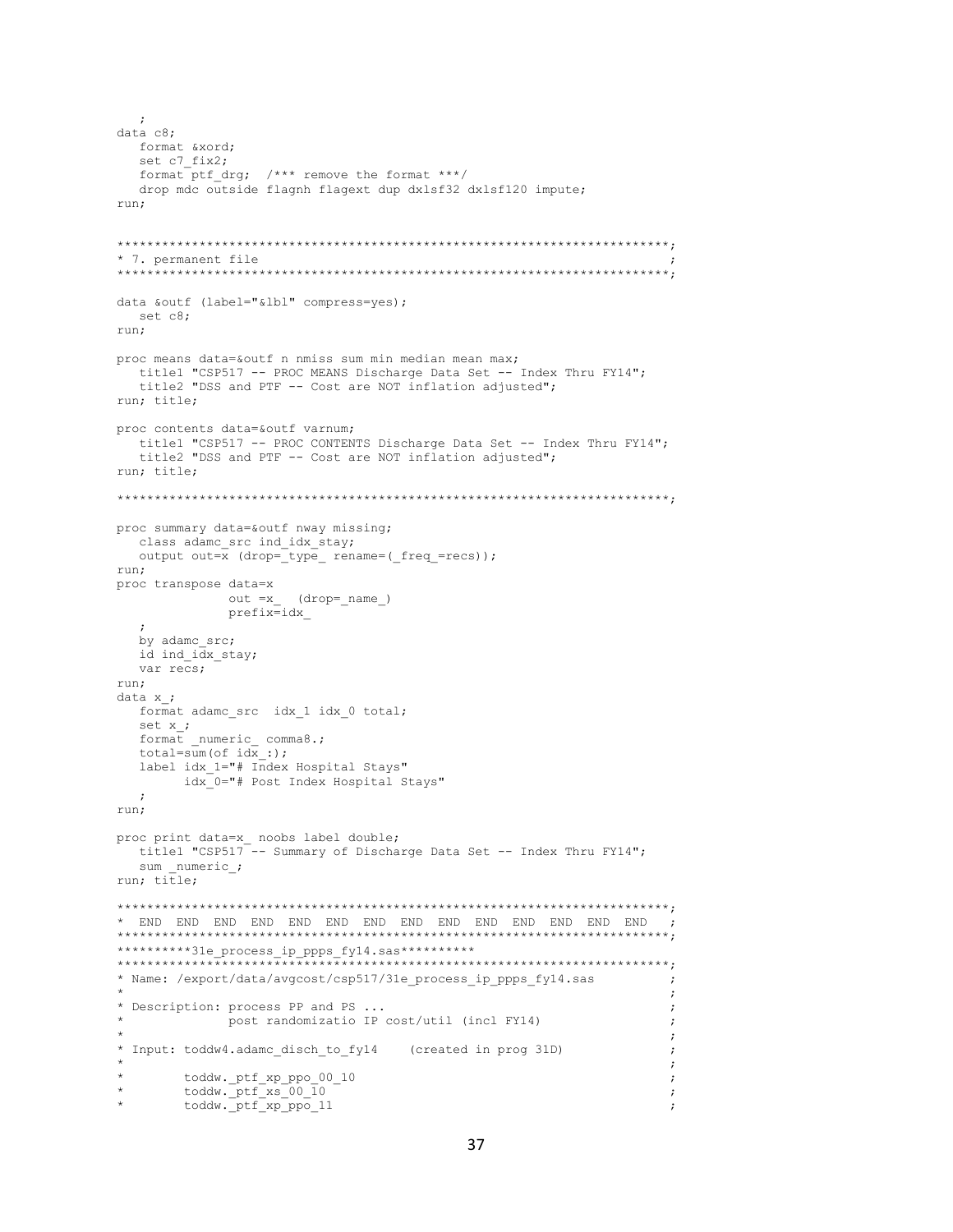```
toddw._ptf_xs_11
                                                                                    \cdottoddw._ptf_xp_ppo_12<br>toddw._ptf_xs_12
\star\cdot\ddot{}\cdot\startoddw.ptf_xp_ppo_13
                                                                                    \cdot\startoddw. ptf xs 13
                                                                                    \cdot\startoddw.ptf_xp_ppo_14
                                     \langle \langle \langle \rangle \rangle \rangle\cdot:
         toddw._ptf_xs_14
                                     \langle \langle \langle \rangle \rangle \rangle\cdot\cdot\startoddw._ptf_pp00_10
                                                                                    \cdottoddw._ptf_pp11
\star\cdottoddw.ptf_pp12
                                                                                    \cdot\startoddw.ptf_pp13
         toddw._ptf_pp14<br>toddw.ptf_ps00_10
\star\langle \langle \langle \rangle \rangle \rangle\cdot:
                                                                                    \cdottoddw.ptfps11
                                                                                    \cdottoddw._ptf_ps12
                                                                                    \cdottoddw. ptf ps13
          \text{today.} \text{ptf} \text{ps14}<< < < > > >\cdot* Output: toddw4.adamc disch pp ps to fy14
                                                                                    \cdot* Ext. Macros: No
                                                                                    \cdot* Run Under: SAS 9.2 for Unix
                                                                                    \cdot* Date
           Author Modification History
                                                                                 ---;* -------------------
                         * 12MAY13 AdamC
* 14DEC15 Howard Jiang Modified prog 29e
options ps=70 ls=160 nodate nocenter nosymbolgen nomprint;
libname toddw "/export/data/csp517/csp517/datasets";
*libname toddw2 "/export/data/csp517/csp517/datasets/analy w fy12";
*libname toddw3 "/export/data/csp517/csp517/datasets/analy w fy13";
libname toddw4 "/export/data/csp517/csp517/datasets/analy_w_fy14"; /*** ADDED FOR FY14 ***/
libname library "/static/data/sasfmt/ptffmt";
%let stays14 = toddw4.adamc disch to fy14; /*** from prog 31d ***/
%let p 00 10 = toddw. ptf xp ppo 00 10;
where p_11 = todaw. ptf_xp_ppo_11;<br>
\text{\text{\text{\text{princ}}}$ = todaw. ptf_xp_ppo_12;<br>
\text{\text{princ}}$ = todaw. ptf_xp_ppo_13;<br>
\text{\text{princ}}$ = todaw. ptf_xp_ppo_14;<br>
\text{\text{princ}}$ = todaw. pt
%let s 00 10 = toddw. ptf xs 00 10;
            = \text{today.} \text{ptf\_xs\_11};<br>= \text{today.} \text{ptf\_xs\_12};%let s 11
\text{let } s<sup>-12</sup>
%let s 13 = toddw. ptf xs 13;
\text{Set} s 14
            = toddw. ptr_{xs} 14;
%let pp 00 10 = toddw._ptf_pp00_10;
%let pp_11 = toddw. ptf_11<br>%let pp_12 = toddw. ptf_11;
let pp<sup>-13</sup>= toddw. ptf pp13;
%let pp_14 = toddw. ptf pp14;
%let ps_00_10 = toddw._ptf_ps00_10;
%let ps[1] = toddw. ptr ps11;
               = toddw. ptf ps12;
%let ps 12
              = toddw. ptf-ps13;%let ps 13
             = toddw. ptr ps14;
%let ps 14
%let outf = toddw4.adamc_disch_pp_ps_to_fy14; /*** Permanent Data Set Name ***/
%let lbl = PROC SURG Codes From Index to FY14; /*** Permanent Data Set Label ***/
* 01. the stays ... data set created in prior program 23B
```
 $\star$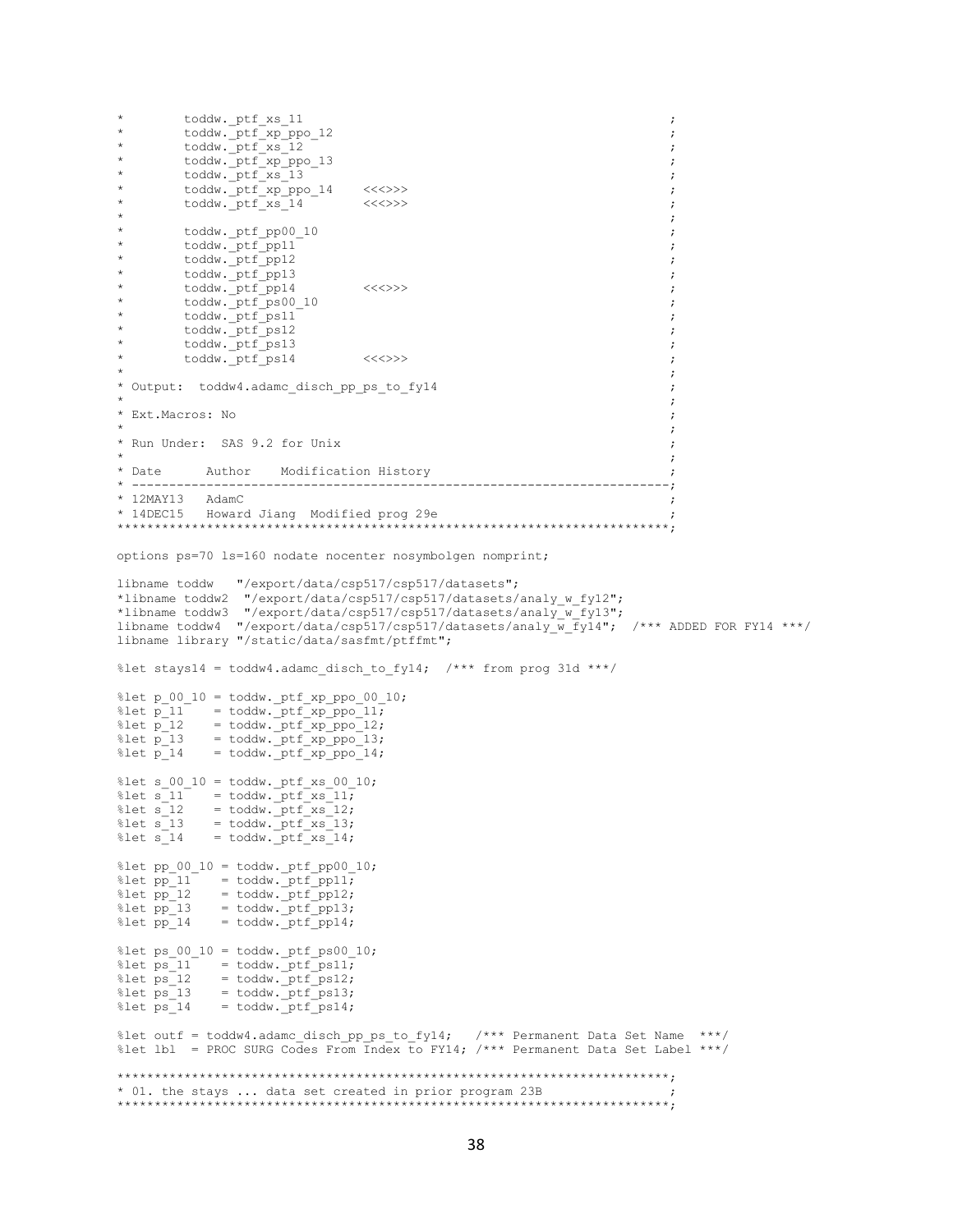```
data stays fyl4a;
  set &stays14;
  length xsrc $8;
           adamc src="DISCH and PM" then xsrc="MAIN";
  i \inelse if adamc_src="DISCH and XM" then xsrc="EXT";
    else if adamc src="PM Only"
                                  then xsrc="MAIN";
    else if adamc src="PMO Only"
                                    then xsrc="OBSERV";
    else if adame\_src="XM Only''then xsrc="EXT";
  keep ind idx stay--sta3n xsrc;
run;
proc sort data=stays fy14a
     out = stays fyl4b;by scrssn admitday disday xsrc;
run:
* 02. procedure codes
      ******data p;
   format scrssn admitday disday xsrc bedsecn procde:;
   set &pp_00_10 (in=inpp10)
      \kappapp<sup>11</sup> (in=inpp11)
      \&pp 12
               (in = input2)\begin{array}{c} \text{kip} \\ \text{app} \\ \text{app} \\ 14 \end{array}(in=1npp13)<br>(in=1npp14)\&p_00_10 (in=inp10)
      \frac{6p-11}{6p-12}(in = input1)(in=inp12)&p 13
               (in = input3)\&p_1 14
                (in = input4)length xsrc $8;
   if inpp10 or inpp11 or inpp12 or inpp13 or inpp14 then do;
     xsrc="MAIN";
  end:
  else if inp10 or inp11 or inp12 or inp13 or inp14 then do;
        src_desc_="xP" then xsrc="EXT";<br>else if _src_desc_="PPO" then xsrc="eXT";
     i fend;
  keep _src_desc_ _src_fy_ scrssn admitday disday procde: xsrc bedsecn ;
run;
proc sort data=p;
  by scrssn admitday disday xsrc;
run;
* 03. surgical codes
data s;
   format scrssn admitday disday xsrc surgspec surg9cd:;
   set &ps 00 10 (in=inps10)
      \&ps\_11(in = inputs11)\substack{\text{&ps}{-}12\\\text{&ps}{-}13}(in = 12)<br>(in = 13)(in = inputs14)\&ps 14
      $s 00 10 (in=ins10)
      &s 11^{-}(in=ins11)\&s 12
                (in=ins12)\&s \frac{-13}{5}(in=ins13)\&s \frac{-14}{1}(in=ins14)\ddot{\phantom{0}}length xsrc $8;
   if inps10 or inps11 or inps12 or inps13 or inps14 then do;
     xsrc="MAN";
```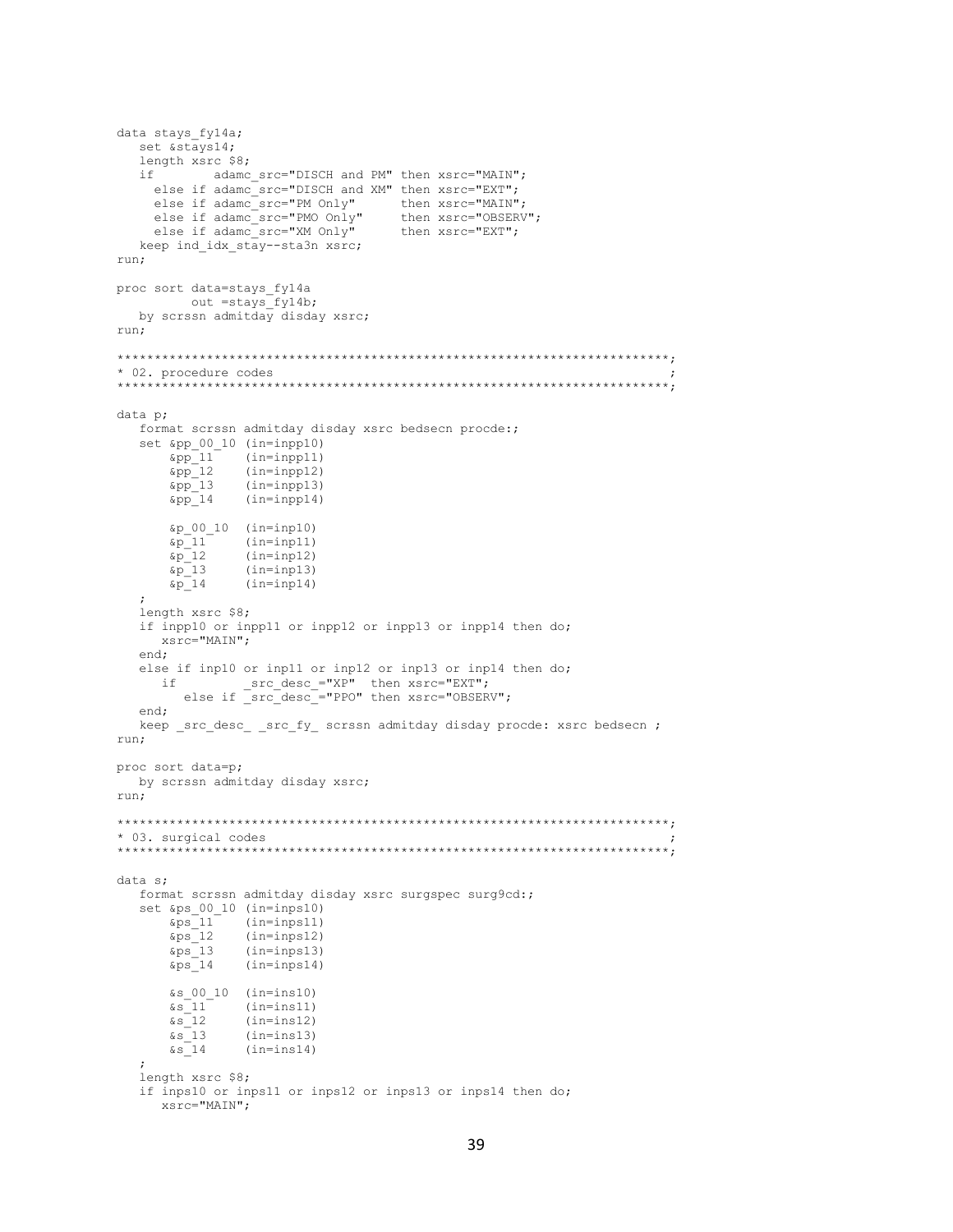```
end;
  else if ins10 or ins11 or ins12 or ins13 or ins14 then do;
    if src desc ="XS" then xsrc="EXT";
  end:keep src desc src fy scrssn admitday disday surg9cd: xsrc surgspec ;
run;
proc sort data=s;
  by scrssn admitday disday xsrc;
run:
* 04. combine procedure and surgical codes
%let rnp= %str(procde1=procsurg1
              procde2=procsurg2
              procde3=procsurg3
              procde4=procsurg4
             procde5=procsurg5
             );
%let rns= %str(surg9cd1=procsurg1
              surg9cd2=procsurg2
              surg9cd3=procsurg3
              surg9cd4=procsurq4surg9cd5=procsurg5
             \rightarrowdata c1:format scrssn admitday disday xsrc bedsec surgsp;
  set p (rename=(&rnp) in=in1)
      s (rename=(\text{s} \cdot \text{r}) in=in2)
  format bedsec surgsp bedsecn29.;
            in\overline{1} then ord=2;
  if -
     else if in2 then ord=1;
   if
            in1 then bedsec surgsp=bedsecn;
     else if in2 then bedsec_surgsp=surgspec;
  label bedsec surgsp="Bed Section, Surgical Specialty"
       procsurg1 ="Procedure /Surgical Code 1"
                   ="Procedure /Surgical Code 2"
        procsurg2
                   ="Procedure /Surgical Code 3"<br>="Procedure /Surgical Code 4"
        procsurg3
        procsurg4
        procsurg5
                    ="Procedure /Surgical Code 5"
  drop bedsecn surgspec;
run;
* Surgical code has higher ranking;
proc sort data=c1
        out = c2;by scrssn admitday disday xsrc ord;
run;
data c3;
  set c2;
  length ps $5;
  rec = n;
  \overline{array} ppps (5) procsurg1-procsurg5;
  do i=1 to 5;
     if not missing (ppps(i)) then do;
       ps = ppps(i);output;
     end:
  end:
run;
* NO REPEAT OF SAME PROCEDURE or SURGICAL codes;
data c4;set c3;
  by scrssn admitday disday xsrc ord;
  retain ps list
```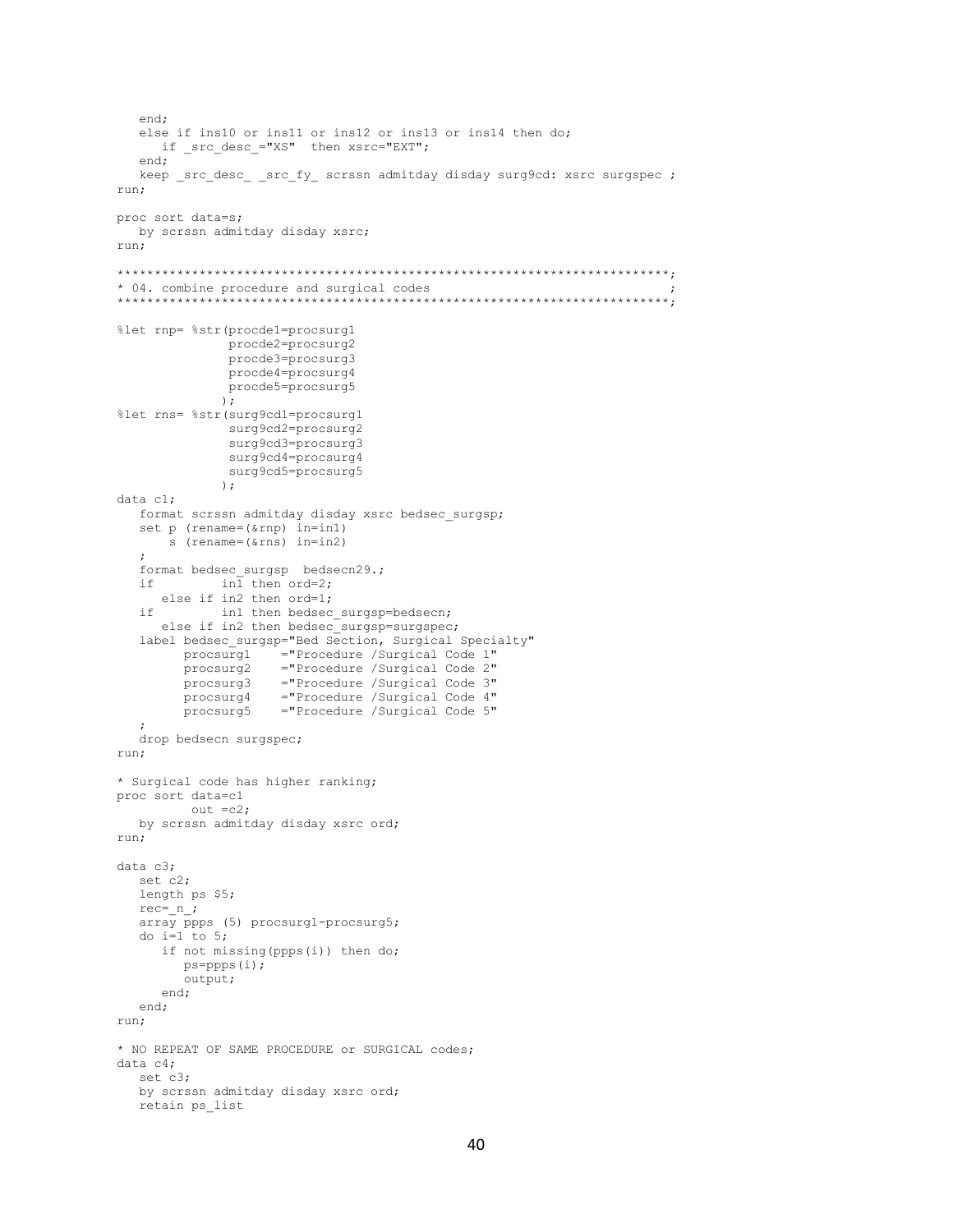```
 ps_flag
           ps_count
\mathcal{L}length ps list $200; /*** ADJ THIS AS NECESSARY ***/
    if first.xsrc then do;
       ps_list =trim(ps);
      ps flag =0;
      ps_count=1;
    end;
    else do;
       do i=1 to ps_count;
        if ps eq scan(ps list, i, "~") then ps flag=1;
       end;
       if ps_flag eq 0 then ps_list=trim(ps_list)||"~"||trim(ps);
      ps flag=0; ps_count+1;
    end;
    drop i ps_flag;
run;
data c5;
    set c4;
    by scrssn admitday disday xsrc ord;
   num_elements=count(ps_list,"~")+1;
    if last.xsrc;
   keep scrssn admitday disday xsrc num elements ps list;
run;
data c6;
    set c5;
    length ps $5;
    do i=1 to num_elements;
     ps=scan(ps_list,i,"~");
       output;
    end;
run;
proc transpose data=c6
               out = c7 (drop= name)
                prefix=proc_surg_cd_
\mathcal{L} by scrssn admitday disday xsrc;
   var ps;
run;
data c8;
    set c7;
    label proc_surg_cd_1 ="Procedure Surgical Code 1"
         proc_surg_cd_2 ="Procedure Surgical Code 2"
          proc_surg_cd_3 ="Procedure Surgical Code 3"
         proc_surg_cd_4 ="Procedure Surgical Code 4"
          proc_surg_cd_5 ="Procedure Surgical Code 5"
         proc_surg_cd_6 ="Procedure Surgical Code 6"
          proc_surg_cd_7 ="Procedure Surgical Code 7"
          proc_surg_cd_8 ="Procedure Surgical Code 8"
          proc_surg_cd_9 ="Procedure Surgical Code 9"
         proc_surg_cd_10="Procedure Surgical Code 10"
          proc_surg_cd_11="Procedure Surgical Code 11"
          proc_surg_cd_12="Procedure Surgical Code 12"
          proc_surg_cd_13="Procedure Surgical Code 13"
          proc_surg_cd_14="Procedure Surgical Code 14"
         proc_surg_cd_15="Procedure Surgical Code 15"
         proc_surg_cd_16="Procedure Surgical Code 16"
         proc_surg_cd_17="Procedure Surgical Code 17"
          proc_surg_cd_18="Procedure Surgical Code 18"
          proc_surg_cd_19="Procedure Surgical Code 19"
         proc_surg_cd_20="Procedure Surgical Code 20"
          proc_surg_cd_21="Procedure Surgical Code 21"
          proc_surg_cd_22="Procedure Surgical Code 22"
          proc_surg_cd_23="Procedure Surgical Code 23"
          proc_surg_cd_24="Procedure Surgical Code 24"
```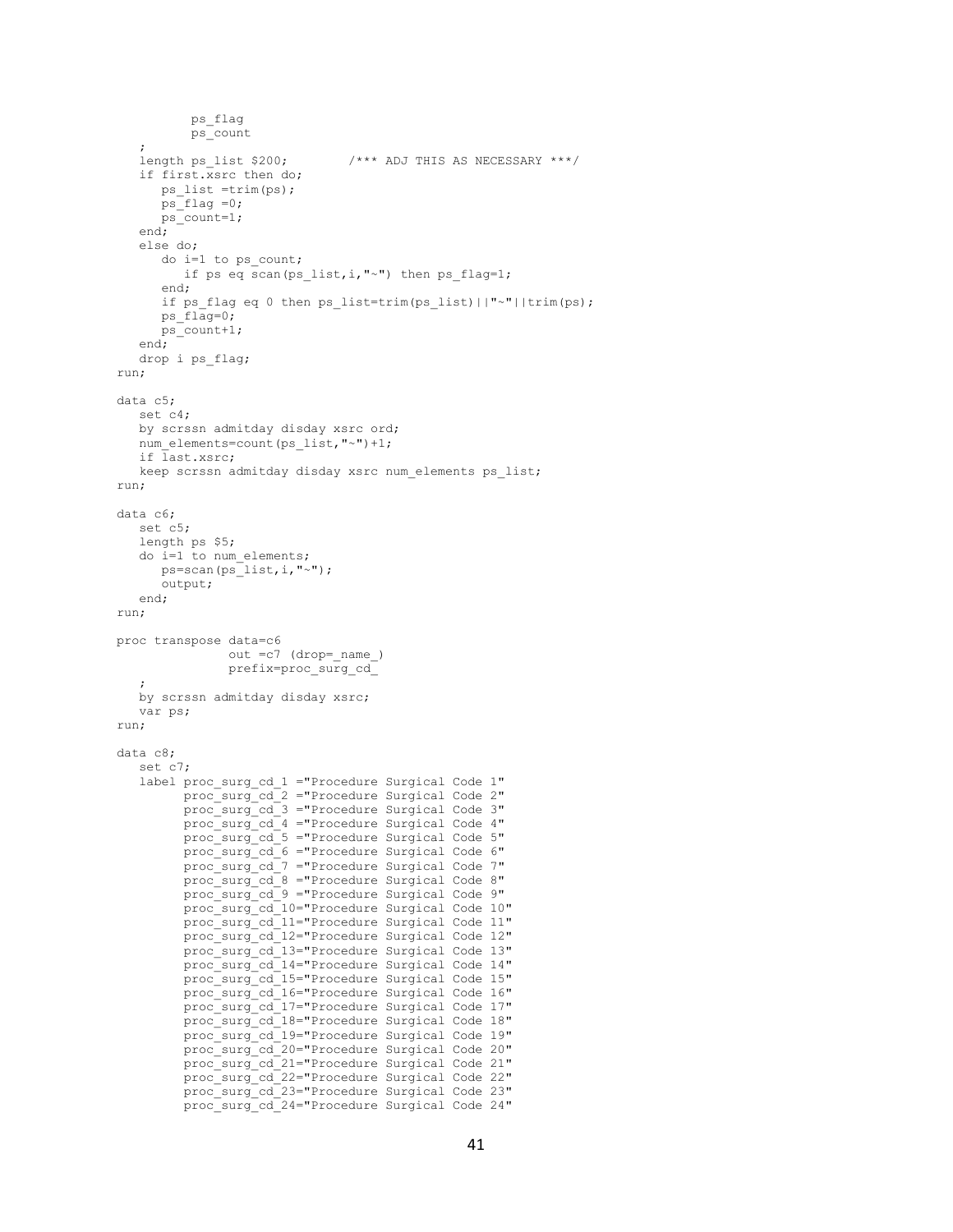```
proc surg cd 25="Procedure Surgical Code 25"
       proc_surg_cd_26="Procedure Surgical Code 26"
       proc_ourg_cd_20 Trocedure Surgical Code 27"
       proc surg cd 28="Procedure Surgical Code 28"
       proc_surg_cd_29="Procedure_Surgical_Code_29"
       proc_surg_cd_30="Procedure Surgical Code 30"
       proc surg cd 31="Procedure Surgical Code 31"
       proc surg cd 32="Procedure Surgical Code 32"
  \cdotrun;
* 05. merge
data stays fyl4c
  chk1
  \mathcal{L}merge stays fyl4b (in=ina)
      C8(in=inh)by scrssn admitday disday xsrc;
  if ina then output stays_fy14c;
  if inb and not ina then output chkl;
run:
/*
NOTE: There were 10442 observations read from the data set WORK. STAYS FY14B.
NOTE: There were 9593 observations read from the data set WORK.C8.
NOTE: The data set WORK.STAYS FY14C has 10442 observations and 40 variables.
NOTE: The data set WORK.CHK1 has 1949 observations and 40 variables.
\star/* Note: 1949 are prior to index (randomization);
* 06. output
data &outf (label="&lbl");
  set stays_fy14c;
  drop xsrc;
run;
/*
proc contents data=&outf varnum;
   title1 "CSP517 -- PROC CONTENTS -- IP ICD9 Procedure/Surgical Data Set -- Index Thru FY14";
   title2 "Procedures/Surgical Codes Are NON-REPEATING (i.e UNIQUE)";
   title3 "Surgical Codes have higher ranking than Procedure Codes";
run;
\star /
* check missing;
*%include "/export/home/achow/code/chk missing.sas";
%include "./chk_missing.sas";
%chk missing(indsn = &outf /* Input SAS dataset name */,
          outdsn = a /* Output SAS dataset name */
          \rightarrowproc print data=a noobs label;
   title1 "CSP517 -- Check Missing Values -- IP ICD9 Procedure/Surgical Data Set -- Index Thru
FY14":
  title2 "Procedures/Surgical Codes Are NON-REPEATING (i.e UNIQUE)";
   title3 "Surgical Codes have higher ranking than Procedure Codes";
   format NOBS comma8.
         miss pct percent8.1
   \cdotrun; title;
```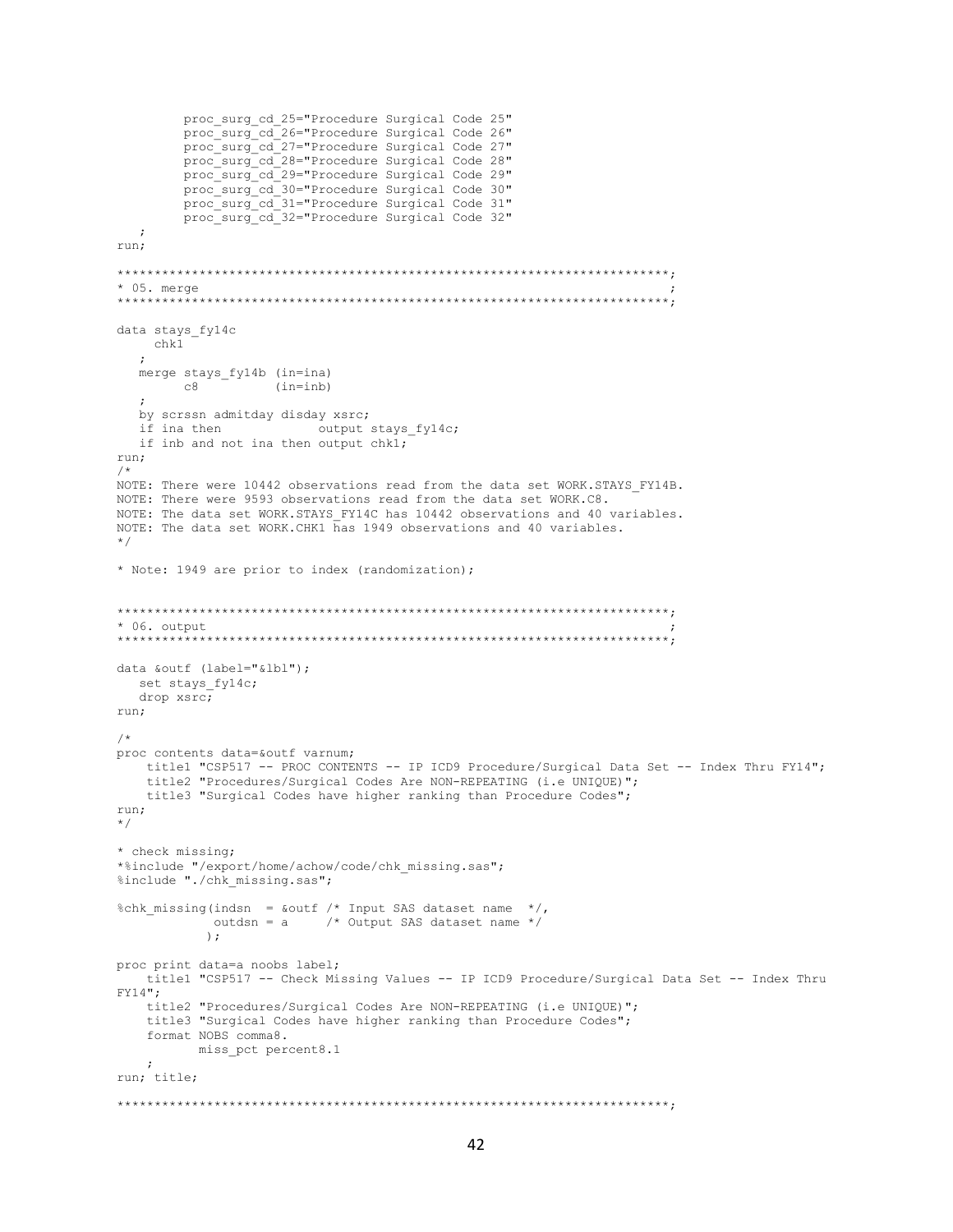```
data b:
  set &outf;
  if missing (proc surg cd 1) then m ps=1;
run:
proc summary data=b missing;
  class adamc src;
  var m ps;
  output out=b (rename=(_freq_=recs)) sum=;
run;
data b;
  set b;
  if TYPE =0 then adamc src="*** TOTAL ***";
  format pct percent8.1
        recs
        m_ps comma8.
  \mathcal{L}pct=m_ps/recs;
  label recs="# Stays Index to FY12"
       m ps="# Missing Procedure Surgical Code1"
       pct = "--pct--"\cdot:
run;
proc sort data=b;
 by descending _TYPE_;
run:
options formdlim="*";
proc print data=b (drop= TYPE ) noobs label double;
  title1 "CSP517 -- Missing Values in ICD9 Procedure Surgical Code 1";
run; title;
options formdlim="";
proc contents data=&outf varnum;
   title1 "CSP517 -- PROC CONTENTS -- IP ICD9 Procedure/Surgical Data Set -- Index Thru FY14";
   title2 "Procedures/Surgical Codes Are NON-REPEATING (i.e UNIQUE)";
   title3 "Surgical Codes have higher ranking than Procedure Codes";
run; title;
\cdot:
**********31f process op fy14.sas**********
*************************
                     * Name: /export/data/csp517/csp517/31f process op fy14.sas
                                                                 \cdot\cdot:
* Description: process Outpatient ...
                                                                 \cdotpost randomizatio IP cost/util (incl FY14)
                                                                 \cdot* Input: toddw2.analy cabg 30may2014 (use to identify INDEX stay)
                                                                 \cdottoddw._opat00_10_w low cost
                                                                 \cdot:
       toddw.opat11_w_low_cost
                                                                 \cdottoddw. opat12 w low cost
                                                                 \cdottoddw._opat13_w_low_cost
                                                                 \cdot:
       toddw._opat14_w_low_cost <<<>>>
                                                                 \cdot\cdottoddw._se00 10
                                                                 \cdot\star\text{today.}\text{se11}\text{new}\cdottoddw._se12_new
                                                                 \cdottoddw. sel3
                                                                 \cdottoddw. se14
                               << >>\cdot\cdot* Output: toddw3.adamc_op_visits_to_fy14
                                                                 \cdot\cdot* Ext. Macros: No
                                                                 \cdot\cdot* Run Under: SAS 9.2 for Unix
                                                                 \cdot
```
 $\cdot$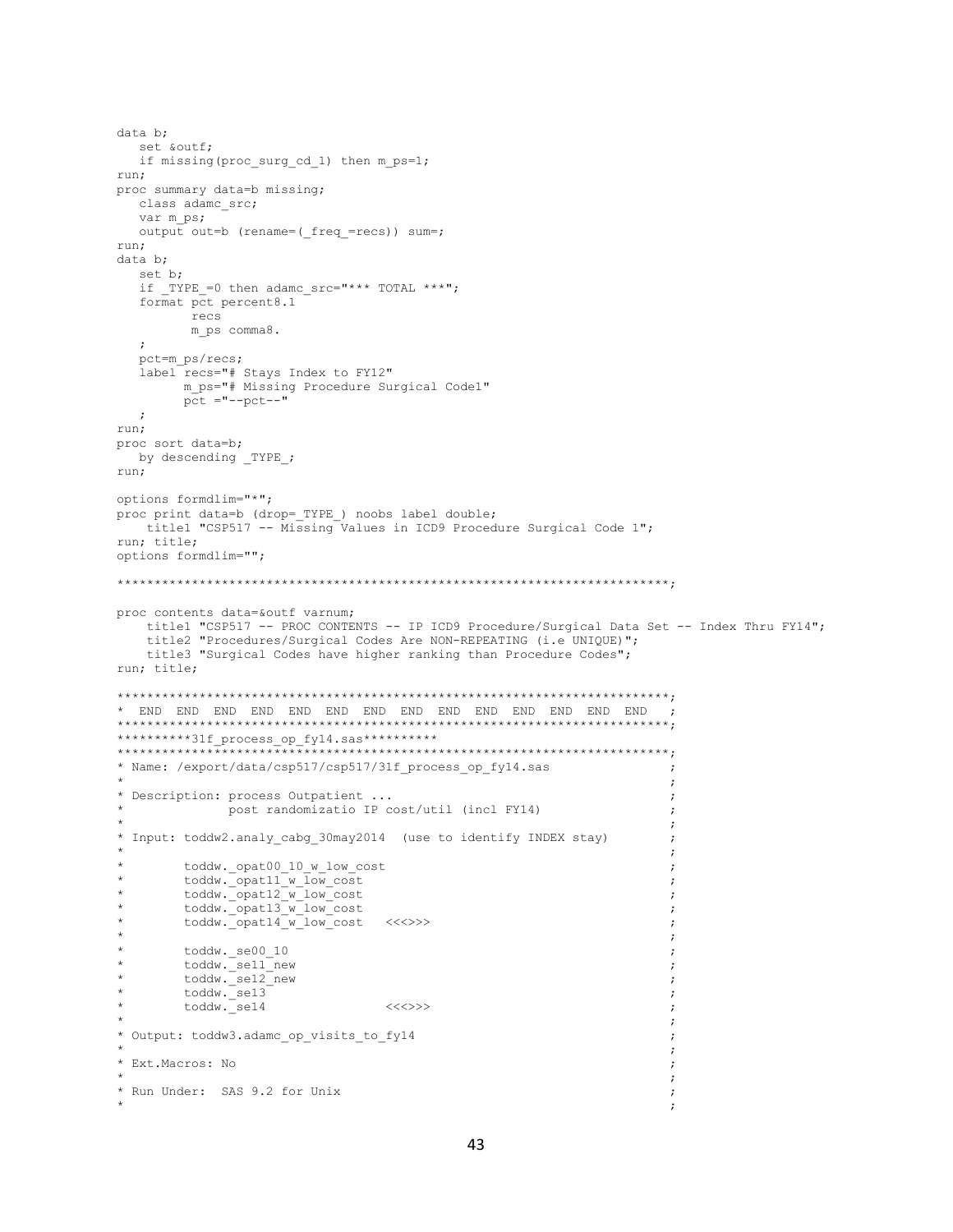```
* Date
        Author Modification History
       * 13MAY14 AdamC Note: using SE12 NEW ... now has COTSN and COSTL ;
\cdot* 15SEP15 Howard Jiang Modified prog 29f
options ps=70 1s=160 nodate nocenter nosymbolgen nomprint;
libname toddw
             "/export/data/csp517/csp517/datasets";
libname toddw2 "/export/data/csp517/csp517/datasets/analy w fy13";
libname toddw3 "/export/data/csp517/csp517/datasets/analy_w_fy14";
libname library "/static/data/sasfmt/ptffmt";
%let index = toddw2.analy cabg 30may2014; /*** OLD Analysis File ***/
%let dss 00 10 = toddw. opat00 10 w low cost;
%let dss[11] = toddw. opat11w[low-cost;= toddw._opat12_w_low_cost;<br>= toddw._opat13_w_low_cost;<br>= toddw._opat14_w_low_cost;
%let dss 12
%let dss 13
%let dss 14
%let se_00_10 = toddw._se00 10;%let se<sup>11</sup>
            = toddw. sell new;
            = toddw. se12 new;
\text{let} se 12
%let se_13 = toddw._se13;<br>%let se_14 = toddw. se14;
                                          /*** Permanent Data Set Name ***/
%let outf = toddw3.adamc op visits to fy14;
%let lbl = Outpatient Visits From Index to FY14; /*** Permanent Data Set Label ***/
* 01. ... use admitday or disday or randate to filter
data index;
  format idx_admitday
       idx disday date9.
  set &index;
  format start
        end date9.
  start=idx_admitday;
  end = idx disday;
  rename idx_admitday=admitday
       idx disday =disday
  \mathcal{L}keep scrssn idx admitday idx disday randate start end;
run:* 02. DSS outpatient
%let kp_op1 = _src_desc_ _src_fy_ scrssn vizday clstop primdx PRIMCPT4 ocst_tot;
data dss a;
  set \overline{\text{d}}ss 00 10 (keep=\frac{c}{\sqrt{2}}kp op1)
     \&dss<sup>-11</sup> (keep=\&kp-op1)
      \delta dss 12
              (keep = \&kp \quad op1)(keep = \&kp\_op1)<br>(keep = \&kp\_op1)\&\text{dss}<sup>-13</sup>
      \& dss 14\cdotrun;
* check PRIMCPT4 because of length 16 -- USE FIRST 5 BYTES;
proc summary data=dss_a nway missing;
  class PRIMCPT4;
  output out=dss a chk1 (drop= type );
```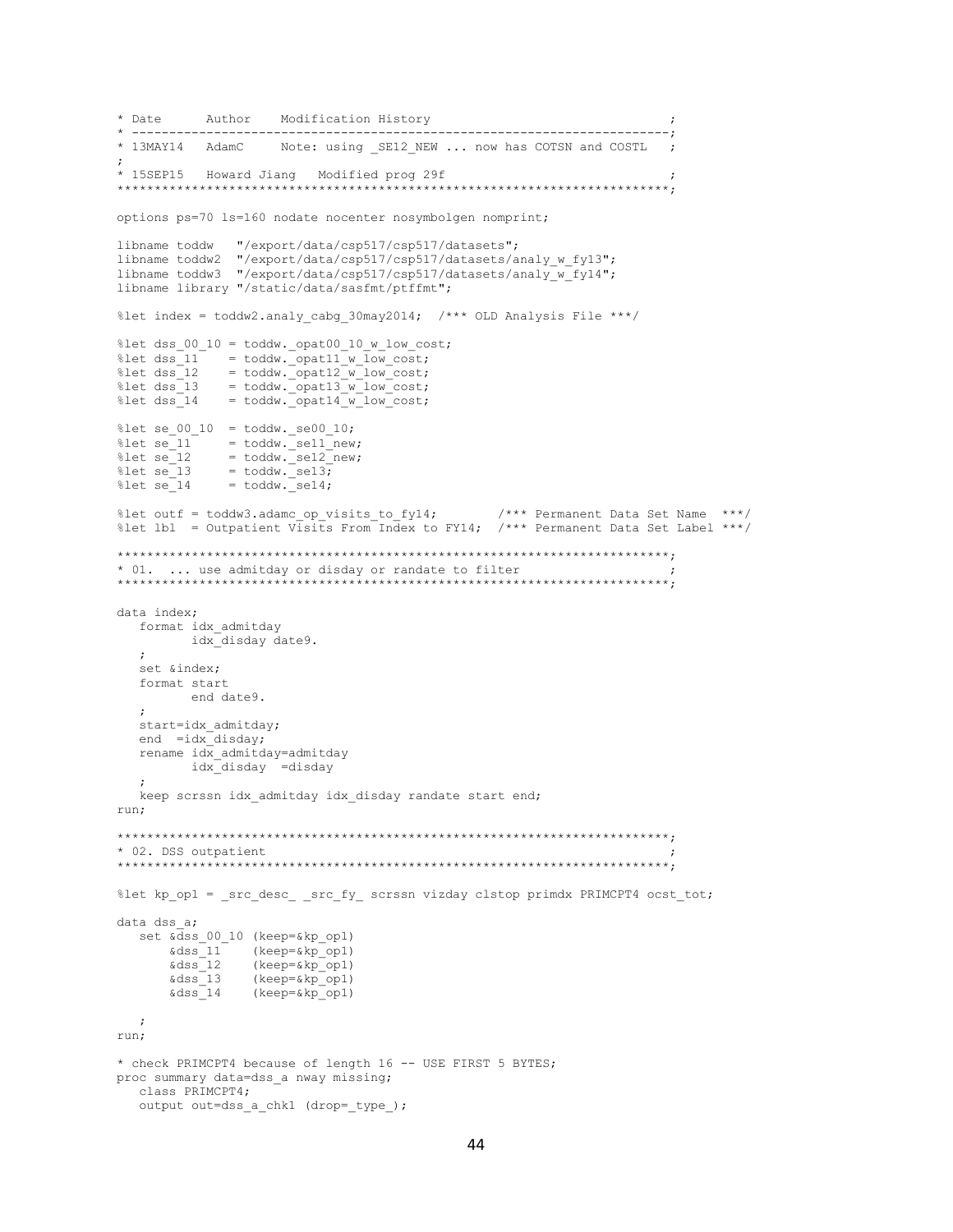```
* note: clstop all filled;
data dss b;
   set dss a;
    length dss_cpt
           dss_dx $5
    ;
    format vizday_ date9.;
   dss cpt=substr(PRIMCPT4,1,5);
   viz\bar{day} =vizday;
    if length(primdx) ge 3 then dss_dx=compress(primdx,".");
run;
* PART1 -- the cost;
proc summary data=dss b nway missing;
  class scrssn vizday clstop;
   var ocst_tot;
  output out=dss c part1 (drop= type rename=( freq =recs)) sum=;
run;
* PART2 -- the ICD9s;
proc summary data=dss_b nway missing;
  where length(dss \overline{dx}) ge 3;
  class scrssn vizday clstop dss dx;
  output out=dss c part2 (drop= type rename=( freq =recs));
run;
proc transpose data=dss_c_part2
                out =dss_c_part2 (drop=_name_)
                prefix=dss_dx_;
   by scrssn vizday clstop;
   var dss_dx;
run;
* PART3 -- the CPTs;
proc summary data=dss b nway missing;
   where length(dss cpt) ge 5;
    class scrssn vizday_ clstop dss_cpt;
  output out=dss c part3 (drop= type rename=( freq =recs));
run;
proc transpose data=dss_c_part3
                out =dss_c_part3 (drop=_name_)
                prefix=dss_cpt_;
   by scrssn vizday_ clstop;
   var dss_cpt;
run;
* merge;
data dss c;
   merge dss_c_part2
         dss c part3
          dss_c_part1 /*** Cost in the last column ***/
    ;
  by scrssn vizday clstop;
run;
* filter out records before index stay;
proc sql;
   create table dss_d as
    select a.*,
           b.start,
           b.end,
           b.randate
    from dss_c as a
       left join
         index as b
    on a.scrssn eq b.scrssn
    order by scrssn,
             vizday_,
             clstop
    ;
```
run;

```
45
```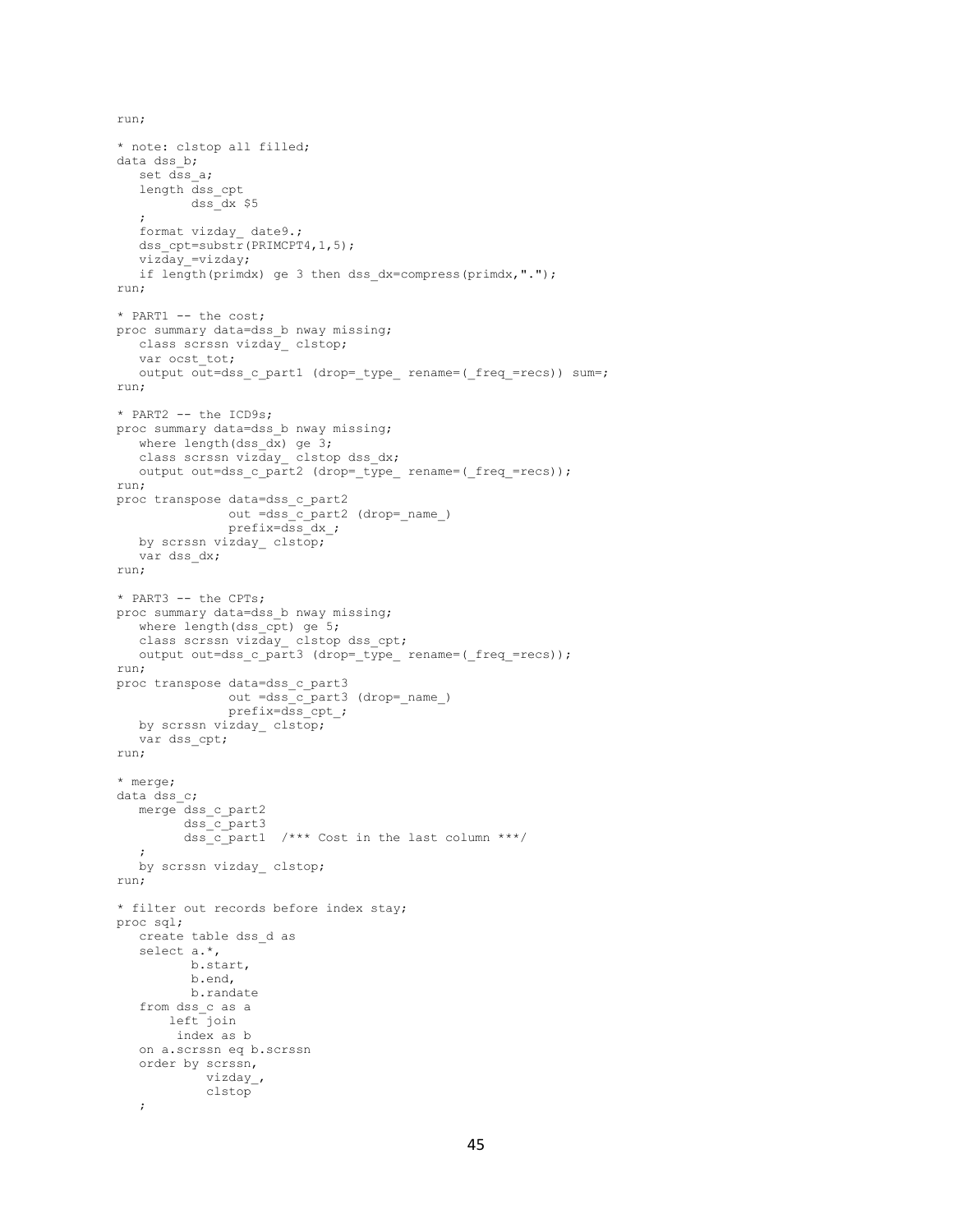```
data dss e
               (rename=(vizday =vizday))
   dss e extra (rename=(vizday =vizday))
   \cdotset dss d;
  format dt date9.;
            not missing (end)
  if -
                              then dt=end;
     else if not missing (start) then dt=start;
                                    dt=randate;
     else
  if vizday_ ge dt then output dss_e;
     else
                       output dss_e_extra;
run;
/*
NOTE: There were 826946 observations read from the data set WORK. DSS D.
NOTE: The data set WORK.DSS E has 628448 observations and 13 variables.
NOTE: The data set WORK.DSS_E_EXTRA has 198498 observations and 13 variables.
\star/proc summary data=dss_e nway missing;
  class clstop;
  output out=dss_e_chk1 (drop=_type_ rename=(_freq_=recs));
run:
* 03. SE outpatient
%let kp_op2a = _src_desc_ _src_fy_ scrssn vizday cl clc cpt: dxlsf dxf:
               costn costl paymherc;
%let kp op2b = src desc src fy scrssn vizday cl clc cpt: dxlsf dxf:;
data se a;
  set \overline{\&}se 00 10 (keep=\&kp op2a)
      \&se_11
                 (keep=&kp op2a)
       \&se 12(keep = \&kp \quad op2a)\overline{\&}se\overline{\phantom{a}}13
                 (keep = \&kp \quad op2b)\frac{1}{x^{***}} Avg Cost Not Available ***/&se^-14(keep = \&kp \quad op2b)* remove format from SCRSSN;
  format scrssn;
run;
NOTE: There were 593774 observations read from the data set TODDW. SE00 10.
NOTE: There were 57317 observations read from the data set TODDW. SE11 NEW.
NOTE: There were 55443 observations read from the data set TODDW. SE12 NEW.
NOTE: There were 53641 observations read from the data set TODDW. SE13.
NOTE: There were 51064 observations read from the data set TODDW. SE14.
NOTE: The data set WORK.SE A has 811239 observations and 99 variables.
\star /
* drop those CPT codes that are really modifiers;
proc contents data=se_a varnum out=se_pc noprint;
run;
proc sort data=se pc;
 by varnum;
run;
data se_pcx;
  set se pc;
  if index(NAME, "MOD") > 0;run:
proc sql noprint;
  select NAME into : xlist separated by " "
  from se pcx
quit;
data se b;
```
quit;

```
46
```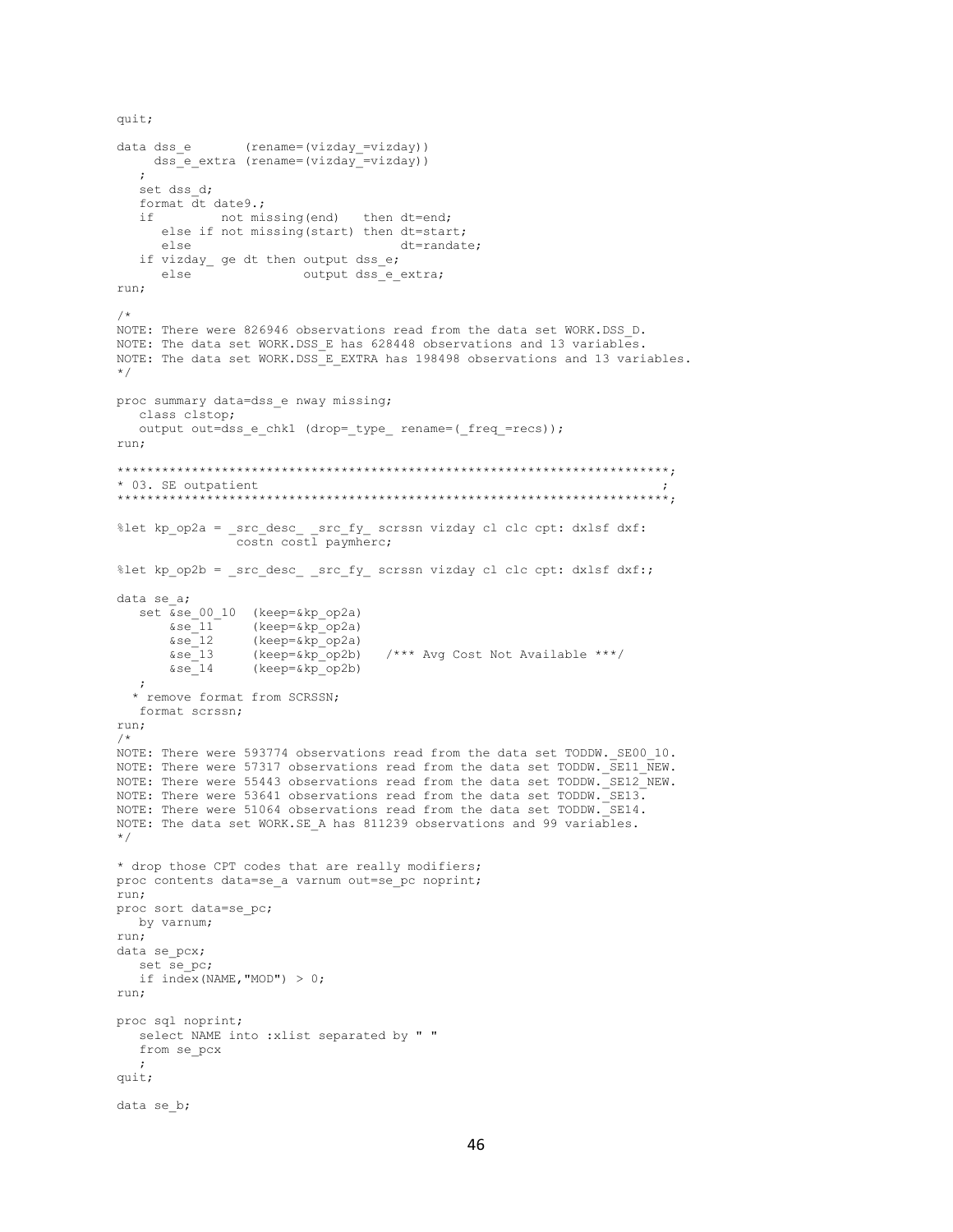```
set se a;
   format vizday_ date9.;
   clstop=put(cl,z3.);
   vizday =vizday;
    drop &xlist;
run;
proc sort data=se_b;
    by scrssn vizday_ clstop;
run;
* PART1;
proc summary data=se b nway missing;
    class scrssn vizday_ clstop;
   var costn costl paymherc;
   output out=se c part1 (drop= type rename=( freq =recs)) sum=;
run;
* PART2 -- diagnosis;
data se_c_dx;
   set se b;
   length dx $5;
   rec = n;
   \overline{dx} \overline{dx} (*) dxlsf dxf2--dxf10;
   do i=1 to dim(dx);
       if not missing (dx (i)) then do;
           dx=dx (i);
            output;
        end;
    end;
run;
* PART2 -- diagnosis -- NO REPEAT OF DX;
data se c dx ;
set se c dx;
   by scrssn vizday_ clstop;
 retain dx_list
dx flag
             dx_count
   %<br>length dx_list $200;
                                       \frac{\text{14}}{200} \frac{\text{14}}{200} \frac{\text{14}}{200} \frac{\text{14}}{200} \frac{\text{14}}{200} \frac{\text{14}}{200} \frac{\text{14}}{200} \frac{\text{14}}{200} \frac{\text{14}}{200} \frac{\text{14}}{200} \frac{\text{14}}{200} \frac{\text{14}}{200} \frac{\text{14}}{200} \frac{\text{14}}{200 if first.clstop then do;
       dx list =trim(dx);
       dx flag =0;
       dx count=1;
    end;
    else do;
        do i=1 to dx_count;
          if dx eq scan(dx_list,i,"~" then dx flag=1;
        end;
       if dx flag eq 0 then dx list=trim(dx list)||"~"||trim(dx);
       dx flaq=0; dx_count+1;
    end;
    drop i dx_flag;
run;
data se_c_dx_;
    set se_c_dx_;
by scrssn vizday clstop;
num elements=count(dx list,"~")+1;
    if last.clstop;
   keep scrssn vizday clstop num elements dx list;
run;
data se_c_dx_;
   set se c dx ;
   length dx $5; do i=1 to num_elements;
      dx = \text{scan}(dx list, i, "~");
        output;
    end;
run;
```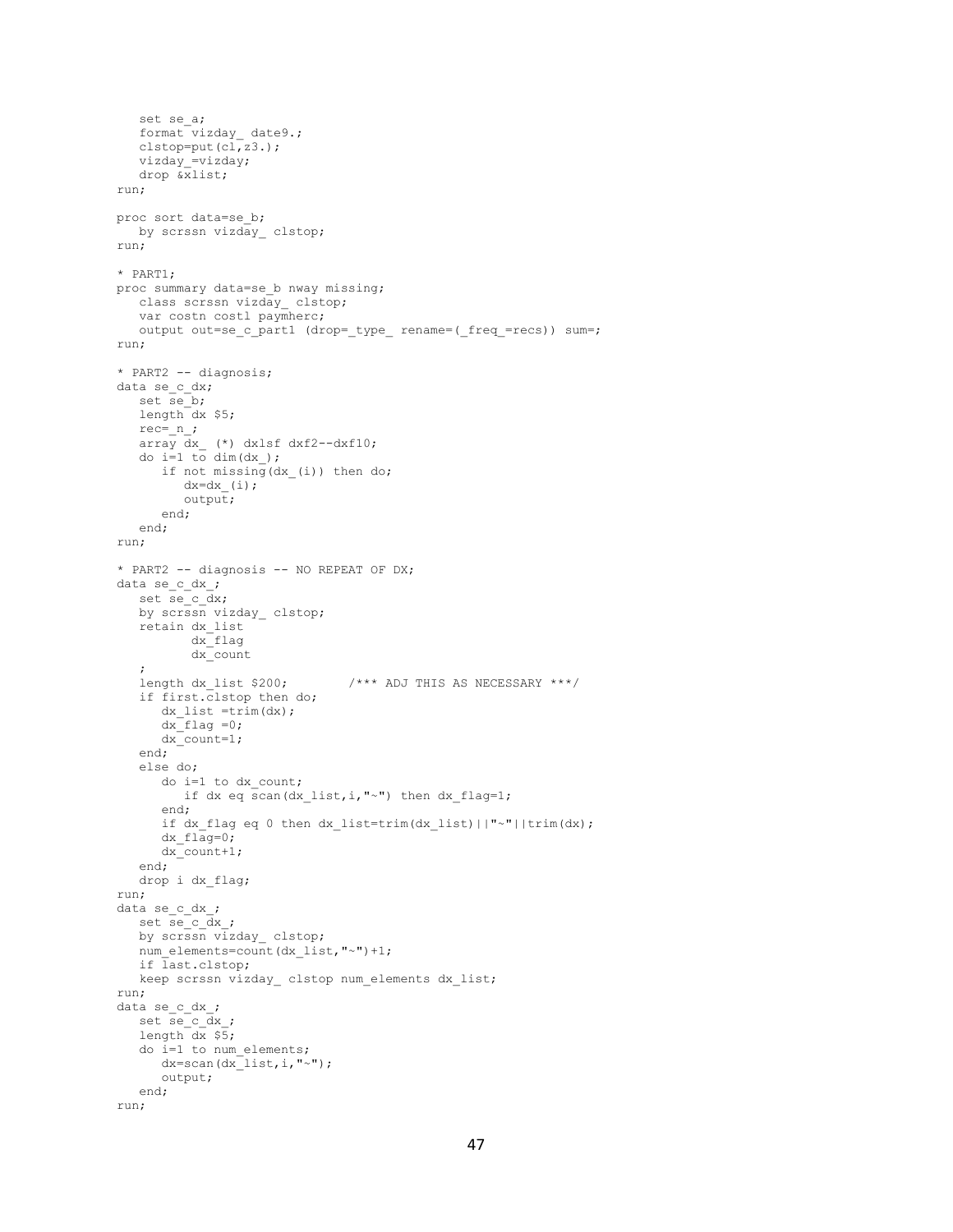```
proc transpose data=se_c_dx_
                 out =se_c_part2 (drop=_name_)
                 prefix=se_dx_
    ;
  by scrssn vizday clstop;
    var dx;
run;
* PART3 -- CPT;
data se c cpt;
  set se\overline{b};
   length cpt $5;
  rec = n;
  \overline{\text{array}} cpt_ (*) cpt1--cpt20;
  do i=1 to dim(cpt);
     if not missing(cpt_(i)) then do;
         cpt=cpt (i);
          output;
       end;
    end;
run;
* PART3 -- CPT -- NO REPEAT OF CPT;
data se_c_cpt_;
  \begin{array}{c} 24 & -2 & -2 \\ -3 & -2 \\ -2 & -2 \end{array}by scrssn vizday clstop;
 retain cpt_list
cpt flag
           cpt_count
    ;
   length cpt list $250; /*** ADJ THIS AS NECESSARY ***/
    if first.clstop then do;
      cpt_list =trim(cpt);
      \text{cpt} flag =0;
       cpt_count=1;
    end;
    else do;
      do i=1 to cpt_count;
         if cpt eq scan(cpt_list,i,"~") then cpt_flag=1;
       end;
       if cpt_flag eq 0 then cpt_list=trim(cpt_list)||"~"||trim(cpt);
       cpt_flag=0;
       cpt_count+1;
    end;
    drop i cpt_flag;
run;
data se c cpt ;
    set se_c_cpt_;
    by scrssn vizday_ clstop;
  num_elements=count(cpt_list,"~")+1;
   if last.clstop;
    keep scrssn vizday_ clstop num_elements cpt_list;
run;
data se c cpt ;
   set se_c_cpt_;
    length cpt $5;
    do i=1 to num_elements;
     cpt=scan(cpt_list,i,"~");
       output;
    end;
run;
proc transpose data=se_c_cpt_
                out =se c_part3 (drop=_name_)
                 prefix=se_cpt_
\mathcal{L} by scrssn vizday_ clstop;
    var cpt;
run;
* merge;
data se_c;
```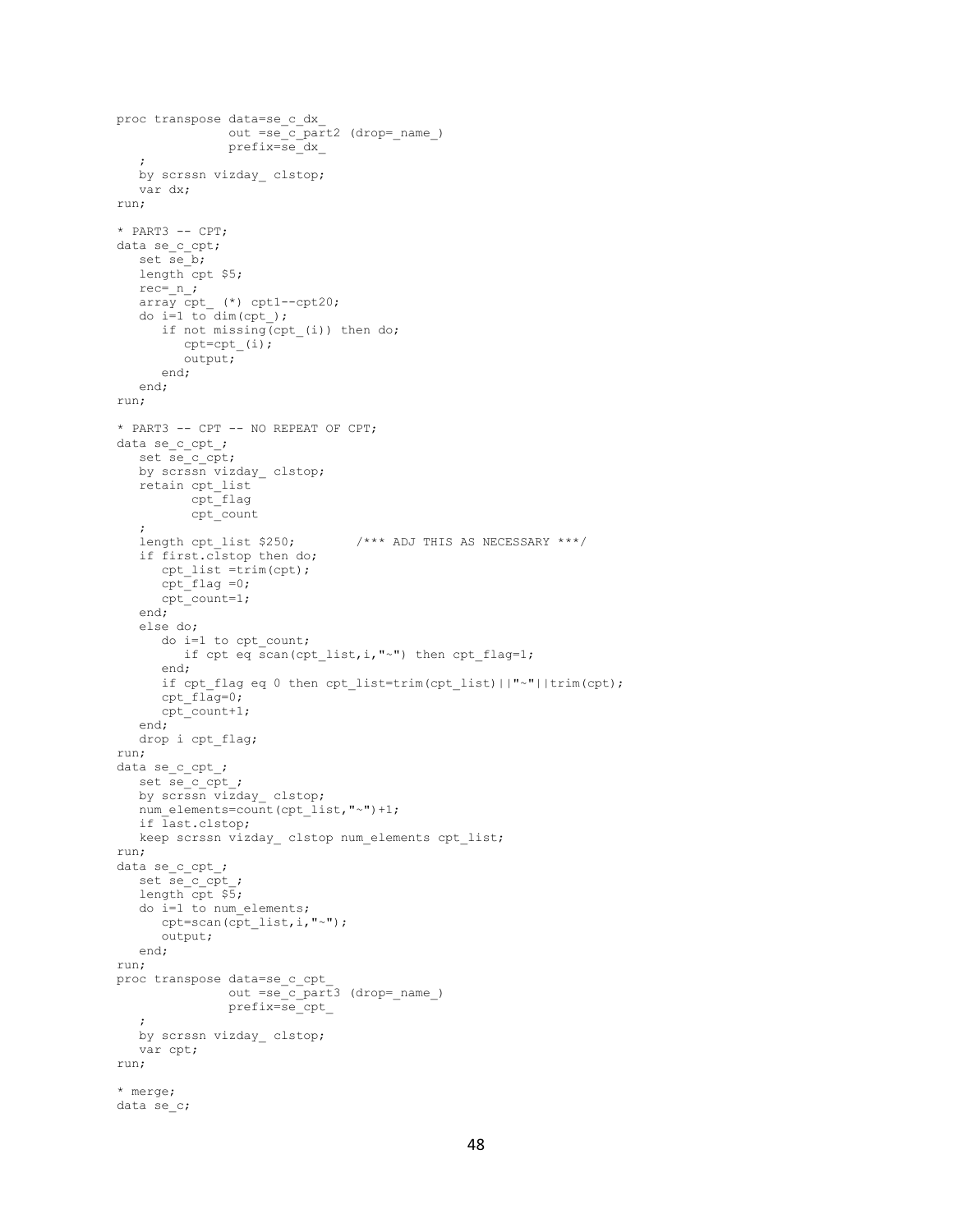```
merge se c part2
        se c part3
                       /*** Cost in the last column ***/
         se c part1
   \cdotby scrssn vizday clstop;
run;
* filter out records before index stay;
proc sql;
  create table se d as
  select a.*,
         b.start,
          b.end,
         b.randate
   from se c as a
      left join
        index as b
   on a.scrssn eq b.scrssn
   order by scrssn,
            vizday_,
            clstop
  \cdotquit;
               (rename=(vizday =vizday))
data se e
   se e extra (rename=(vizday =vizday))
   \mathcal{L}set se d;
   format dt date9.;
             not missing (end) then dt=end;
   i felse if not missing (start) then dt=start;
                                       dt=randate;
     else
   if vizday_ ge dt then output se_e;
                       output se_e_extra;
      else
run;
/*
NOTE: There were 731500 observations read from the data set WORK.SE_D.
NOTE: The data set WORK.SE E has 554498 observations and 63 variables.
NOTE: The data set WORK.SE E EXTRA has 177002 observations and 63 variables.
\star/proc summary data=se e nway missing;
  class clstop;
  output out=se_e_chk1 (drop=_type_ rename=(_freq_=recs));
run;
* 04. merge DSS and SE
data cl;
   format adamc src;
   merge dss e (in=in1 drop=recs start--dt)
        se_e (in=in2 drop=recs start--dt)
  by scrssn vizday clstop;
   length adamc src $20;
   if in1 and in\overline{2} then adamc_src="DSS OPAT and SE";
      else if in1 then adamc src="DSS OPAT Only";
      else if in2 then adamc_src="SE Only";
   format scrssn ssn11.;
   label adamc src="Source"
         dss \overline{dx} 1 = "DSS OPAT Dx 1"
         ds = dx<sup>-2</sup> = "DSS OPAT Dx 2"
         dss_{\texttt{opt}}^-1="DSS OPAT CPT 1"
         \begin{array}{c}\n\text{dss\_cpt} = "DSS \text{ OPATH } \text{CPT } 2" \\
\text{se\_dx\_1} = "SE \text{ Dx } 1" \n\end{array}sec dx 2 = "SE Dx 2"
         se_{ax} = 3 = SE Dx 3<br>
se_{ax} = 4 = SE Dx 4<br>
se_{ax} = 5 = SE Dx 5
```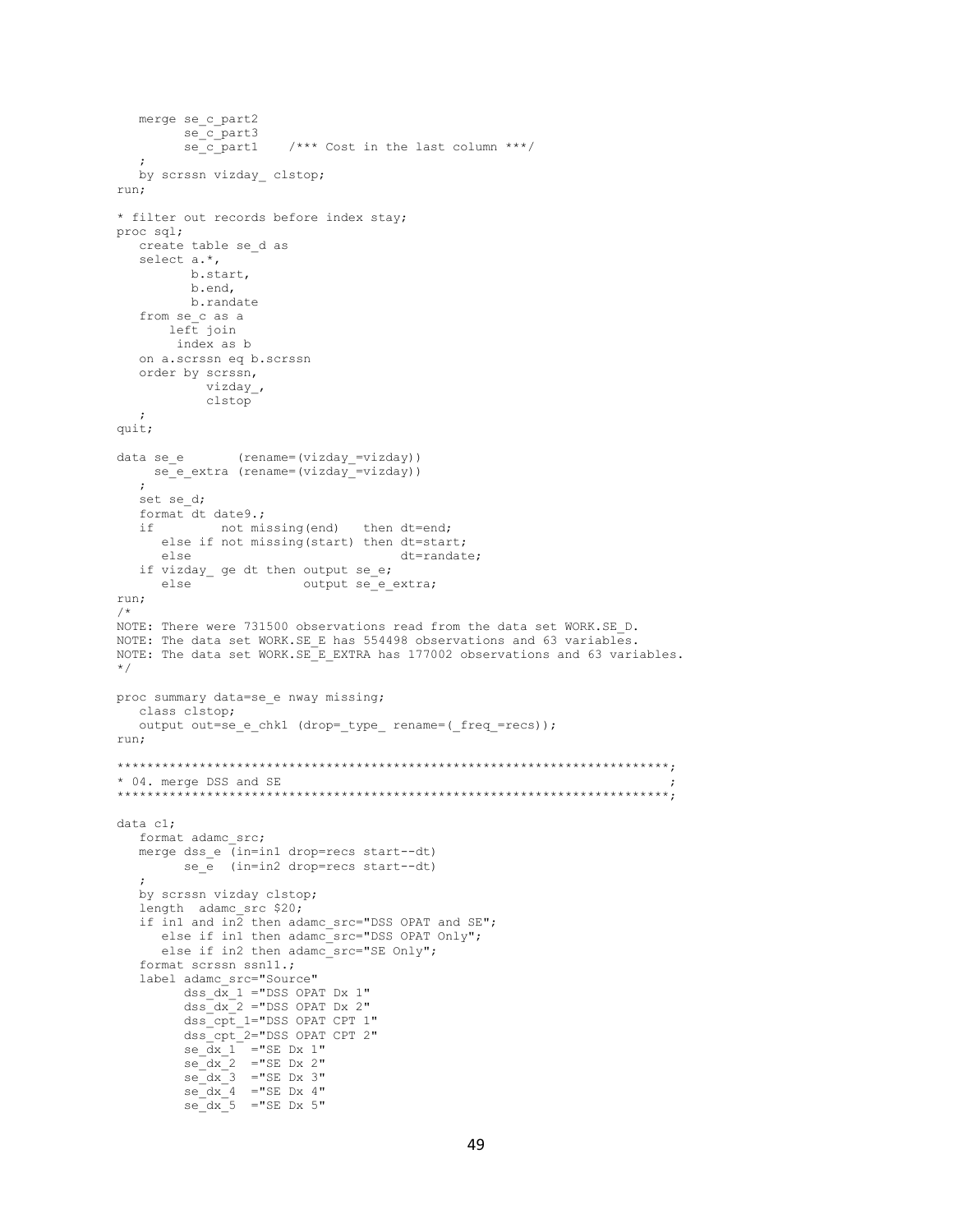```
se dx 6 = "SE Dx 6"
              se\_dx\_7 = "SE Dx 7"<br>
se\_dx\_8 = "SE Dx 8"
              se\bar{dx} = 9 = "SE Dx 9"
              se<sub>1</sub>dx<sub>10</sub> = "SE DX 10"se_{dx_1} = 11 = 11<br>se_{dx_1} = 12 = 11<br>se_{dx_2} = 12 = 12<br>se_{dx_3} = 12se dx 13 = "SE Dx 13"
              se_{dx_1} = 14 = 12.44<br>
se_{dx_1} = 15 = 12.44<br>
se_{dx_2} = 15 = 12.44se dx 16 = "SE Dx 16"
              se\bar{dx} 17 = "SE Dx 17"
              se dx 18 = "SE Dx 18"
              se_{\overline{C}}\overline{pt} 1 ="SE CPT 1"
              se_{cpt} ="SE CPT 2"
              se_{\text{opt}}^2 = "SE CPT 3"<br>se_{\text{opt}}^2 = "SE CPT 4"se_{cpt}^-5 ="SE CPT 5"
              se_{cpt}^-6 = "SE CPT 6"se_{cpt}^T = "SE CPT 7"<br>se_{cpt}^T = "SE CPT 8"se cpt 9 = "SE CPT 91"
              se_cpt_3 - SE CPI 91<br>se_cpt_10="SE CPT 10"<br>se_cpt_11="SE CPT 11"<br>se_cpt_12="SE CPT 12"
              sec cpt<sup>-13="SE CPT 13"</sup>
              se_{\text{opt}} = 7 - 32<br>
se_{\text{opt}} = 14 "SE CPT 14"<br>
se_{\text{opt}} = 15 "SE CPT 15"
              se_{cpt}^-16="SE CPT 16"se{\_}cpt{\_}17=\texttt{"SE CPT 17"}se_{\text{cpt}}^{-18} = "SE CPT 18"<br>se_{\text{cpt}}^{-19} = "SE CPT 19"se_{\text{cpt}}^{\text{--}}20 = "SE CPT 20"se_cpt_21="SE CPT 21"<br>se_cpt_22="SE CPT 22"
              se cpt<sup>23="SE CPT 23"</sup>
              se_{pt} = 24="SE CPT 24"
              se_cpt_25="SE CPT 25"<br>se cpt 26="SE CPT 26"
              sec cpt<sup>-27="SE CPT 27"</sup>
              se_{\text{opt}} - 28="SE CPT 28"
              se_cpt_29="SE CPT 29"
              se_{cpt} 30="SE CPT 30"
              se{\small \_}opt{\small \_}31{\small =}{\small \_}SE CPT 31"
              se_{\text{opt}} = 32="SE CPT 32"<br>
se_{\text{opt}} = 33="SE CPT 33"
              se_{\text{cpt}}^{\text{--}}34 = "SE CPT 34"\overline{1} \overline{1} \overline{1} ="Date of Visit (SASDate)"
     \ddot{ }run;
/*
NOTE: There were 628448 observations read from the data set WORK.DSS E.
NOTE: There were 554498 observations read from the data set WORK. SE \overline{E}.
NOTE: The data set WORK.C1 has 633342 observations and 64 variables.
\star/* add description for clinic stop -- see what format to use;
proc format library=library cntlout=a; run;
data a;
    set a:
    where fmtname=: "YCLIN";
run:
* use YCLINICE format;
data &outf (label="&lbl");
    format adame src scrssn vizday clstop cl desc;
    set cl;
    length cl desc $40;
    if \text{anyalpha}(clstop) > 0 then cl desc=clstop;
```

```
50
```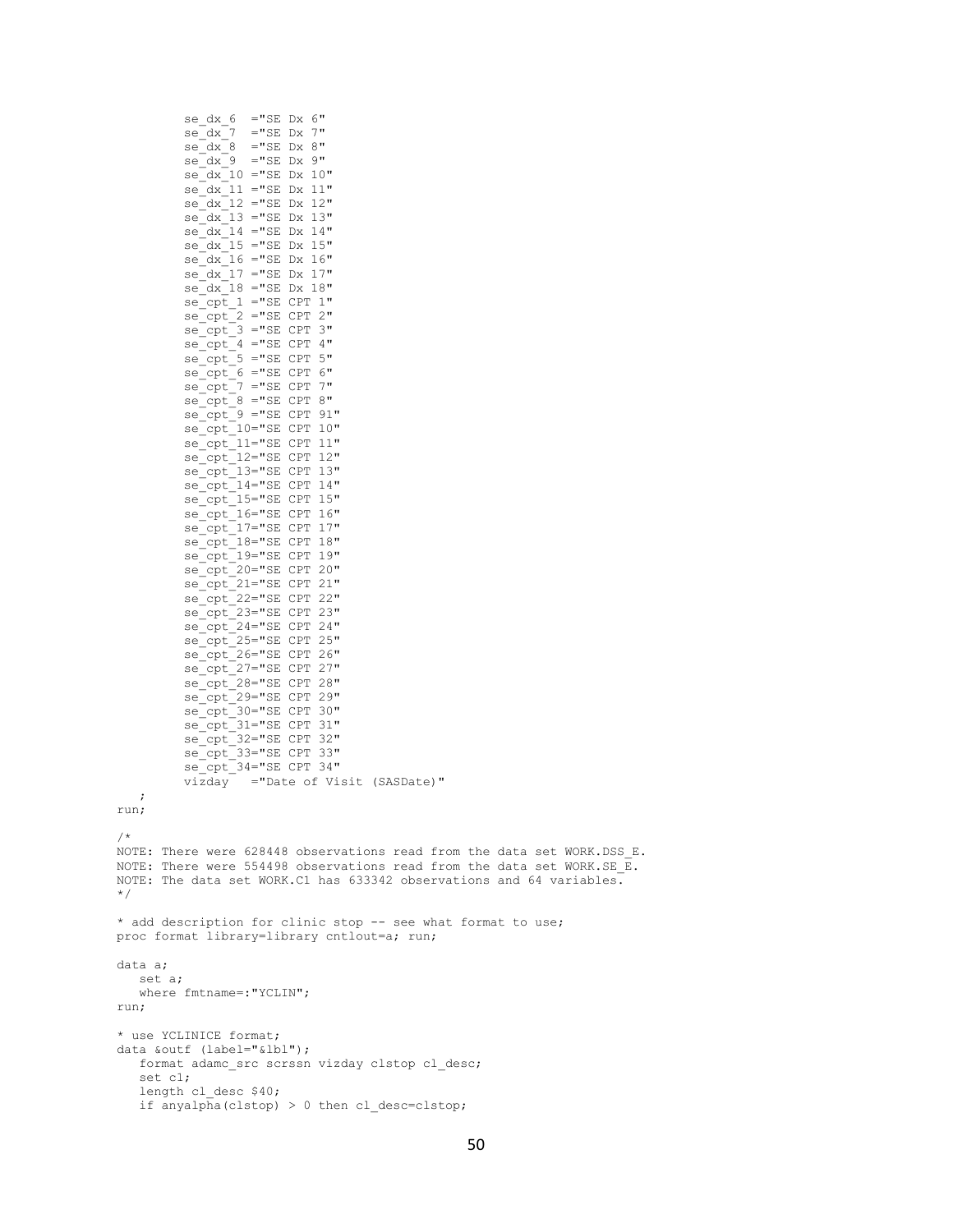```
cl desc=put(input(clstop, 3.), yclinich.); /*** latest format
   else
***/label cl desc="Clinic Stop Description";
r<sub>11</sub>r\cdotproc summary data=&outf nway missing;
  class adamc_src;
  var ocst tot costn costl;
  output out=s (drop=_type_ rename=(_freq_=recs)) sum=;
run;
data s ;
 set s;
    adamc_src="DSS OPAT and SE" then ord=1;<br>else if adamc_src="DSS OPAT Only" then ord=2;
  i felse
                                     ord=3:run;
proc sort data=s ;
 by ord;
run;
proc print data=s_ (drop=ord) noobs label double;
  title1 "CSP517 -- Summary of Costs -- OP Visits -- Index Thru FY14";
   format ocst tot
        costn
        costl dollar15.
        recs comma10.
   \ddot{ }sum _numeric_;
run;
* check missing;
\verb|*$include "/export/home/achow/code/chk_missing.sas";%include "./chk missing.sas";
%chk missing(indsn = \frac{1}{2} and \frac{1}{2} foutf /* Input SAS dataset name */,
         outdsn = m /* Output SAS dataset name */
         ) ;
proc print data=m noobs label;
   title1 "CSP517 -- Check Missing Values -- OP Visits -- Index Thru FY14";
   title2 "CPT and Dx Codes Are NON-REPEATING (i.e UNIQUE)";
   format NOBS comma8.
       miss pct percent12.4
  \cdotrun; title;
proc contents data=&outf varnum;
  title1 "CSP517 -- PROC CONTENTS -- OP Visits Data Set -- Index Thru FY14";
  title2 "DSS Cost and Average Cost (National/Local)";
run; title;
**********31g_process_fb_fy14.sas***********
* Name: /export/data/csp517/csp517/programs/31g_process_fb_fy14.sas
                                                          \cdot* Description: process Fee Basis (IP and OP) ... thru FY14
                                                          \cdot* Input: toddw2.analy_cabg_30may2014 (use to identify INDEX stay)
                                                          \cdottoddw._fb_inpt00 10
                                                          \cdottoddw. fb inpt11
                                                          \cdottoddw. fb inpt12
                                                          \cdot:
```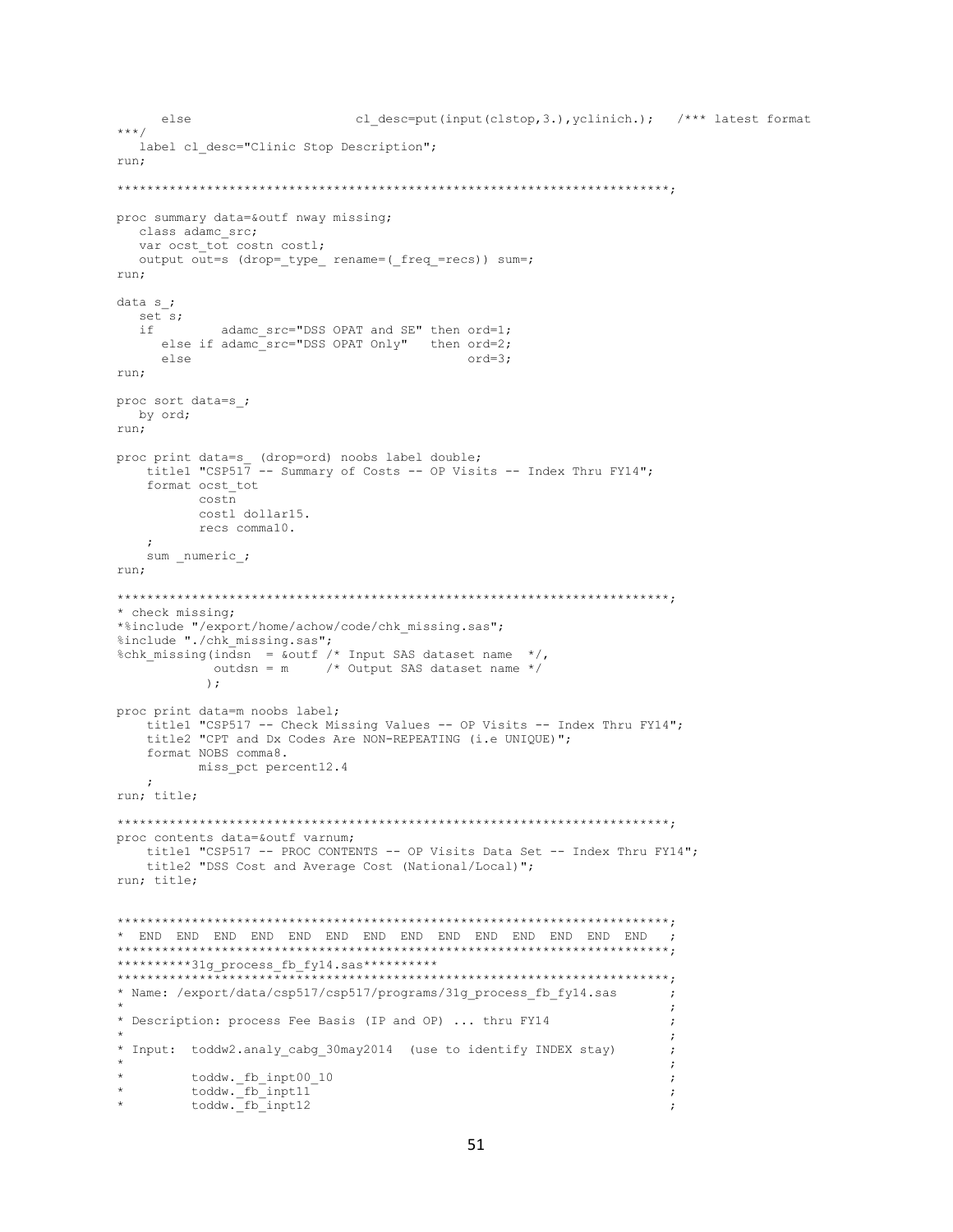```
* toddw._fb_inpt13 ;
       toddw. fb_inpt14 <<<>><<<>> ;
\star \star* toddw. fb ipancil00_10 \qquad \qquad ;
       * toddw._fb_ipancil11 ;
* toddw. fb_ipancil12 ;
        * toddw. fb ipancil13 ; toddw. fb ipancil13 ; toddw. fb ipancil13 ; toddw. fb ipancil13 ; toddw. fb ipancil13 \,* \qquad \qquad \text{today.} \frac{1}{2} toddw. \frac{1}{2} toddw. \frac{1}{2} to \frac{1}{2} to \frac{1}{2} ipancill 4 <<<>> <<<>> <<<>>
\star \star* toddw._fb_med00_10 ;
        * toddw._fb_med11 ;
        toddw._fb_med12
        * toddw._fb_med13 ;
        * toddw._fb_med14 <<<>>> ;
\star \star* Output: toddw3.adamc_fb_stays_to_fy14 ;
        * toddw3.adamc_fb_visits_to_fy14 ;
\star ; the contract of the contract of the contract of the contract of the contract of the contract of the contract of the contract of the contract of the contract of the contract of the contract of the contract of the co
* Ext.Macros: NO
\star ; the contract of the contract of the contract of the contract of the contract of the contract of the contract of the contract of the contract of the contract of the contract of the contract of the contract of the co
* Run Under: SAS 9.1.3 for Unix ;
\star \star* Date Author Modification History ;
* ------------------------------------------------------------------------;
* 13MAY14 AdamC ;
* 15SEP15 Howard Jiang Modified prog 29g ;
**************************************************************************;
options ps=70 ls=160 nodate nocenter nosymbolgen nomprint varlenchk=nowarn;
libname toddw "/export/data/csp517/csp517/datasets";
libname toddw2 "/export/data/csp517/csp517/datasets/analy_w_fy13";
libname toddw3 "/export/data/csp517/csp517/datasets/analy_w_fy14";
libname library "/static/data/sasfmt/ptffmt";
%let index = toddw2.analy cabg 30may2014; /*** OLD Analysis File ***/
%let fbip 00\ 10 = toddw. fb inpt00 10;
%let fbip 11 = toddw. fb inpt11;
%let fbip 12 = toddw. fb inpt12;
%let fbip 13 = toddw. fb inpt13;
%let fbip 14 = toddw. fb inpt14;
%let fbanc_00_10 = toddw._fb_ipancil00_10;
%let fbanc 11 = toddw. fb ipancil11;
%let fbanc 12 = toddw. fb ipancil12;
%let fbanc 13 = toddw. fb ipancil13;
%let fbanc 14 = toddw. fb ipancil14;
%let fbmed 00 10 = toddw. fb med00 10;
%let fbmed_11 = toddw._fbmed11;%let fbmed 12 = toddw. fb med12;
%let fbmed 13 = toddw. fb med13;
%let fbmed 14 = toddw. fb med14;
%let outf1 = toddw3.adamc fb stays to fy14; /*** Permanent Data Set Name ***/
%let lbl1 = Fee Basis STAYS From Index to FY14; /*** Permanent Data Set Label ***/
%let outf2 = toddw3.adamc fb visits to fy14; /*** Permanent Data Set Name ***/
%let lbl2 = Fee Basis VISITS From Index to FY14; /*** Permanent Data Set Label ***/
**************************************************************************;
* 0. ... use admitday or disday or randate to filter ;
**************************************************************************;
data index;
   format idx_admitday
        idx_disday date9.
\mathcal{L} set &index;
```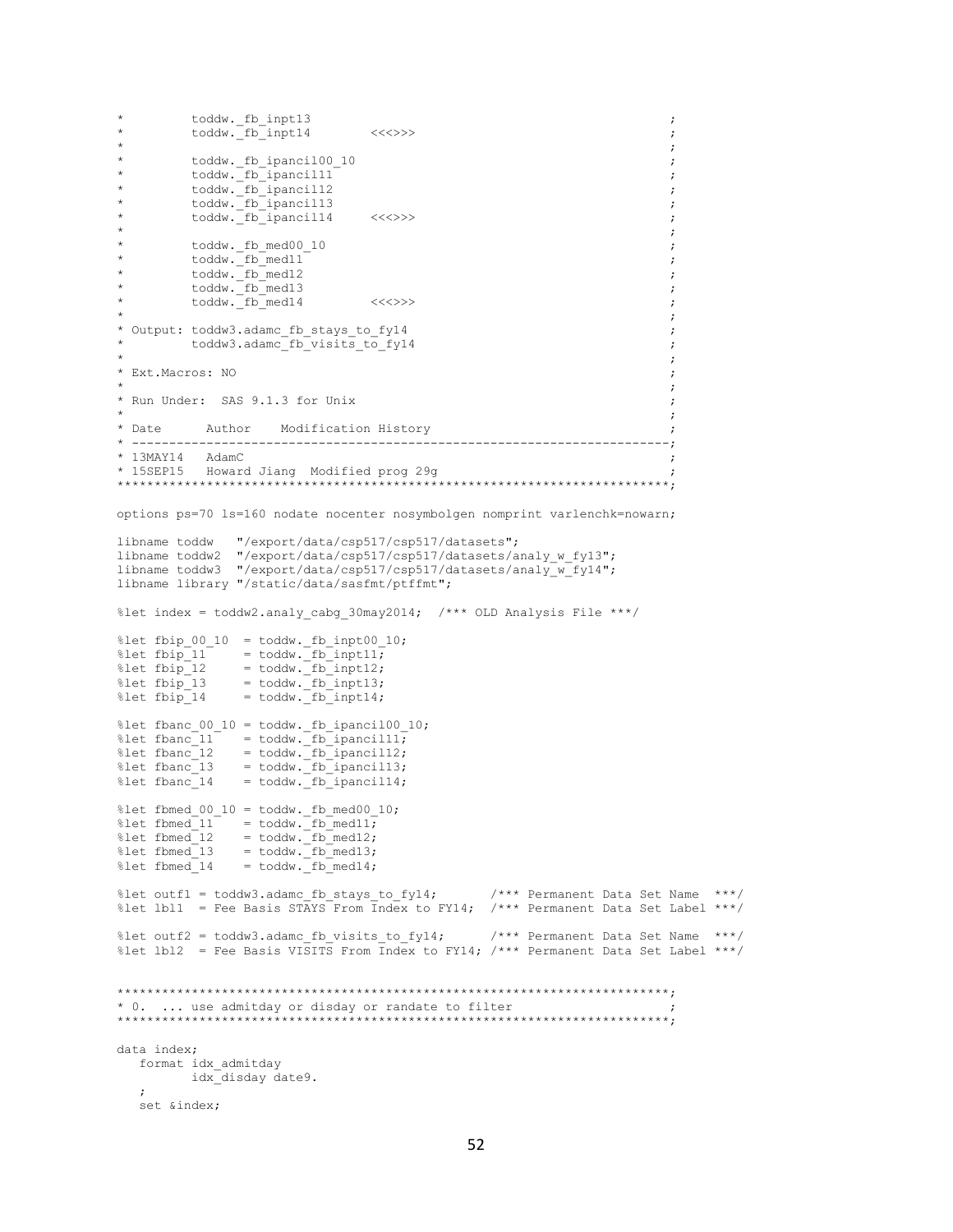```
 format start
           end date9.
    ;
   start=idx admitday;
   end =idx\overline{d}isday;
    rename idx_admitday=admitday
           idx_disday =disday
    ;
    keep scrssn idx_admitday idx_disday randate start end;
run;
**************************************************************************;
* 1. Fee Basis IP ;
**************************************************************************;
data fb ip_a;
   length DX1-DX25 DXLSF SURG9CD1-SURG9CD25 $6.;
    set &fbip_00_10
        &fbip_11
 &fbip_12
 &fbip_13
        &fbip_14 
\mathcal{L}format dos from dos to date9.;
   dos from = mdy(input(substr(treatdtf,1,2),2.0),
                    input(substr(treatdtf,3,2),2.0),
                   input(substr(treatdtf,5,4),4.0)
                  );
   dos_to = mdy(input(substr(treatdto,1,2),2.0),
                    input(substr(treatdto,3,2),2.0),
                   input(substr(treatdto,5,4),4.0)
                   );
run;
/*
NOTE: There were 986 observations read from the data set TODDW. FB INPT00 10.
NOTE: There were 121 observations read from the data set TODDW. FB_INPT11.
NOTE: There were 123 observations read from the data set TODDW. FB INPT12.
NOTE: There were 157 observations read from the data set TODDW._FB_INPT13.
NOTE: There were 172 observations read from the data set TODDW. FB INPT14.
NOTE: The data set WORK.FB_IP_A has 1559 observations and 153 variables.
*/
proc sort data=fb_ip_a
         out =f\overline{b} ip_b;
    by scrssn
      sta3n
       ven13n
       paycat
       descending dos_to
       descending dos_from;
run;
data fb ip c;
    format scrssn
           sta3n
           ven13n
           paycat
           dos_from
           dos_to
           treatdtf
           treatdto
    ;
    set fb_ip_b;
    format startdt
           stopdt
           xstartdt
           xstopdt date9.
           admitid z10.
    ;
    retain startdt stopdt admitid;
```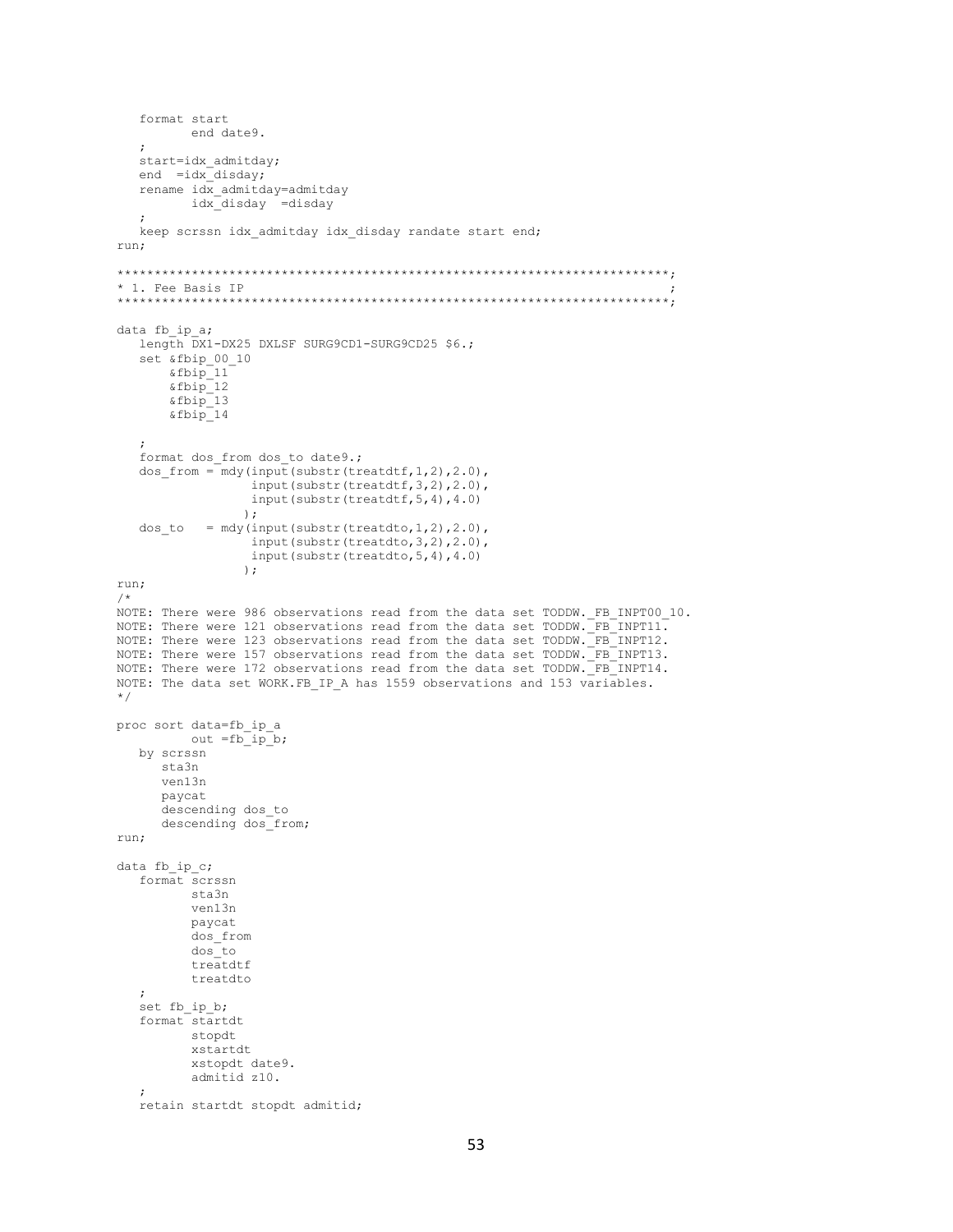```
by scrssn
      sta3n
      v\rho n13npaycat
      descending dos to
      descending dos from
   if first.sta3n or first.ven13n or first.paycat then do;
      startdt=dos_from;
      stopdt =dos\overline{\phantom{a}}to;
      admitid + 1;
   end;
   else do;
      if dos to ge startdt then do;
         xstopdt = startdt - 1;xstartdt = dos from;if xstartdt le xstopdt then do;
            stopdt = xstopdt;
             startdt = xstartend;
          * fix if same DOS_FROM and DOS_TO for each SCRSSN;
         if not first.dos to then do; xstopdt=stopdt; chkme="X"; end;
      end:else do;
         xstopdt = stopdt;xstartdt = startdt;
         \begin{array}{rcl}\n\text{second} & = & \text{cost} \\
\text{stopdt} & = & \text{dos_to;} \\
\text{startdt} & = & \text{dos\_from;} \n\end{array}if (xstartdt - dos to) gt 1 then admitid = admitid + 1;
      end;
   end;
   drop xstartdt xstopdt;
run;
data fb_ip_d;
   set \overline{f}b \overline{ip}c;
   paycat code=paycat;
   days=max(1,intck("days",dos from, dos to));
   perdiem=amount/days;
run;
* expect 1,146 stays per FB_IP_D;
proc summary data=fb ip d nway missing;
   class admitid
         scrssn
         sta3n
         ven13n
         paycat
   \cdotvar startdt stopdt amount;
   output out=fb_ip_e_part1 (drop=_type_ rename=(_freq_=recs)) min(startdt)=startdt
                                                                     max(stopdt) =stopdt
                                                                     sum(amount) = amount\cdotrun;
/*
NOTE: There were 1559 observations read from the data set WORK. FB IP D.
NOTE: The data set WORK. FB IP E PART1 has 1273 observations and 9 \overline{\ } variables.
\star /
data fb_ip_e_part1;
   format admitid scrssn sta3n ven13n paycat startdt stopdt days;
   set fb_ip_e_part1;
   days = max(1, intck("days", startdt, stopdt));rename startdt=admitday
          stopdt =disday
   label startdt="Admit Date"
```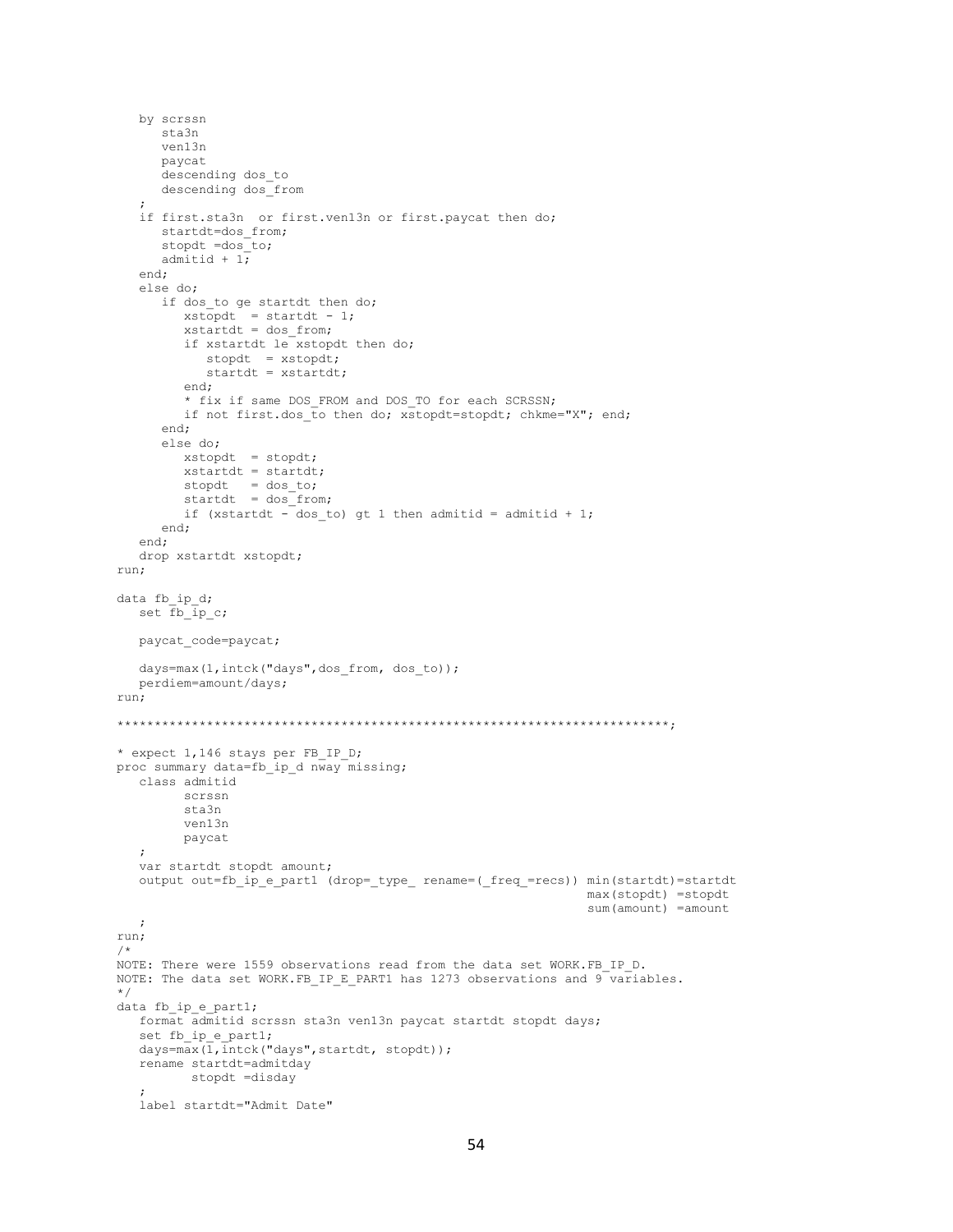```
 stopdt ="Discharge Date"
         days ="Days (LOS)"
    ;
run;
**************************************************************************;
* now the diagnosis;
data fb_ip_e_part2;
set fb ip d;
 length dx $5;
  rec=_{n};
 array dx_ (*) dxlsf dx1--dx25;
do i=1 to dim(dx);
      if not missing (dx (i)) then do;
         dx=dx_{i} (i);
          output;
       end;
    end;
run;
* NO REPEAT OF DX codes;
data fb_ip_e_part2;
  set \overline{f} ip \overline{e} part2;
   by admitid; retain dx_list
           dx_flag
            dx_count
\mathcal{L}length dx list $200; /*** ADJ THIS AS NECESSARY ***/
    if first.admitid then do;
       dx_list =trim(dx);
      dx flag =0;
      dx count=1;
    end;
    else do;
       do i=1 to dx_count;
         if dx eq scan(dx list, i, "~") then dx flag=1;
       end;
      if dx flag eq 0 then dx list=trim(dx list)||"~"||trim(dx);
      dx_f1\overline{aq}=0; dx_count+1;
    end;
    drop i dx_flag;
run;
data fb_ip_e_part2;
   set \overrightarrow{fb\_ip} e_part2;
    by admitid;
   num_elements=count(dx_list,"~")+1;
   if last.admitid;
   keep admitid num elements dx list;
run;
data fb_ip_e_part2;
    set fb_ip_e_part2;
   length dx \overline{s};
    do i=1 to num_elements;
     dx = \text{scan}(dx\text{list},i,"");
       output;
    end;
run;
proc transpose data=fb_ip_e_part2
                 out =fb_ip_e_part2 (drop=_name_)
                 prefix=dx_
\mathcal{L} by admitid;
    var dx;
run;
```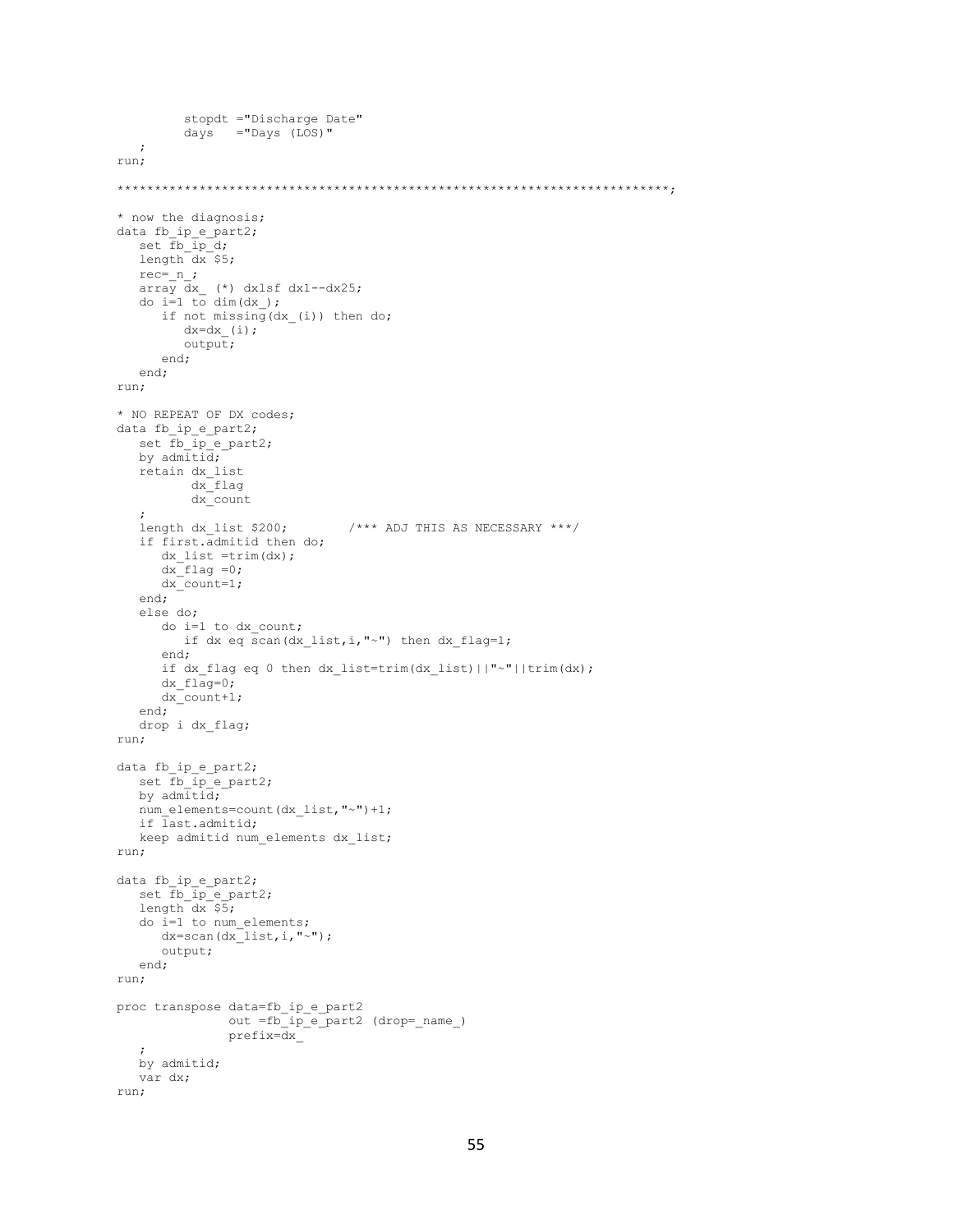```
data fb_ip_e_part2;
    \sum_{i=1}^{n} in i=1 part2;
    label \overline{dx} \overline{1} ="Dx 1"
            dx^{-2} = "Dx 2"dx^{-3} = 5x + 3ydx - 4 = 5x + 4dx^{-}5 = 5x + 5dx<sup>6</sup> = "Dx 6"
             dx<sup>-7</sup> ="Dx 7"
             dx^{-}8 = "Dx 8"dx^{-9} = "Dx 9"dx<sup>-10="Dx</sup> 10"
             dx<sup>-11="Dx</sup> 11"
            dx<sup>-12="Dx 12"</sup>
             dx<sup>-13="Dx</sup> 13"
             dx<sup>-14="Dx 14"</sup>
             dx<sup>-15="Dx</sup> 15"
            dx<sup>-16="Dx 16"</sup>
             dx<sup>-17="Dx</sup> 17"
             dx<sup>-18="Dx 18"</sup>
             dx<sup>-19="Dx</sup> 19"
            \begin{array}{lllll} \mathrm{d} x^- \mathrm{20} \mathrm{=}^{\mathrm{u}} \mathrm{D} x \ \ \mathrm{20}^{\mathrm{u}} & \; \; \; / \ast \ast \ \ \mathrm{ADDED} \ \ 5 / 13 / 2014 & \ast \ast \ast \; / \\ \mathrm{d} x^- \mathrm{21} \mathrm{=}^{\mathrm{u}} \mathrm{D} x \ \ \mathrm{21}^{\mathrm{u}} & \; \; / \ast \ast \ast \ \ \mathrm{ADDED} \ \ 5 / 13 / 2014 & \ast \ast \ast \; / \end{array}dx 21="Y = "Dx 21" /*** ADDED 5/13/2014 ***/
 dx_22="Dx 22" /*** ADDED 5/13/2014 ***/
            dx<sup>-23="Dx 23" /*** ADDED 5/13/2014 ***/</sup>
     ;
run;
**************************************************************************;
* now ICD9 procedures/ surgical codes;
data fb_ip_e_part3;
   set fb ip d;
    length ps $5;
   rec = n;
    \frac{1}{\text{array} \text{prps}} (*) surg9cd1-surg9cd25;
     do i=1 to dim(ppps);
         if not missing(ppps(i)) then do;
             ps=ppps(i);
             output;
          end;
     end;
run;
* NO REPEAT OF SAME PROCEDURE or SURGICAL codes;
data fb_ip_e_part3;
   set fb_ip_e_part3;
    by admitid;
     retain ps_list
              ps_flag
               ps_count
    ;<br>length ps_list $200;
                                            /*** ADJ THIS AS NECESSARY ***/
     if first.admitid then do;
         ps_list =trim(ps);
         ps_flag =0;
        ps_count=1; end;
     else do;
         do i=1 to ps_count;
            if ps eq scan(ps list, i, "~") then ps flag=1;
          end;
        if ps flag eq 0 then ps list=trim(ps list)||"~"||trim(ps);
        ps_f1aq=0;ps count+1;
     end;
     drop i ps_flag;
run;
data fb ip e part3;
    set \overline{fb\_ip} e_part3;
```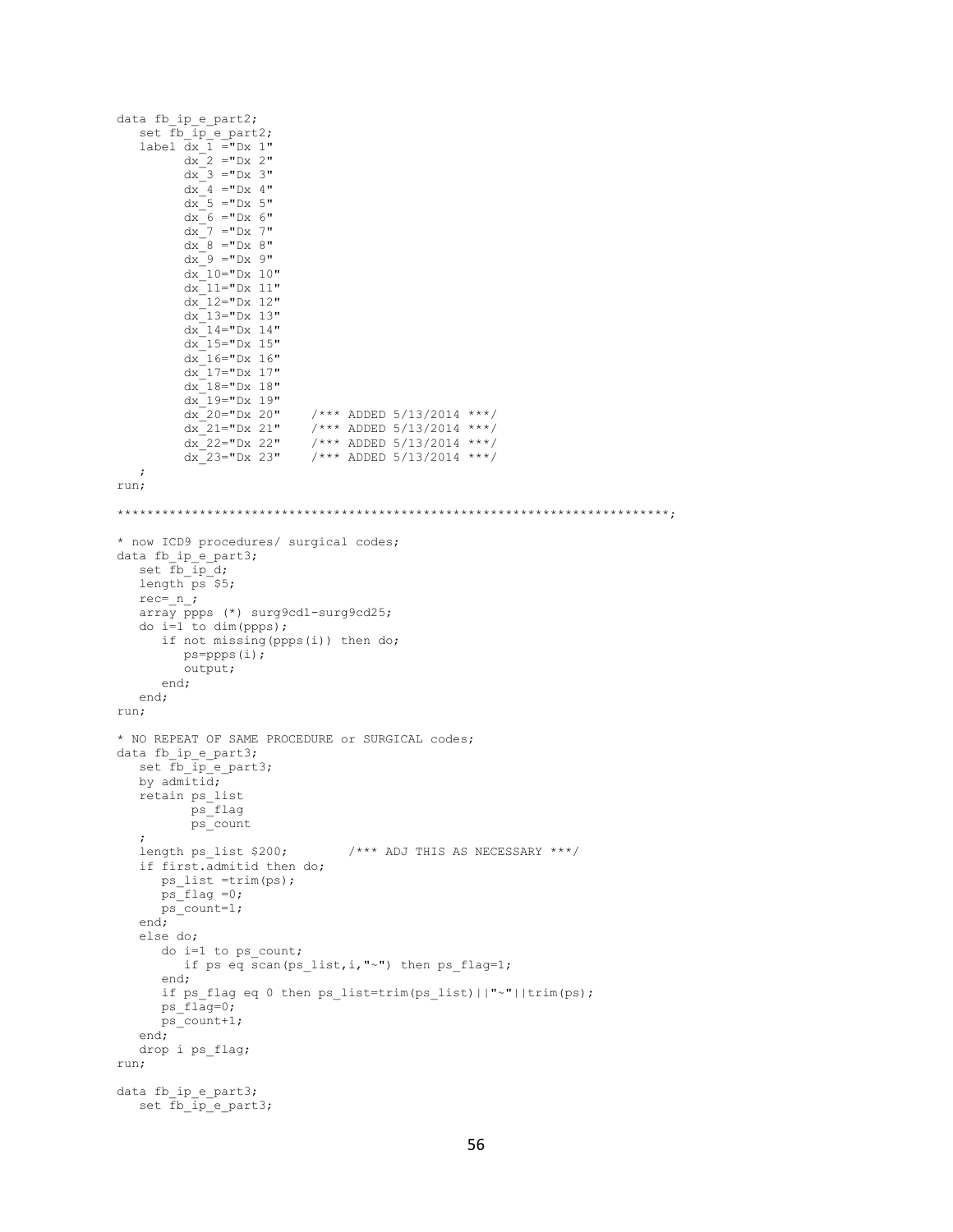```
 by admitid;
   num_elements=count(ps_list,"~")+1;
    if last.admitid;
   keep admitid num elements ps_list;
run;
data fb_ip_e_part3;
   set fb_ip_e_part3;
   length ps $5; do i=1 to num_elements;
     ps=scan(ps<sup>1</sup>ist,i,"~");
      output;
    end;
run;
proc transpose data=fb_ip_e_part3
               out =fb_ip_e_part3 (drop=_name_)
                prefix=proc_surg_cd_
\mathcal{L} by admitid;
   var ps;
run;
data fb ip e part3;
  set \overline{f} \overline{p} e part3;
    label proc_surg_cd_1 ="Procedure Surgical Code 1"
         proc_surg_cd_2 ="Procedure Surgical Code 2"
          proc_surg_cd_3 ="Procedure Surgical Code 3"
          proc_surg_cd_4 ="Procedure Surgical Code 4"
          proc_surg_cd_5 ="Procedure Surgical Code 5"
proc_surg_cd_6 ="Procedure Surgical Code 6" /*** ADDED 5/13/2014 ***/
proc_surg_cd_7 ="Procedure Surgical Code 7" /*** ADDED 5/13/2014 ***/
proc_surg_cd_8 ="Procedure Surgical Code 8" /*** ADDED 5/13/2014 ***/
proc_surg_cd_9 ="Procedure Surgical Code 9" /*** ADDED 5/13/2014 ***/
         proc_surg_cd_10 ="Procedure Surgical Code 10" /*** ADDED 5/13/2014 ***/
   ;
run;
**************************************************************************;
* combine and filter;
data fb ip e;
    merge fb_ip_e_part1 (drop=recs amount)
         fbip epart2fb<sup>-1</sup>p<sup>-</sup>e<sup>-</sup>part3
          fb_ip_e_part1 (keep=admitid recs amount)
    ;
    by admitid;
    label recs="# FeeBasis IP Records";
run;
proc sql;
   create table fb_ip_f as
    select a.*,
           b.start,
          b.end,
          b.randate
   from fb ip e as a,
        index as b
    where a.scrssn eq b.scrssn
    order by admitid
    ;
quit;
data fb_ip_g (drop=start end randate dt)
     fb_ip_g_xtra (drop=start end randate dt)
\mathcal{L} set fb_ip_f;
   format dt date9.;
   format amount dollar10.2;
```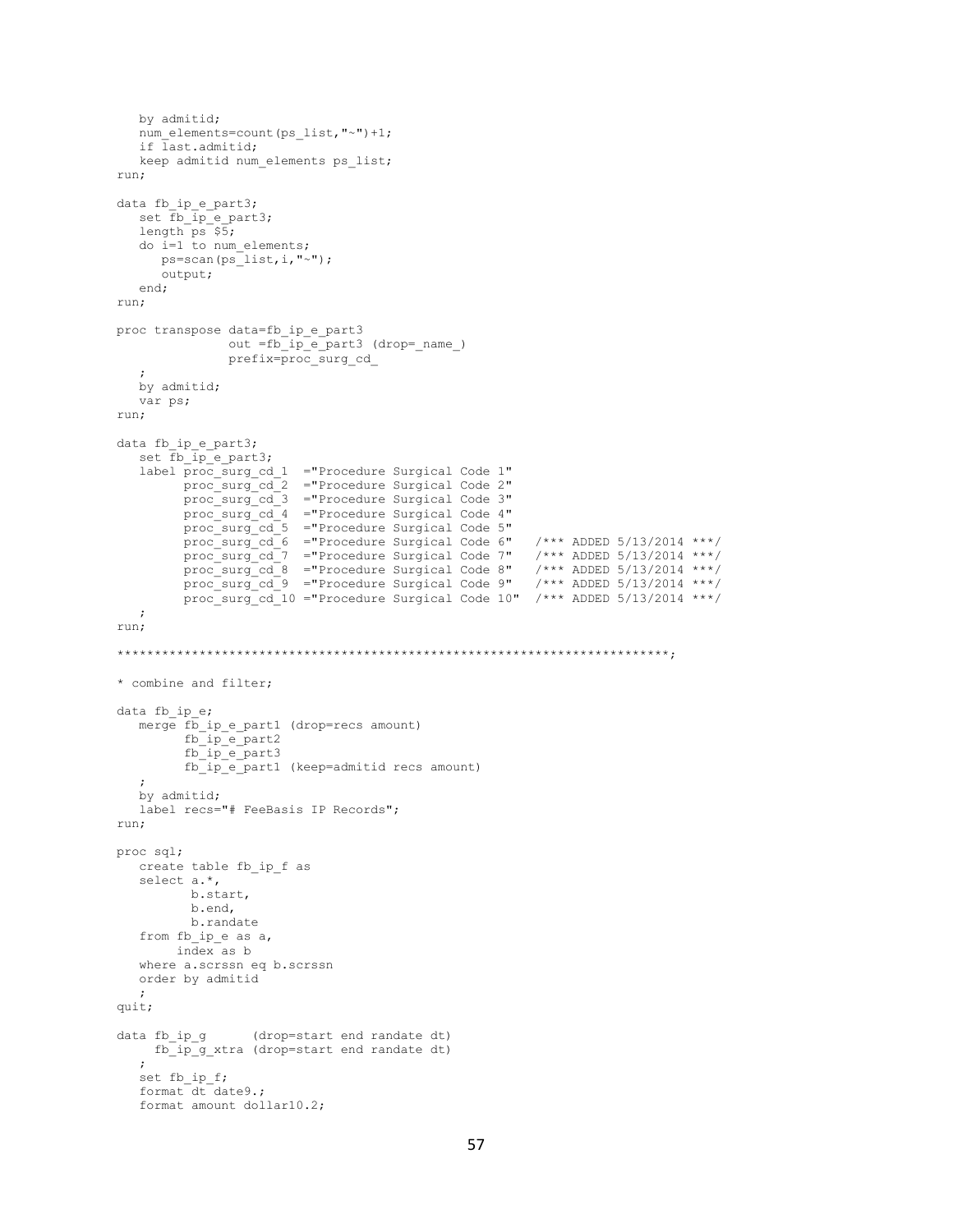```
amount=round(amount, 0.01);
   if not missing(start)
                              then dt=start:
     else if not missing (end) then dt=end;
     else
                                   dt=randate;
   if admitday ge dt then output fb ip q;
     else
                    output fb ip g xtra;
run;
/ *
NOTE: There were 1273 observations read from the data set WORK.FB IP F.
NOTE: The data set WORK.FB IP G has 998 observations and 63 variables.
NOTE: The data set WORK.FB_IP_G_XTRA has 275 observations and 63 variables.
\star /
proc datasets nolist;
  delete
     fb ip a
     fb\_ip\_bfb ip c
     \verb|fb_ip_d|fb ip e
     fb^{-}ip^{-}e:
     fb_ip_ffb<sup>-1p<sup>-</sup>g_xtra</sup>
  \cdotquit;
* 2A. IP ANCILLARY -- those that can be merged with the STAYS
* TREATDTF and TREATDTO are the same;
data fb ipanc a;
  length DXLSF $6.;
   set &fbanc 00 10
      &fbanc<sup>11</sup>
      \&fbanc\frac{1}{2}\&fbanc^{-13}\overline{\&fbanc14format dos date9.;
  dos=mdy(input(substr(treatdtf, 1, 2), 2.0),
          input(substr(treatdtf, 3, 2), 2.0),
          input (substr (treatdtf, 5, 4), 4.0)
         \rightarrowrun;
/ \starNOTE: There were 10234 observations read from the data set TODDW. FB IPANCIL00 10.
NOTE: There were 1365 observations read from the data set TODDW. FB IPANCIL11.
NOTE: There were 1731 observations read from the data set TODDW. FB_IPANCIL12.
NOTE: There were 1472 observations read from the data set TODDW. FB_IPANCIL13.
NOTE: There were 1997 observations read from the data set TODDW. FB_IPANCIL14.
NOTE: The data set WORK.FB IPANC A has 16799 observations and 82 variables.
\star/proc sort data=fb ipanc a
       out =fb_ipanc_b;
  by scrssn
     sta3n
     dos
  \cdotrun:
proc sql;
  create table fb_ipanc_c as
  select a.*,
         b.start,
         b.end,
         b.randate
  from fb ipanc b as a,
```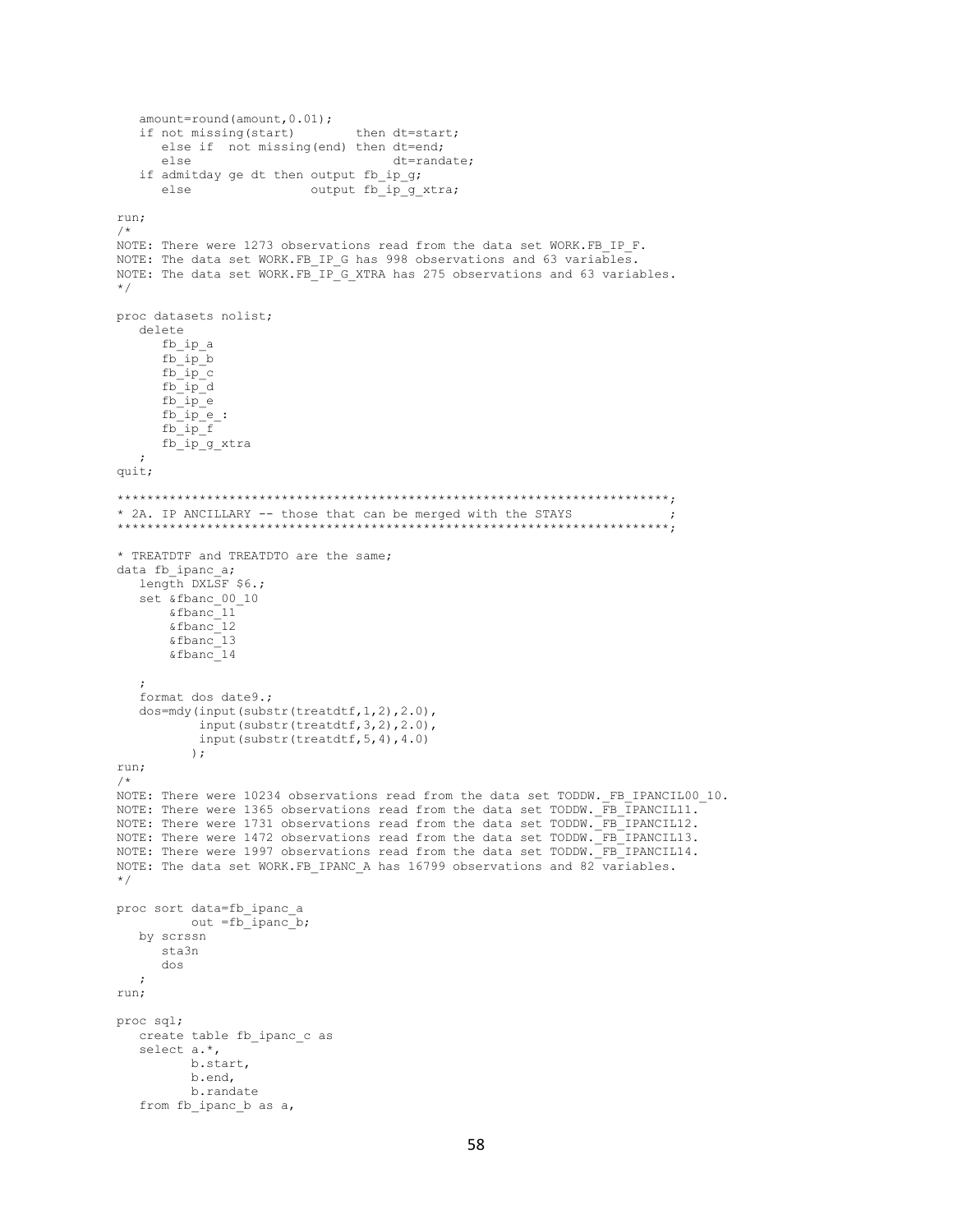```
index as b
  where a.scrssn eq b.scrssn
  order by scrssn,
           dos
  \ddot{ }quit;
                  (drop=start end randate dt)
data fb ipanc d
    fb_ipanc_d_xtra (drop=start end randate dt)
  set fb ipanc c;
  format dt date9.;
  if not missing (start)
                            then dt=start;
     else if not missing (end) then dt=end;
                                 dt=randate;
     else
  if dos ge dt then output fb ipanc d;
     else
                  output fb ipanc d xtra;
run;
/ *
NOTE: There were 16799 observations read from the data set WORK.FB IPANC C.
NOTE: The data set WORK.FB IPANC D has 14043 observations and 82 variables.
NOTE: The data set WORK.FB IPANC D XTRA has 2756 observations and 82 variables.
\star/* link date to an ADMITID;
proc sql;
  create table fb_ipanc_e as
  select a.*,
         b.admitid,
         b.amount as ip_amount /*** use as a tie breaker ***/
  from fb ipanc d as a
      left join
       fb_ip_g as b
  on a.scrssn eq b.scrssn and
     a.sta3n eq b.sta3n and
     b.admitday le a.dos le b.disday
  order by scrssn,
           sta3n,
           dos,
           ip amount descending,
           admitid\cdotquit;
7^{\star}NOTE: Table WORK. FB IPANC E created, with 14468 rows and 84 columns.
\star /
* collapse the data -- RECORDS OVER STATED;
proc summary data=fb_ipanc_e nway missing;
  class scrssn
        sta3n
        dos
        admitid
        ip_amount
   \cdotvar amount;
  output out=fb_ipanc_f (drop=_type_ rename=(_freq_=ipancil_recs)) sum=;
run;
* see how DOS may be assigned to different AMITIDS;
data fb ipanc f chk;
   set fb ipanc f;
  by scrssn
     sta3n
     dos
     admitid
  if not (first.dos and last.dos);
```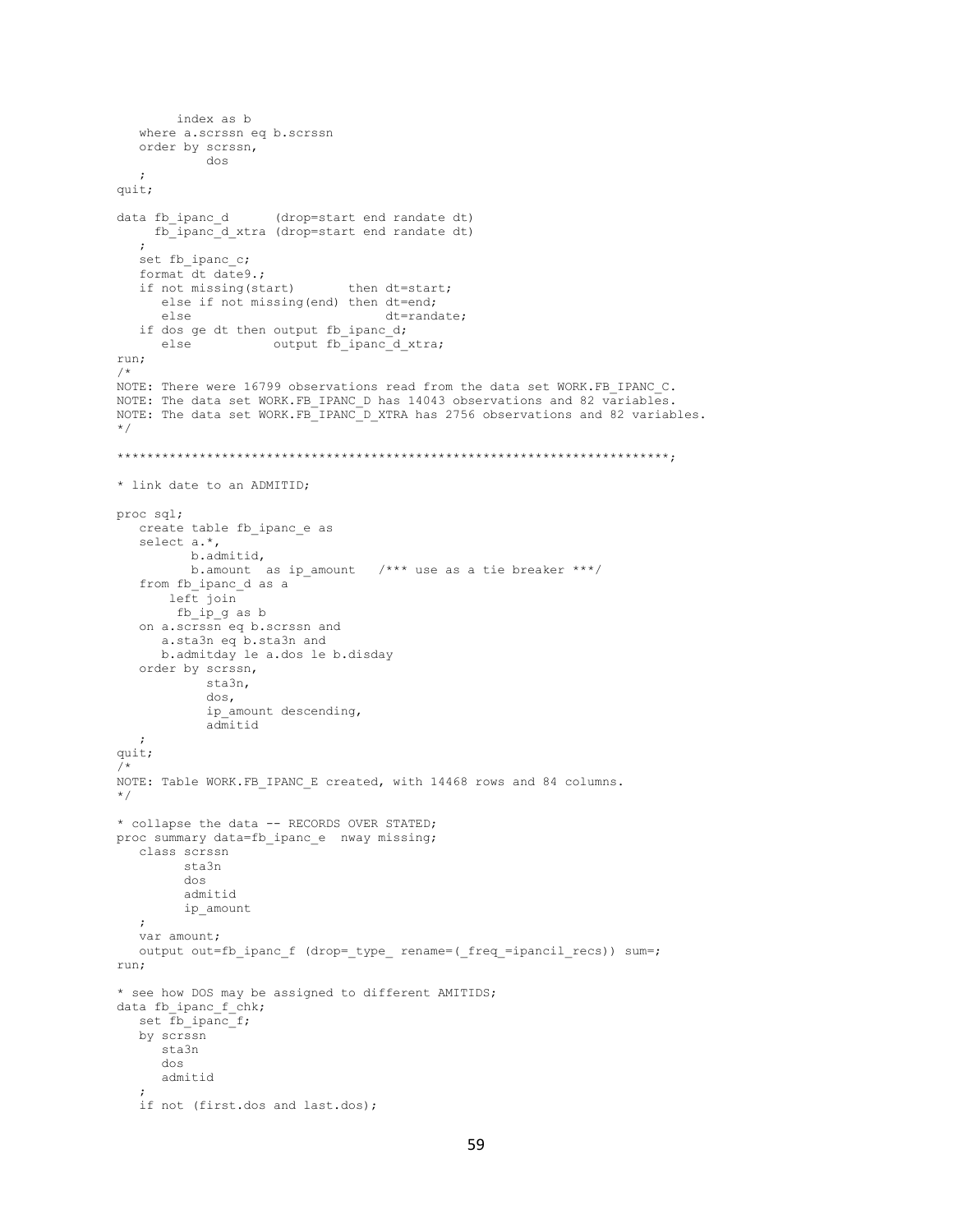```
* fix multiple ADMITID -- choose IP AMOUNT that is highest;
proc sort data=fb_ipanc_f
          out =fb ipanc q;
   by scrssn
      sta3n
       dos
       descending ip_amount
       admitid
    ;
run;
data fb ipanc q admit;
   set \overline{f}b ipanc q;
   by scrssn
       sta3n
       dos
       descending ip_amount
       admitid
\mathcal{L} if first.dos;
   drop ipancil_recs AMOUNT;
run;
/*
NOTE: There were 14043 observations read from the data set WORK.FB IPANC H.
NOTE: The data set WORK.FB IPANC J has 2437 observations and 83 variables.
*/
**************************************************************************;
* link back to FB_IPANCIL_E -- expect to lose some records;
data fb ipanc h
     fb_ipanc_h_extra;
    ;
    merge fb_ipanc_e (in=in1)
        fb_ipanc_g_admit (in=in2)
    ;
    by scrssn
      sta3n
       dos
      descending ip_amount
       admitid
\mathcal{L}if in1 and in2 then output fb_ipanc_h;
      else if in2 then output fb_ipanc_h;
      else output fb_ipanc_h_extra;
run;
/*
NOTE: There were 14468 observations read from the data set WORK.FB IPANC E.
NOTE: There were 4167 observations read from the data set WORK.FB_IPANC_G_ADMIT.
NOTE: The data set WORK.FB IPANC H has 14043 observations and 84 variables.
NOTE: The data set WORK.FB_IPANC_H_EXTRA has 425 observations and 84 variables.
*/
* FB_IPANC_H_EXTRA looks right -- these are thae records that should be dropped;
* b/\overline{c} it was inflated in FB IPANC E;
proc sort data=fb_ipanc_h;
  by admitid dos lineno;
run;
**************************************************************************;
* COST 1st;
proc summary data=fb ipanc h nway missing;
  where admitid ne \overline{\cdot};
   class admitid;
   var amount;
```
run;

```
60
```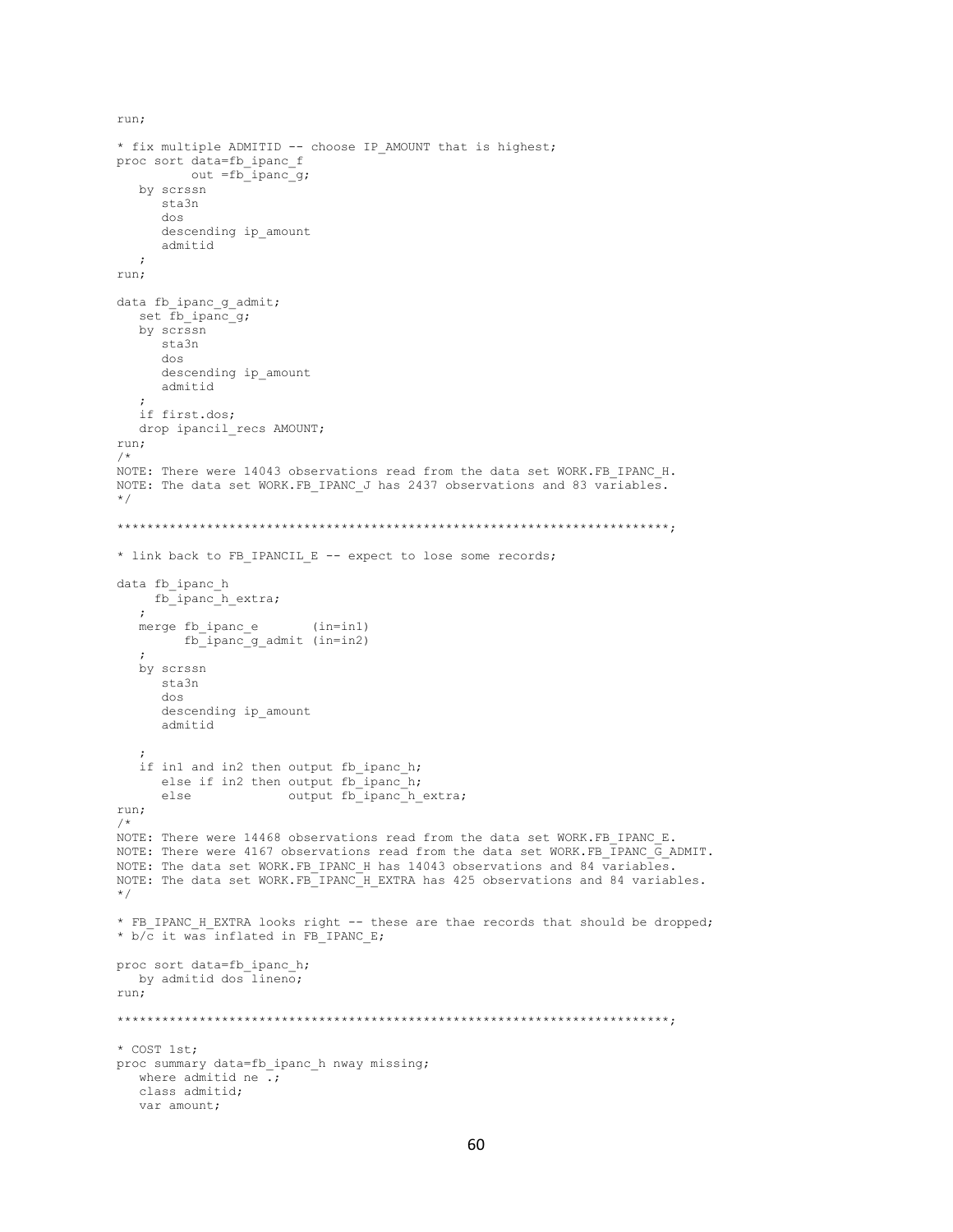```
output out=fb_ipanc_i_part1 (drop=_type_ rename=(_freq =ip_ancil_recs)) sum=;
run;
* DXLSF 2nd -- NO REPEAT OF DX;
data fb ipanc_i_part2;
   set fb ipanc<sup>h</sup>;
    if admitid ne .;
   if dxlsf ne "";
run;
data fb ipanc i part2;
  set fb ipanc_i_part2;
   by admitid;
   retain dx_list
           dx_flag
           dx_count
\mathcal{L}length dx list $200; /*** ADJ THIS AS NECESSARY ***/
    if first.admitid then do;
      dx_list =trim(dxlsf);
      dx flag =0;
       dx_count=1;
    end;
    else do;
      do i=1 to dx_count;
        if dxlsf eq scan(dx list,i,"~") then dx flag=1;
       end;
      if dx flag eq 0 then dx list=trim(dx list)||"~"||trim(dxlsf);
     dx flag=0; dx_count+1;
    end;
   drop i dx_flag;
run;
data fb ipanc i part2;
    set fb_ipanc_i_part2;
    by admitid;
  num_elements=count(dx_list,"~")+1;
   if last.admitid;
   keep admitid num_elements dx_list;
run;
data fb ipanc i part2;
   set fb_ipanc_i_part2;
    length dx $5;
   do i=1 to num_elements;
     dx = \text{scan}(dx_{{}^{-}1ist,i^{"~"''});
       output;
    end;
run;
proc transpose data=fb_ipanc_i_part2
out =fb_ipanc_i_part2 (drop=_name_)
               prefix=ancil dx^- ;
    by admitid;
   var dx;
run;
* CPT1 3rd -- NO REPEAT OF CPT;
data fb ipanc i part3;
   set \overline{fb\_ipanc\_h};
    if admitid ne .;
   if cpt1 ne "";
run;
data fb ipanc i part3;
set fb ipanc i part3;
  by admitid;
    retain cpt_list
          cpt_flag
           cpt_count
    ;
    length cpt_list $400; /*** ADJ THIS AS NECESSARY ***/
    if first.admitid then do;
      cpt list =trim(cpt1);
```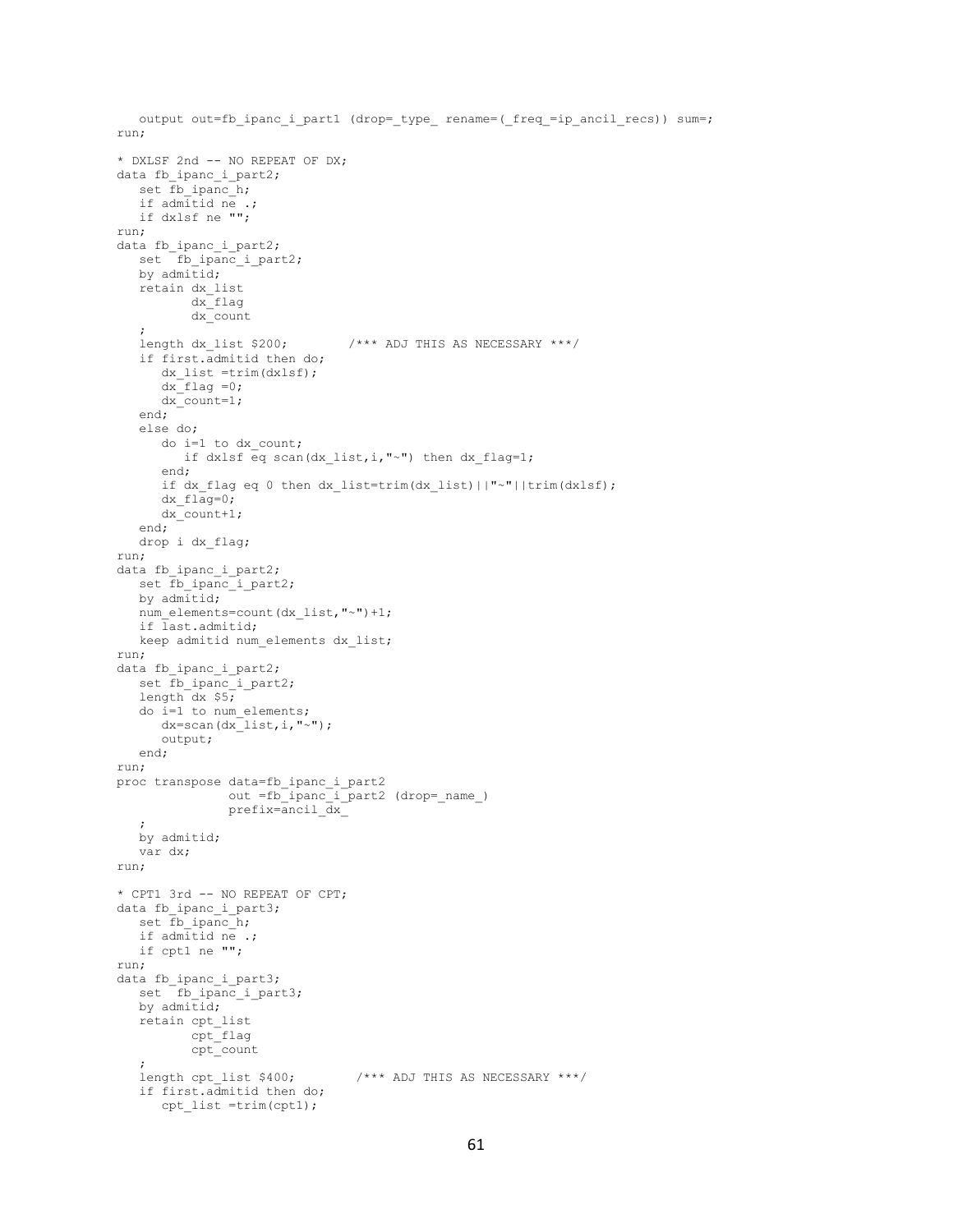```
cpt flag =0; cpt_count=1;
    end;
    else do;
       do i=1 to cpt_count;
         if cpt1 eq scan(cpt list,i,"~") then cpt flag=1;
       end;
      if cpt flag eq 0 then cpt list=trim(cpt list)||"~"||trim(cpt1);
       cpt_flag=0;
      cpt count+1;
    end;
    drop i cpt_flag;
run;
data fb ipanc i part3;
   set fb_ipanc_i_part3;
   by admitid;
   num_elements=count(cpt_list,"~")+1;
    if last.admitid;
   keep admitid num elements cpt list;
run;
data fb_ipanc_i_part3;
   set fb ipanc<sup>1</sup>_part3;
   length cpt $5; do i=1 to num_elements;
      cpt=scan(cpt_list,i,"~");
       output;
    end;
run;
proc transpose data=fb_ipanc_i_part3
                 out =fb_ipanc_i_part3 (drop=_name_)
                 prefix=ancil_cpt_
\cdots by admitid;
    var cpt;
run;
**************************************************************************;
* combine;
data fb ipanc i;
    merge fb_ipanc_i_part2
           fb ipanc i part3
            fb_ipanc_i_part1
\mathcal{L} by admitid;
    format amount dollar10.2;
   amount=round(amount, 0.01);
    rename amount=ip_ancil_amount;
   label ancil_dx_1^- ="Dx<sup>-1</sup> (IP Ancillary)"
         ancil dx^2 ="Dx 2 (IP Ancillary)"
          ancil\_dx_3 ="Dx 3 (IP Ancillary)"
          anci1/dx - 4 ="Dx 4 (IP Ancillary)"
          ancil dx 5 = "Dx 5 (IP Ancillary)"
          ancil dx 6 = "Dx 6 (IP Ancillary)"
          ancil\_dx 7 = "Dx 7 (IP Ancillary)"
           ancil_dx_8 ="Dx 8 (IP Ancillary)"
          ancil\bar{dx} = "Dx 9 (IP Ancillary)"
          ancil\_dx\_10 ="Dx 10 (IP Ancillary)"
ancil dx 11 ="Dx 11 (IP Ancillary)"
ancil dx 12 ="Dx 12 (IP Ancillary)"
          ancil\_dx\_13 ="Dx 13 (IP Ancillary)"
          arcsin<sub>2</sub>ax<sub>14</sub> = "Dx 14 (IP Ancillary)"\arcsin 2m = \arcsin 15 (iP Ancillary)"
           ancil_dx_16 ="Dx 16 (IP Ancillary)"
          ancil<sup>-</sup>dx<sup>-17</sup> ="Dx 17 (IP Ancillary)"
          anci1^-dx^-18 ="Dx 18 (IP Ancillary)"
          ancil<sup>-</sup>dx<sup>-19</sup> ="Dx 19 (IP Ancillary)"
          \arcsin\left(\frac{1}{\alpha} \right) ="Dx 20 (IP Ancillary)"
          ancil\_dx\_21 ="Dx 21 (IP Ancillary)"
          ancil<sup>-</sup>dx<sup>-22</sup> ="Dx 22 (IP Ancillary)"
          arcsin\left(\frac{1}{\alpha} \right) ="Dx 23 (IP Ancillary)"
```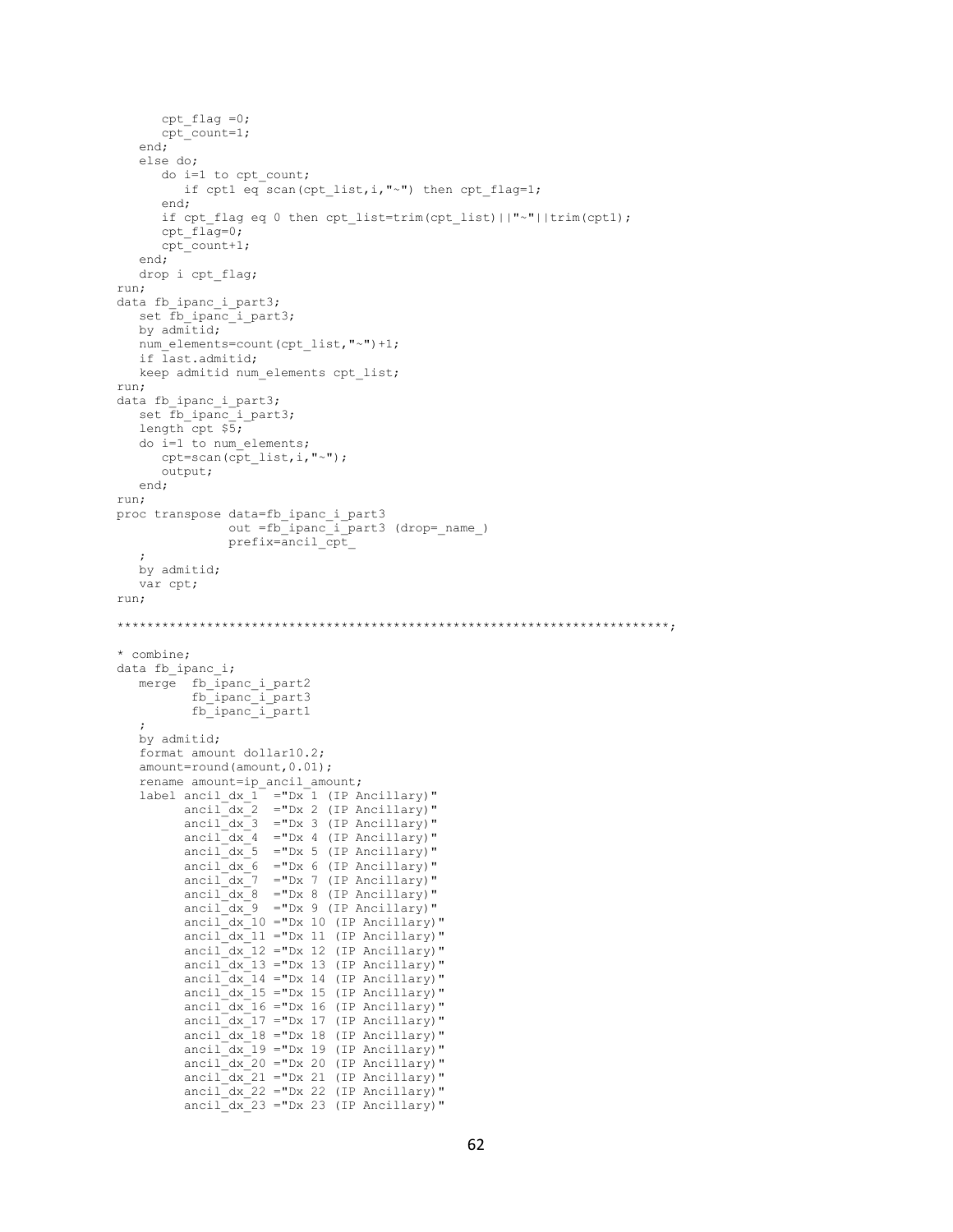| ancil dx 24                            | $=$ "Dx                    | 24       |          | (IP)         | Ancillary)"                        |  |
|----------------------------------------|----------------------------|----------|----------|--------------|------------------------------------|--|
| ancil dx 25                            | $=$ "Dx                    | 25       |          | (IP          | Ancillary)"                        |  |
| ancil dx 26                            | $=$ "Dx                    | 26       |          | (IP          | Ancillary)"                        |  |
| ancil dx 27                            | $=$ "Dx                    | 27       |          | (IP          | Ancillary)"                        |  |
| ancil dx 28                            | ="Dx                       | 28       |          | (IP          | Ancillary)"                        |  |
| ancil dx 29                            | $=$ "Dx                    | 29       |          | (IP          | Ancillary)"                        |  |
| ancil cpt 1                            |                            | $=$ "CPT | 1        | (IP          | Ancillary)"                        |  |
| ancil cpt                              | 2                          | $=$ "CPT | 2        | (IP          | Ancillary)"                        |  |
| ancil cpt                              | 3                          | $=$ "CPT | 3        | (IP)         | Ancillary)"                        |  |
| ancil cpt                              | 4                          | $=$ "CPT | 4        | (IP          | Ancillary)"                        |  |
| ancil cpt                              | 5                          | $=$ "CPT | 5        | (IP          | Ancillary)"                        |  |
| ancil cpt                              | 6                          | $=$ "CPT | 6        | (IP          | Ancillary)"                        |  |
| ancil cpt                              | 7                          | $=$ "CPT | 7        | (IP          | Ancillary)"                        |  |
| ancil cpt                              | 8                          | $=$ "CPT | 8        | (IP          | Ancillary)"                        |  |
| ancil cpt                              | $=$ "CPT<br>9              |          | 9        |              | (IP Ancillary)"                    |  |
| ancil cpt                              | $10 = "CPT$                |          | 10       | (IP          | Ancillary)"                        |  |
| ancil cpt                              | $11 = "CPT$                |          | 11       | (IP          | Ancillary)"                        |  |
| ancil cpt                              | $12 = "CPT$                |          | 12<br>13 | (IP          | Ancillary)"                        |  |
| ancil cpt<br>ancil                     | $13 = "CPT$<br>$14 = "CPT$ |          | 14       | (IP)<br>(IP) | Ancillary)"<br>Ancillary)"         |  |
| cpt<br>ancil<br>cpt                    | $15 = "CPT$                |          | 15       | (IP)         | Ancillary)"                        |  |
| ancil<br>cpt                           | $16 = "CPT$                |          | 16       | (IP)         | Ancillary)"                        |  |
| ancil<br>cpt                           | 17="CPT                    |          | 17       | (IP)         | Ancillary)"                        |  |
| ancil<br>cpt                           | $18 = "CPT$                |          | 18       | (IP          | Ancillary)"                        |  |
| ancil<br>cpt                           | 19="CPT                    |          | 19       | (IP          | Ancillary)"                        |  |
| ancil<br>cpt                           | 20="CPT                    |          | 20       | (IP)         | Ancillary)"                        |  |
| ancil<br>cpt                           | 21="CPT                    |          | 21       | (IP          | Ancillary)"                        |  |
| ancil<br>cpt                           | 22="CPT                    |          | 22       | (IP)         | Ancillary)"                        |  |
| ancil<br>cpt                           | 23="CPT                    |          | 23       | (IP          | Ancillary)"                        |  |
| ancil<br>cpt                           | 24="CPT                    |          | 24       | (IP)         | Ancillary)"                        |  |
| ancil<br>cpt                           | 25="CPT                    |          | 25       | (IP          | Ancillary)"                        |  |
| ancil<br>cpt                           | 26="CPT                    |          | 26       | (IP          | Ancillary)"                        |  |
| ancil<br>cpt                           | $27 = "CPT$                |          | 27       | (IP          | Ancillary)"                        |  |
| ancil<br>cpt                           | $28 = "CPT$                |          | 28       | (IP          | Ancillary)"                        |  |
| ancil<br>cpt                           | 29="CPT                    |          | 29       | (IP          | Ancillary)"                        |  |
| ancil<br>cpt                           | 30="CPT                    |          | 30       | (IP          | Ancillary)"                        |  |
| ancil<br>cpt                           | 31="CPT                    |          | 31       | (IP          | Ancillary)"                        |  |
| ancil<br>cpt<br>ancil                  | $32 = "CPT$<br>$33 = "CPT$ |          | 32<br>33 | (IP<br>(IP   | Ancillary)"<br>Ancillary)"         |  |
| cpt<br>ancil<br>cpt                    | $34 = "CPT$                |          | 34       | (IP          | Ancillary)"                        |  |
| ancil<br>cpt                           | 35="CPT                    |          | 35       | (IP          | Ancillary)"                        |  |
| ancil<br>cpt                           | 36="CPT                    |          | 36       | (IP          | Ancillary)"                        |  |
| ancil<br>cpt                           | $37 = "CPT$                |          | 37       | (IP          | Ancillary)"                        |  |
| ancil<br>cpt                           | $38 = "CPT$                |          | 38       | (IP)         | Ancillary)"                        |  |
| ancil<br>cpt                           | $39 = "CPT$                |          | 34       | (IP          | Ancillary)"                        |  |
| ancil cpt                              | 40="CPT                    |          | 40       | (IP)         | Ancillary)"                        |  |
| ancil<br>cpt 41="CPT                   |                            |          | 41       | (IP          | Ancillary)"                        |  |
| ancil cpt 42="CPT                      |                            |          | 42       | (IP          | Ancillary)"                        |  |
| ancil cpt 43="CPT 43                   |                            |          |          |              | (IP Ancillary)"                    |  |
| ancil cpt 44="CPT                      |                            |          | -44      |              | (IP Ancillary)"                    |  |
| ancil cpt 45="CPT                      |                            |          | 45       |              | (IP Ancillary)"                    |  |
| ancil cpt 46="CPT                      |                            |          | 46<br>47 |              | (IP Ancillary)"                    |  |
| ancil cpt 47="CPT<br>ancil cpt 48="CPT |                            |          | 48       |              | (IP Ancillary)"<br>(IP Ancillary)" |  |
| ancil cpt 49="CPT                      |                            |          | 49       |              | (IP Ancillary)"                    |  |
| ancil cpt 50="CPT                      |                            |          | 50       |              | (IP Ancillary)"                    |  |
| ancil cpt 51="CPT                      |                            |          | 51       |              | (IP Ancillary)"                    |  |
| ancil cpt 52="CPT                      |                            |          | 52       |              | (IP Ancillary)"                    |  |
| ancil cpt 53="CPT                      |                            |          | 53       |              | (IP Ancillary)"                    |  |
| ancil cpt 54="CPT                      |                            |          | 54       |              | (IP Ancillary)"                    |  |
| ancil cpt 55="CPT                      |                            |          | 55       |              | (IP Ancillary)"                    |  |
| ancil_cpt_                             | $56 = "CPT$                |          | 56       |              | (IP Ancillary)"                    |  |
| ancil cpt                              | $57 = "CPT$                |          | 57       |              | (IP Ancillary)"                    |  |
| ancil_cpt_58="CPT                      |                            |          | 58       |              | (IP Ancillary)"                    |  |
| ancil cpt 59="CPT                      |                            |          | 59       |              | (IP Ancillary)"                    |  |
| ancil_cpt_60="CPT<br>ancil cpt 61="CPT |                            |          | 60<br>61 |              | (IP Ancillary)"                    |  |
| ancil cpt 62="CPT                      |                            |          | 62       |              | (IP Ancillary)"<br>(IP Ancillary)" |  |
| ancil cpt 63="CPT                      |                            |          | 63       |              | (IP Ancillary)"                    |  |
| ancil cpt                              | 64="CPT                    |          | 64       |              | (IP Ancillary)"                    |  |
|                                        |                            |          |          |              |                                    |  |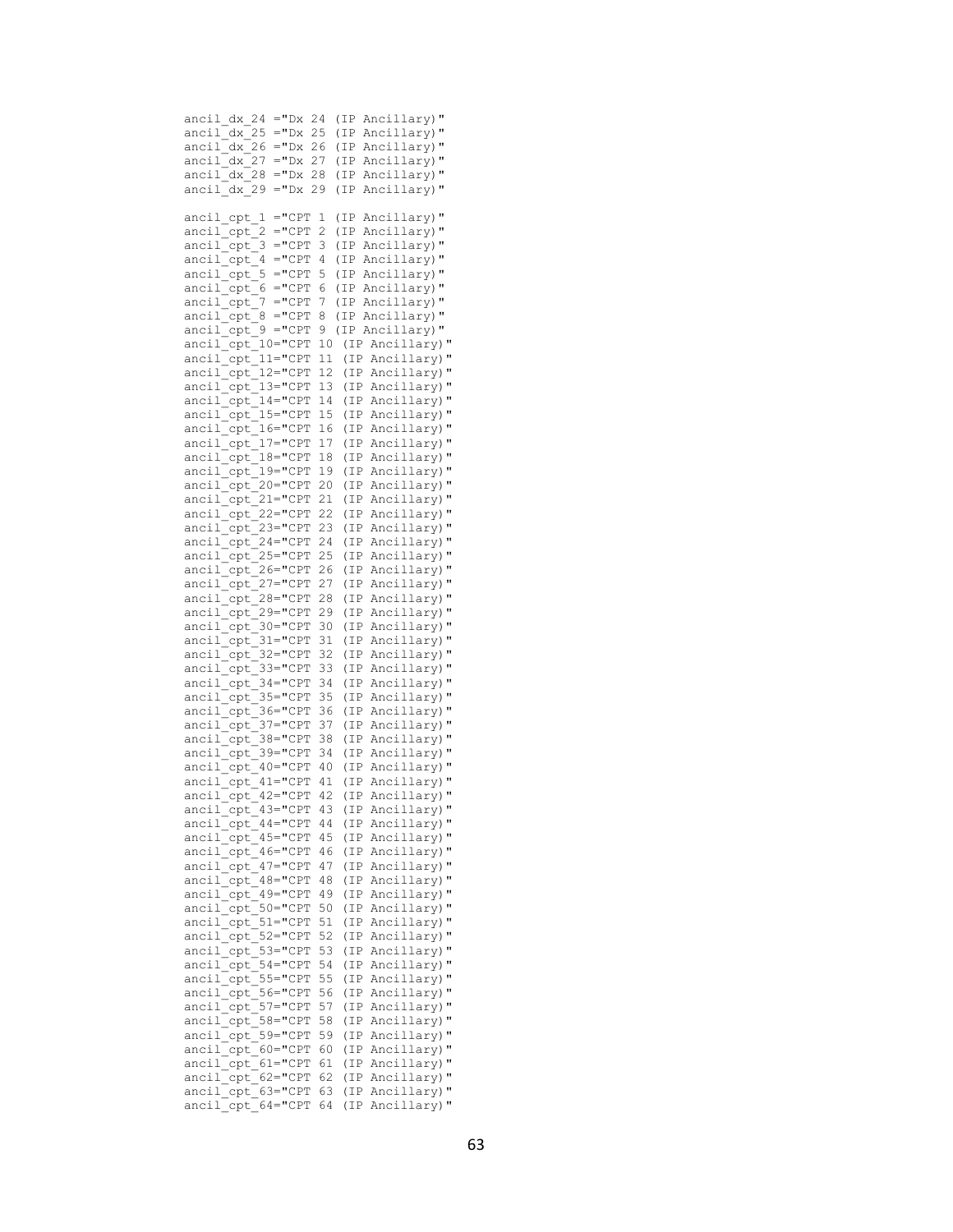```
ip ancil recs="# FeeBasis IP Ancillary Records"
        amount = "IP Ancillary Payment Amount"
  \cdot:
run:
proc datasets nolist;
  delete
     fb_ipanc_a
     fb ipanc b
     fb ipanc c
     fb_ipanc_d:
     \begin{array}{c} \n\text{fb\_ipanc_e} \\
\text{fb\_ipanc_f} \\
\end{array}fb ipanc q:
  \cdotquit;
* 2B. IP ANCILLARY -- those that can NOT be merged with the STAYS
                                                                        \cdot:
* expect 1924 obs per data set FB_IPANC_H;
data fb ipanc j;
  set fb ipanc_h;
  if admitid eq .; /*** FILTER ***/
  drop admitid;
run:
/*
NOTE: There were 14043 observations read from the data set WORK.FB_IPANC_H.
NOTE: The data set WORK. FB IPANC J has 2437 observations and 83 variables.
^{\star}/proc sort data=fb ipanc j;
  by scrssn
     sta3n
     ven13n
     paycat
     doslineno
   \cdotrun;
* COST 1st;
proc summary data=fb ipanc j nway missing;
  class scrssn
        sta3n
        ven13n
        paycat
        dos
  \cdotvar amount;
  output out=fb_ipanc_k_part1 (drop=_type_ rename=(_freq_=ip_ancil_recs)) sum=;
run;
* DXLSF 2nd -- NO REPEAT OF DX;
data fb ipanc k part2;
  set fb_ipanc_j;
  if dx \overline{15}f ne \overline{''};
run:data fb_ipanc_k_part2;
  set \overline{f} fb ipanc k part2;
  by scrssn
     sta3n
     ven13n
     paycat
     dos
  \cdot.<br>retain dx_list
         dx flag
         dx count
```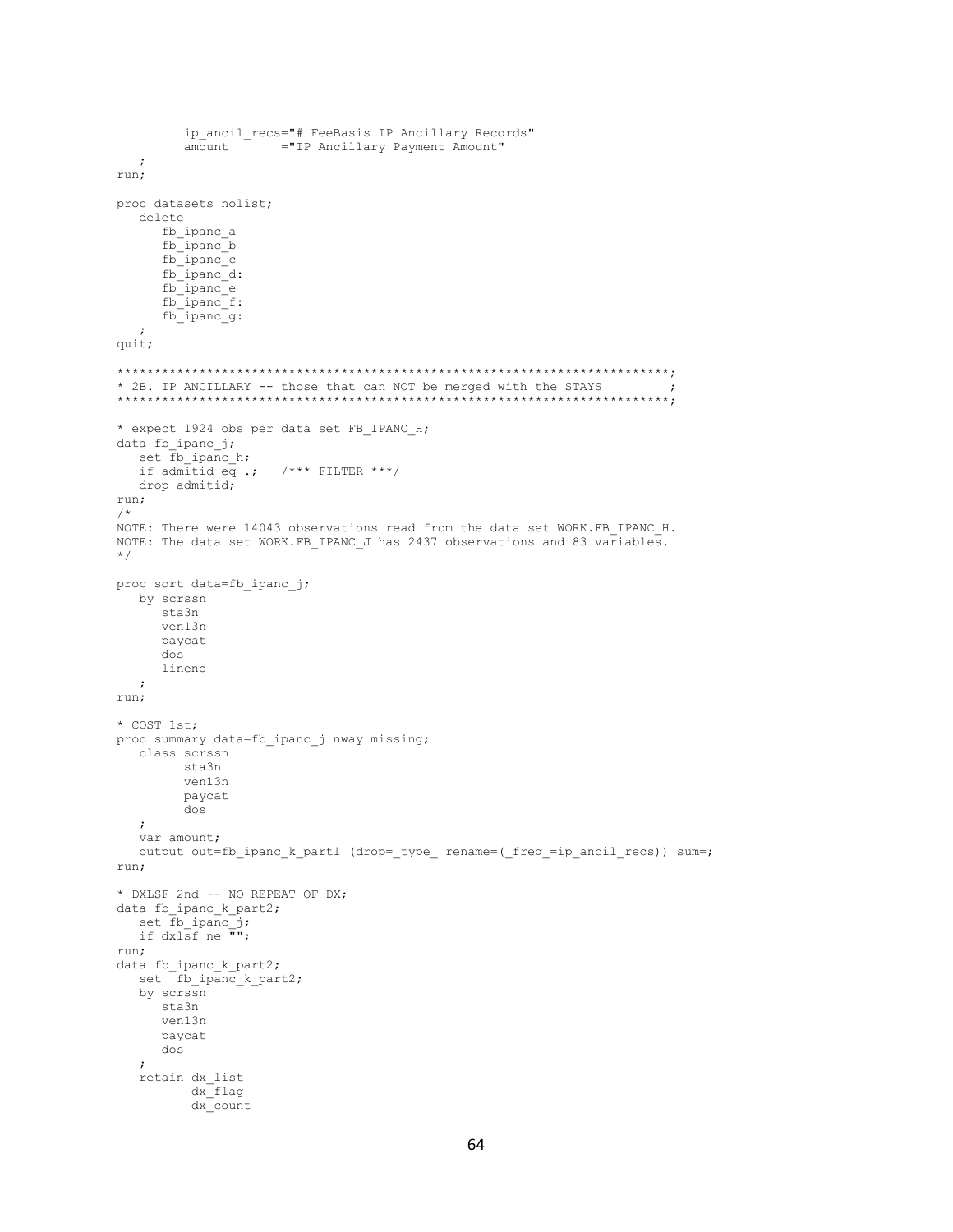```
length dx list $200;
                                \frac{1}{2} /*** ADJ THIS AS NECESSARY ***/
    if first.dos then do;
     dx list =trim(dxlsf);
      dx flag =0;
      dx count=1;
    end;
    else do;
       do i=1 to dx_count;
        if dxlsf eq scan(dx list,i,"~") then dx flag=1;
       end;
       if dx_flag eq 0 then dx_list=trim(dx_list)||"~"||trim(dxlsf);
      dx flag=0; dx_count+1;
    end;
    drop i dx_flag;
run;
data fb_ipanc_k_part2;
  set fb ipanc k part2;
    by scrssn
       sta3n
       ven13n
      paycat
       dos
    ;
   num_elements=count(dx_list,"~")+1;
    if last.dos;
    keep scrssn sta3n ven13n paycat dos num_elements dx_list;
run;
data fb_ipanc_k_part2;
set fb ipanc k part2;
 length dx $5;
    do i=1 to num_elements;
      dx = \text{scan}(dx^{-}list, i, "~";
       output;
    end;
run;
proc transpose data=fb_ipanc_k_part2
                out =fb_ipanc_k_part2 (drop=_name_)
                 prefix=dx_
    ;
    by scrssn
      sta3n
       ven13n
       paycat
       dos
    ;
    var dx;
run;
* CPT1 3rd -- NO REPEAT OF CPT;
data fb_ipanc_k_part3;
    set fb_ipanc_j;
   if \text{cpt} ne \overline{\mathbb{F}};
run;
data fb ipanc k part3;
   set fb_ipanc_k_part3;
    by scrssn
       sta3n
       ven13n
      paycat
       dos
    ;
    retain cpt_list
           cpt_flag
           cpt_count
\mathcal{L}length cpt list $200; /*** ADJ THIS AS NECESSARY ***/
    if first.dos then do;
cpt list =trim(cpt1);
cpt flag =0;
```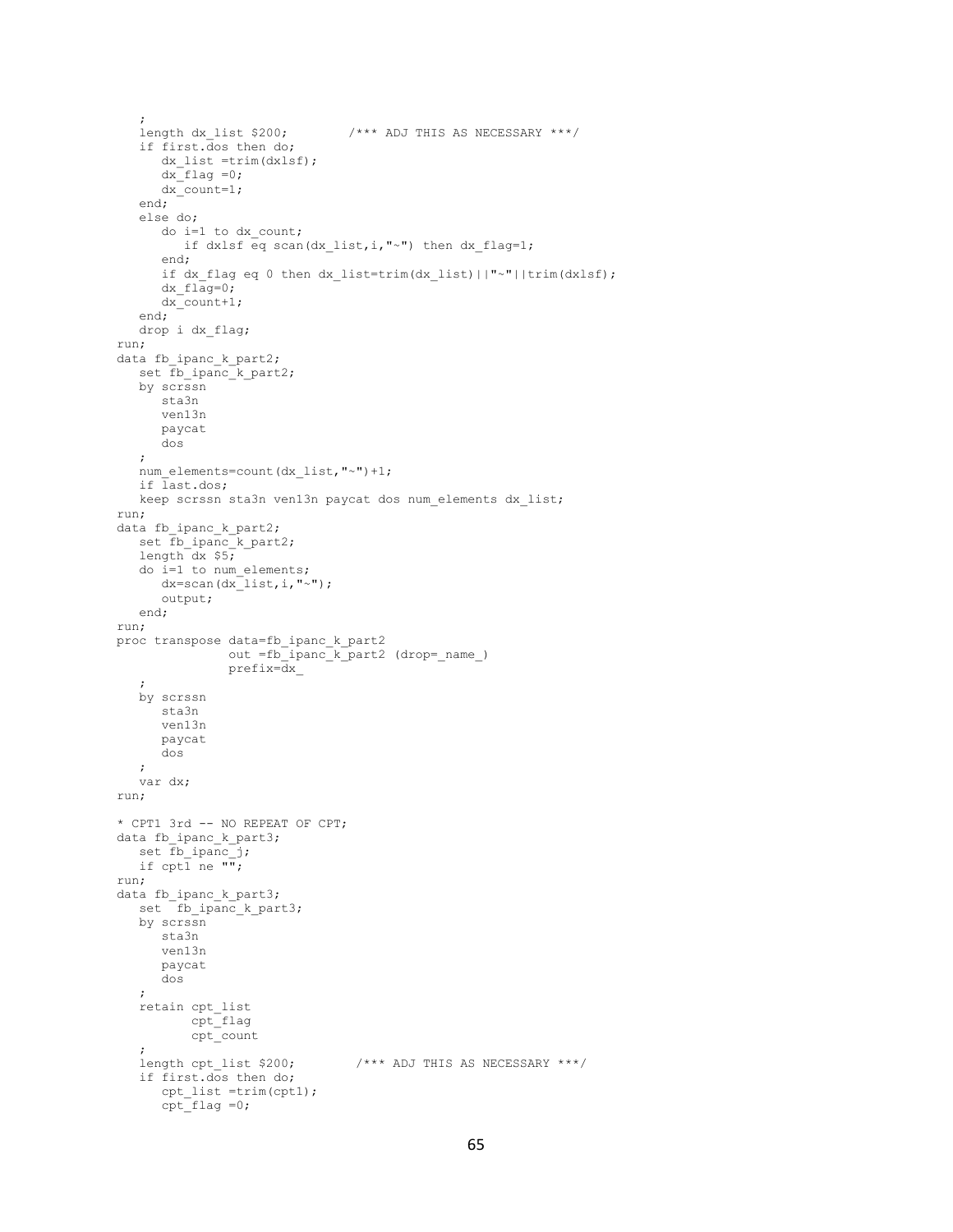```
cpt_count=1;
    end;
    else do;
      do i=1 to cpt count;
          if cpt1 eq scan(cpt_list,i,"~") then cpt_flag=1;
       end;
       if cpt_flag eq 0 then cpt_list=trim(cpt_list)||"~"||trim(cpt1);
      cpt flag=0;cpt count+1;
    end;
    drop i cpt_flag;
run;
data fb ipanc_k_part3;
   set fb ipanc_k_part3;
    by scrssn
       sta3n
       ven13n
       paycat
       dos
    ;
    num_elements=count(cpt_list,"~")+1;
    if last.dos;
    keep scrssn sta3n ven13n paycat dos num_elements cpt_list;
run;
data fb ipanc k part3;
  set fb_ipanc_k_part3;
    length cpt $5;
    do i=1 to num_elements;
      cpt=scan(cpt_list,i,"~");
       output;
    end;
run;
proc transpose data=fb_ipanc_k_part3
                 out =fb_ipanc_k_part3 (drop=_name_)
                 prefix=cpt_
    ;
    by scrssn
       sta3n
       ven13n
      paycat
       dos
    ;
    var cpt;
run;
**************************************************************************;
* combine;
data fb_ipanc k;
   merge fb ipanc k part2
          fb_ipanc_k_part3
           fb_ipanc_k_part1
\mathcal{L} by scrssn
       sta3n
       ven13n
       paycat
       dos
    ;
    format amount dollar10.2;
   amount=round(amount, 0.01);
   rename ip ancil recs=recs;
   label dx_1 = "Dx_1"dx_2 = "Dx 2"dx = 3 = 50x - 3dx - 4 = 0 \text{Dx} 4dx<sup>5</sup> = "Dx 5"
         dx<sup>6</sup> = "Dx 6"
         cpt 1 = "CPT 1"cpt^-2 = "CPT 2"
```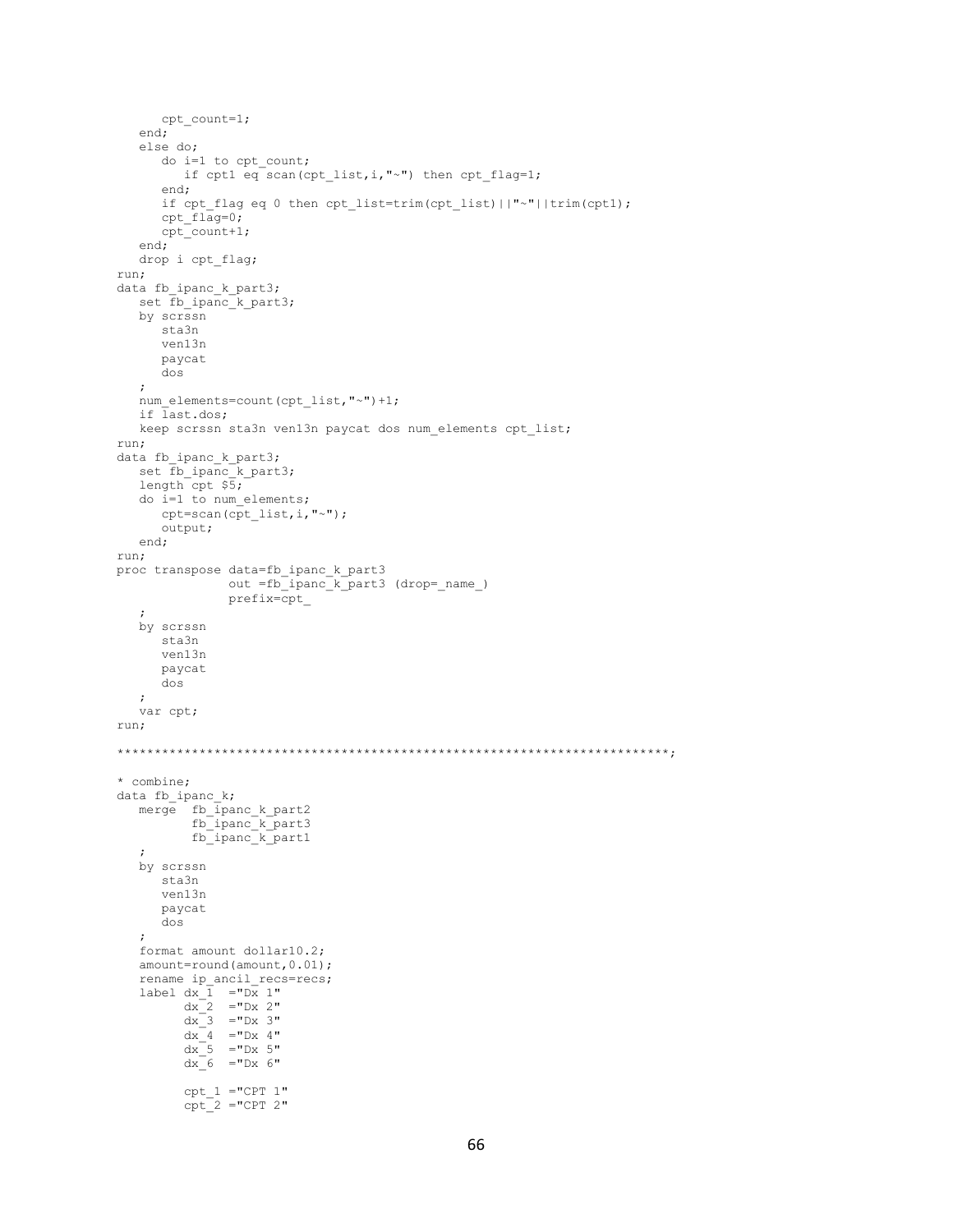```
cpt_3 = "CPT 3"\text{cpt} = \text{"CPT 4"}cpt - 5 = "CPT 5"cpt^-6 = "CPT 6"cpt^{-7} = "CPT 7"cpt_8 = "CPT 8"cpt^-9 = "CPT 9"cpt 10="CPT 10"
         \text{cpt} = \text{'t} = \text{tf} = \text{tf}cpt^-12="CPT 12"cpt = 13="CPT 13"cpt_14=''CPT 14"\begin{array}{cc}\n\text{cpt}\n15=\text{CPT} & 15 \\
\text{cpt}\n16=\text{CPT} & 16\n\end{array}cpt^-17="CPT 17"cpt_18 = "CPT 18"cpt<sup>19="CPT</sup> 19"
         cpt_20 = "CPT 20"cpt_21 = "CPT 21"cpt_22="CPT 22"cpt<sup>-23="CPT</sup> 23"
         cpt^-24="CPT 24"\texttt{cpt} \_25 = \texttt{"CPT 25"}cpt^-26="CPT 26"cpt^27="CPT 27"cpt - 28 = "CPT 28"ip ancil recs="# Records"
                      ="Date of Service"
         dos
   \cdotrun;
* 3. OP (MED)
* use TREATDT as DOS;
data fb med a;
  length DXLSF $6.:
   set &fbmed 00 10
       & fbmed11& fbmed 12
       \& fbmed 13& fbmed 14format dos date9.;
   dos=mdy(input(substr(treatdt, 1, 2), 2.0),
           input(substr(treatdt, 3, 2), 2.0),
           input (substr (treatdt, 5, 4), 4.0)
          \rightarrowrun;
/*
NOTE: There were 69525 observations read from the data set TODDW. FB MED00 10.
NOTE: There were 14520 observations read from the data set TODDW. \frac{1}{2}FB_MED11.
NOTE: There were 13892 observations read from the data set TODDW. FB MED12.
NOTE: There were 15714 observations read from the data set TODDW. FB MED13.
NOTE: There were 16295 observations read from the data set TODDW. FB MED14.
NOTE: The data set WORK.FB MED A has 129946 observations and 80 variables.
\star/proc sql;
   create table fb med b as
   select a.*,
          b.start,
          b.end,
          b.randate
   from fb med a as a,
        index as b
   where a.scrssn eq b.scrssn
   order by scrssn,
```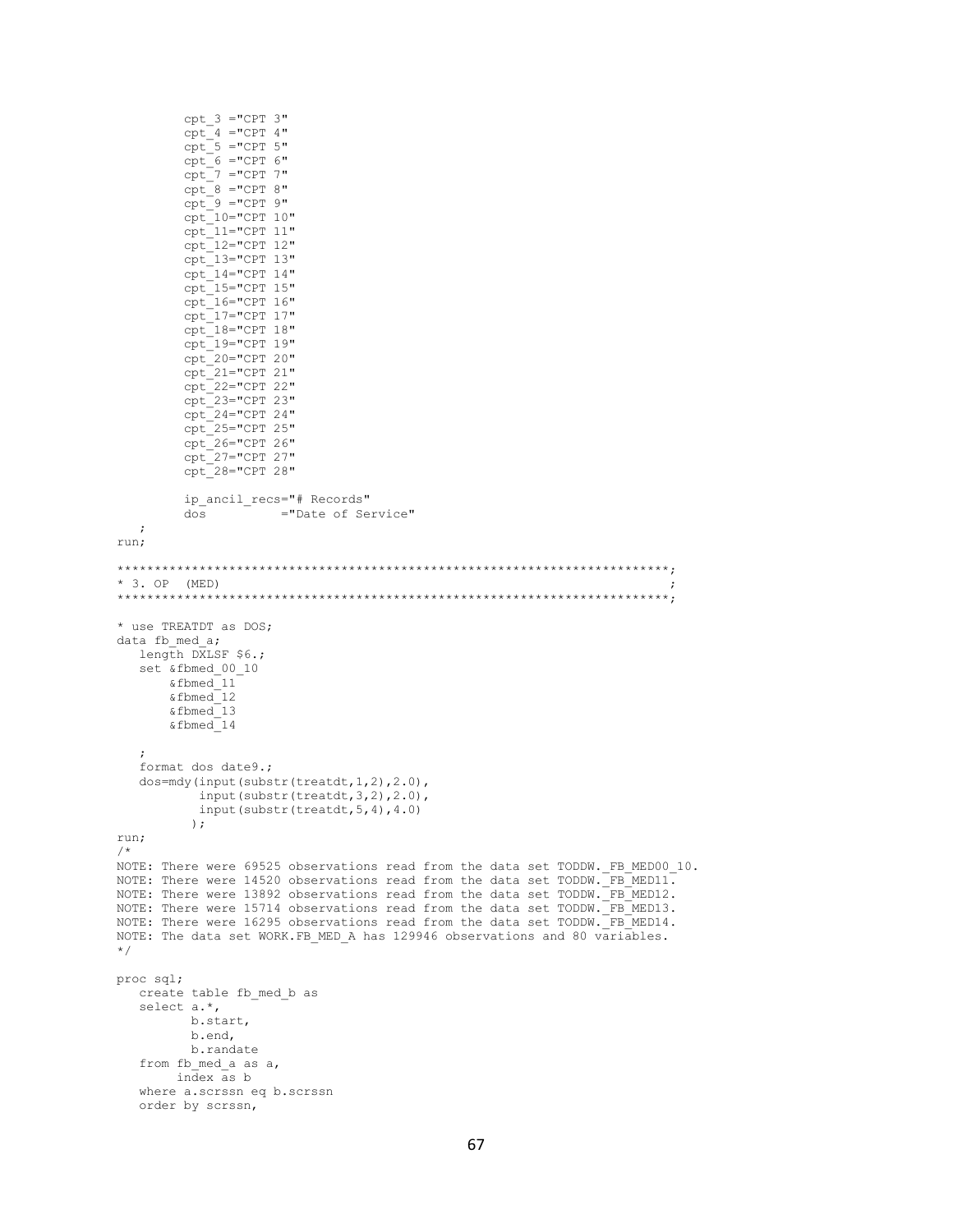```
\cdotquit;
data fb med c (drop=start end randate dt)
   fb med c xtra (drop=start end randate dt)
  set fb med b;
  format dt date9.;
  if not missing (start)
                             then dt=start;
     else if not missing (end) then dt=end;
      else
                                  dt=randate;
   if dos ge dt then output fb med c;
                   output fb_med_c_xtra;
      else
run;
/ *
NOTE: There were 129946 observations read from the data set WORK.FB MED B.
NOTE: The data set WORK. FB MED C has 116598 observations and 80 variables.
NOTE: The data set WORK. FB MED C XTRA has 13348 observations and 80 variables.
^{\star}/proc sort data=fb_med_c;
  by scrssn
     sta3n
     ven13n
     paycat
     \frac{1}{100}lineno
  \cdot:
run;
* COST 1st;
proc summary data=fb_med_c nway missing;
  class scrssn
        sta3n
        ven13n
        paycat
        dos
  \cdotvar amount;
  output out=fb med d part1 (drop= type rename=( freq =recs)) sum=;
run;
* DXLSF 2nd -- NO REPEAT OF DX;
data fb med d part2;
  set \overline{f} b med \overline{c};
  if dxlsf ne "";
run;
data fb_med_d part2;
  set fb_med_d_part2;
  by scrssn
     sta3n
     ven13n
     paycat
     dos
   retain dx list
         dx flag
         dx count
  length dx list $200;
                             /**** ADJ THIS AS NECESSARY ***/
  if first.dos then do;
      dx list =trim(dxlsf);
     dx flag = 0;
     dx_count=1;
  end;
   else do;
      do i=1 to dx count;
        if dxlsf eq scan(dx list, i, "~") then dx_flag=1;
```
dos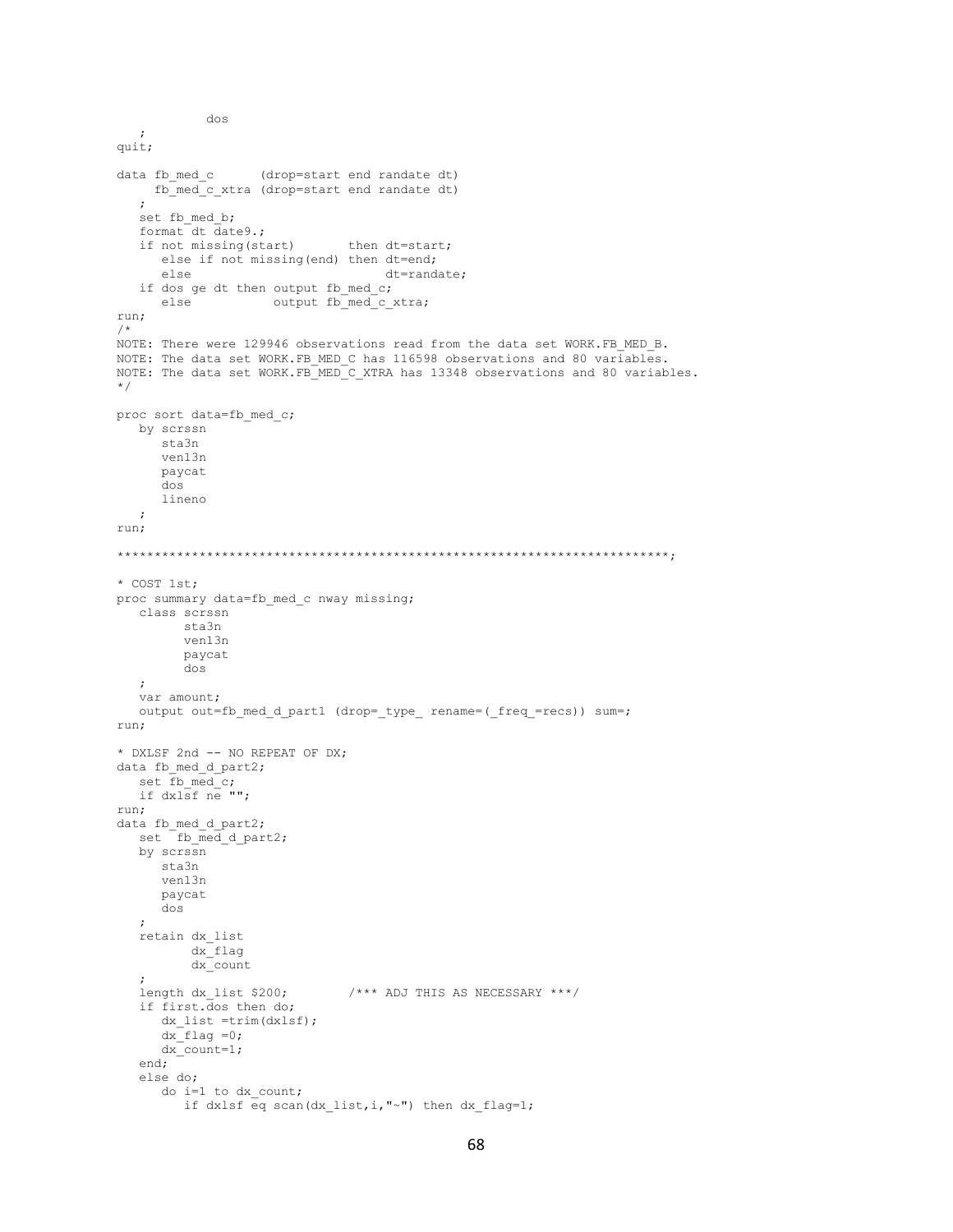```
 end;
       if dx flag eq 0 then dx list=trim(dx list)||"~"||trim(dxlsf);
       dx flaq=0;dx count+1;
    end;
    drop i dx_flag;
run;
data fb_med_d_part2;
    set fb_med_d_part2;
    by scrssn
       sta3n
       ven13n
       paycat
       dos
    ;
   num_elements=count(dx_list,"~")+1;
    if last.dos;
    keep scrssn sta3n ven13n paycat dos num_elements dx_list;
run;
data fb_med_d_part2;
    set fb_med_d_part2;
   length dx \overline{55};
    do i=1 to num_elements;
      dx = \text{scan}(dx\text{list},i,'''~);
       output;
    end;
run;
proc transpose data=fb_med_d_part2
                  out =fb_med_d_part2 (drop=_name_)
                  prefix=dx_
    ;
    by scrssn
       sta3n
       ven13n
       paycat
       dos
    ;
    var dx;
run;
* CPT1 3rd -- NO REPEAT OF CPT;
data fb med d part3;
   set \overline{f}b med\overline{c};
   if \text{cpt} \overline{1} \text{ne} \overline{\text{""}};
run;
data fb_med_d_part3;
   set \overline{f} fb med d part3;
    by scrssn
       sta3n
       ven13n
       paycat
       dos
    ;
    retain cpt_list
           \text{cpt}flag
            cpt_count
\mathcal{L} length cpt_list $300; /*** ADJ THIS AS NECESSARY ***/
    if first.dos then do;
       cpt_list =trim(cpt1);
      cpt flag =0;
      \text{cpt} count=1;
    end;
    else do;
        do i=1 to cpt_count;
         if cpt1 eq scan(cpt_list,i,"~") then cpt_flag=1;
       end;
      if cpt flag eq 0 then cpt list=trim(cpt list)||"~"||trim(cpt1);
       cpt_flag=0;
        cpt_count+1;
    end;
```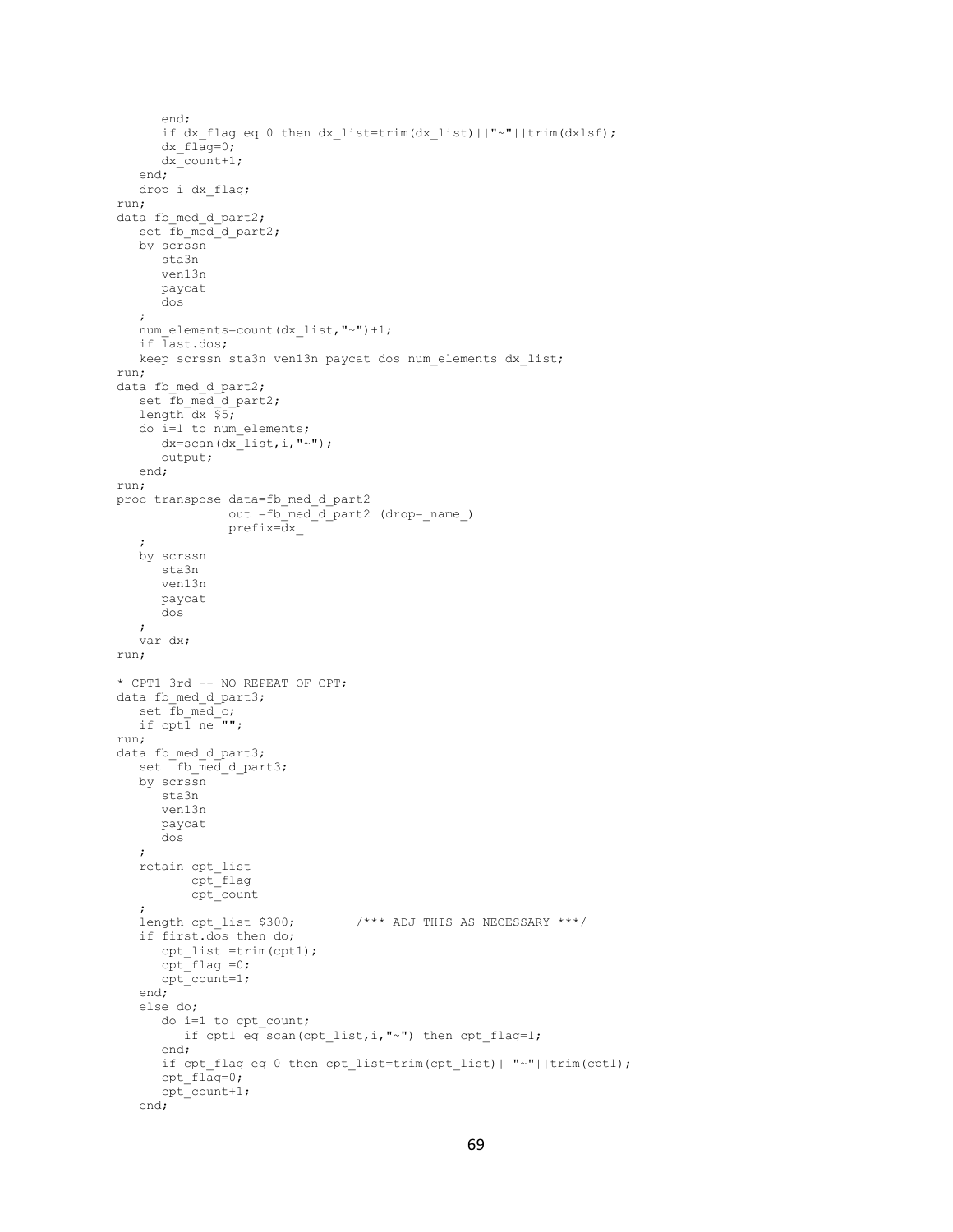```
 drop i cpt_flag;
run;
data fb med d part3;
   set fb_med_d_part3;
    by scrssn
       sta3n
       ven13n
       paycat
       dos
    ;
    num_elements=count(cpt_list,"~")+1;
    if last.dos;
    keep scrssn sta3n ven13n paycat dos num_elements cpt_list;
run;
data fb med d part3;
   set \overline{fb\_med\_d\_part3};
   length cpt $5; do i=1 to num_elements;
      cpt=scan(cpt_list,i,"~");
       output;
    end;
run;
proc transpose data=fb_med_d_part3
out =fb_med_d_part3 (drop=_name_)
                 prefix=cpt_
    ;
    by scrssn
       sta3n
       ven13n
       paycat
       dos
    ;
    var cpt;
run;
**************************************************************************;
* combine;
data fb med d;
   merge \overline{fb} med d part2
            fb_med_d_part3
           fb_med_d_part1
    ;
    by scrssn
       sta3n
       ven13n
       paycat
       dos
\mathcal{L} format amount dollar10.2;
   amount=round(amount, 0.01);
    label dx_1="Dx 1"
         dx<sup>-2="Dx 2"</sup>
          dx<sup>-3="Dx 3"</sup>
          dx = 4="Dx 4"
          dx<sup>-5="Dx 5"</sup>
          dx<sup>6="Dx 6"</sup>
          dx<sup>-7="Dx</sup> 7"
          dx<sup>-8="Dx 8"</sup>
          dx 9 = "Dx 9"
          cpt_1 = "CPT 1"\text{cpt} = "CPT 2"
          cpt_3 = "CPT 3"cpt = "CPT 4"cpt_5 = "CPT 5"cpt_6 = "CPT 6"cpt^{-7} ="CPT 7"
cpt 8 = "CPT 8"cpt 9 = "CPT 9" cpt_10="CPT 10"
```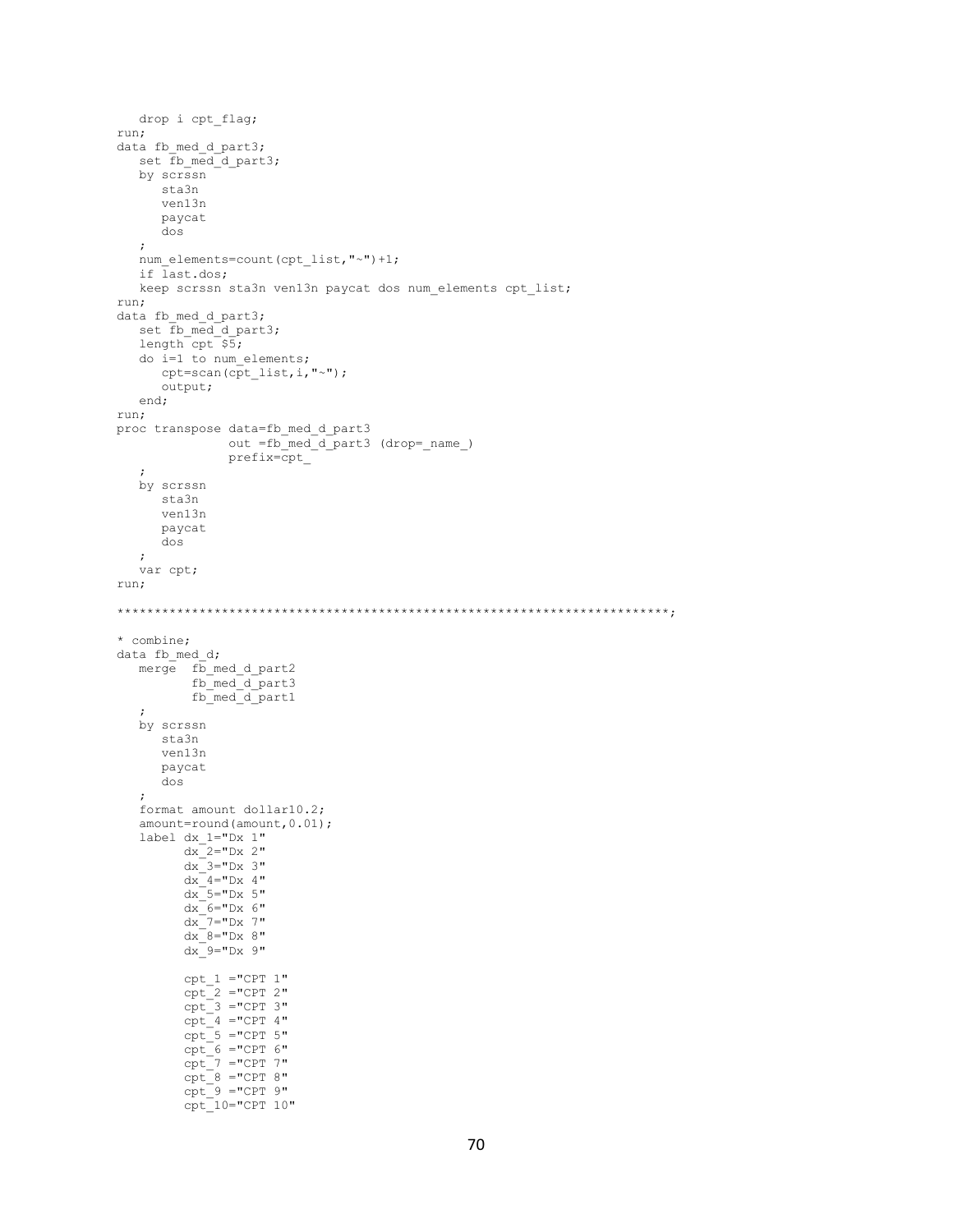```
cpt 11="CPT 11"
        cpt_12=''CPT 12"cpt - 13 = "CPT 13"cpt='CPT 14"cpt_15 = "CPT 15"cpt_16 = "CPT 16"cpt_17 = "CPT 17"cpt 18="CPT 18"cpt_19 = "CPT 19"cpt^-20="CPT 20"cpt 21="CPT 21"
        cpt_22="CPT 22"cpt^{-23="CFT 23"cpt^-24="CPT 24"cpt^-25="CPT 25"cpt_26 = "CPT 26"cpt^-27="CPT 27"cpt_28 = "CPT 28"cpt_29 = "CPT 29"cpt_30="CPT 30"cpt 31="CPT 31"
        cpt 32="CPT 32"
        cpt 33="CPT 33"
        cpt^-34="CPT 34"~{\rm cpt} 35="CPT 35"
        cpt_36 = "CPT 36"cpt_37="CPT 37"cpt^-38="CPT 38"cpt 39="CPT 39"
        cpt0="CFT 40"recs="# Records"
        dos ="Date of Service"
   \cdotrun;
* 3. output the STAYS file and VISITS file
data &outf1 (label="&lbl1" compress=yes);
  merge fb ip g
       fb_ipanc_i
  by admitid;
  format total amount dollar10.2;
   total_amount=sum(of amount, ip_ancil_amount);
  if missing (ip_ancil_recs) then ip_ancil_recs = 0;<br>if missing (ip_ancil_amount) then ip_ancil_amount = 0;
  label total amount="TOTAL Payment Amount";
  drop admiti\overline{d};
run;
/*
NOTE: There were 998 observations read from the data set WORK.FB IP G.
NOTE: There were 762 observations read from the data set WORK.FB_IPANC_I.
NOTE: The data set TODDW3.ADAMC FB STAYS TO FY14 has 998 observations and 160 variables.
\star/data fb visits;
  format adamc_src;
   set fb_med_d (in=in1)
      f\overline{b} ipanc k (in=in2)
  length adamc src $20;
   if
        in1 then adamc_src="MED";
    else if in2 then adamc_src="IP Ancillary";
  label adamc_src="Source";
run;
/*
NOTE: There were 65348 observations read from the data set WORK. FB MED D.
NOTE: There were 1297 observations read from the data set WORK.FB TPANC K.
```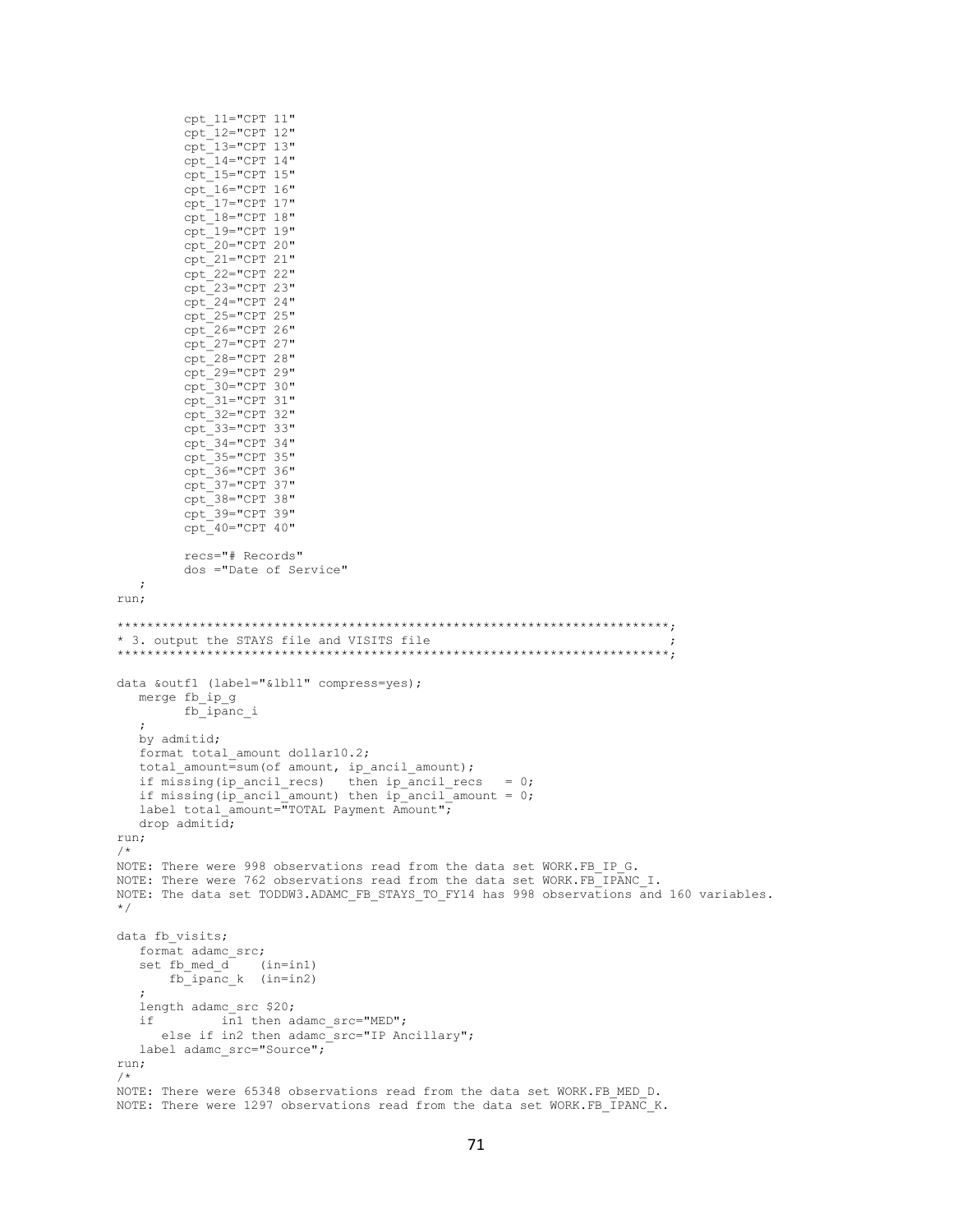```
NOTE: The data set WORK.FB VISITS has 66645 observations and 57 variables.
\star /
proc sort data=fb visits;
 by scrssn
    dos
    descending adamc src
  \cdot:
run:
data &outf2 (label="lbl2" compress=yes);
 set fb visits;
run:
/*
NOTE: The data set TODDW3.ADAMC FB VISITS TO FY14 has 66645 observations and 57 variables.
NOTE: Compressing data set TODDW3. ADAMC FB VISITS TO FY14 decreased size by 73.88 percent.
\star /
* 4A. PROC CONTENTS and MEANS of FEE BASIS STAYS
* check missing;
*%include "/export/home/achow/code/chk missing.sas";
%include "./chk missing.sas";
%chk missing (indsn = & outfl /* Input SAS dataset name */,
          outdsn=a \frac{1}{2} Output SAS dataset name */
          \rightarrowproc print data=a noobs label uniform;
  titlel "CSP517 -- Check Missing Values -- Fee Basis IP Stays Data Set -- Index Thru FY14";
   title2 " ";
   format NOBS comma8.
        miss_pct percent10.3
   \cdot:
run; title;
proc contents data=&outf1 varnum:
  title1 "CSP517 -- PROC CONTENTS -- Fee Basis IP Stays Data Set -- Index Thru FY14";
run; title;
options formdlim="*";
proc means data=&outf1 n nmiss sum min median mean max;
  title1 "CSP517 -- PROC MEANS -- Fee Basis IP Stays Data Set -- Index Thru FY14";
run; title;
options formdlim="";
* 4B. PROC CONTENTS and MEANS of FEE BASIS VISITS
%chk missing(indsn =&outf2 /* Input SAS dataset name */,
          outdsn=b /* Output SAS dataset name */
          \rightarrowproc print data=b noobs label uniform;
   title1 "CSP517 -- Check Missing Values -- Fee Basis OP Visits Data Set -- Index Thru FY14";
   format NOBS comma8.
        miss_pct percent10.3
   \cdotrun; title;
proc contents data=&outf2 varnum;
  titlel "CSP517 -- PROC CONTENTS -- Fee Basis OP Visits Data Set -- Index Thru FY14";
run; title;
proc means data=&outf2 n nmiss sum min median mean max;
  title1 "CSP517 -- PROC MEANS -- Fee Basis OP Visits Data Set -- Index Thru FY14";
run; title;
```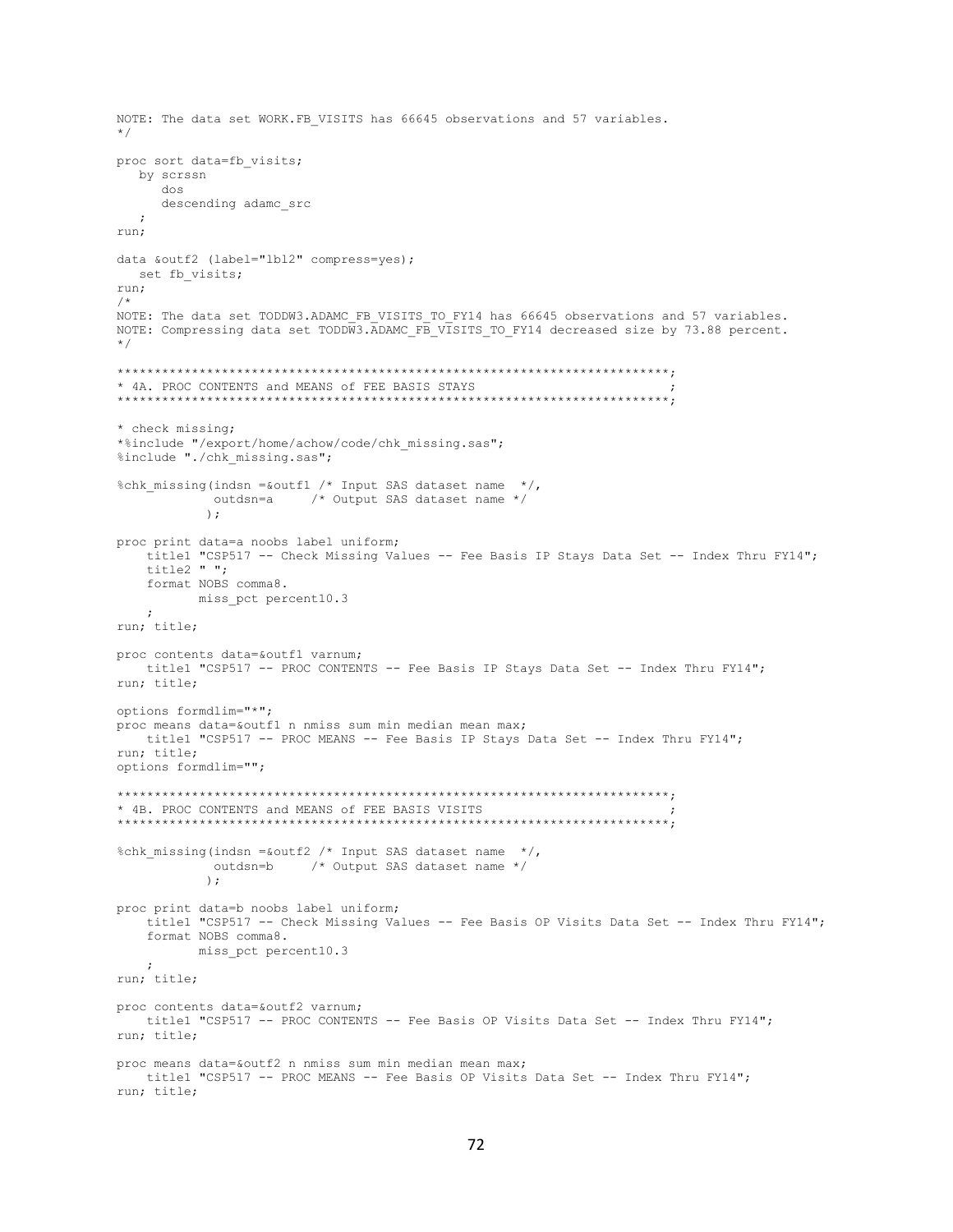```
proc summary data=&outf2 missing;
  class adamc src;
  var amount;
  output out=b1 (rename=( freq =visits)) sum=;
run;
data bl:
  format adamc src visits pct1 amount;
  set b1 (where=( type_=1));
  if _n_=1 then set b1 (where=(_type_=0) rename=(visits=vtot amount=atot) drop=adamc_src);
  format visits comma10.
       amount dollar15.2
       pct1
       pct2 percent8.1
  \cdotpctl=visits/vtot;
  pct2=amount/atot;
  label visits="# Visits"
      pct1 = "|-pct-|"pct2 = "|--pct-|"drop _TYPE_ vtot atot;
run:
options formdlim="*";
proc print data=b1 noobs label double;
 title1 "CSP517 -- Utilization/Cost Summary -- Fee Basis OP Visits Data Set -- Index Thru
FY14":
 sum numeric;
run; title;
options formdlim="";
**********31h_process_rx_fy14.sas**********
__<br>* * * * * * * * * * * * *
           * Name: /export/data/csp517/csp517/31h process rx fy14.sas
                                                           \cdot\cdot:
* Description: process Rx data thru FY14
* Input: toddw2.analy_cabg_30may2014 (use to identify INDEX stay)
       toddw.ph_rxo02_10
      toddw.ph_rxo11
       toddw._ph_rxo12
                                                           \cdottoddw._ph_rxo13
       toddw. ph rxo14
                     <<* Output: toddw2.adamc rx 02 14
* Ext. Macros: No
* Run Under: SAS 9.2 for Unix
* Date
        Author Modification History
     والمستناب والمستناب
             ------------------------
                                    ___________________________
                                                        ---;* 14MAY14 AdamC
* 15SEP15 Howard Jiang Modified prog 29h
options ps=70 ls=170 nodate nocenter nosymbolgen nomprint;
            "/export/data/csp517/csp517/datasets";
libname toddw
libname toddw2 "/export/data/csp517/csp517/datasets/analy_w_fy13";
libname toddw3 "/export/data/csp517/csp517/datasets/analy w fy14";
libname library "/static/data/sasfmt/ptffmt";
%let index = toddw2.analy cabg 30may2014; /*** OLD Analysis File ***/
```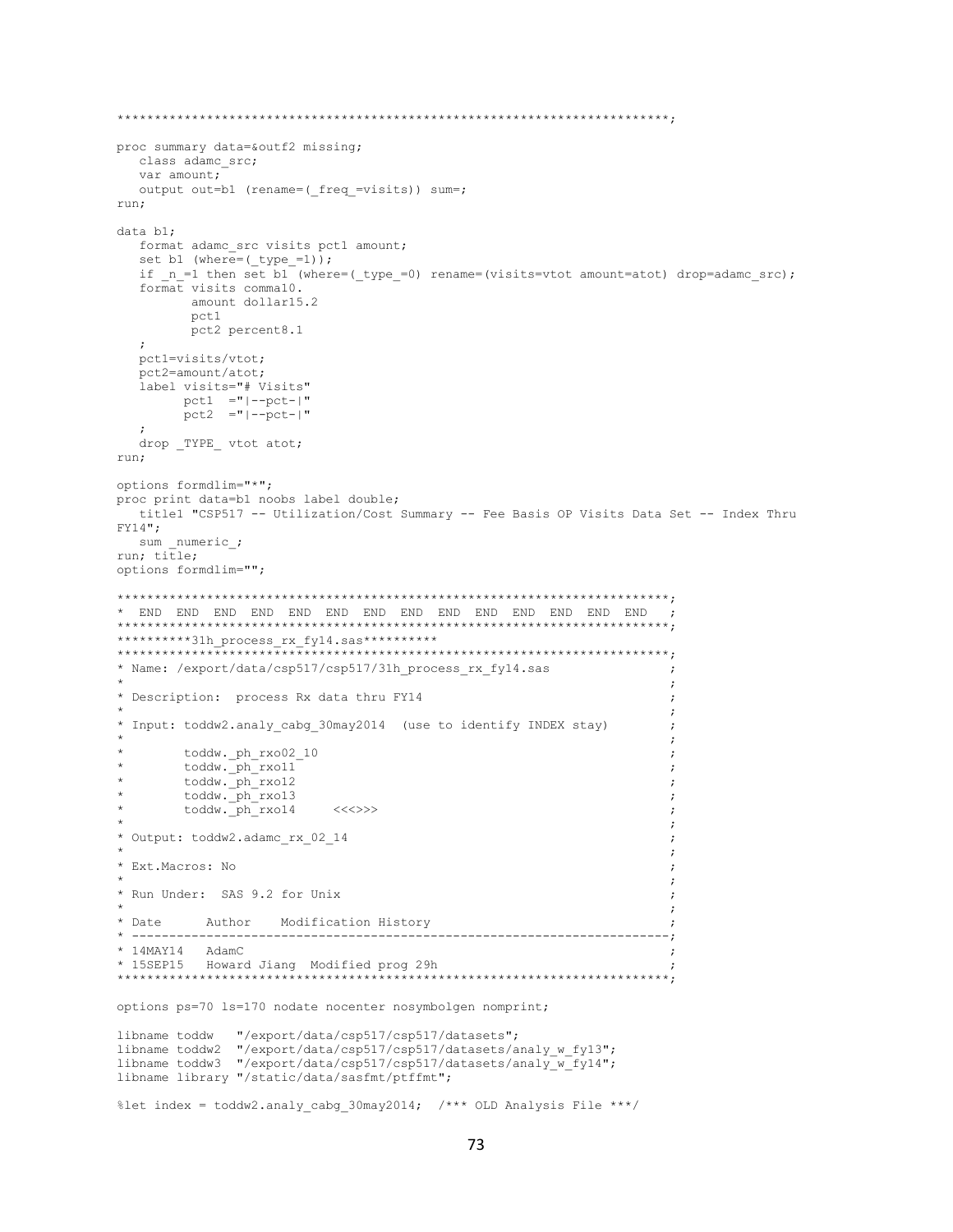```
%let rx 02 10 =toddw. ph rxo02 10;
%Let rx_0z_1v = \text{codow. } p_1rx_0z_2<br>
%let rx_11 = \text{toddw. } p_1rx_011;<br>
%let rx_11 = \text{toddw. } p_1rx_012;<br>
%let rx_11 = \text{toddw. } p_1rx_014;
%let outf = toddw3.adamc rx 02 14;
                                           /**** OUTPUT DATASET ***/
%let lbl = DSS Rx Scripts From Index to FY14; /*** Permanent Data Set Label ***/
* 01. ... use admitday or disday or randate to filter
data index;
  format idx admitday
        idx disday date9.
  set &index;
  format start
        end date9.
  \cdotstart=idx_admitday;
  end = idx disday;
  rename idx admitday=admitday
       idx disday =disday
  \mathcal{L}keep scrssn idx admitday idx disday randate start end;
run;
/*
NOTE: There were 2200 observations read from the data set TODDW2.ANALY CABG 30MAY2014.
NOTE: The data set WORK. INDEX has 2200 observations and 6 variables.
\star /
* 02. DSS outpatient
* 5/14/2014 -- added DROP MPI options otherwise ERROR MSG: both numeric and character;
data rx a;
  set \&rx\_02\_10(drop=mpi)<br>(drop=mpi)
      \&rx 11
     \frac{1}{2}x_{13}(drop=mpi)
      &rx 14
              (drop=mpi)format vizday date9.;
  vizday =svc_dte;
  drop vizday;
run:* filter out records before index stay;
proc sql;
  create table rx b as
  select a.*,
        b.start,
        b.end,
        b.randate
  from rx_a as a<br>left join
      index as b
  on a.scrssn eq b.scrssn
  order by scrssn,
          vizday_,
          clstop
  \cdotquit;
data rx\_c (rename=(vizday_=vizday))
   rx c extra (rename=(vizday =vizday))
   \cdot
```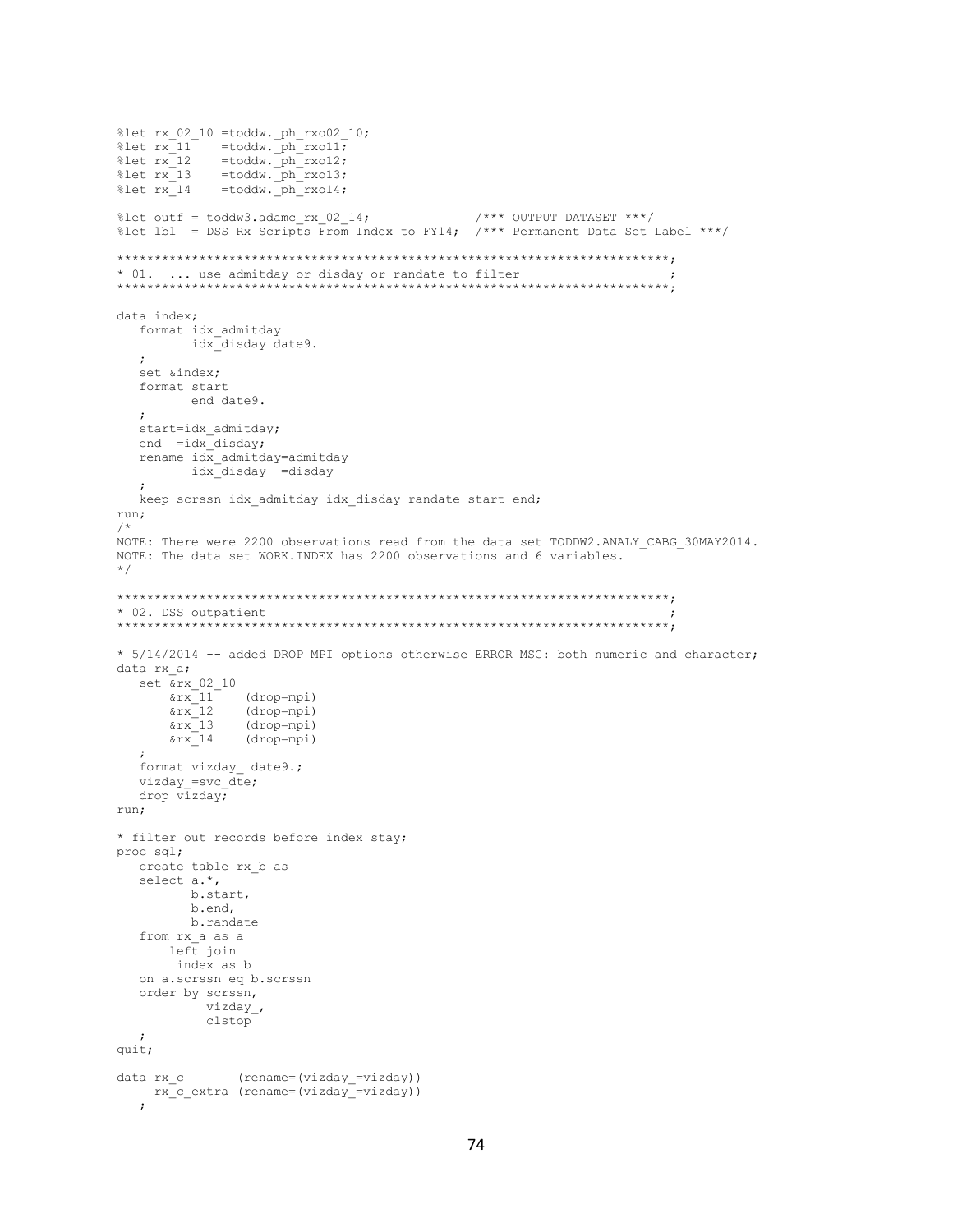```
set rx b;
  format dt date9.;
  i fnot missing (start) then dt=start;
     else if not missing (end) then dt=end;
     else
                                 dt=randate:
  if vizday_ ge dt then output rx_c;
     else
                     output rx_c_extra;
run;
/*
NOTE: There were 1153893 observations read from the data set WORK.RX B.
NOTE: The data set WORK.RX C has 955859 observations and 62 variables.
NOTE: The data set WORK.RX C EXTRA has 198034 observations and 62 variables.
\star /
data rx d;
  format scrssn randate start end vizday;
  set rx c;
  if va class="ZZ999" then va class="";
                               /**** FILTER 1 (returns) ***/
  if act cost ge 0;
  if dispcost ge 0;
run;
/*
NOTE: There were 955859 observations read from the data set WORK.RX C.
NOTE: The data set WORK.RX D has 953102 observations and 62 variables.
\star /
data rx_d_chk;
  set rx c;
  if dispcost lt 0;
run:
* 03. summarize and output
proc summary data=rx d nway missing;
  class scrssn vizday va_class;
  var act cost dispcost;
  output out=rx_e (drop=_type_ rename=(_freq_=scripts)) sum=;
run;
data &outf (label="&lbl");;
  set rx e;
  format tot cost dollar8.2;
  tot cost=round(sum(act cost, dispcost), 0.01);
  if tot_cost > 0; /*** FILTER ***/
  drop \overline{act} cost dispcost;
  label scripts ="# Scripts"
       tot cost="Total Rx Cost"
  \cdotrun;
/*
NOTE: There were 914783 observations read from the data set WORK.RX E.
NOTE: The data set TODDW3.ADAMC RX 02 14 has 912752 observations and 5 variables.
\star/proc contents data=&outf varnum;
  title1 "CSP517 -- PROC CONTENTS -- Scripts Data Set -- Index Thru FY14";
run; title;
options formdlim="*";
proc means data=&outf n nmiss min mean median max;
  title1 "CSP517 -- PROC MEANS -- Scripts Data Set -- Index Thru FY14";
run:options formdlim="";
```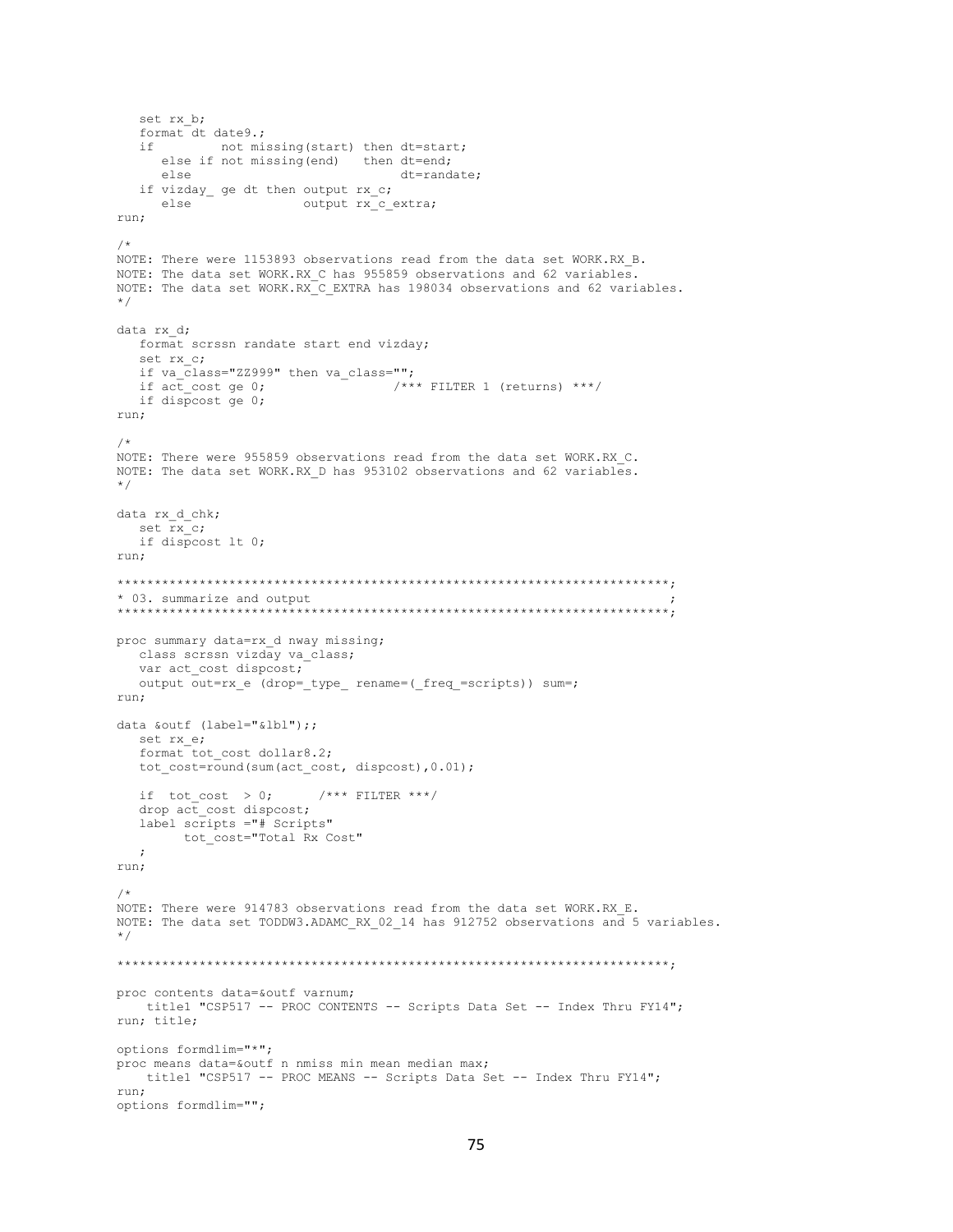```
\overline{\phantom{a}}/*
proc summary data=&outf nway missing;
  class va_class;
  var tot cost;
  output out=ck_ (drop=_type_ _freq_) n
                                      =Nnmiss =NMISS
                                  min =MIN
                                       =P1
                                  p1
                                  p5= P5p10
                                      = P10p25
                                       =P25
                                  mean =MEAN
                                  median=MEDIAN
                                  p75 = P75=P90
                                  p90
                                  p95 = P95
                                  p99
                                      =P99
                                      =MAX
                                  maxstddev=STDDEV
  \text{attrib} \text{all} label="";
  format tot cost dollar10.;
run;
\star/**********31h process rx fy14.sas**********
* Name: /export/data/csp517/csp517/31h process rx fy14.sas
                                                               \cdot:
                                                                \cdot:
* Description: process Rx data thru FY14
* Input: toddw2.analy_cabg_30may2014 (use to identify INDEX stay)
       toddw. ph rxo02 10
                                                                \cdottoddw.ph rxo11
       toddw.ph_rxo12
                                                                \cdottoddw. ph rxo13
       \text{today.}phrxo14<<\left\langle \left\langle \left\langle \cdot\right\rangle \right\rangle \right\rangle\cdot* Output: toddw2.adamc rx 02 14
* Ext. Macros: No
                                                                \cdot* Run Under: SAS 9.2 for Unix
* Date
         Author Modification History
                __________________________
                                                                -:
* 14MAY14 AdamC
* 15SEP15 Howard Jiang Modified prog 29h
options ps=70 ls=170 nodate nocenter nosymbolgen nomprint;
             "/export/data/csp517/csp517/datasets";
libname toddw
libname toddw2 "/export/data/csp517/csp517/datasets/analy_w_fy13";
libname toddw3 "/export/data/csp517/csp517/datasets/analy_w_fy14";
libname library "/static/data/sasfmt/ptffmt";
%let index = toddw2.analy cabg 30may2014; /*** OLD Analysis File ***/
%let rx_02_10 =toddw._ph_rxo02_10;
%let rx_11 =toddw.ph_rxo11;
          =toddw.pinrxo12;
\text{let } rx 12
%let rx_1 = toddw. ph_rxo13;<br>%let rx_114 = toddw. ph_rxo14;
```
76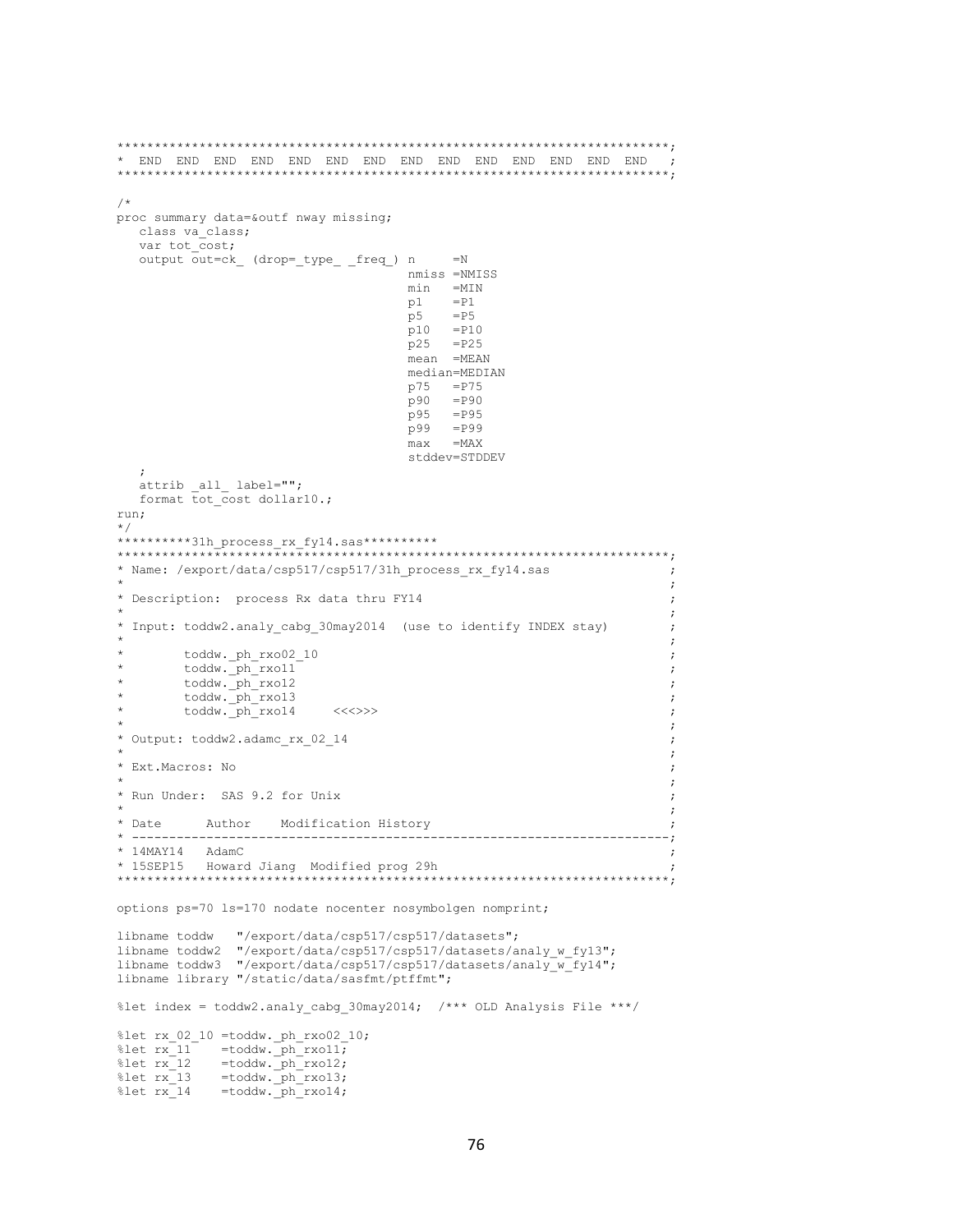```
%let outf = toddw3.adamc_rx_02_14;<br>%let lbl = DSS Rx Scripts From Index to FY14; /*** Permanent Data Set Label ***/
* 01. ... use admitday or disday or randate to filter
data index;
  format idx_admitday
       idx disday date9.
  \cdot :
  set &index;
  format start
        end date9.
  start=idx admitday;
  end = idx disday;
  rename idx_admitday=admitday
      idx disday =disday
  \mathcal{L}keep scrssn idx admitday idx disday randate start end;
run;
/*
NOTE: There were 2200 observations read from the data set TODDW2.ANALY CABG 30MAY2014.
NOTE: The data set WORK. INDEX has 2200 observations and 6 variables.
\star /
* 02. DSS outpatient
* 5/14/2014 -- added DROP MPI options otherwise ERROR MSG: both numeric and character;
data rx a;
  set \overline{\&}rx 02 10(drop=mpi)<br>(drop=mpi)
     \frac{1}{2}\frac{1}{2}(drop=mpi)\frac{13}{2}\frac{1}{2}(drop=mpi)
  \cdotformat vizday date9.;
  vizday=svc_dte;
  drop vizday;
run;
* filter out records before index stay;
proc sql;
  create table rx b as
  select a.*,
        b.start,
        b.end,
       b.randate
  from rx_a as a<br>left join
      index as b
  on a.scrssn eq b.scrssn
  order by scrssn,
         vizday_,
         clstop
  \cdotquit;
data rx c (rename=(vizday =vizday))
   rx c extra (rename=(vizday =vizday))
  set rx b;
  format dt date9.;
           not missing (start) then dt=start;
  ifelse if not missing (end) then dt=end;
     e] se
                                dt=randate;
  if vizday_ ge dt then output rx_c;
                     output rx c_extra;
     else
```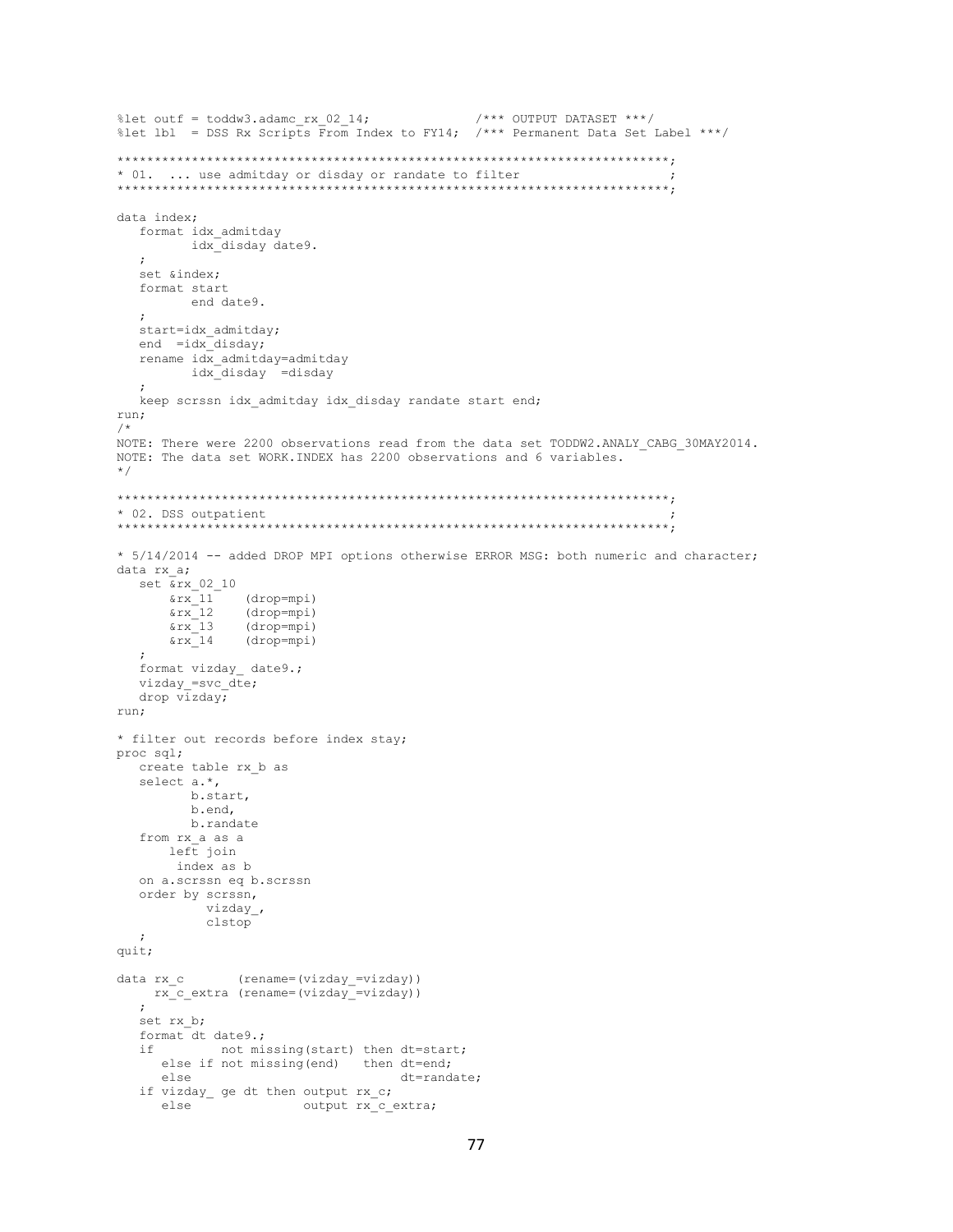run;

```
7*NOTE: There were 1153893 observations read from the data set WORK.RX B.
NOTE: The data set WORK.RX C has 955859 observations and 62 variables.
NOTE: The data set WORK.RX C EXTRA has 198034 observations and 62 variables.
\star/data rx d;
  format scrssn randate start end vizday;
  set rx c;
  if va_class="22999" then va_class="";
                    \overline{\hspace{1cm}} /*** FILTER 1 (returns) ***/
  if act cost ge 0;
  if dispcost ge 0;
run;
4<sup>2</sup>NOTE: There were 955859 observations read from the data set WORK.RX_C.
NOTE: The data set WORK.RX D has 953102 observations and 62 variables.
\star /
data rx d chk;
  set rx_c;
  if dispcost lt 0;
run:
* 03. summarize and output
proc summary data=rx d nway missing;
 class scrssn vizday va_class;
  var act cost dispcost;
  output out=rx_e (drop=_type_ rename=(_freq_=scripts)) sum=;
run;
data &outf (label="&lbl");;
  set rx e;
  format tot cost dollar8.2:
  tot cost=round(sum(act cost, dispcost), 0.01);
 if tot_cost > 0; /**** FILTER ***/
  drop act cost dispcost;
  label scripts ="# Scripts"
      tot cost="Total Rx Cost"
  \cdot:
run;
NOTE: There were 914783 observations read from the data set WORK.RX E.
NOTE: The data set TODDW3.ADAMC RX 02 14 has 912752 observations and 5 variables.
\star/proc contents data=&outf varnum;
  title1 "CSP517 -- PROC CONTENTS -- Scripts Data Set -- Index Thru FY14";
run; title;
options formdlim="*";
proc means data=&outf n nmiss min mean median max;
  title1 "CSP517 -- PROC MEANS -- Scripts Data Set -- Index Thru FY14";
run:options formdlim="";
```
 $/$ \*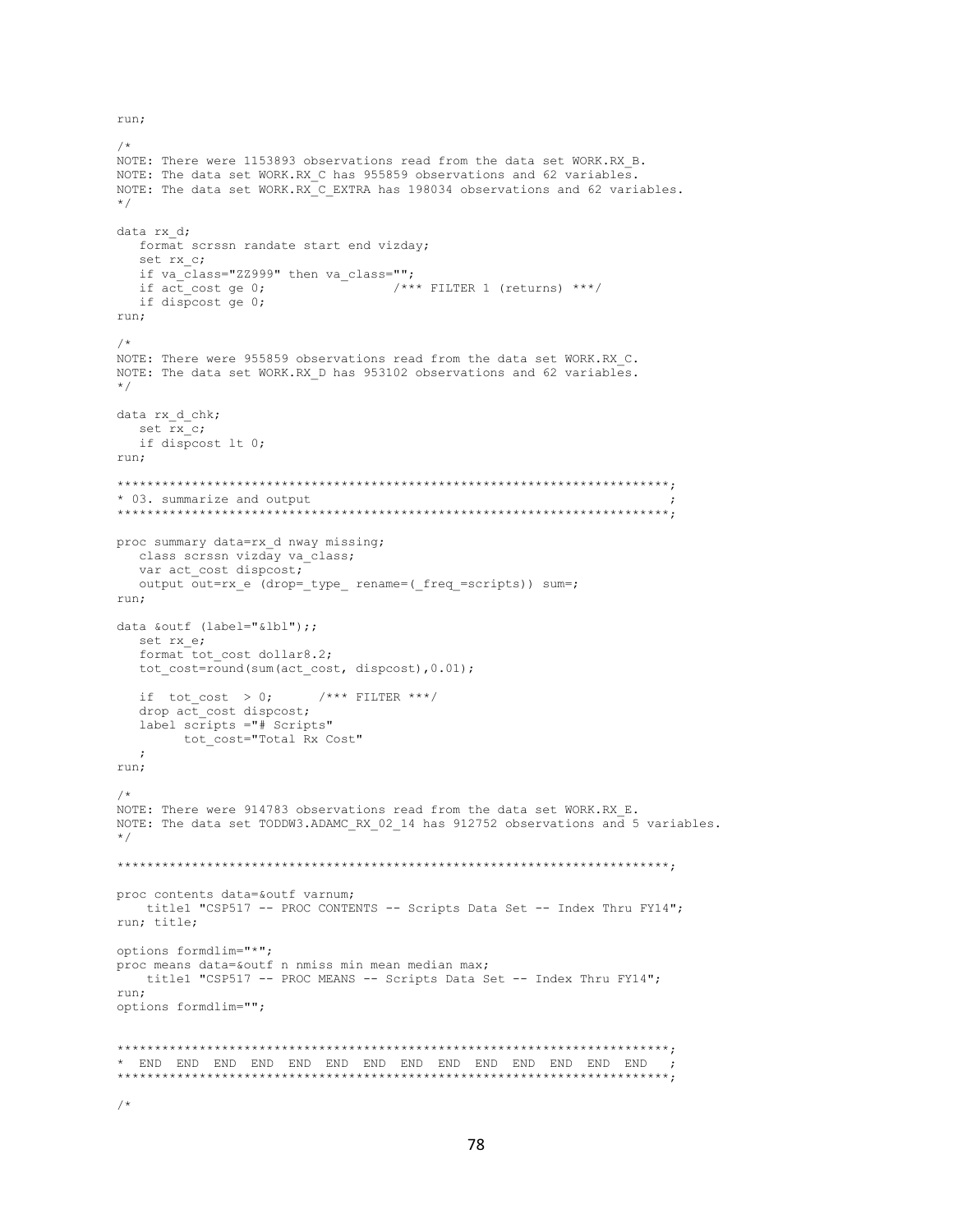```
proc summary data=&outf nway missing;
  class va class;
  var tot cost;
  output out=ck_ (drop=_type_ _freq_) n
                                         =Nnmiss =NMISS
                                     min =MIN
                                     p1= P1p5=P5
                                     p10
                                          = P10p25
                                          =P25
                                     mean =MEAN
                                     median=MEDIAN
                                          = P75p75
                                     p90
                                         = P.90p95
                                         =P95
                                     p99
                                          = P99max=MAXstddev=STDDEV
  \text{attrib} \text{all} \text{label}="";
  format tot cost dollar10.;
run;
\star /
**********31i sum fb fy14.sas***********
* Name: /export/data/avgcost/csp517/31i sum fb fy14.sas
                                                                      \cdot* Description: make patient level Fee Basis data set, data thru FY14
                                                                      \cdot:
                                                                      \cdot:
* Input: toddw2.analy_cabg_30may2014
                                       (OLD analysis data set)
                                                                      \cdottoddw3.adamc_deaths_fixed_fy14 (created in Prog 31c)
                                                                      \cdottoddw3.adamc_yr_frame_to_fy14 (created in Prog 31c)
                                                                      \cdot:
        toddw3.adamc_fb_stays_to_fy14 (created in Prog 31g)<br>toddw3.adamc_fb_visits_to_fy14 (created in Prog 31g)
                                                                      \cdot\cdot* Output: toddw3.analy_fb_patlev_to_fy14 (the OUTPUT Dsn)
* Ext. Macros: Yes -- inflation adjustment macro -- ADJ COST14
           Yes -- check missing macro -- CHK MISSING
* Run Under: SAS 9.2 for Unix
* Date
         Author Modification History
     ---;* 14MAY14 AdamC
* 16SEP15 Howard Jiang Modified prog 29i
* INFLATION ADJUSTMENT MACRO;
%include "/export/data/csp517/csp517/programs/00 inflation factors cpi.sas";
options ps=70 ls=160 nodate nosymbolgen nomprint;
               " / \verb"export/data/csp517/csp517/datasets";libname toddw
libname toddw2 "/export/data/csp517/csp517/datasets/analy_w_fy13";
libname toddw3 "/export/data/csp517/csp517/datasets/analy_w_fy14";
libname library "/static/data/sasfmt/ptffmt";
* %let cutoff = "30SEP2013"d;
                                             /*** FY13 Cutoff ***/
%let index = toddw2.analy_cabg_30may2014; <br>%let death = toddw3.adamc_deaths_fixed_fy14; /*** Deaths created in Prog 31c ***/
                                           /*** Framework created in Prog 31c ***/
%let frame = today3.addamc_yr-frame_to_fyl4;%let fbip = toddw3.adamc_fb_stays_to_fy14;
                                            /*** created in Prog 31g ***/
%let fbop = toddw3.adamc_fb_visits_to_fy14; /*** created in Prog 31g ***/
                                                                  /*** Permanent Data Set
%let outf = toddw3.analy_fb_patlev_to_fy14;
Name ***/
```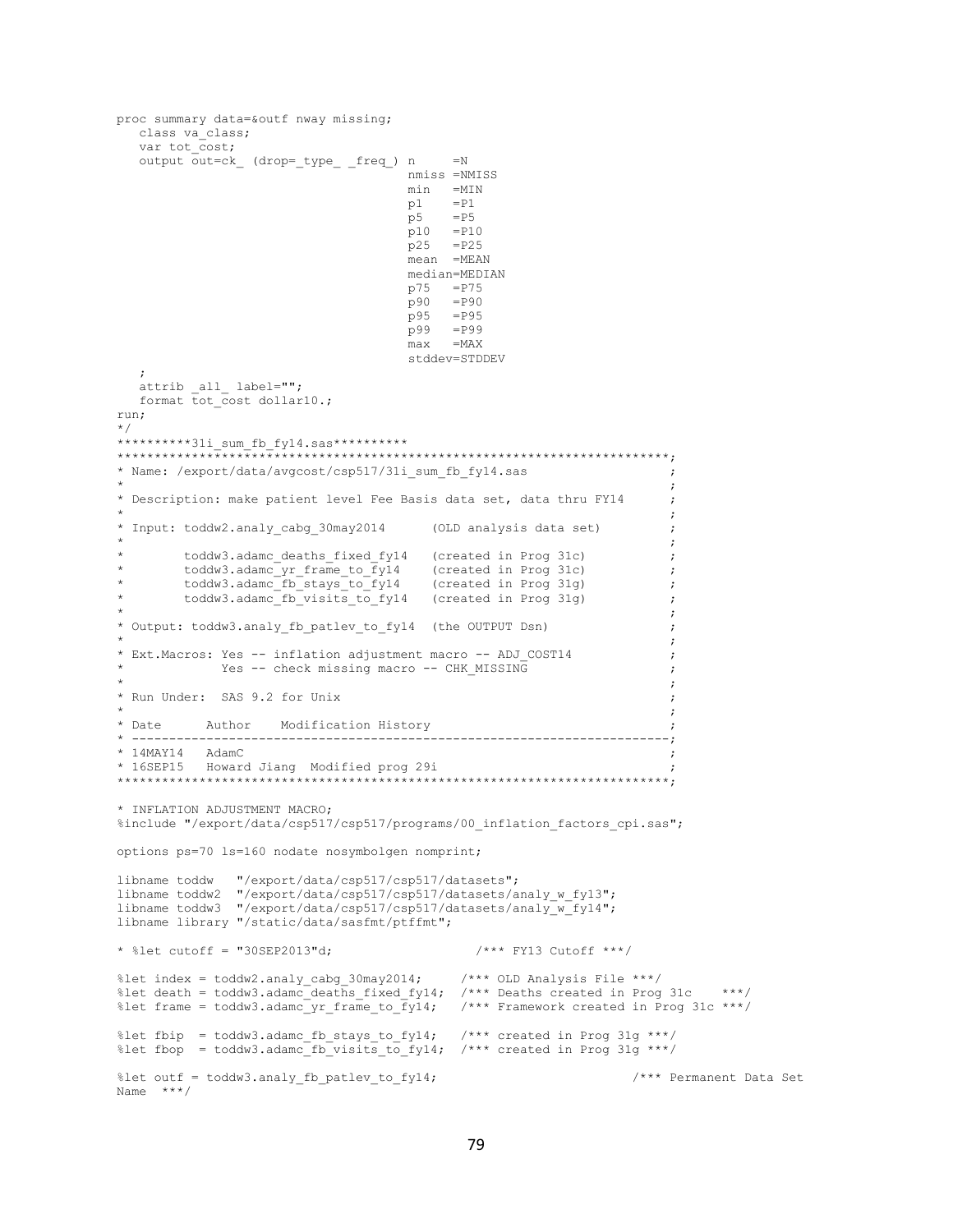```
%let lbl = CSP 517 (Person Level) Fee Basis -- Cost Adj. to 2014 $; /*** Permanent Data Set
Label ***/* 00. the base ... INDEX and 365 days post randomization
                                                       \cdotdata index1;
 format idx pre surg days
      idx_cost_adj
  set &index;
 keep onpump scrssn center randate;
run;
data index2;
 merge index1
     & death (keep=scrssn dod baseline dod adamc dod curr vital);
 by scrssn;
 label dod_curr_vital="Date of Death 12/31/2014 Vital Mini"; /*** chg as needed ***/
run;
NOTE: There were 2200 observations read from the data set WORK. INDEX1.
NOTE: There were 2200 observations read from the data set TODDW3.ADAMC DEATHS FIXED FY14.
\star /
* 01. get the cohort that has YEAR 1 going forward
data frame;
 set &frame;
 if year ge 1;
 days=intck("day", start, stop)+1;
run;
data xframe:
 set frame;
 format dos mmddyy10.;
 do i=1 to days;
   dos=intnx("day", start, i-1);
   output;
  end;
 drop i days;
run;
* 02. process Fee Basis IP and expand to DOS
data xip 1;
 set & fbip;
 perdiem=round(total_amount/days, 0.01);
run;
/*
NOTE: There were 998 observations read from the data set TODDW3.ADAMC FB STAYS TO FY14.
NOTE: The data set WORK.XIP 1 has 998 observations and 161 variables.
\star /
data xip 2;
 set x \bar{1}p 1;
 format dos mmddyy10.;
 do i=1 to days;
   dos=intnx("day", admitday, i-1);
   days=1;output;
  end:run;
```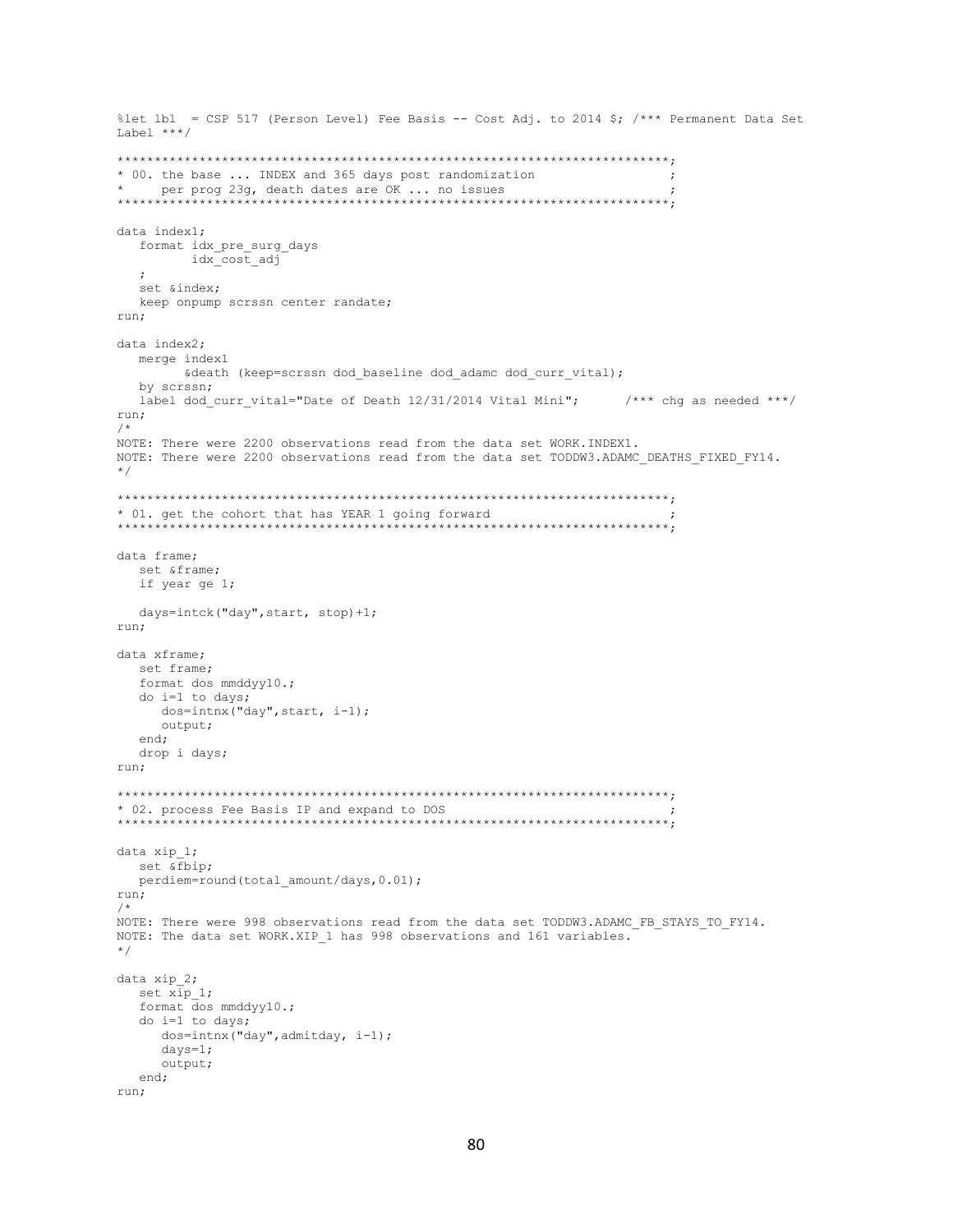```
proc summary data=xip_2 nway missing;
   class scrssn dos;
   var perdiem days;
  output out=xip 3 (drop= type freq ) sum=;
run;
/* EXPECT NO CHANGE --- DOS NOT UNIQUE
NOTE: There were 11595 observations read from the data set WORK.XIP 2.
NOTE: The data set WORK.XIP 3 has 11450 observations and 4 variables.
*/
* INFLATION ADJUSTMENT;
data xip_3;
  set xip 3;
  * THIS IS USED TO CHECK;
   old_cost=perdiem;
   %adj_cost14(dos, perdiem); /*** adj to CAY 2014 dollars ***/
   perdiem=round(perdiem,0.01);
run;
* NOT SURPRISE IF THERE IS SOMETHING IN XFRAME1_XTRA;
data xframe1
    xframe1_xtra
    ;
   merge xframe (in=in1)
        xip_3 (in=in2)
    ;
   by scrssn dos;
    if in1 and in2 then output xframe1;
      else if in1 then output xframe1;
       else if in2 then output xframe1_xtra;
run;
data xframe2;
   set xframe1;
   if missing(perdiem) then perdiem=0;
  if missing(days) then days =0; format perdiem dollar10.2
          days comma8.
   ;
run;
proc summary data=xframe2 nway missing;
   class scrssn year;
   var days perdiem;
   output out=xframe3 (drop=_type_ _freq_) sum=;
run;
proc transpose data =xframe3
              out =xframe3 days (drop= name label )
               prefix=fb_ip_days_yr_;
\mathcal{L} by scrssn;
   id year;
   var days;
run;
proc transpose data=xframe3
               out =xframe3_cost (drop=_name_)
               prefix=fb_ip_cost_yr_;
   ;
   by scrssn;
   id year;
   var perdiem;
run;
data component ip;
   format scrssn
fb_ip_days_yr_1 fb_ip_cost_yr_1
fb_ip_days_yr_2 fb_ip_cost_yr_2
fb_ip_days_yr_3 fb_ip_cost_yr_3
```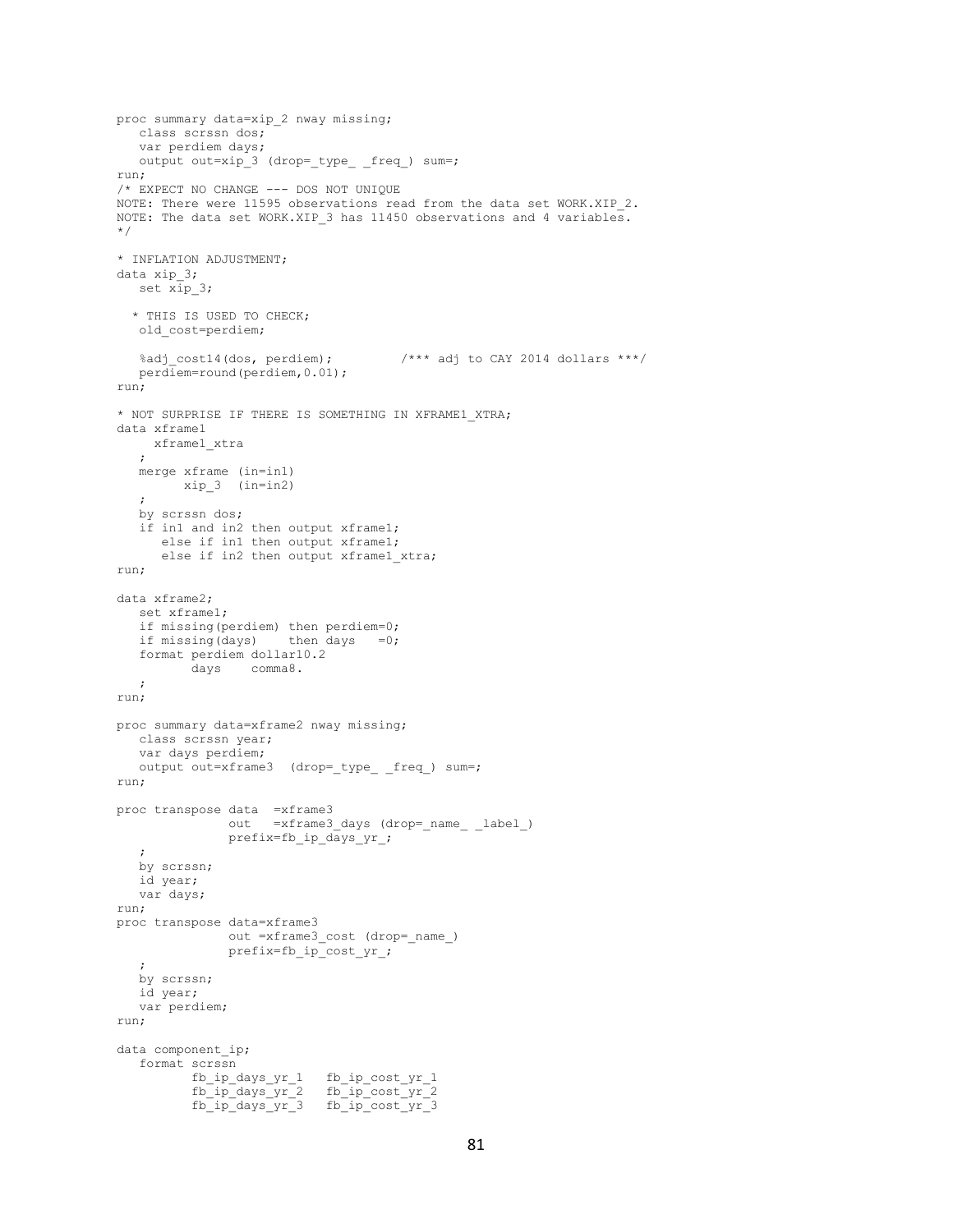```
fb ip days yr 4 fb ip cost yr 4
                          fb_ip_cost_yr_5<br>fb_ip_cost_yr_6
          fb\_ip\_days\_yr\_5fb ip days yr 6
          fb\_ip\_days\_yr\_7fb ip cost yr 7
          fb ip days yr 8
                          fb ip cost yr 8
         fb_ip_days_yr_9<br>fb_ip_cost_yr_9<br>fb_ip_days_yr_10<br>fb_ip_cost_yr_10
          fb ip days yr 11 fb ip cost yr 11
          fb\_ip\_days\_yr\_12 fb\_ip\_cost\_yr\_12fb\_ip\_days\_yr\_13 fb\_ip\_cost\_yr\_13\cdotmerge xframe3_cost
        xframe3 days
   \cdotby scrssn;
run:
* 03. process OP
      *** * * * *
data xop 1;
  set & fbop;
 * THIS IS USED TO CHECK;
  old cost=amount;
                               /**** adj to CAY 2014 dollars ***/
  %adj cost14(dos, amount);
  amount=round (amount, 0.01);
run;
proc summary data=xop_1 nway missing;
  class scrssn sta3n ven13n paycat dos;
  var amount;
  output out=xop_2 (drop=_type_ rename=(_freq_=visits)) sum=;
run;
NOTE: There were 66645 observations read from the data set WORK.XOP 1.
NOTE: The data set WORK.XOP 2 has 66645 observations and 7 variables.
\star /
proc summary data=xop 2 nway missing;
  class scrssn dos;
  var visits amount;
  output out=xop_3 (drop=_type_ _freq_) sum=;
run:
* expect nothing go to XFRAME4 XTRA;
data xframe4
   xframe4 xtra
  \cdot :
  merge xframe (in=in1)
       xop_3 (in=in2)
   \cdotby scrssn dos;
   if in1 and in2 then output xframe4;
     else if in1 then output xframe4;
      else if in2 then output xframe4 xtra;
run;
/*
NOTE: There were 6778050 observations read from the data set WORK.XFRAME.
NOTE: There were 60095 observations read from the data set WORK.XOP 3.
NOTE: The data set WORK.XFRAME4 has 6778050 observations and 12 variables.
NOTE: The data set WORK.XFRAME4 XTRA has 2987 observations and 12 variables.
\star/data xframe5;
  set xframe4;
  if missing (amount) then amount=0;
  if missing (visits) then visits=0;
  format amount dollar10.2
```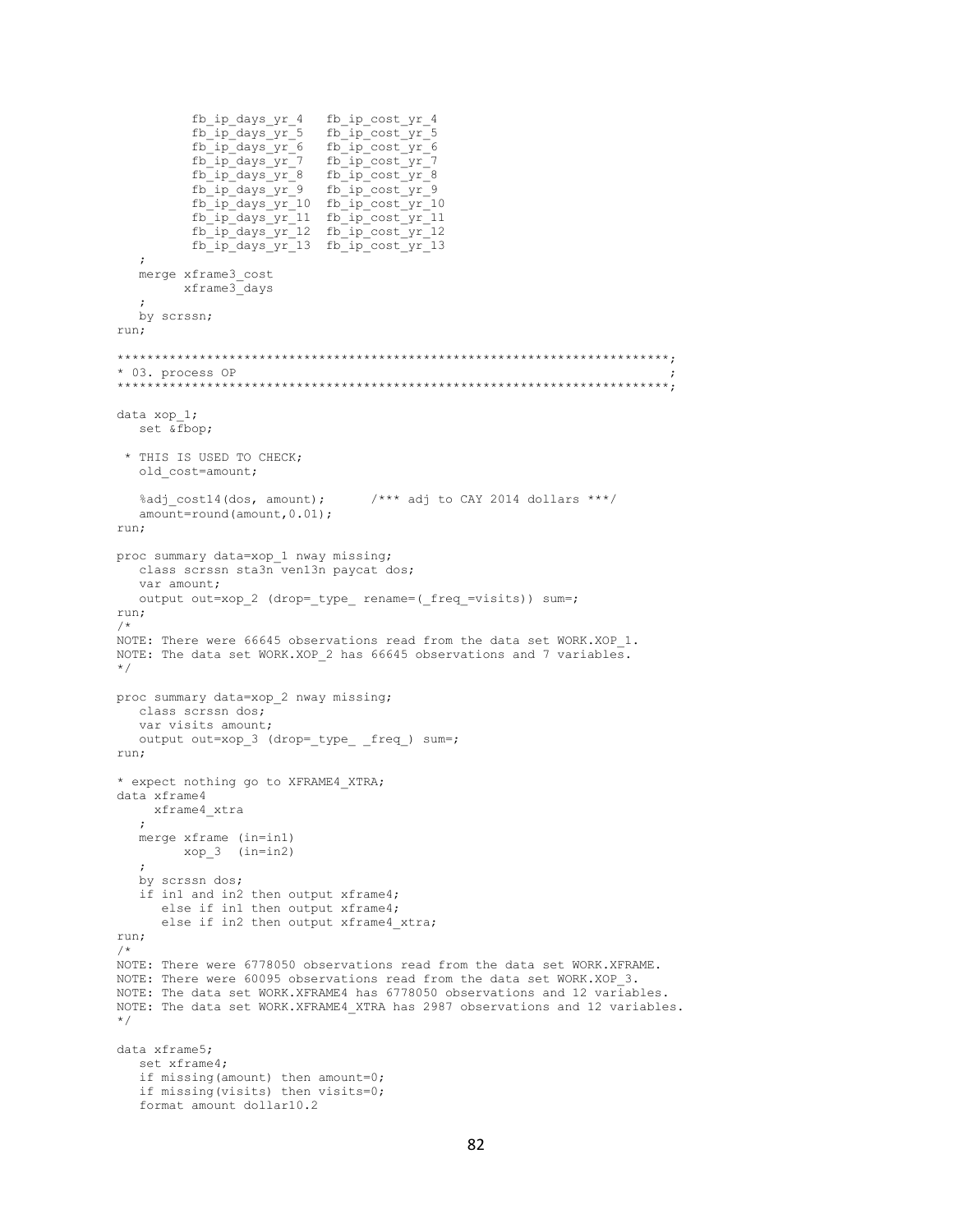```
 visits comma8.
    ;
run;
proc summary data=xframe5 nway missing;
    class scrssn year;
    var visits amount;
   output out=xframe6 (drop=_type_ _freq_) sum=;
run;
proc transpose data =xframe6
                out =xframe6 visits (drop= name )
                 prefix=fb_op_visits_yr_;
\mathcal{L} by scrssn;
    id year;
    var visits;
run;
proc transpose data=xframe6
                 out =xframe6_cost (drop=_name_ _label_)
                 prefix=fb_op_cost_yr_;
\mathcal{L} by scrssn;
    id year;
    var amount;
run;
data component op;
    format scrssn
           fb_op_visits_yr_1 fb_op_cost_yr_1
fb op visits yr 2 fb op cost yr 2
fb_op_visits_yr_3 fb_op_cost_yr_3
            fb_op_visits_yr_4 fb_op_cost_yr_4
           fb\_op\_visits\_yr\_5 fb_op_visits_yr_6 fb_op_cost_yr_6
           fb_op_visits_yr_7 fb_op_cost_yr_7<br>fb_op_visits_yr_8 fb_op_cost_yr_8
           fb\_op\_visits\_yr 8
fb op visits yr 9 fb op cost yr 9
fb op visits yr 10 fb op cost yr 10
            fb_op_visits_yr_11 fb_op_cost_yr_11
 fb_op_visits_yr_12 fb_op_cost_yr_12
 fb_op_visits_yr_13 fb_op_cost_yr_13
    ;
    merge xframe6_cost
          xframe6_visits
\mathcal{L} by scrssn;
run;
**************************************************************************;
* 04. put the 2 pieces together ;
**************************************************************************;
data c1;
    format
       scrssn
      fb_ip_days_yr_1 fb_ip_cost_yr_1 fb_op_visits_yr_1 fb_op_cost_yr_1 fb_tot_cost_yr_1
fb_ip_days_yr_2 fb_ip_cost_yr_2 fb_op_visits_yr_2 fb_op_cost_yr_2 fb_tot_cost_yr_2
fb_ip_days_yr_3 fb_ip_cost_yr_3 fb_op_visits_yr_3 fb_op_cost_yr_3 fb_tot_cost_yr_3
fb_ip_days_yr_4 fb_ip_cost_yr_4 fb_op_visits_yr_4 fb_op_cost_yr_4 fb_tot_cost_yr_4
       fb_ip_days_yr_5 fb_ip_cost_yr_5 fb_op_visits_yr_5 fb_op_cost_yr_5 fb_tot_cost_yr_5
fb_ip_days_yr_6 fb_ip_cost_yr_6 fb_op_visits_yr_6 fb_op_cost_yr_6 fb_tot_cost_yr_6
fb_ip_days_yr_7 fb_ip_cost_yr_7 fb_op_visits_yr_7 fb_op_cost_yr_7 fb_tot_cost_yr_7
      f_{\rm D} \bar{f}_{\rm D} \bar{f}_{\rm D} \bar{f}_{\rm C} \bar{f}_{\rm C} \bar{f}_{\rm C} \bar{f}_{\rm C} \bar{f}_{\rm C} \bar{f}_{\rm C} \bar{f}_{\rm C} \bar{f}_{\rm C} \bar{f}_{\rm C} \bar{f}_{\rm C} \bar{f}_{\rm C} \bar{f}_{\rm C} \bar{f}_{\rm C} \bar{f}_{\rm C} \bar{f}_{\rm C} \bar{f}_{\rmfb_ip_days_yr_9 fb_ip_cost_yr_9 fb_op_visits_yr_9 fb_op_cost_yr_9 fb_tot_cost_yr_9
       fb_ip_days_yr_10 fb_ip_cost_yr_10 fb_op_visits_yr_10 fb_op_cost_yr_10 fb_tot_cost_yr_10
       fb_ip_days_yr_11 fb_ip_cost_yr_11 fb_op_visits_yr_11 fb_op_cost_yr_11 fb_tot_cost_yr_11
       fb_ip_days_yr_12 fb_ip_cost_yr_12 fb_op_visits_yr_12 fb_op_cost_yr_12 fb_tot_cost_yr_12
       fb_ip_days_yr_13 fb_ip_cost_yr_13 fb_op_visits_yr_13 fb_op_cost_yr_13 fb_tot_cost_yr_13
\mathcal{L}
```

```
 merge component_ip
```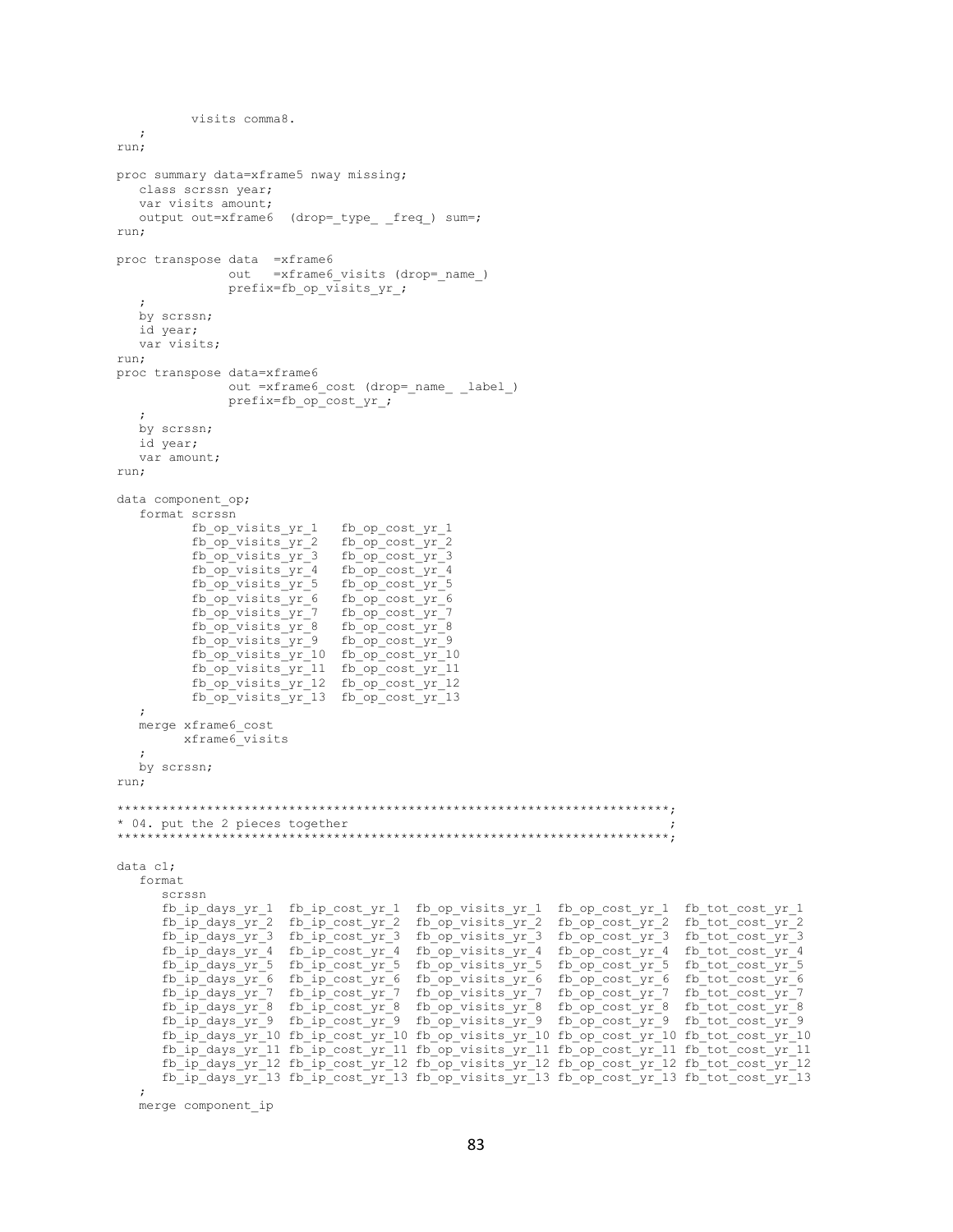```
 component_op
\mathcal{L} by scrssn;
   format fb tot cost yr : dollar12.2;
  * IF IP COST YEAR X IS FILLED THEN SO IS OP COST YEAR X;
   if not missing(fb ip cost yr 1) then fb tot cost yr 1 =sum(fb ip cost yr 1, fb op cost yr 1
);
   if not missing(fb ip cost yr 2) then fb tot cost yr 2 =sum(fb ip cost yr 2, fb op cost yr 2
);
   if not missing(fb ip cost yr 3) then fb tot cost yr 3 =sum(fb ip cost yr 3, fb op cost yr 3
);
   if not missing(fb_ip_cost_yr_4) then fb_tot_cost_yr_4 =sum(fb_ip_cost_yr_4, fb_op_cost_yr_4
);
   if not missing(fb ip cost yr 5) then fb tot cost yr 5 =sum(fb ip cost yr 5, fb op cost yr 5
);
    if not missing(fb_ip_cost_yr_6) then fb_tot_cost_yr_6 =sum(fb_ip_cost_yr_6, fb_op_cost_yr_6 
);
   if not missing(fb ip cost yr 7) then fb tot cost yr 7 =sum(fb ip cost yr 7, fb op cost yr 7
);
   if not missing(fb_ip_cost_yr_8) then fb_tot_cost_yr_8 =sum(fb_ip_cost_yr_8, fb_op_cost_yr_8
);
   if not missing(fb ip cost yr 9) then fb tot cost yr 9 =sum(fb ip cost yr 9, fb op cost yr 9
);
   if not missing(fb_ip_cost_yr_10) then fb_tot_cost_yr_10=sum(fb_ip_cost_yr_10,
fb op cost yr 10);
    if not missing(fb_ip_cost_yr_11) then fb_tot_cost_yr_11=sum(fb_ip_cost_yr_11, 
fb_op_cost_yr_11);
   if not missing(fb ip cost yr 12) then fb tot cost yr 12=sum(fb ip cost yr 12,
fb op cost yr 12);
    if not missing(fb_ip_cost_yr_13) then fb_tot_cost_yr_13=sum(fb_ip_cost_yr_13, 
fb op cost yr 13);
run;
data c2;
   set cl;<br>label fb ip days_yr_1
         fb_ip_days_yr_1 ="PostRand IP Days Year1 (FeeBasis)"<br>fb_ip_cost_yr_1 ="PostRand IP Cost Year1 (FeeBasis)"
                               ="PostRand IP Cost Year1 (FeeBasis)"
           fb_op_visits_yr_1 ="PostRand OP Visits Year1 (FeeBasis)"
          f_{\text{D}} \overline{C} \overline{C} \overline{C} \overline{C} \overline{C} = "PostRand OP Cost Year1 (FeeBasis)"
          fb tot cost yr 1 = "PostRand TOTAL Cost Year1 (FeeBasis)"
           fb_ip_days_yr_2 ="PostRand IP Days Year2 (FeeBasis)"
           fb_ip_cost_yr_2 ="PostRand IP Cost Year2 (FeeBasis)"
          f_{\rm pop} visits \bar{y}r 2 = "PostRand OP Visits Year2 (FeeBasis)"
          f_{\rm D} \overline{\text{Cost}} \overline{\text{yr}} \overline{\text{2}} = "PostRand OP Cost Year2 (FeeBasis)"<br>
fb tot cost yr 2 = "PostRand TOTAL Cost Year2 (FeeBasi
                               ="PostRand TOTAL Cost Year2 (FeeBasis)"
           fb_ip_days_yr_3 ="PostRand IP Days Year3 (FeeBasis)"
          f_{\rm D} ip \overline{\rm cost} yr 3 = "PostRand IP Cost Year3 (FeeBasis)"
           fb_op_visits_yr_3 ="PostRand OP Visits Year3 (FeeBasis)"
          f_{\text{D}} \overline{op\_cost\_yr\_3} = "PostRand OP Cost Year3 (FeeBasis)"
          fb_tot_cost_yr_3 ="PostRand TOTAL Cost_Year3 (FeeBasis)"
           fb_ip_days_yr_4 ="PostRand IP Days Year4 (FeeBasis)"
                               ="PostRand IP Cost Year4 (FeeBasis)"
           fb_op_visits_yr_4 ="PostRand OP Visits Year4 (FeeBasis)"
           fb_op_cost_yr_4 ="PostRand OP Cost Year4 (FeeBasis)"
           fb_tot_cost_yr_4 ="PostRand TOTAL Cost Year4 (FeeBasis)"
          fb ip days yr 5 = "PostRand IP Days Year5 (FeeBasis)"
          f\bar{b} ip cost y\bar{c} 5 = "PostRand IP Cost Year5 (FeeBasis)"
           fb_op_visits_yr_5 ="PostRand OP Visits Year5 (FeeBasis)"
           fb_op_cost_yr_5 ="PostRand OP Cost Year5 (FeeBasis)"
           fb_tot_cost_yr_5 ="PostRand TOTAL Cost Year5 (FeeBasis)"
          fb ip days yr 6 = "PostRand IP Days Year6 (FeeBasis)"
           fb_ip_cost_yr_6 ="PostRand IP Cost Year6 (FeeBasis)"
          fb op visits yr 6 = "PostRand OP Visits Year6 (FeeBasis)"
          \overline{p} fb op cost \overline{y} fo = "PostRand OP Cost Year6 (FeeBasis)"
```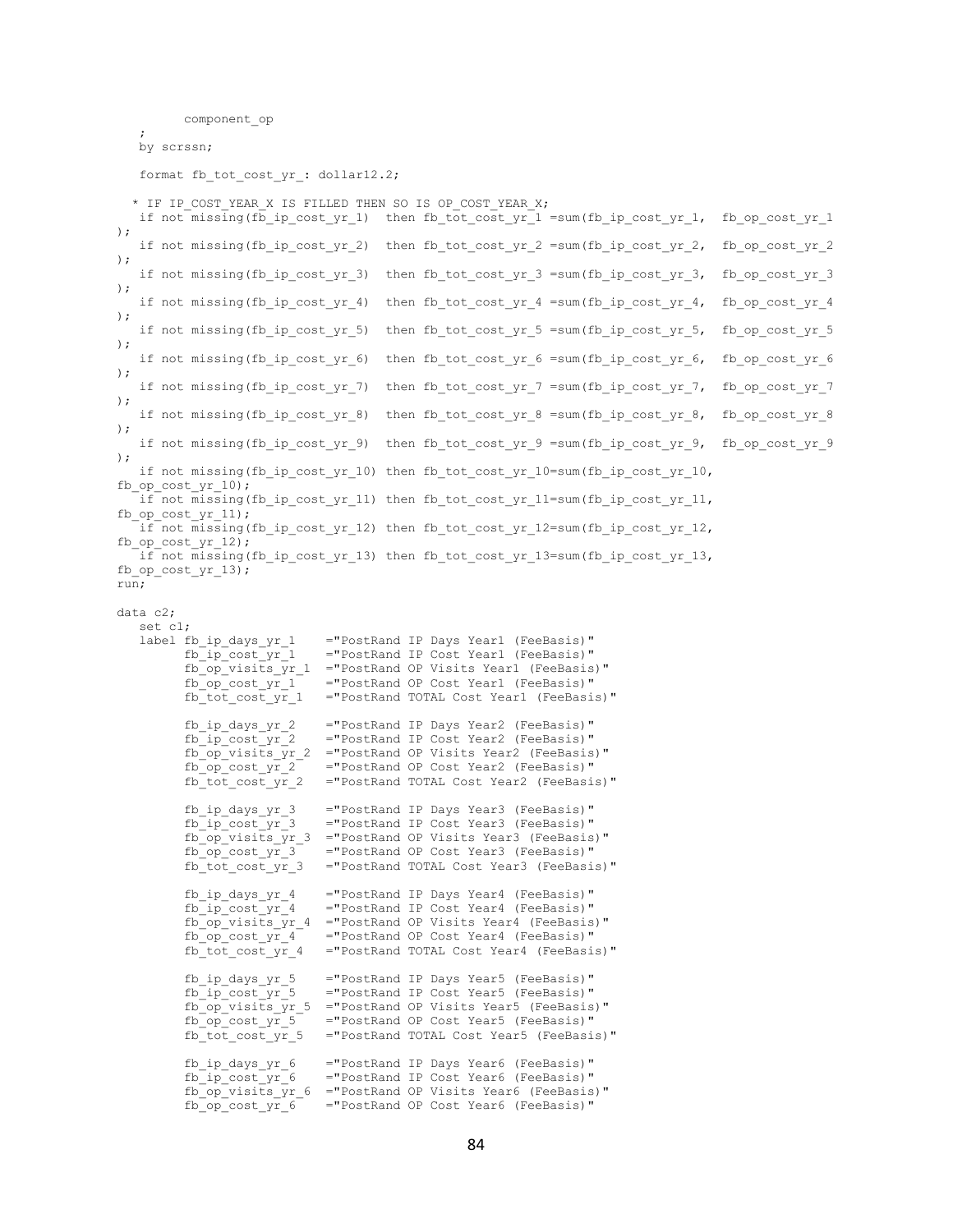fb\_tot\_cost\_yr\_6 ="PostRand TOTAL Cost Year6 (FeeBasis)"  $fb\_ip\_days\_yr\_7$  = "PostRand IP Days Year7 (FeeBasis)"<br>  $fb\_ip\_cost\_yr\_7$  = "PostRand IP Cost Year7 (FeeBasis)" ="PostRand IP Cost Year7 (FeeBasis)"  $f_{\rm{D}}$   $\overline{op\_visits\_yr\_7}$  = "PostRand OP Visits Year7 (FeeBasis)" fb\_op\_cost\_yr\_7 ="PostRand OP Cost Year7 (FeeBasis)" fb\_tot\_cost\_yr\_7 ="PostRand TOTAL Cost\_Year7 (FeeBasis)" fb\_ip\_days\_yr\_8 ="PostRand IP Days Year8 (FeeBasis)"  $f_{\text{p}}$   $f_{\text{p}}$   $f_{\text{p}}$   $f_{\text{p}}$   $f_{\text{p}}$   $f_{\text{p}}$   $f_{\text{p}}$   $f_{\text{p}}$   $f_{\text{p}}$   $f_{\text{p}}$   $f_{\text{p}}$   $f_{\text{p}}$   $f_{\text{p}}$   $f_{\text{p}}$   $f_{\text{p}}$   $f_{\text{p}}$   $f_{\text{p}}$   $f_{\text{p}}$   $f_{\text{p}}$   $f_{\text{p}}$   $f_{\text{p}}$   $f_{\text{p}}$  fb\_op\_visits\_yr\_8 ="PostRand OP Visits Year8 (FeeBasis)"  $f_{\text{loop}}$   $\overline{c}$  ost\_ $y_{\text{max}}$  ="PostRand OP Cost Year8 (FeeBasis)" fb tot cost yr 8 = "PostRand TOTAL Cost Year8 (FeeBasis)" fb\_ip\_days\_yr\_9 ="PostRand IP Days Year9 (FeeBasis)"<br>fb\_ip\_cost\_yr\_9 ="PostRand IP Cost Year9 (FeeBasis)" ="PostRand IP Cost Year9 (FeeBasis)" fb\_op\_visits\_yr\_9 ="PostRand OP Visits Year9 (FeeBasis)"  $f_{\text{D}}$   $\overline{C}$   $\overline{C}$   $\overline{C}$   $\overline{C}$  = "PostRand OP Cost Year9 (FeeBasis)" fb tot cost yr 9 = "PostRand TOTAL Cost Year9 (FeeBasis)" fb\_ip\_days\_yr\_10 ="PostRand IP Days Year10 (FeeBasis)"  $f_{\rm D}$   $\bar{f}_{\rm D}$   $\bar{f}_{\rm C}$   $\bar{f}_{\rm C}$   $\bar{f}_{\rm C}$   $\bar{f}_{\rm C}$  = "PostRand IP Cost Year10 (FeeBasis)" fb\_op\_visits\_yr\_10 ="PostRand OP Visits Year10 (FeeBasis)"  $f_{\rm D}$   $\overline{p}$   $\overline{q}$   $\overline{q}$   $\overline{q}$  = "PostRand OP Cost Year10 (FeeBasis)" fb\_tot\_cost\_yr\_10 ="PostRand TOTAL Cost Year10 (FeeBasis)" fb ip days yr 11 = "PostRand IP Days Year11 (FeeBasis)" fb\_ip\_cost\_yr\_11 ="PostRand IP Cost Year11 (FeeBasis)" fb\_op\_visits\_yr\_11 ="PostRand OP Visits Year11 (FeeBasis)"  $f_{\text{loop} \_cost\_yr\_11}$  ="PostRand OP Cost Year11 (FeeBasis)" fb\_tot\_cost\_yr\_11 ="PostRand TOTAL Cost Year11 (FeeBasis)" fb\_ip\_days\_yr\_12 ="PostRand IP Days Year12 (FeeBasis)" fb\_ip\_cost\_yr\_12 ="PostRand IP Cost Year12 (FeeBasis)" fb\_op\_visits\_yr\_12 ="PostRand OP Visits Year12 (FeeBasis)"  $f_{\text{D}}$   $\overline{f}$   $\overline{f}$   $\overline{f}$   $\overline{f}$   $\overline{f}$   $\overline{f}$  ="PostRand OP Cost Year12 (FeeBasis)" fb\_tot\_cost\_yr\_12 ="PostRand TOTAL Cost Year12 (FeeBasis)" fb\_ip\_days\_yr\_13 ="PostRand IP Days Year13 (FeeBasis)" fb\_ip\_cost\_yr\_13 ="PostRand IP Cost Year13 (FeeBasis)" fb\_op\_visits\_yr\_13 ="PostRand OP Visits Year13 (FeeBasis)" fb\_op\_cost\_yr\_13 ="PostRand OP Cost Year13 (FeeBasis)"  $f_{\text{tot}}$   $\bar{f}$   $\bar{f}$   $\bar{f}$   $\bar{f}$   $\bar{f}$   $\bar{f}$   $\bar{f}$   $\bar{f}$   $\bar{f}$   $\bar{f}$   $\bar{f}$   $\bar{f}$   $\bar{f}$   $\bar{f}$   $\bar{f}$   $\bar{f}$   $\bar{f}$   $\bar{f}$   $\bar{f}$   $\bar{f}$   $\bar{f}$   $\bar{f}$   $\bar{f}$   $\bar{f}$   $\bar{f}$   $\bar{f}$   $\bar$  ; run; data &outf (label="&lbl"); merge index2  $c<sub>2</sub>$  ; by scrssn; run; proc contents data=&outf varnum; title1 "CSP517 -- PROC CONTENTS of Dataset &outf -- FeeBasis Analysis Dataset"; title2 "Note1: All Costs are in 2014 \$"; title3 "Note2: Data to FY14, up to 13 full periods for those who died (full period is 365 days)"; run; title; proc means data=&outf n nmiss sum min mean max stddev; title1 "CSP517 -- PROC MEANS of Dataset &outf -- FeeBasis Analysis Dataset"; title2 "Note1: All Costs are in 2014 \$"; title3 "Note2: Data to FY14, up to 13 full periods for those who died (full period is 365 days)"; run; title; \*\*\*\*\*\*\*\*\*\*\*\*\*\*\*\*\*\*\*\*\*\*\*\*\*\*\*\*\*\*\*\*\*\*\*\*\*\*\*\*\*\*\*\*\*\*\*\*\*\*\*\*\*\*\*\*\*\*\*\*\*\*\*\*\*\*\*\*\*\*\*\*\*\*;

\* check missing;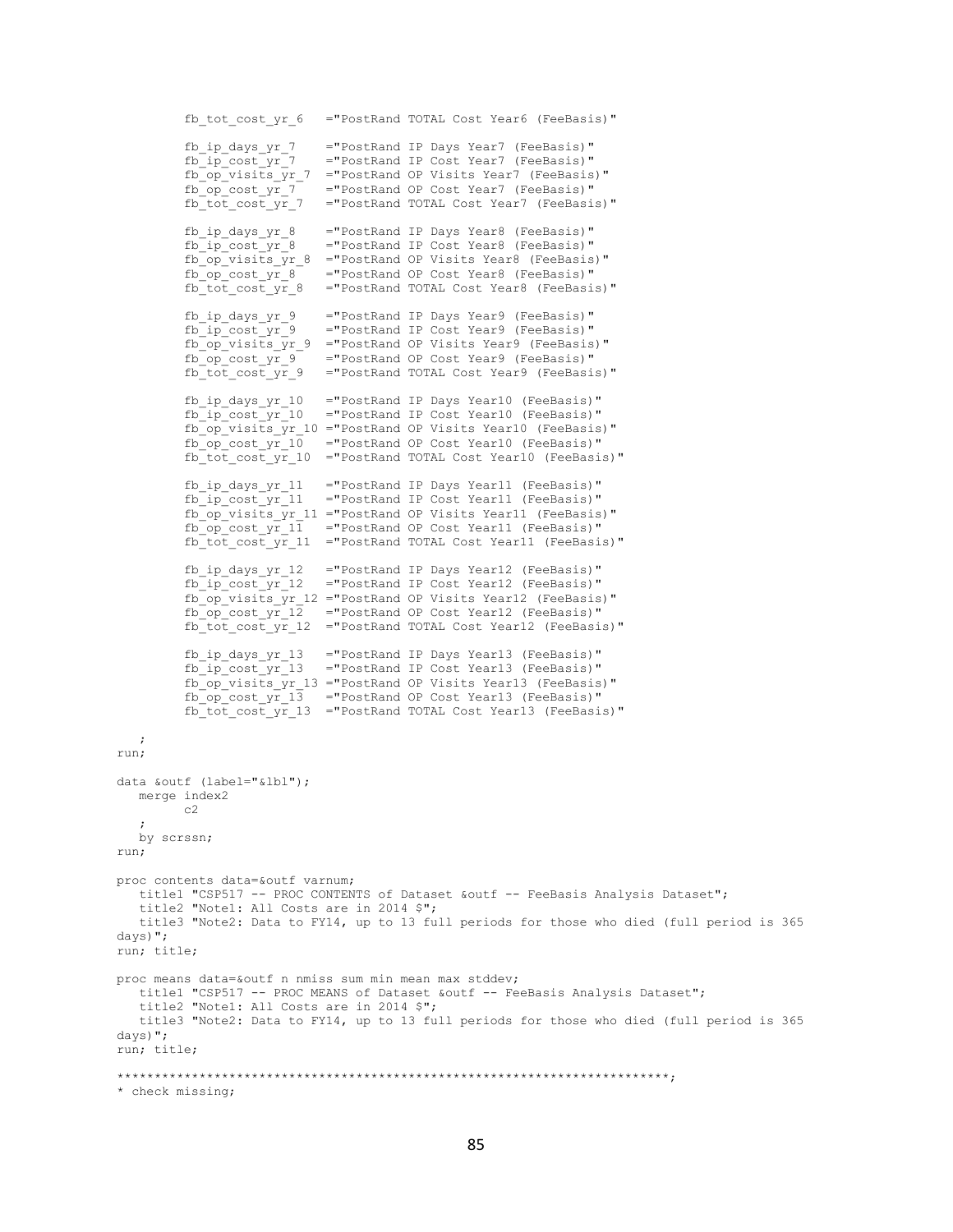```
*%include "/export/home/achow/code/chk missing.sas";
%include "./chk missing.sas";
%chk missing(indsn = &outf /* Input SAS dataset name */,
           outdsn=a /* Output SAS dataset name */
          \rightarrowproc print data=a noobs label;
  title1 "CSP517 -- Check Missing Values -- Fee Basis Analysis Data Set (Patient Level) --
Index Thru FY14";
  format NOBS comma8.
       miss_pct percent8.1
  \cdot :
run; title;
**********31j mk analy fy14.sas**********
* Name: /export/data/csp517/csp517/programs/31j_mk_analy_fy14.sas
                                                                   \cdot\cdot:
* Description: make patient level data set to incl FY14 data
                                                                  \cdot:
* Input: toddw2.analy cabg 30may2014
                                      (the old analysis data set)
                                                                  \cdot\cdot:
       toddw3.adamc_deaths_fixed_fy14 (created in Prog 31c)<br>toddw3.adamc_yr_frame_to_fy14 (created in Prog 31c)
                                                                  \cdot:
                                                                   \cdot:
        Created in Prog 31d)<br>toddw3.adamc_op_visits_to_fy14 (created in Prog 31d)<br>toddw3.adamc_rv_00_11_
                                                                   \cdot:
                                      (created in Prog 31f)<br>(created in Prog 31h)
                                                                  \cdot\text{today3.addamc}\text{rx}<sup>-1</sup>-02_14
                                                                   \cdot:
* Output: toddw3.analy cabg 22sep2015
                                                                   \cdot:
* Ext. Macros: Yes -- inflation adjustment macro -- ADJ COST14
           Yes -- check missing macro -- CHK MISSING
* Run Under: SAS 9.2 for Unix
* Date
         Author Modification History
* 27MAY14 AdamC
* 21SEP15 Howard Jiang Modified prog 29j
* INFLATION ADJUSTMENT MACRO;
%include "/export/data/csp517/csp517/programs/00 inflation factors cpi.sas";
options ps=70 ls=170 nodate nocenter nosymbolgen nomprint;
libname toddw
              "/export/data/csp517/csp517/datasets";
libname toddw2 "/export/data/csp517/csp517/datasets/analy_w_fy13";
libname toddw3 "/export/data/csp517/csp517/datasets/analy_w_fy14";
libname library "/static/data/sasfmt/ptffmt";
%let index = toddw2.analy_cabg_30may2014; \qquad/*** the LAST Analysis File ***,<br>%let death = toddw3.adamc_deaths_fixed_fy14; /*** Deaths created in Prog 31c ***/
                                                                         ***/%let frame = toddw3.adamc_yr_frame to \overline{f}y14; /*** Framework created in Prog 31c ***/
%let ip = toddw3.adamc disch to fy14;
                                      /*** created in Prog 31d ***/
%let op = toddw3.adamc_op_visits_to_fy14; /*** created in Prog 31f ***/
                                 \frac{1}{1} /*** created in Prog 31h ***/
%let rx = toddw3.adamcrx 02 14;
%let outf = toddw3.analy cabg 22sep2015;
                                                                 /*** Permanent Data Set
Name ***/%let lbl = CSP 517 (Person Level) Incl Year2+ -- Cost Adj. to 2014 $; /*** Permanent Data Set
Label ***/
* 00. the base ... INDEX and 365 days post randomization
```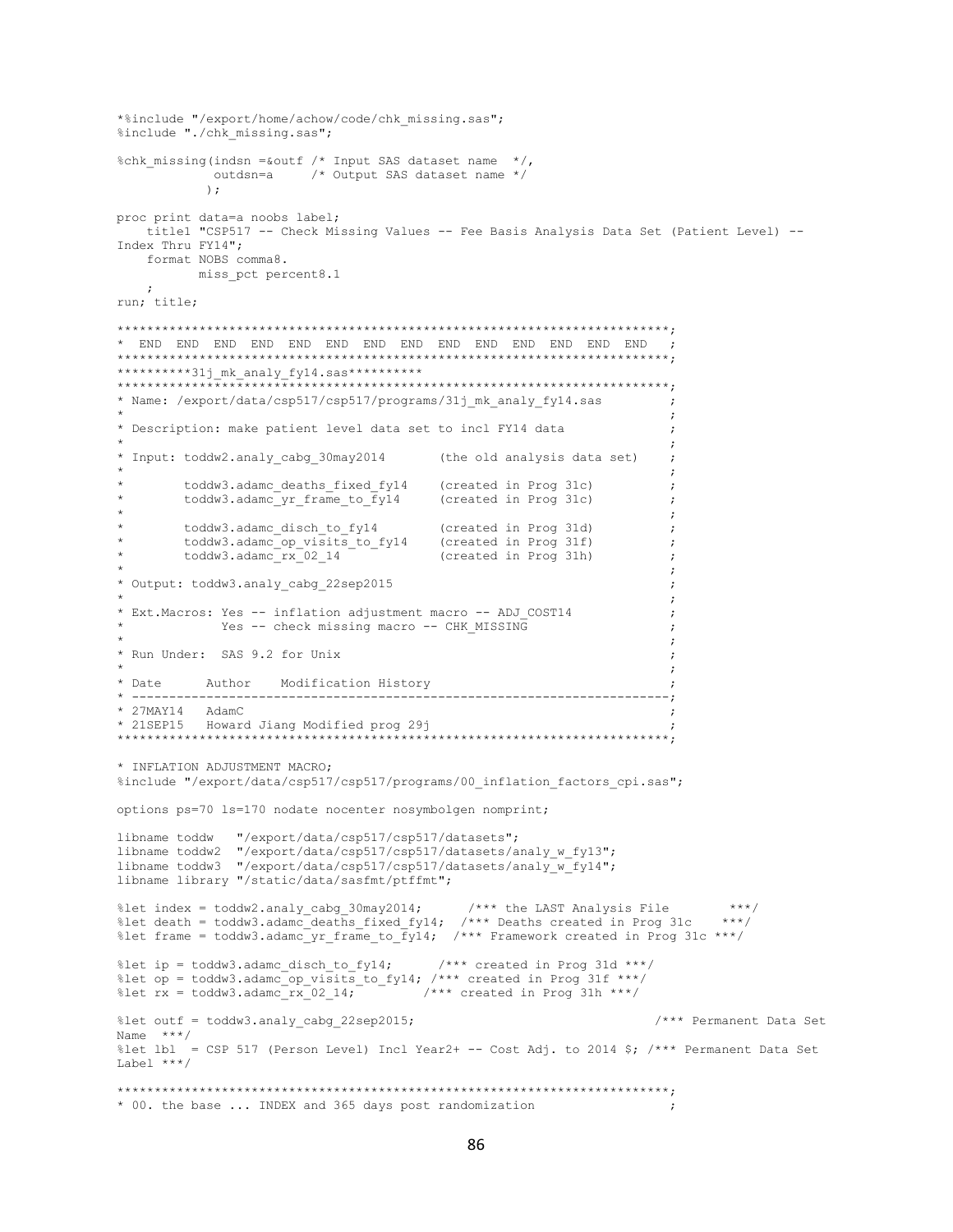```
* per prog 23g, death dates are OK ... no issues ;
                   **************************************************************************;
* this produces data set ADAMC START in WORK -- starting point;
* the index and post 365 days costs are all adjusted to FY14 dollars;
*%include "/export/data/csp517/csp517/programs/00_idx_p365_cost_util_fy13.sas";
%include "/export/data/csp517/csp517/programs/00_idx_p365_cost_util_fy14.sas";
data index1_;
  set ADAMC START;
  drop dod baseline dod vital;
run;
/*
NOTE: There were 2200 observations read from the data set WORK.ADAMC_START.
NOTE: The data set WORK.INDEX1 has 2200 observations and 65 variables.
*/
data index1__;
  format idx_pre_surg_days
          idx_cost_adj
   ;
   set &index;
   keep scrssn idx_pre_surg_days idx_cost_adj;
run;
/*
NOTE: There were 2200 observations read from the data set TODDW2.ANALY CABG 30MAY2014.
NOTE: The data set WORK.INDEX1__ has 2200 observations and 3 variables.
*/
data index1;
   merge index1_
         index1__
\mathcal{L} by scrssn;
run;
data index2;
   merge index1
        &death (keep=scrssn dod baseline dod adamc dod curr vital);
   by scrssn;
  label dod curr vital="Date of Death 12/31/2014 Vital Mini"; /*** NEED TO CHG ***/
run;
/*
NOTE: There were 2200 observations read from the data set WORK.INDEX1.
NOTE: There were 2200 observations read from the data set TODDW3.ADAMC DEATHS FIXED FY14.
NOTE: The data set WORK.INDEX2 has 2200 observations and 70 variables.
*/
**************************************************************************;
* 01. get the cohort that has YEAR 2 or more and expand to DOS ;
**************************************************************************;
data frame;
   set &frame;
   if year ge 2; /*** FILTER: INDEX and Year 1 already done, in ADAMC_START ***/
   days=intck("day",start, stop)+1;
run;
/*
NOTE: There were 18571 observations read from the data set TODDW3.ADAMC_YR_FRAME_TO_FY14.
NOTE: The data set WORK.FRAME has 16371 observations and 10 variables.
*/
data xframe;
   set frame;
    format dos mmddyy10.;
    do i=1 to days;
      dos=intnx("day",start, i-1);
      output;
   end;
   drop i days;
```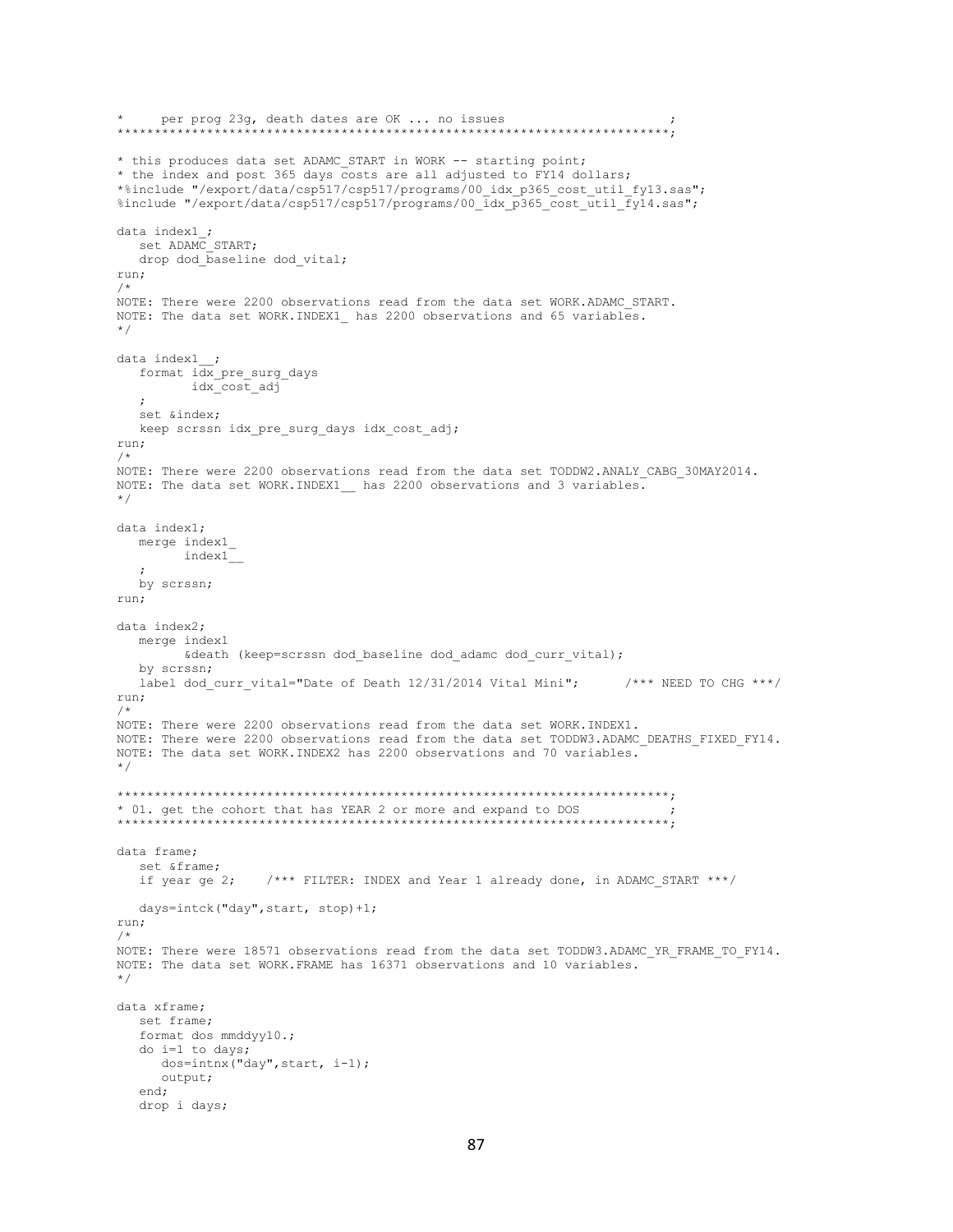```
run;
/*
NOTE: There were 16371 observations read from the data set WORK.FRAME.
NOTE: The data set WORK.XFRAME has 5975415 observations and 10 variables.
*/
**************************************************************************;
* 02. process IP and expand to DOS ;
**************************************************************************;
* check the type of admits;
proc summary data=&ip nway missing;
    class adamc_src;
   output out=chk_ip_1;
run;
* should get 7894 * 397 = 8291 per CHK IP 1;
data xip_1;
   set &ip;
   if adamc_src=:"DISCH";
run;
/*
NOTE: There were 10442 observations read from the data set TODDW3.ADAMC_DISCH_TO_FY14.
NOTE: The data set WORK.XIP 1 has 9337 observations and 43 variables.
*/
* drop 1 case -- this is a XM stay;
data xip_1;
  set x_{\text{ip\_1}};
   if dcst_tot > 0;
run;
/*
NOTE: There were 9337 observations read from the data set WORK.XIP 1.
NOTE: The data set WORK.XIP 1 has 9336 observations and 43 variables.
*/
* index stay is not part of year2+ so remove ... around 2,194 less;
data xip_1;
  set xip 1;
   if ind idx stay=0;
run;
/*
NOTE: There were 9336 observations read from the data set WORK.XIP 1.
NOTE: The data set WORK.XIP 1 has 7143 observations and 43 variables.
*/
data xip_1;
  set x_ip 1;
  perdiem=round(dcst_tot/dss_days,0.01);
run;
/* check
proc means data=xip 1 n nmiss min mean median max;
   var perdiem;
run;
*/
data xip_2;
   set xip_1;
    format dos mmddyy10.;
    do i=1 to dss_days;
      dos=intnx("day",admitday, i-1);
       days=1;
       output;
    end;
run;
proc summary data=xip_2 nway missing;
   class scrssn dos;
   var perdiem days;
   output out=xip_3 (drop=_type_ _freq_) sum=;
run;
```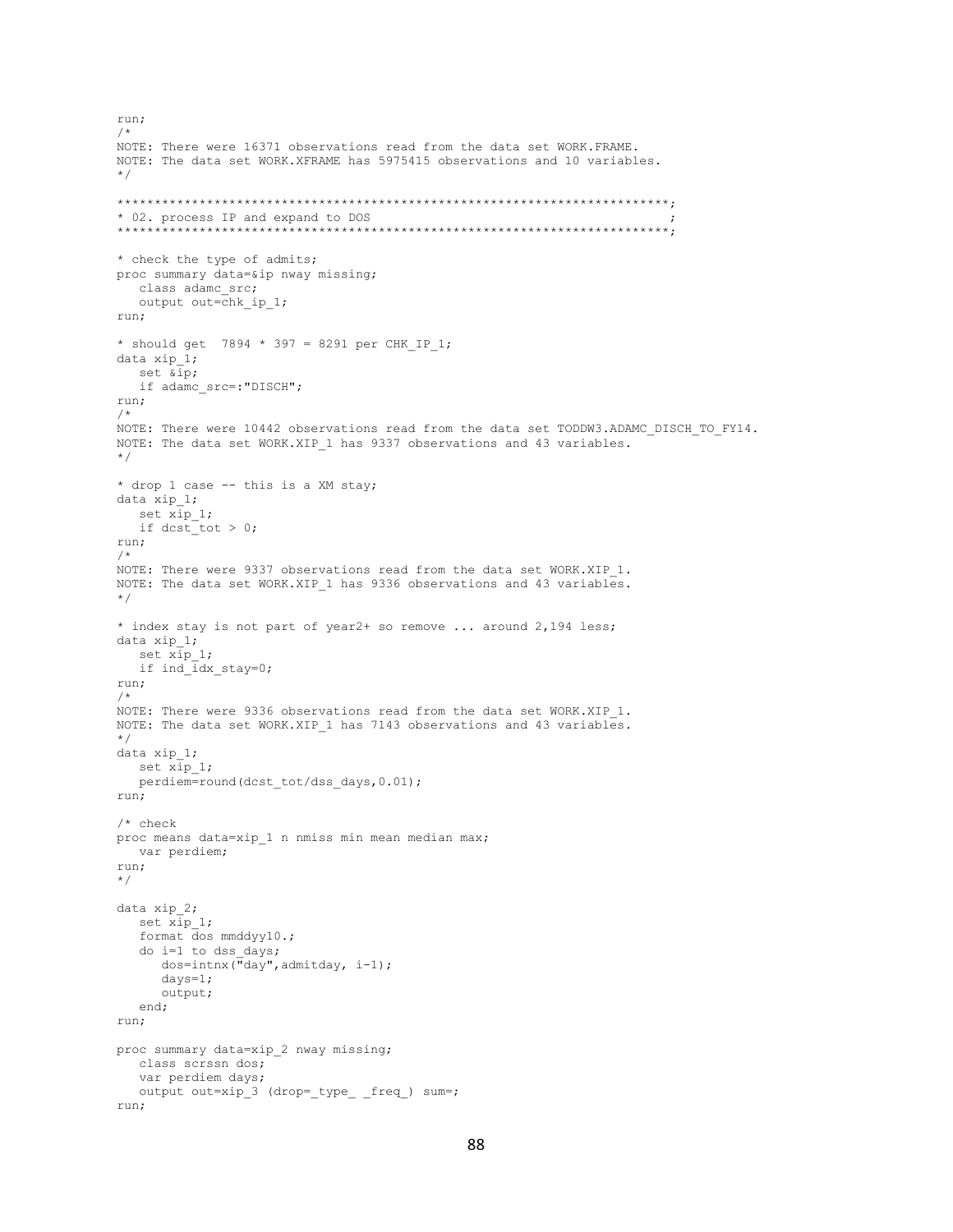```
/* EXPECT NO CHANGE --- DOS NOT UNIQUE
NOTE: There were 63031 observations read from the data set WORK.XIP 2.
NOTE: The data set WORK.XIP 3 has 61886 observations and 4 variables.
*/
* see why DOS is not inique for patient -- this is due to XM, keep for now;
proc sort data= xip_2
     out = chkip_2; by scrssn dos;
run;
data chk ip 2;
   set chk_ip_2;
   by scrssn dos;
   if not (first.dos and last.dos);
run;
* INFLATION ADJUSTMENT;
data xip_3;
   set xip_3;
  * THIS IS USED TO CHECK;
   old_cost=perdiem;
   %adj cost14(dos, perdiem);
   perdiem=round(perdiem,0.01);
run;
* NOT SURPRISE IF THERE IS SOMETHING IN XFRAME1_XTRA;
data xframe1
     xframe1_xtra
    ;
   merge xframe (in=in1)
       xip_3 (in=in2)
    ;
   by scrssn dos;
    if in1 and in2 then output xframe1;
      else if in1 then output xframe1;
      else if in2 then output xframe1 xtra;
run;
data xframe2;
    set xframe1;
    if missing(perdiem) then perdiem=0;
   if missing(days) then days =0; format perdiem dollar10.2
          days comma8.
   ;
run;
proc summary data=xframe2 nway missing;
   class scrssn year;
    var days perdiem;
   output out=xframe3 (drop=_type_ _freq_) sum=;
run;
proc transpose data =xframe3
               out =xframe3_days (drop=_name_)
                prefix=ip_days_year_;
    ;
   by scrssn;
   id year;
   var days;
run;
proc transpose data=xframe3
               out =xframe3 cost (drop= name )
                prefix=ip_cost_year_;
    ;
   by scrssn;
   id year;
    var perdiem;
run;
```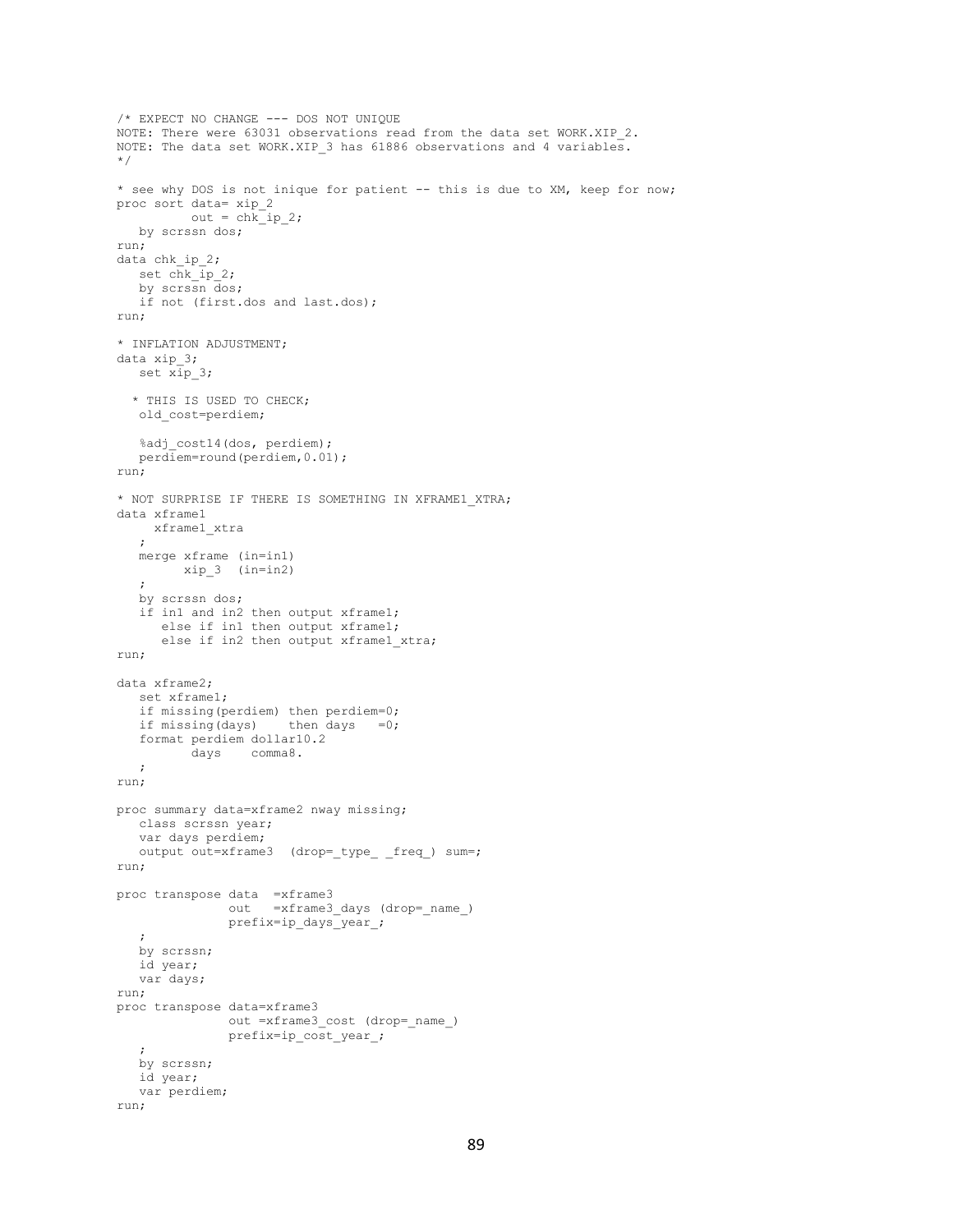```
data component ip;
   format scrssn
          ip days year 2
                           ip cost year 2
          ip days year 3 ip cost year 3
                           ip_cost_year_4<br>ip_cost_year_5
          ip_days_year_4<br>ip_days_year_5
           ip days year 6
                           ip cost year 6
                           ip_cost_year_7
          ip_days_year_7<br>ip_days_year_8
                            ip_cost_year_8<br>ip_cost_year_9
          ip days year 9
          p_days_year_10 ip_cost_year_10<br>ip_days_year_10 ip_cost_year_10<br>ip_days_year_11 ip_cost_year_11<br>ip_days_year_12 ip_cost_year_12<br>ip_days_year_13 ip_cost_year_13
   \cdotmerge xframe3 cost
        xframe3 days
   \cdotby scrssn;
run;
* 03. process OP
       ******* check the type of admits;
proc summary data=&op nway missing;
  class adamc src;
  output out=chk op 1;
run;
* should get 73399 + 504108 = 577507 per CHK OP 1;
data xop 1;
   set &op;
   if adamc src=: "DSS";
run;
NOTE: There were 633342 observations read from the data set TODDW3.ADAMC OP VISITS TO FY14.
NOTE: The data set WORK.XOP 1 has 628448 observations and 65 variables.
\star/* must have cost > 0;
data xop 1;
  set xop 1;
  if ocst\_tot > 0;
run;
/ +
NOTE: There were 628448 observations read from the data set WORK.XOP 1.
NOTE: The data set WORK.XOP 1 has 583665 observations and 65 variables.
\star//* check
proc means data=xop 1 n nmiss min mean median max;
  var ocst_tot;
run;
\star/data xop 1;set xop_1;
   format dos mmddyy10.;
 * THIS IS USED TO CHECK;
   \verb|old-cost=ocst_tot|;%adj_cost14(VIZDAY, ocst_tot);
   ocst_tot=round(ocst_tot,0.01);
   \cos = \text{VIZDAY}run;
proc summary data=xop 1 nway missing;
```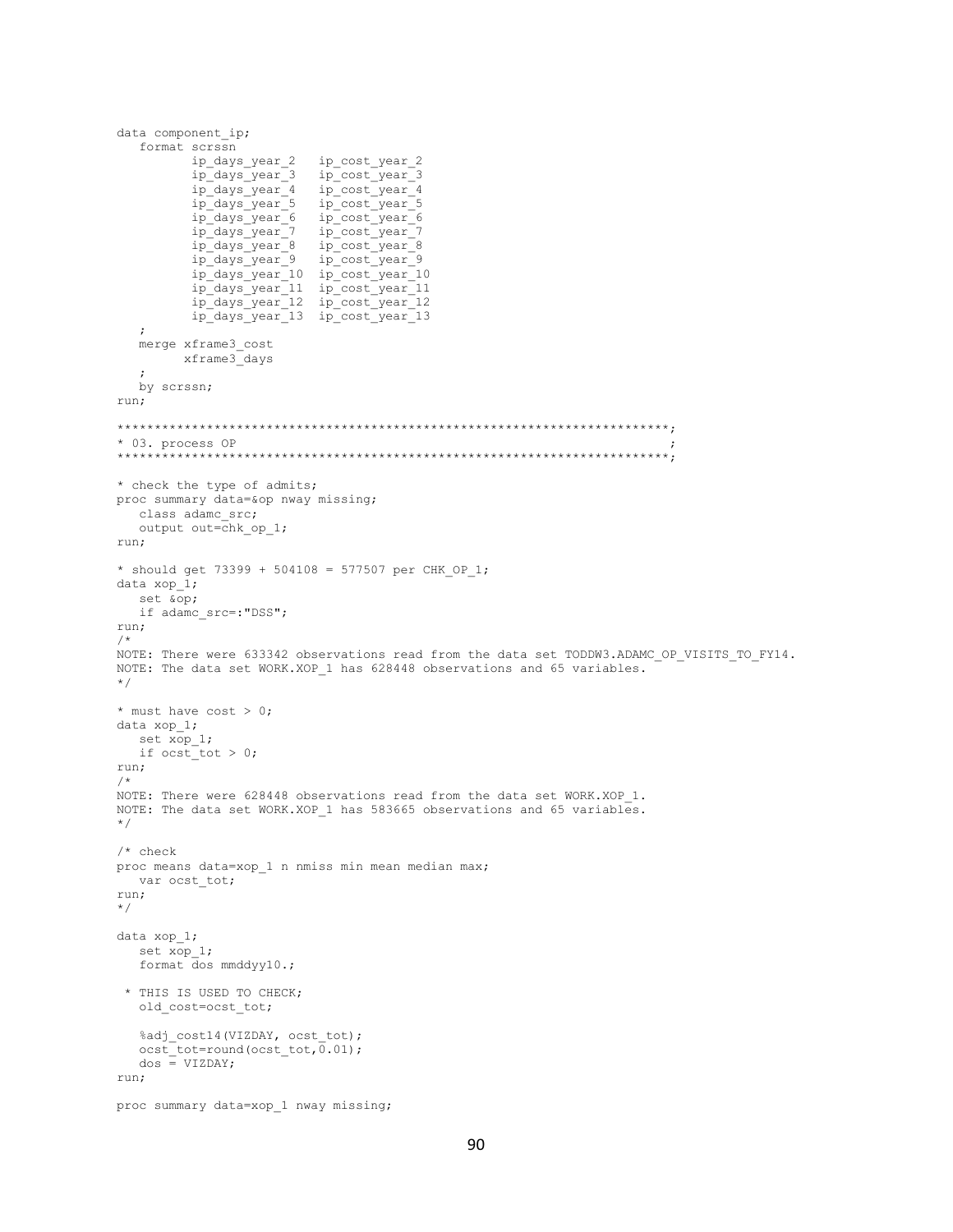```
 class scrssn dos clstop;
   var ocst tot;
  output out=xop 2 (drop= type rename=( freq =visits)) sum=;
run;
/*
NOTE: There were 583665 observations read from the data set WORK.XOP 1.
NOTE: The data set WORK.XOP 2 has 583665 observations and 5 variables.
*/
proc summary data=xop_2 nway missing;
   class scrssn dos;
    var visits ocst_tot;
  output out=xop \overline{3} (drop=_type_ _freq_) sum=;
run;
data xframe4
    xframe4_xtra
\mathcal{L} merge xframe (in=in1)
        xop_3 (in=in2)
    ;
    by scrssn dos;
    if in1 and in2 then output xframe4;
       else if in1 then output xframe4;
      else if in2 then output xframe4 xtra;
run;
/*
NOTE: There were 5975415 observations read from the data set WORK.XFRAME.
NOTE: There were 395267 observations read from the data set WORK.XOP_3.
NOTE: The data set WORK.XFRAME4 has 5975415 observations and 12 variables.
NOTE: The data set WORK.XFRAME4_XTRA has 72247 observations and 12 variables.
*/
data xframe5;
    set xframe4;
   if missing(ocst tot) then ocst tot=0;
    if missing(visits) then visits =0;
    format ocst_tot dollar10.2
          visits comma8.
   ;
run;
proc summary data=xframe5 nway missing;
   class scrssn year;
   var visits ocst tot;
   output out=xframe6 (drop=_type_ _freq_) sum=;
run;
proc transpose data =xframe6
               out =xframe6 visits (drop= name)
               prefix=op visits year;
    ;
   by scrssn;
   id year;
   var visits;
run;
proc transpose data=xframe6
                out =xframe6_cost (drop=_name_ _label_)
                prefix=op_cost_year_;
\mathcal{L} by scrssn;
   id year;
   var ocst tot;
run;
data component op;
    format scrssn
          op_visits_year_2 op_cost_year_2
           op_visits_year_3 op_cost_year_3
          op visits year 4 op cost year 4
          op_visits_year_5 op_cost_year_5
```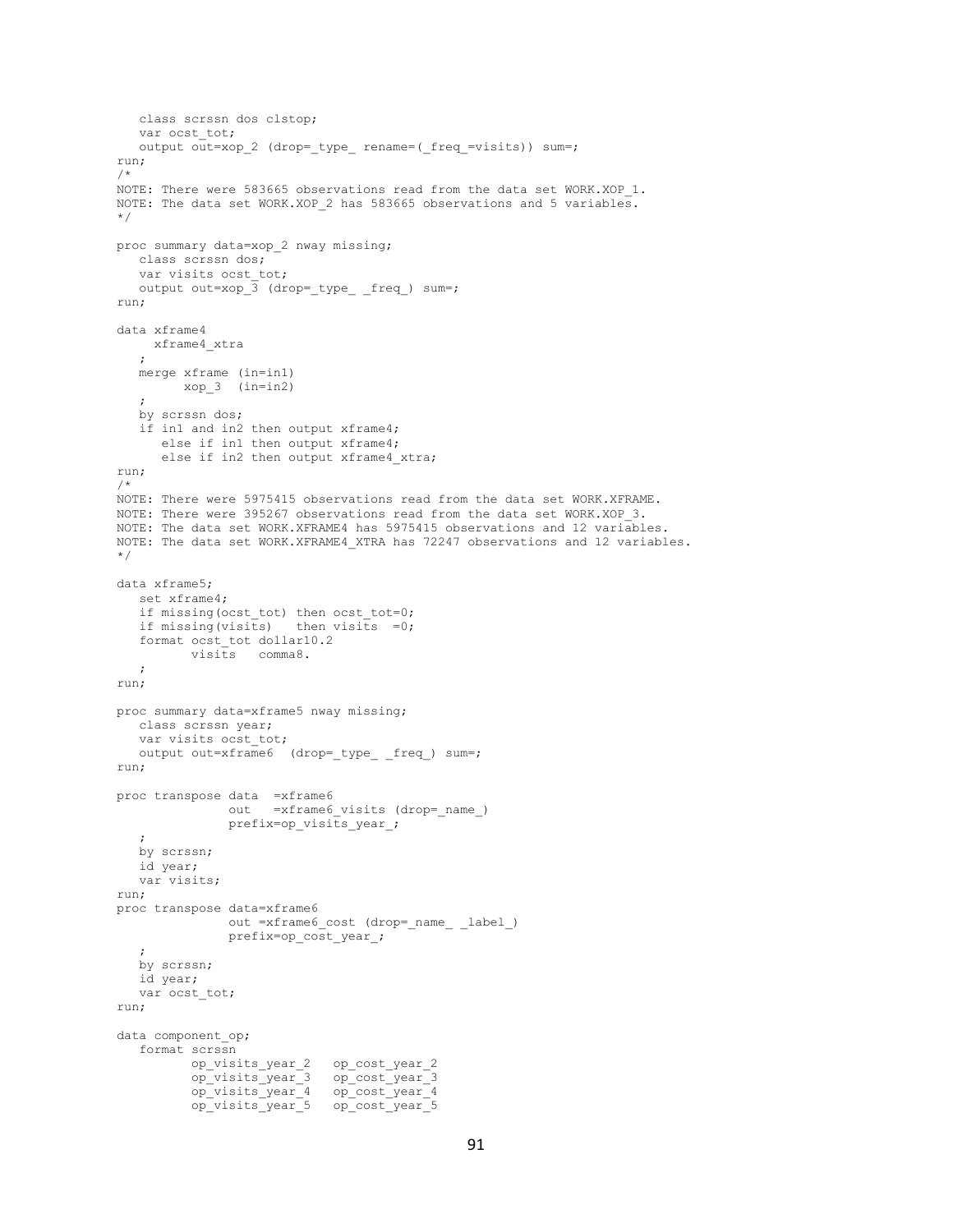```
op visits year 6
                           op cost year 6
         op_visits_year_7<br>op_visits_year_8
                            op_cost_year_7
                           op cost year 8
          op visits year<sup>9</sup>
                           op cost year<sup>9</sup>
          op visits year 10 op cost year 10
         op_visits_year_11 op_cost_year_11<br>op_visits_year_12 op_cost_year_12
         op visits year 13 op cost year 13
   \cdotmerge xframe6 cost
      xframe6_visits
   \cdotby scrssn;
run:
* 04. process Rx
data xrx 1;
  set ℞
  format dos mmddyy10.;
 * THIS IS USED TO CHECK;
  old cost=tot cost;
  %adj cost14(VIZDAY, tot cost);
  tot\_cost=round(tot\_cost, 0.01);
  dos = VIZDAY;run;
/*
NOTE: There were 912752 observations read from the data set TODDW3.ADAMC RX 02 14.
NOTE: The data set WORK.XRX 1 has 912752 observations and 7 variables.
\star /
proc summary data=xrx 1 nway missing;
  class scrssn dos;
  var scripts tot cost;
  output out=xrx \overline{2} (drop= type freq ) sum=;
run:
data xframe7
    xframe7 xtra
  \ddot{r}merge xframe (in=in1)
       xrx 2 (in=in2)
   \cdotby scrssn dos;
  if in1 and in2 then output xframe7;
     else if in1 then output xframe7;
      else if in2 then output xframe7 xtra;
run;
/ \starNOTE: There were 5975415 observations read from the data set WORK.XFRAME.
NOTE: There were 494270 observations read from the data set WORK.XRX 2.
NOTE: The data set WORK.XFRAME7 has 5975415 observations and 12 variables.
NOTE: The data set WORK.XFRAME7 XTRA has 75394 observations and 12 variables.
\star/data xframe8;
  set xframe7:
   if missing (tot cost) then tot cost=0;
  if missing (scripts) then scripts = 0;
  format tot cost dollar10.2;
run;
proc summary data=xframe8 nway missing;
  class scrssn year;
  var scripts tot cost;
  output out=xframe9 (drop=_type_ _freq_) sum=;
```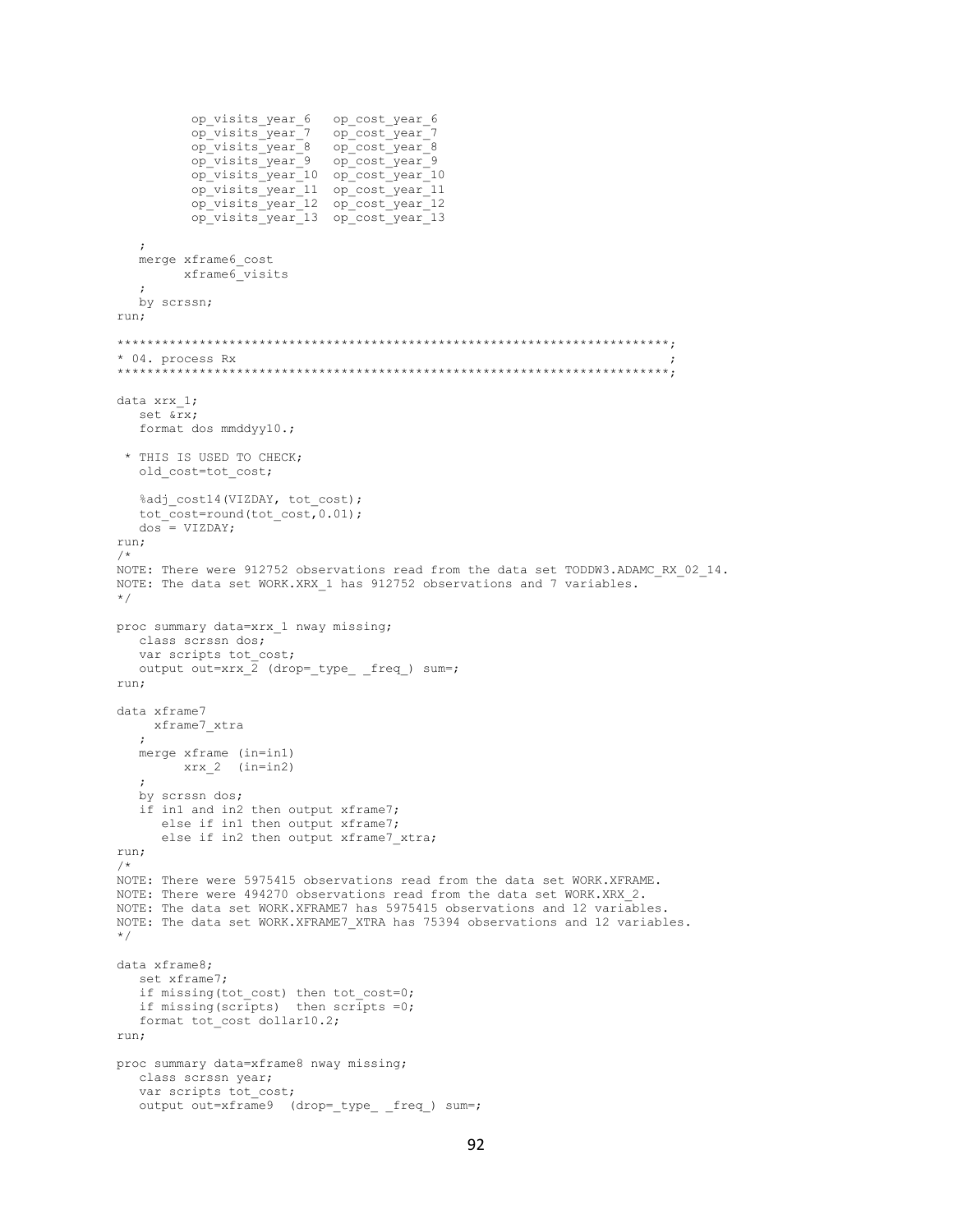run;

```
proc transpose data=xframe9
              out =xframe9 scripts (drop= name label)
              prefix=rx scripts year ;
   \ddot{ }by scrssn;
  id year;
  var scripts;
run;
proc transpose data=xframe9
              out =xframe9_cost (drop=_name_ _label_)
              prefix=rx cost year ;
  by scrssn;
  id year;
  var tot cost;
run;
data component rx;
   format scrssn
         rx_scripts_year_2
                           rx cost year 2
         rx_scripts_year_3 rx_cost_year_3
         rx_scripts_year_4
                             rx_cost_year_4
                           rx cost_year_5
         rx scripts year 5
         rx scripts year 6 rx cost year 6
         rx_scripts_year_7 rx_cost_year_7<br>rx_scripts_year_8 rx_cost_year_8
         rx_scripts_year_9
                           rx_cost_year_9
         rx_scripts_year_10 rx_cost_year_10
         rx_scripts_year_11 rx_cost_year_11<br>rx_scripts_year_12 rx_cost_year_12
         rx scripts year 13 rx cost year 13
  merge xframe9 cost
        xframe9 scripts
  by scrssn;
run;
* 05. put the 3 components together
data year2plus_a;
  format
     scrssn
      ip_days_year_2 ip_cost_year_2 op_visits_year_2 op_cost_year_2 rx_scripts_year_2
rx cost year 2 tot cost year 2
     ip_days_year_3 ip_cost_year_3 op_visits_year_3 op cost year 3 rx scripts year 3
rx\_cost\_year\_3 tot\_cost\_year\_3ip_days_year_4 ip_cost_year_4 op_visits_year_4 op_cost_year_4 rx_scripts_year_4
rx cost year 4 tot cost year 4
     ip_days_year_5 ip_cost_year_5 op_visits_year_5 op_cost_year_5 rx_scripts_year_5
rx cost year_5 tot_cost_year_5
     ip_days_year_6 ip_cost_year_6 op_visits_year_6 op_cost_year_6 rx_scripts_year_6
rx_cost_year_6 tot_cost_year_6
<sup>-</sup> ip_days_year_7 ip_cost_year_7 op_visits_year_7 op_cost_year_7 rx_scripts_year_7<br>rx_cost_year_7 tot_cost_year_7
     ip_days_year_8 ip_cost_year_8 op_visits_year_8 op_cost_year_8 rx_scripts_year_8
rx \ cost \ year \ 8 \ tot \ cost \ year \ 8ip days year 9 ip cost year 9 op visits year 9 op cost year 9 rx scripts year 9
rx\_cost\_year\_9 tot\_cost\_year\_9ip days year 10 ip cost year 10 op visits year 10 op cost year 10 rx scripts year 10
rx_cost_year_10 tot_cost_year_10
     ip_days_year_11 ip_cost_year_11 op_visits_year_11 op_cost_year_11 rx_scripts_year_11
rx cost year 11 tot cost year 11
     ip_days_year_12 ip_cost_year_12 op_visits_year_12 op_cost_year_12 rx_scripts year 12
rx cost year 12 tot cost year 12
```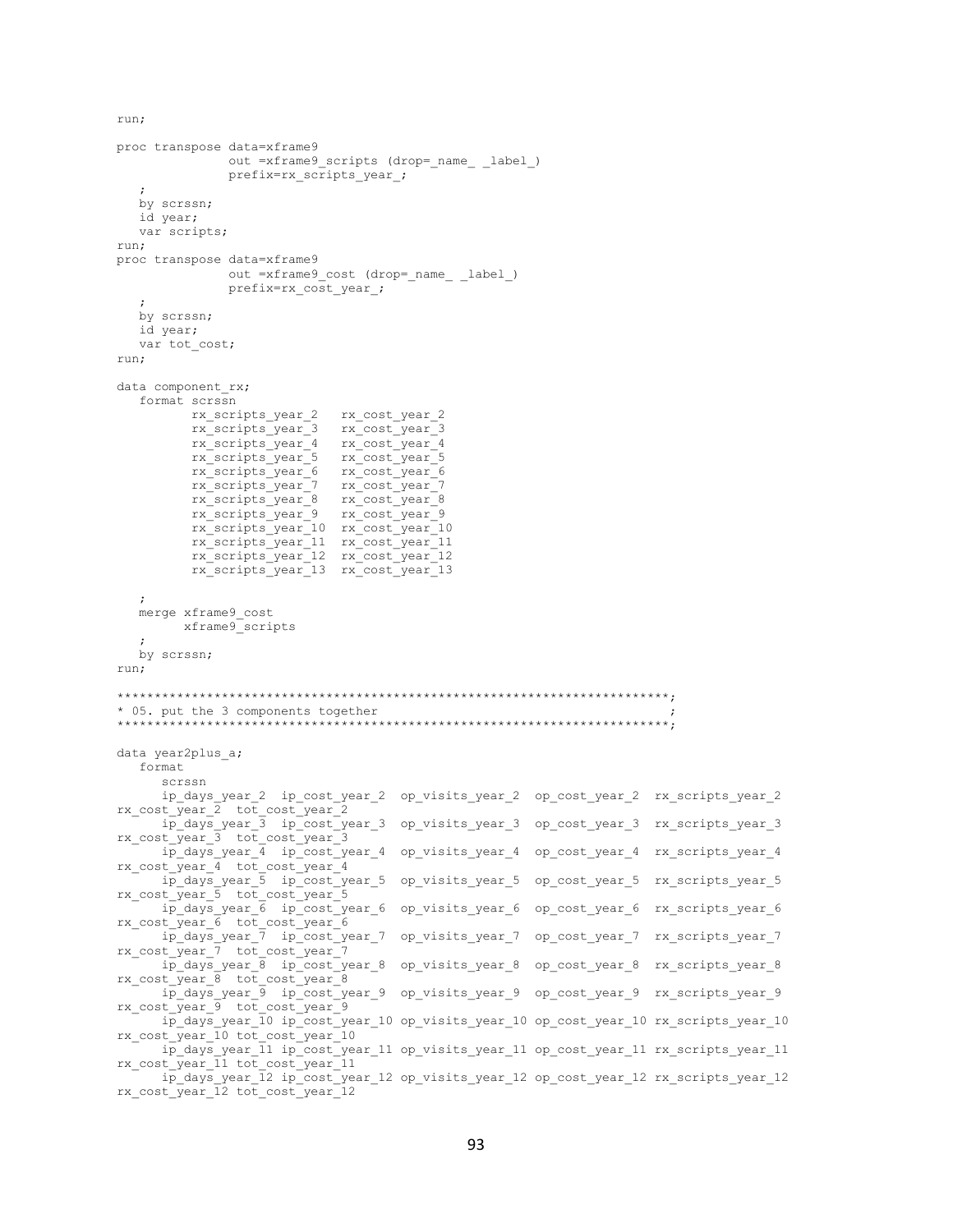ip days year 13 ip cost year 13 op visits year 13 op cost year 13 rx scripts year 13 rx\_cost\_year\_13 tot\_cost\_year\_13 ; merge component\_ip component\_op component\_rx  $\mathcal{L}$  by scrssn; format tot cost year : dollar12.2; \* IF IP COST YEAR X IS FILLED THEN SO IS OP COST YEAR X AND RX COST YEAR; if not missing(ip cost year 2) then tot cost year  $2$  =sum(ip cost year  $2$ , op cost year  $2$ , rx\_cost\_year\_2); if not missing(ip cost year 3) then tot cost year 3 =sum(ip cost year 3, op cost year 3, rx\_cost\_year\_3); if not missing(ip\_cost\_year\_4) then tot\_cost\_year\_4 =sum(ip\_cost\_year\_4, op\_cost\_year\_4, rx\_cost\_year\_4); if not missing(ip cost year 5) then tot cost year 5 =sum(ip cost year 5, op cost year 5, rx\_cost\_year\_5); if not missing(ip cost year 6) then tot cost year 6 =sum(ip cost year 6, op cost year 6, rx\_cost\_year\_6); if not missing(ip cost year 7) then tot cost year 7 =sum(ip cost year 7, op cost year 7, rx\_cost\_year\_7); if not missing(ip cost year 8) then tot cost year 8 =sum(ip cost year 8, op cost year 8, rx\_cost\_year\_8); if not missing(ip cost year 9) then tot cost year 9 =sum(ip cost year 9, op cost year 9, rx\_cost\_year\_9); if not missing(ip cost year 10) then tot cost year 10=sum(ip cost year 10, op cost year 10, rx\_cost\_year\_10); if not missing(ip\_cost\_year\_11) then tot\_cost\_year\_11=sum(ip\_cost\_year\_11, op\_cost\_year\_11, rx\_cost\_year\_11); if not missing(ip\_cost\_year\_12) then tot cost\_year\_12=sum(ip\_cost\_year\_12, op\_cost\_year\_12, rx\_cost\_year\_12); if not missing(ip\_cost\_year\_13) then tot cost year\_13=sum(ip\_cost\_year\_13, op\_cost\_year\_13, rx\_cost\_year\_13);

## run;

```
data year2plus_b;
   set year2plus a;
   rename ip_days\_year_2 = prand_ip_days\_yr2 ip_cost_year_2 = prand_ip_cost_yr2
             op_visits_year_2 = prand_op_visits_yr2
            op\_cost\_year_2 = prand\_op\_cost\_yr2 rx_scripts_year_2 = prand_rx_scripts_yr2
            rx\_\text{cost}\_\text{year}\_\text{2} = \text{prand}\_\text{rx}\_\text{cost}\_\text{yr2}\overline{\text{tot}}\text{-}\text{cost}\text{-}\text{year}\text{-}2 = \overline{\text{prand}}\text{-}\text{tot}\text{-}\text{cost}\text{-}\text{yr2}ip days year 3 = prand ip days yr3
            ip\_cost\_year\_3 = prand\_ip\_cost\_yr3op visits year 3 = prand op visits yr3
            op_cost_year 3 = prand_op_cost_yr3
             rx_scripts_year_3 = prand_rx_scripts_yr3
            rx cost year 3 = prand rx cost yr3
            tot \cot year 3 = \text{prand} \cot \cot \cot \sqrt{y}ip days year 4 = prand ip days yr4
ip cost year 4 = prand ip cost yr4
            op_{\text{visits\_year}} 4 = prand_{op\_visits\_yrf}<br>
op_{\text{cost\_year}} 4 = prand_{op\_cost\_yrf}= prand op cost yr4
            rx scripts year 4 = prand rx scripts yr4rx\_\text{cost}\_\text{year}\_\text{4} = \text{prand}\_\text{rx}\_\text{cost}\_\text{yr}\_\text{4}tot \cosh y = \arctan y = prand tot \cosh yr4
             ip_days_year_5 = prand_ip_days_yr5
            ip \cos \theta year 5 = prand ip cost yr5
             op_visits_year_5 = prand_op_visits_yr5
            op cost year 5 = prand op cost yr5
            rx scripts year 5 = prand_rx_scripts_yr5
```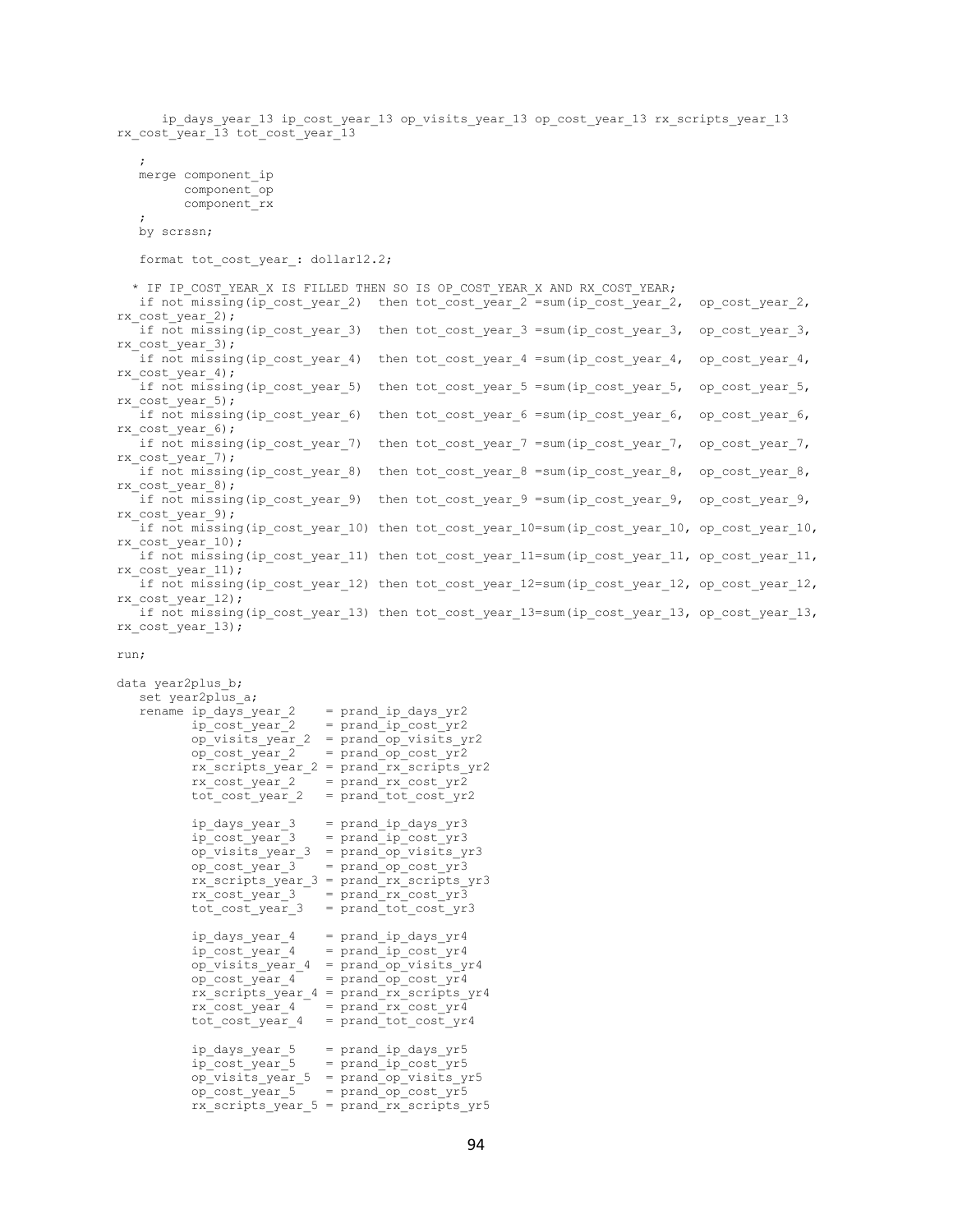```
 rx_cost_year_5 = prand_rx_cost_yr5
          tot \cot year 5 = prand tot \cot yr5
          ip days year 6 = prand ip days yr6
          ip\cos t\,\text{year} 6 = prand ip\,\text{cost} yr6
           op_visits_year_6 = prand_op_visits_yr6
           op_cost_year_6 = prand_op_cost_yr6
          rx scripts year 6 = prand rx scripts yr6
rx cost year 6 = prand rx cost yr6
tot cost year 6 = prand tot cost yr6
          ip\_days\_year\_7 = prand\_ip\_days\_yr7ip\_cost\_year\_7 = prand\_ip\_cost\_yr7op_visits_year_7 = prand_op_visits_yr7<br>op_cost_year_7 = prand_op_cost_yr7
                          = prand op cost yr7rx scripts year 7 = prand rx scripts yr7
          rx_cost_year_7 = prand_rx_cost_yr7
          tot\_cost\_year\_7 = prand\_tot\_cost\_yr7 ip_days_year_8 = prand_ip_days_yr8
          ip\_cost\_year_8 = prand\_ip\_cost\_yr8op visits year 8 = prand op visits yr8
           op_cost_year_8 = prand_op_cost_yr8
           rx_scripts_year_8 = prand_rx_scripts_yr8
          rx cost year 8 = prand rx cost yr8
          \overline{\text{tot}} cost year 8 = prand tot cost yr8
          ip days year 9 = prand ip days yr9ip\_cost\_year_9 = prand\_ip\_cost\_yr9 op_visits_year_9 = prand_op_visits_yr9
op cost year 9 = prand op cost yr9
 rx_scripts_year_9 = prand_rx_scripts_yr9
          rx\_cost\_year\_9 = prand_rx_cost_yr9
          \overline{tot} cost year 9 = prand tot cost yr9
          ip days year 10 = prand ip days yr10
           ip_cost_year_10 = prand_ip_cost_yr10
           op_visits_year_10 = prand_op_visits_yr10
          op cost year 10 = prand op cost yr10
           rx_scripts_year_10= prand_rx_scripts_yr10
          rx\_\text{cost}\_\text{year}\_10 = \text{prand}\_\text{rx}\_\text{cost}\_\text{yr}\_10\cot cost year 10 = prand tot cost yr10
          ip\_days\_year\_11 = prand\_ip\_days\_yr11ip cost year 11 = prand ip cost yr11
 op_visits_year_11 = prand_op_visits_yr11
          op_cost_year_11 = prand_op_cost_yr11
           rx_scripts_year_11= prand_rx_scripts_yr11
          rx\_\text{cost}\_\text{year}\_11 = \text{prand}\_\text{rx}\_\text{cost}\_\text{yr}\overline{1}1tot cost year 11 = prand tot cost yr11
 ip_days_year_12 = prand_ip_days_yr12
ip_cost_year_12 = prand_ip_cost_yr12
           op_visits_year_12 = prand_op_visits_yr12
          op\_cost\_year\_12 = prand\_op\_cost\_yr12 rx_scripts_year_12= prand_rx_scripts_yr12
rx cost year 12 = prand rx cost yr12
tot cost year 12 = prand tot cost yr12
          ip\_days\_year\_13 = prand\_ip\_days\_yr13ip\cost\{year} 13 = prand\ip\cost\{yr13}
 op_visits_year_13 = prand_op_visits_yr13
op cost year 13 = prand op cost yr13
           rx_scripts_year_13= prand_rx_scripts_yr13
           rx_cost_year_13 = prand_rx_cost_yr13
          \overline{\text{tot}} \overline{\text{cost}} \overline{\text{year}} \overline{\text{13}} = \overline{\text{prand}} \overline{\text{tot}} \overline{\text{cost}} \overline{\text{yr13}} label ip_days_year_2 ="PostRand IP Days Year2 (DSS)"
          ip_cost_year_2 ="PostRand IP Cost Year2 (DSS)"
          op_visits_year_2 ="PostRand OP Visits Year2 (DSS)"
```
 $\mathcal{L}$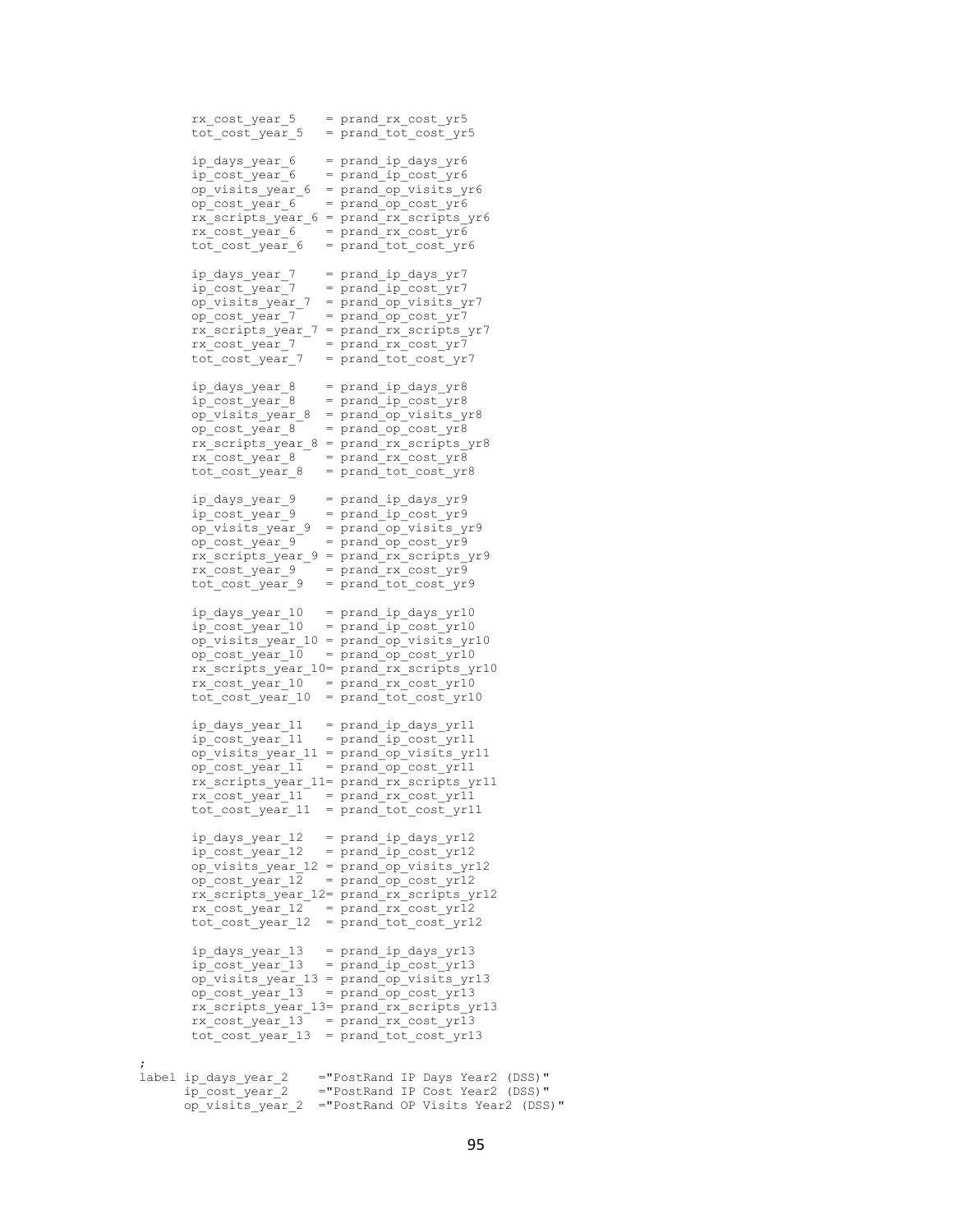op\_cost\_year\_2 ="PostRand OP Cost Year2 (DSS)" rx\_scripts\_vear\_2 ="PostRand RX Scripts Year2 (DSS)" rx\_cost\_year\_2 = "PostRand RX Cost\_Year2 (DSS)"<br>tot\_cost\_year\_2 = "PostRand TOTAL Cost\_Year2 (DS ="PostRand TOTAL Cost Year2 (DSS)" ip days year 3 = "PostRand IP Days Year3 (DSS)" ip\_cost\_year\_3 ="PostRand IP Cost Year3 (DSS)" op\_visits\_year\_3 ="PostRand OP Visits Year3 (DSS)"  $\overline{op\_cost\_year\_3}$  ="PostRand OP Cost Year3 (DSS)" rx\_scripts\_year\_3 ="PostRand RX Scripts Year3 (DSS)" rx\_cost\_year\_3 ="PostRand RX Cost Year3 (DSS)" tot\_cost\_year\_3 ="PostRand TOTAL Cost Year3 (DSS)" ip days year 4 = "PostRand IP Days Year4 (DSS)" ip\_cost\_year\_4 ="PostRand IP Cost Year4 (DSS)"  $\overline{op}$  visits year 4 = "PostRand OP Visits Year4 (DSS)" op\_cost\_year\_4 ="PostRand OP Cost Year4 (DSS)" rx\_scripts\_year\_4 ="PostRand RX Scripts Year4 (DSS)" rx\_cost\_year\_4 ="PostRand RX Cost Year4 (DSS)" tot cost year 4 = "PostRand TOTAL Cost Year4 (DSS)" ip days year 5 = "PostRand IP Days Year5 (DSS)" ip\_cost\_year\_5 ="PostRand IP Cost Year5 (DSS)" op\_visits\_year\_5 ="PostRand OP Visits Year5 (DSS)" op\_cost\_year\_5 ="PostRand OP Cost Year5 (DSS)" rx\_scripts\_year\_5 ="PostRand RX Scripts Year5 (DSS)" rx\_cost\_year\_5 ="PostRand RX Cost Year5 (DSS)" tot\_cost\_year\_5 ="PostRand TOTAL Cost Year5 (DSS)" ip\_days\_year\_6 ="PostRand IP Days Year6 (DSS)" ip\_cost\_year\_6 ="PostRand IP Cost Year6 (DSS)" op\_visits\_year\_6 ="PostRand OP Visits Year6 (DSS)" op\_cost\_year\_6 ="PostRand OP Cost Year6 (DSS)" rx\_scripts\_year\_6 ="PostRand RX Scripts Year6 (DSS)"  $rx$  cost year 6 = "PostRand RX Cost Year6 (DSS)" tot cost year 6 = "PostRand TOTAL Cost Year6 (DSS)" ip\_days\_year\_7 ="PostRand IP Days Year7 (DSS)"<br>ip\_cost\_year\_7 ="PostRand IP Cost\_Year7 (DSS)"  $=$ "PostRand IP Cost Year7 (DSS)" op\_visits\_year\_7 ="PostRand OP Visits Year7 (DSS)" op\_cost\_year\_7 ="PostRand OP Cost Year7 (DSS)" rx\_scripts\_year\_7 ="PostRand RX Scripts Year7 (DSS)" rx\_cost\_year\_7 ="PostRand RX Cost Year7 (DSS)" tot cost year 7 = "PostRand TOTAL Cost Year7 (DSS)" ip\_days\_year\_8 ="PostRand IP Days Year8 (DSS)" ip\_cost\_year\_8 ="PostRand IP Cost Year8 (DSS)" op\_visits\_year\_8 ="PostRand OP Visits Year8 (DSS)" op\_cost\_year  $8$  ="PostRand OP Cost Year8 (DSS)" rx\_scripts\_year\_8 ="PostRand RX Scripts Year8 (DSS)"  $rx$  cost year  $8$  = "PostRand RX Cost Year8 (DSS)" tot\_cost\_year\_8 ="PostRand TOTAL Cost Year8 (DSS)" ip days year 9 = "PostRand IP Days Year9 (DSS)" ip\_cost\_year\_9 ="PostRand IP Cost Year9 (DSS)" op\_visits\_year\_9 ="PostRand OP Visits Year9 (DSS)"  $\overline{p}$   $\overline{q}$  ="PostRand OP Cost Year9 (DSS)" rx\_scripts\_year\_9 ="PostRand RX Scripts Year9 (DSS)" rx cost year 9 = "PostRand RX Cost Year9 (DSS)" tot\_cost\_year\_9 ="PostRand TOTAL Cost Year9 (DSS)" ip\_days\_year\_10 ="PostRand IP Days Year10 (DSS)" ip\_cost\_year\_10 ="PostRand IP Cost\_Year10 (DSS)" op\_visits\_year\_10 ="PostRand OP Visits Year10 (DSS)" op\_cost\_year\_ $10$  ="PostRand OP Cost Year10 (DSS)" rx\_scripts\_year\_10="PostRand RX Scripts Year10 (DSS)" rx\_cost\_year\_10 ="PostRand RX Cost Year10 (DSS)" tot\_cost\_year\_10 ="PostRand TOTAL Cost Year10 (DSS)" ip days year 11 = "PostRand IP Days Year11 (DSS)" ip\_cost\_year\_11 ="PostRand IP Cost Year11 (DSS)"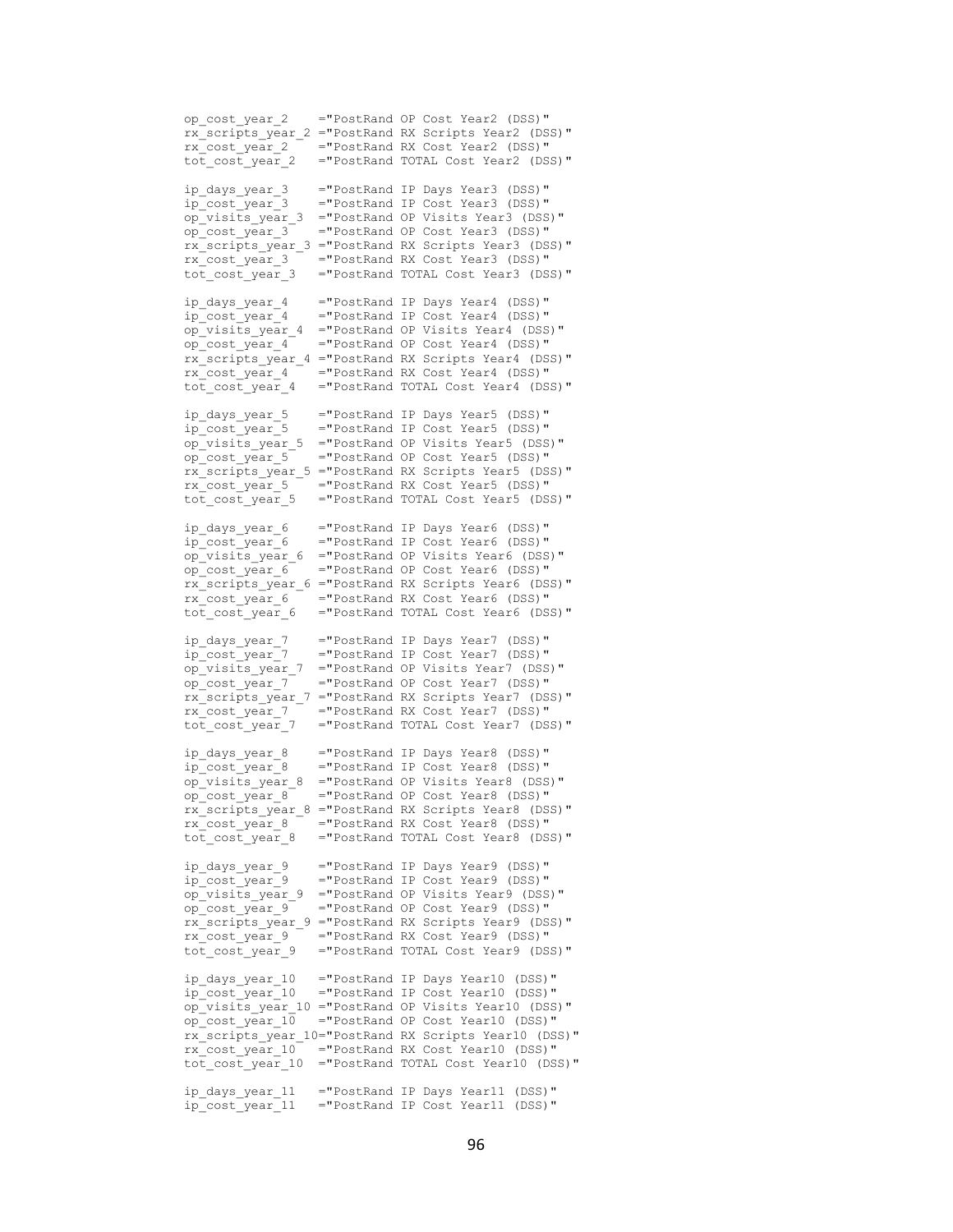```
 op_visits_year_11 ="PostRand OP Visits Year11 (DSS)"
          op_cost_year_11 ="PostRand OP Cost Year11 (DSS)"
           rx_scripts_year_11="PostRand RX Scripts Year11 (DSS)"
          rx cost year 11 ="PostRand RX Cost Year11 (DSS)"
          \overline{c} \overline{c} \overline{c} \overline{c} \overline{c} \overline{c} \overline{c} \overline{c} \overline{c} \overline{c} \overline{c} \overline{c} \overline{c} \overline{c} \overline{c} \overline{c} \overline{c} \overline{c} \overline{c} \overline{c} \overline{c} \overline{c} \overline{c} \overline{c} \overline{ip days year 12 = "PostRand IP Days Year12 (DSS)"
          ip_cost_year_12 ="PostRand IP Cost Year12 (DSS)"
           op_visits_year_12 ="PostRand OP Visits Year12 (DSS)"
          op_cost_year_12 ="PostRand OP Cost Year12 (DSS)"
          rx_scripts_year_12="PostRand RX Scripts Year12 (DSS)"
 rx_cost_year_12 ="PostRand RX Cost Year12 (DSS)"
 tot_cost_year_12 ="PostRand TOTAL Cost Year12 (DSS)"
          ip_days_year_13 ="PostRand IP Days Year13 (DSS)"
                            ="PostRand IP Cost Year13 (DSS)"
          op_visits_vear_13 ="PostRand OP Visits Year13 (DSS)"
          op_cost_year_13 ="PostRand OP Cost Year13 (DSS)"
           rx_scripts_year_13="PostRand RX Scripts Year13 (DSS)"
 rx_cost_year_13 ="PostRand RX Cost Year13 (DSS)"
 tot_cost_year_13 ="PostRand TOTAL Cost Year13 (DSS)"
    ;
run;
data &outf (label="&lbl");
   format idx_pre_surg_days
           idx_cost_adj
    ;
    merge index2
         year2plus_b
    ;
    by scrssn;
run;
proc contents data=&outf varnum;
   title1 "CSP517 -- PROC CONTENTS of Dataset &outf -- Year2+ Cost/Util Added To Analysis 
Dataset";
   title2 "Note1: All Costs are in 2014 $";
    title3 "Note2: Data to FY14, up to 13 full periods for those who died (full period is 365 
days)";
    title4 "Note3: Distance is ONE Way -- need to Multiply by 2 for round trip";
run; title;
proc means data=&outf n nmiss sum min mean max stddev;
  title1 "CSP517 -- PROC MEANS of Dataset &outf -- Year2+ Cost/Util Added To Analysis Dataset";
    title2 "Note1: All Costs are in 2014 $";
    title3 "Note2: Data to FY14, up to 13 full periods for those who died (full period is 365 
days)";
   title4 "Note3: Distance is ONE Way -- need to Multiply by 2 for round trip";
run; title;
**************************************************************************;
* check missing;
*%include "/export/home/achow/code/chk_missing.sas";
%include "./chk missing.sas";
%chk missing(indsn =&outf /* Input SAS dataset name */,
              outdsn=a /* Output SAS dataset name */
              );
proc print data=a noobs label;
   title1 "CSP517 -- Check Missing Values -- Analysis Data Set (Patient Level) -- Index Thru 
FY14";
   format NOBS comma8.
           miss_pct percent8.1
  \cdot;
run; title;
**************************************************************************;
```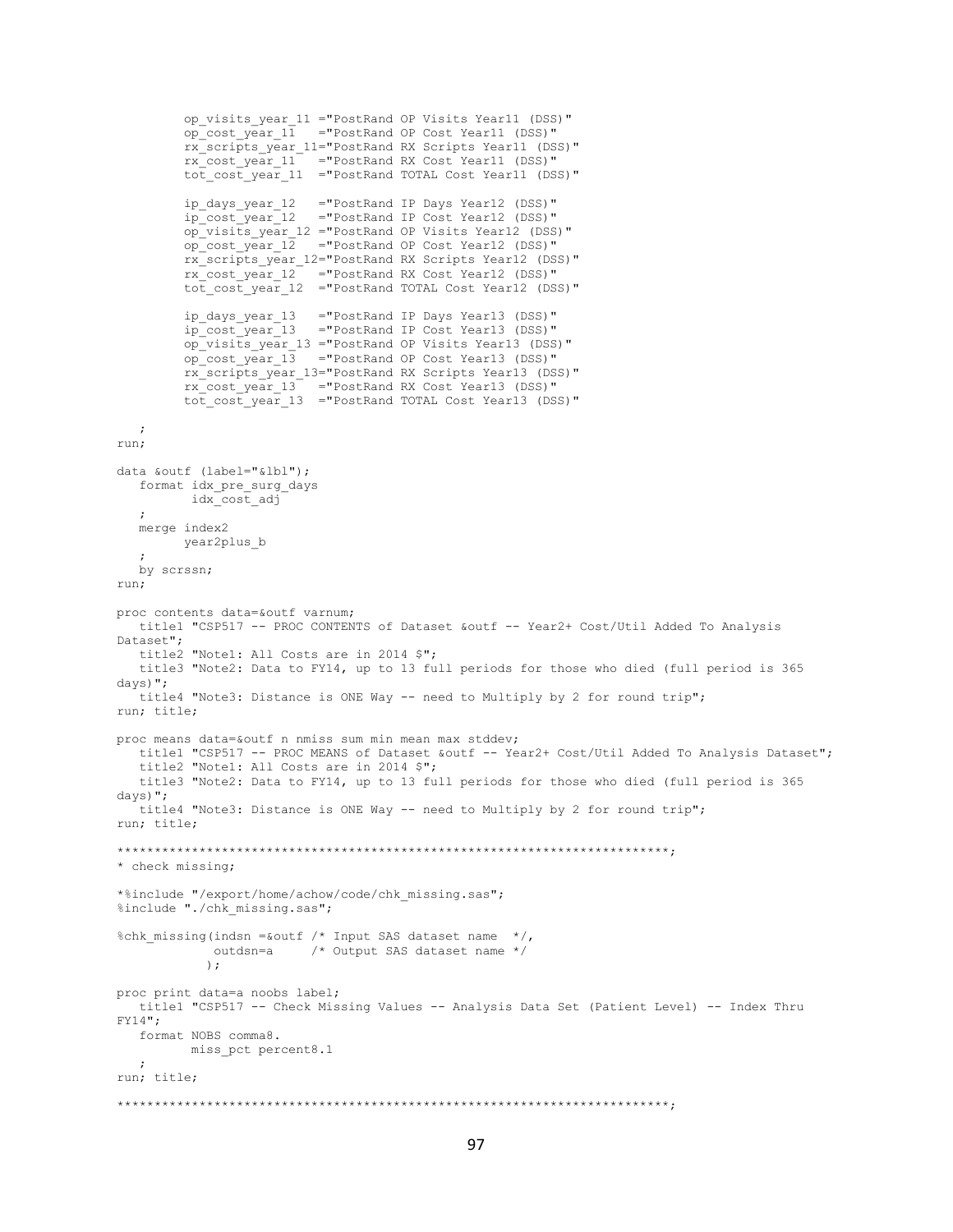\*\*\*\*\*\*\*\*\*\*chk missing.sas\*\*\*\*\*\*\*\*\*\* /export/home/achow/code/chk missing.sas \* Program:  $\cdot$ \* Programmer: Adam Chow  $\cdot$ \* Date: 8/3/2010  $\ddot{\phantom{0}}$ \* System: UNIX/SUN  $\cdot$ \* Version: SAS 9.1 \* Purpose: create an output file showing the % missing  $\cdot$ %macro chk missing (indsn =  $/*$  Input SAS dataset name  $*/$ , outdsn =  $/*$  Output SAS dataset name \*/  $\cdot$ : \* A. quick check of the 2 parameters entered %if %length(&indsn) = 0 %then %do; %goto ENDIT1; %end; %if %length(&outdsn) = 0 %then %do; %goto ENDIT1; %end; \* B. PROC CONTENTS of input SAS dataset proc contents data=&indsn out= adamc1 noprint; run; \* C. make a list of the var names, also show # of vars - 2 proc sql noprint; select name into : v list separated by '~' from adamc1 select count (\*) into : numobs from adamc1  $\cdot$ : quit; \* print out to LOG;  $% put$  V\_LIST =  $& v$ \_list;<br> $% put$  \_NUMOBS =  $& x$ \_numobs; \* D. summarize, transpose, merge back with \_\_ADAMC1\_ proc sql; create table \_\_adamc2\_\_\_ as select %let  $i = 1;$ %do %until( $\delta_i$  >  $\delta$  numobs);  $\text{Sif } \& \_\ i \_\ = \& \_\text{numobs} \& \text{then } \& \text{do;}$  $\overline{\text{mmiss}}$  (\$scan(&\_v\_list\_, &\_i\_, \$str(~))) as \$scan(&\_v\_list\_, &\_i\_, \$str(~)) %end;  $k = 1$ se  $k$ do: nmiss(%scan(&\_v\_list\_, &\_i\_\_,%str(~))) as %scan(&\_v\_list\_, &\_i\_\_,%str(~)), %end;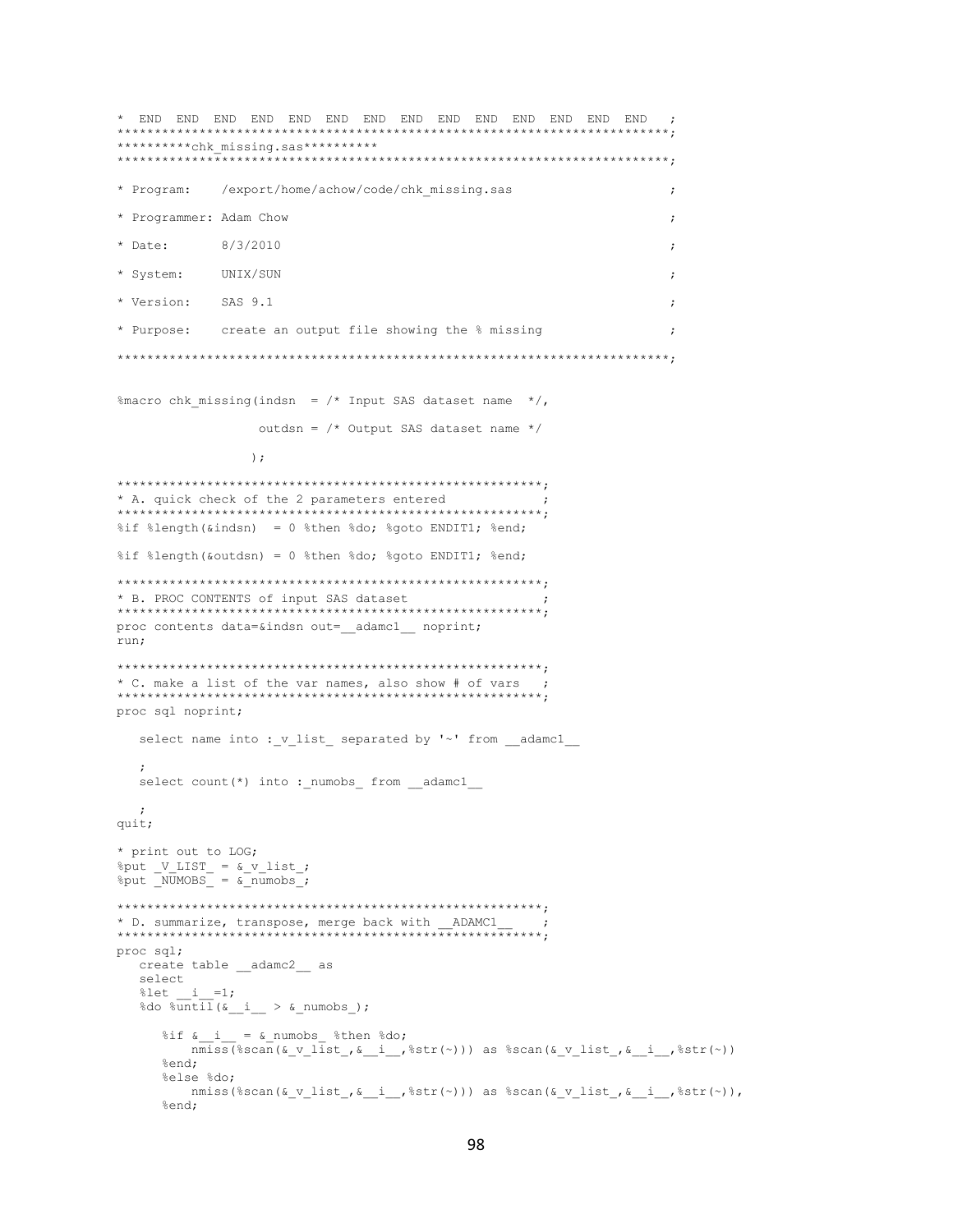```
%let _i_ = %eval(\&_i_+1);
  %end:
  from &indsn
  \cdotquit;
proc transpose data=__adamc2_
             out = \boxed{\underline{\hspace{1cm}}} adame3 (rename=(coll=miss_count))
             name = \overline{vars}\cdot:
run;
proc sql;
  create table __adamc4__ as
  select a.varnum as varnum label="#",
        a.name as name label="Varia<br>a.type as type,<br>a.length as length label="Len",
                                label="Variable",
                    as format label="Format",
        a.format
         a.formatl,
        a.formatd,
                   a.label
         a.nobs,
        b.miss count as miss count
   from \_ \text{adame}\overline{1} as a
       left join
        adamc3 as b
   on a. name eq b. vars
   order by varnum
  \cdotquit;
* E. calculate % missing, then output a dataset
data \_adame5;
  set __adamc4_;<br>miss pct=miss count/nobs;
  format miss count comma20.
       miss_pct percent8.3
  label miss count="Obs Missing Count"
       miss_pct ="Obs Missing Pct(%)"
  \cdot;
run;
data &outdsn:
  format varnum name type_;
  set \_adamc5;
  length type $4;if
           type eq 1 then type_="Num";
    else if type eq 2 then type = "Char";
  if formatl ne 0 and formatd ne 0 then do;
    format=strip(format)||strip(put(formatl,3.))||"."||strip(put(formatd,3.));
  end;
  else if formatl ne 0 then format=strip(format)||strip(put(formatl,3.))||".";
  else if format ne "" then format=strip(format)||".";
  label type ="Type";
  drop type formatl formatd;
run;
* F. delete temporary datasets
proc datasets nolist;
  delete
     adamc1\overline{\phantom{a}}adamc2
     \sqrt{a} damc3
```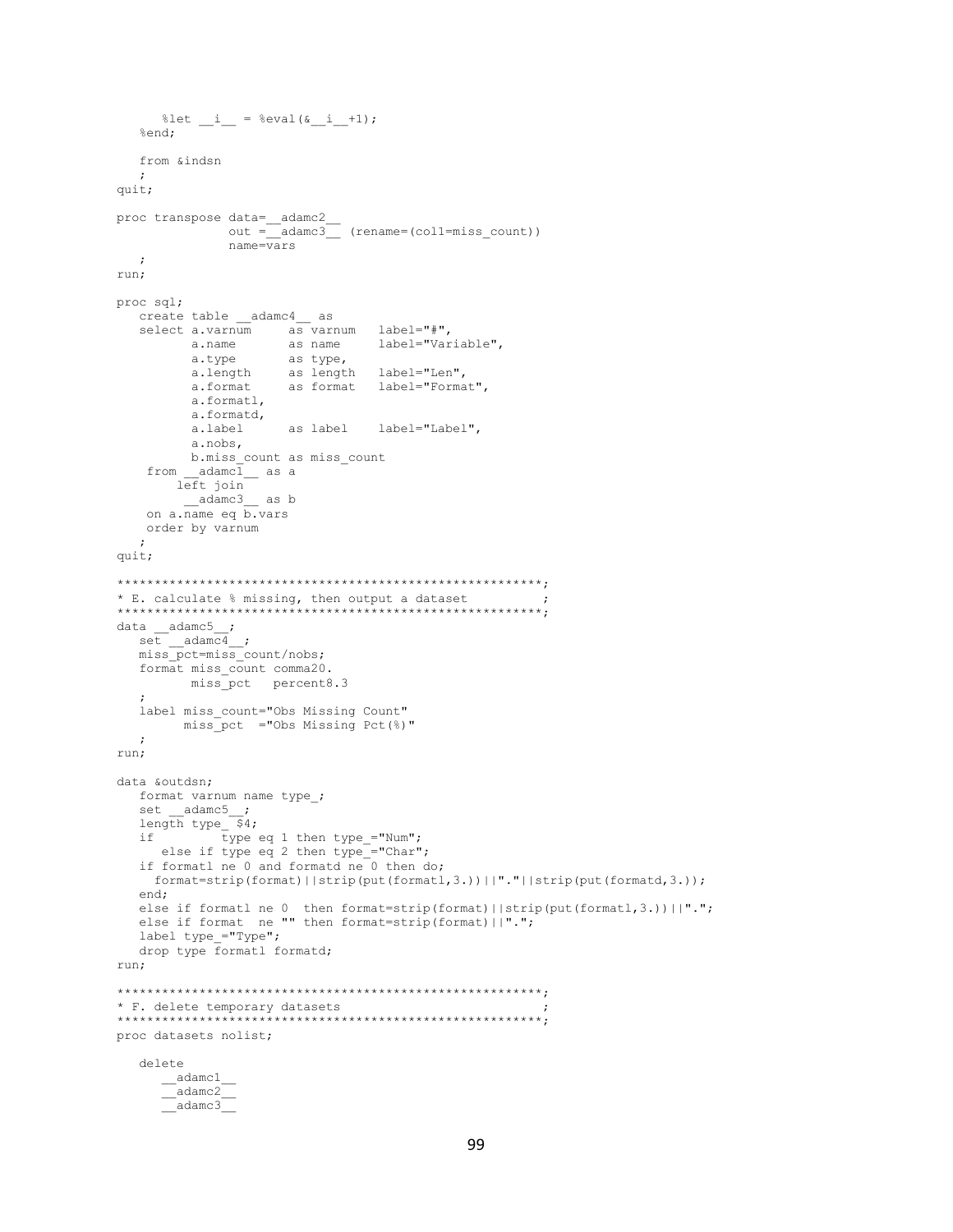```
__adamc4
     -adamc5\cdotrun;
quit;
* G. reset the macro variables
                         - - -<br>*******************************
    ************************
%let _v_list_ = EMPTY LIST;<br>%let _numobs_ = 0;
* H. Exit
%goto ENDIT2;
%FNDTT1:
   %PUT ERROR: MACRO STOPPED - MUST ENTER ALL PARAMETERS;
%ENDIT2:
%mend chk_missing;
%macro skippy;
libname a "/static/austin/fen/fy09";
%chk_missing(indsn = a.feninpt09 /* Input SAS dataset name */,
           outdsn = inpt /* Output SAS dataset name */
          \cdot%chk_missing(indsn = a.fenipancil09 /* Input SAS dataset name */,
                             /* Output SAS dataset name */
           outdsn = ipancil
          \rightarrow:
%chk missing(indsn = a.fenmed09 /* Input SAS dataset name */,
          outdsn = med /* Output SAS dataset name */
          );
%chk missing(indsn = a.fenphr09 /* Input SAS dataset name */,
          outdsn = phr /* Output SAS dataset name */
          \rightarrow:
%chk missing(indsn = a.fenphven09 /* Input SAS dataset name */,
                             /* Output SAS dataset name */
          outdsn = phven
          ) ;
%chk_missing(indsn = a.fentvl09 /* Input SAS dataset name */,
           outdsn = tv1/* Output SAS dataset name */
          \rightarrow%chk_missing(indsn = a.fenven09 /* Input SAS dataset name */,
                         /* Output SAS dataset name */outdsn = ven
          \rightarrow:
%chk missing(indsn = a.fenvet09 /* Input SAS dataset name */,
          outdsn = vet /* Output SAS dataset name */
          ) ;
```